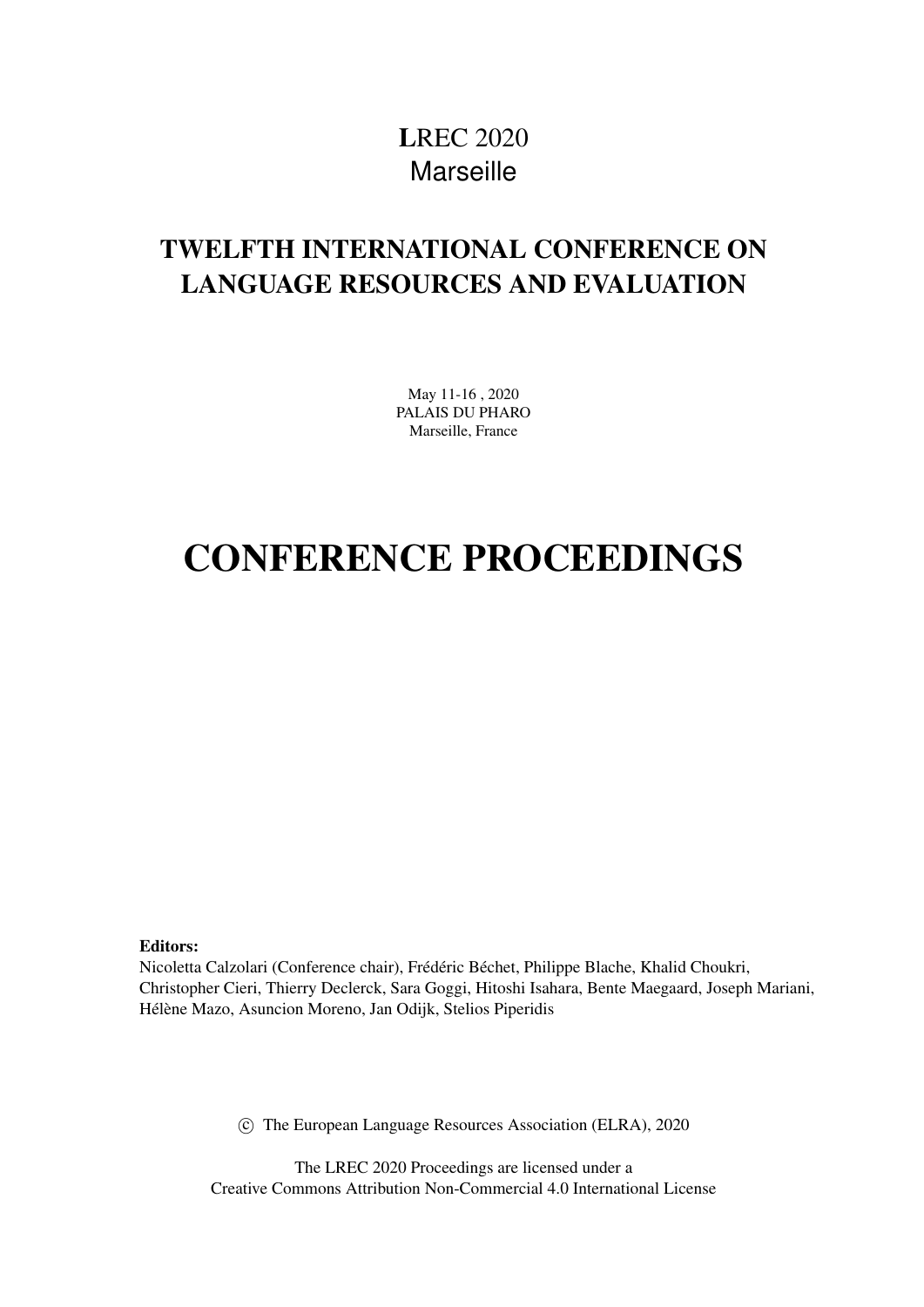## LREC 2020, TWELFTH INTERNATIONAL CONFERENCE ON LANGUAGE RESOURCES AND EVALUATION

Title: LREC 2020 Conference Proceedings

Distributed by ELRA – European Language Resources Association 9, rue des Cordelires 75013 Paris France www.elra.info and www.elda.org lrec@elda.org

> ISBN: 979-10-95546-34-4 EAN: 9791095546344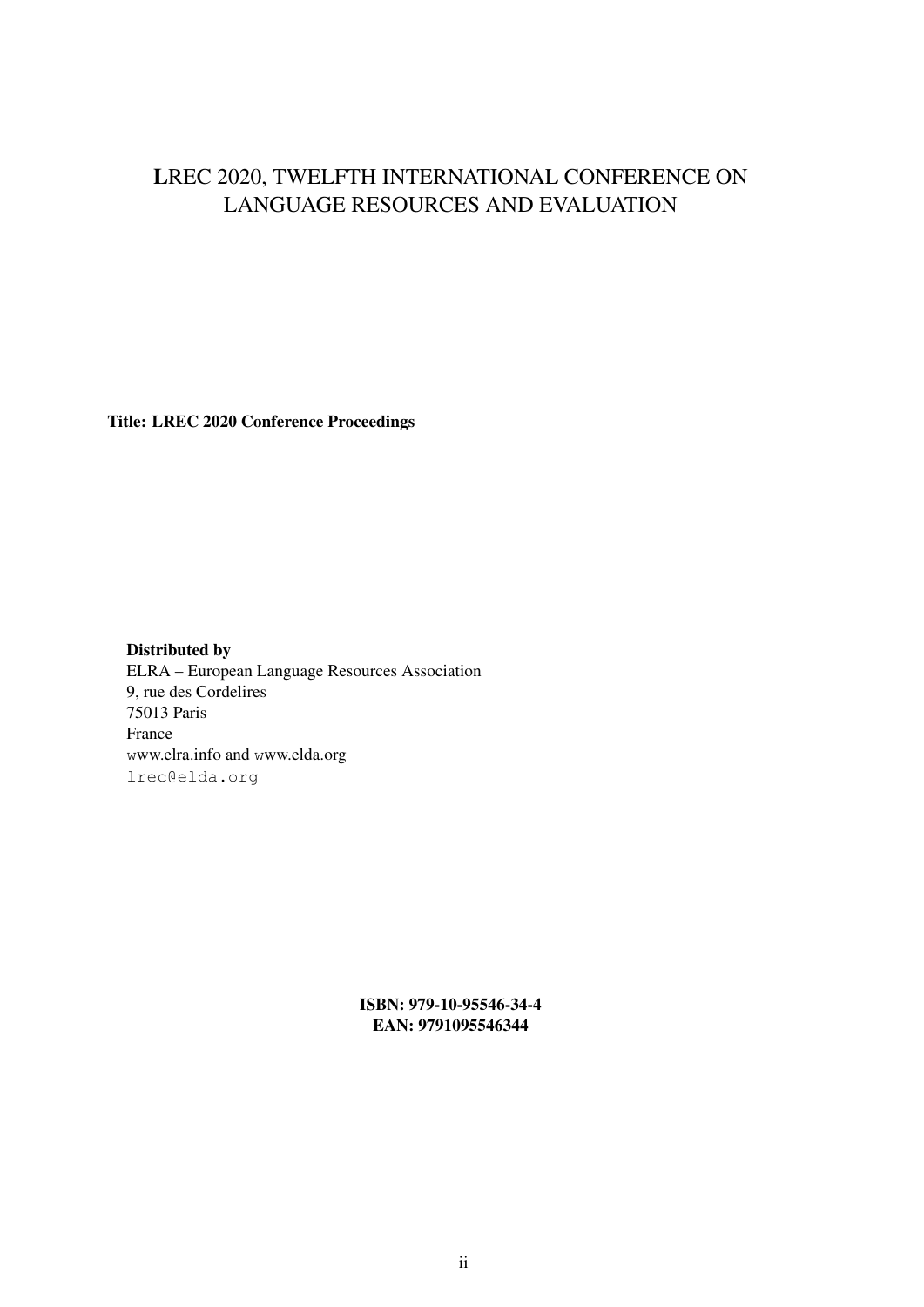#### Introduction to LREC 2020 by Nicoletta Calzolari Chair of the  $12<sup>th</sup>$  edition of LREC ELRA Honorary President

Welcome to the 12<sup>th</sup> edition of LREC ... that should have been in Marseille, first time in France! Unfortunately not now, in May 2020. Now my welcome is completely virtual, to all of you authors of these Proceedings papers and to the colleagues who will look at these. Virtual but not less sincere.

This LREC would have also been an occasion to celebrate the 25th anniversary of ELRA. We are proud that ELRA is becoming a mature association. And LREC too. LREC started in 1998, 22 years ago.

We hope to welcome you in a non-virtual way next year in Marseille. We will enjoy together not only the conference but also the special "light" of Marseille and the wonderful view of the Mediterranean and the city from the Palais du Pharo.

#### Some LREC 2020 figures: previous records broken again!

Again all LREC records broken. We received 1468 submissions, plus 18 for the REPROLANG Track. 55 Workshop proposals were submitted, and 14 Tutorials.

We recruited 1715 colleagues to be part of the Scientific Committee. 3162 were invited, out of which 469 refused and 978 didn't answer. Finding reviewers is becoming a quite difficult task, good reviewers even more.

The LREC Program Committee analysed more than 4300 reviews, to reach a decision during a face-toface meeting. Despite all our efforts, we know that both the reviewing and the decision (meta-reviewing) phases are exposed to various possible problems, from subjectivity to actual mistakes, and we apologise for these.

As a result of reviewing and meta-reviewing, we have 883 papers accepted, of which 188 Orals and 695 Posters. The REPROLANG Committee accepted 12 papers. In addition, we accepted 38 Workshops and 7 Tutorials.

If this had been a normal LREC it would have been for sure the largest ever, but here I cannot put any figure, just imagine . . .

#### LREC 2020 at the time of COVID-19

All this happened before COVID. Now LREC does not take place in May 2020. When we, the ELRA Board and the LREC Program Committee, saw that it would not have been possible to hold LREC in May, we decided not to turn LREC in a virtual conference, differently from what many other conferences are doing this year.

We all know that the value of LREC is not only in listening to the papers, but in the networking, the faceto-face interactions in the crowded poster sessions, the exchange of ideas, also the gathering in the social events (exactly all what we cannot do now). Thinking at the wonderful LREC Poster sessions these days looks like a nightmare, with all the people crowded around the posters. Many things are changing and our perceptions are different these days. It may happen that we have to rethink the way we are used to organise large conferences.

We hope and will do our best to be able to organise LREC 2020 . . . maybe next year, in the same place, Marseille, possibly in May.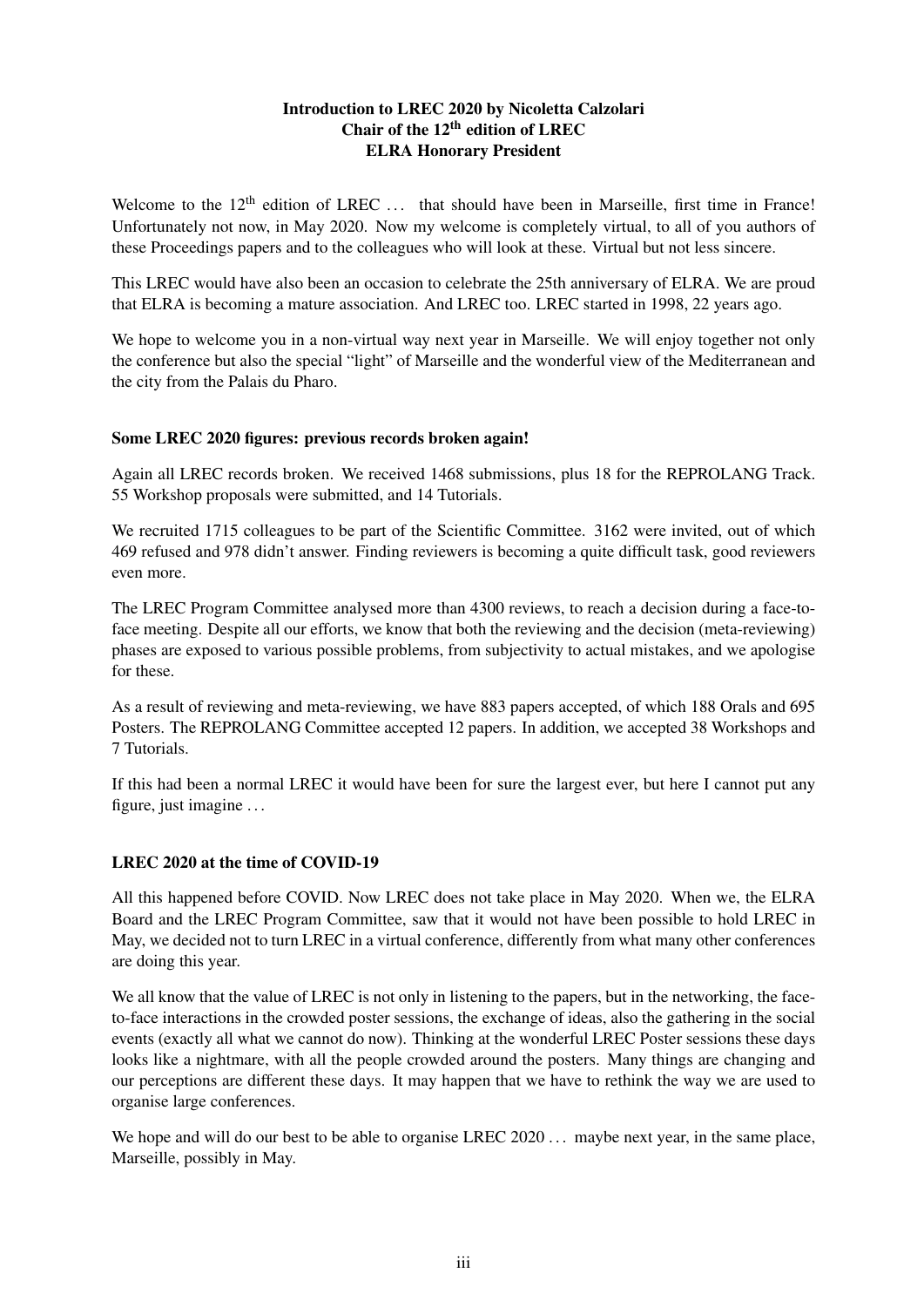If we succeed to have LREC next year, as we hope, we will see if to have a partially different model, for example with a mixture of current and new submissions. But we will consider different possibilities.

#### LREC 2020 Proceedings

So what happens now? We decided that we must publish the Proceedings, here they are. And we asked also all the Workshop organisers to publish all the Workshop Proceedings. Almost all did that.

Your efforts as authors and reviewers will not be lost.

Given that we don't have a Programme, the main Conference Proceedings contain all the accepted papers together, Orals and Posters. This is in line with what we have always said: that the distinction is not based on the value of the paper but is based on their being better suited for one or the other mode of presentation.

The Proceedings are clearly not organised as usual according to the programme sessions, not having a programme, but we decided to cluster them in virtual sessions, around a number of major topics.

This time we also decided to produce all the Proceedings using START, both the Main Conference and the workshops, so that it is straightforward to have all of them in the ACL Anthology.

#### LREC 2020 acceptance rate: a motivated choice for an inclusive conference

This year, the LREC acceptance rate is 60%, which is very similar to previous years. We are well aware that this is higher than in many other major conferences. But we think that we need conferences of both types. For LREC, as I always state, this is a carefully reasoned decision. For us it is important to try to provide a comprehensive picture of the field and to show how it is evolving. This implies not only to look for new methodologies but also to cover how various methods or resources are able to spread, for which purposes, usages, applications and for which languages. Multilingualism – and equal treatment of all languages – is an essential feature of LREC, as it is the attempt of putting the text, speech and multimodal communities together as well as academics and industrials. LREC wants to be an "inclusive" conference: this is for us a very important feature.

What is interesting is that quality and influence is not undermined by our acceptance rate: in 2019 Google Scholar Metrics h5-index, LREC ranks 4th of the large conferences in Computational Linguistics.

#### LREC 2020 novelty: the REPROLANG2020 Track

An important novelty this year has been the organisation of the REPROLANG Track, as a collaborative shared task. This followed the success of the Workshops on Replicability and Reproducibility that we organised in the last two LRECs. With the organisation of this track inside the main conference, we wanted to promote the view that replicability/reproducibility of research results must be considered as a regular part of scientific practice. We hope this track becomes a tradition in next LRECs. You find these papers, as well as a detailed description of the Track organisation, in one of the Sessions in the Proceedings.

#### Some LREC 2020 trend

Just few notes on my perception – completely subjective and also impressionistic – of major topics of this year, some typically covered at LREC more than at other conferences.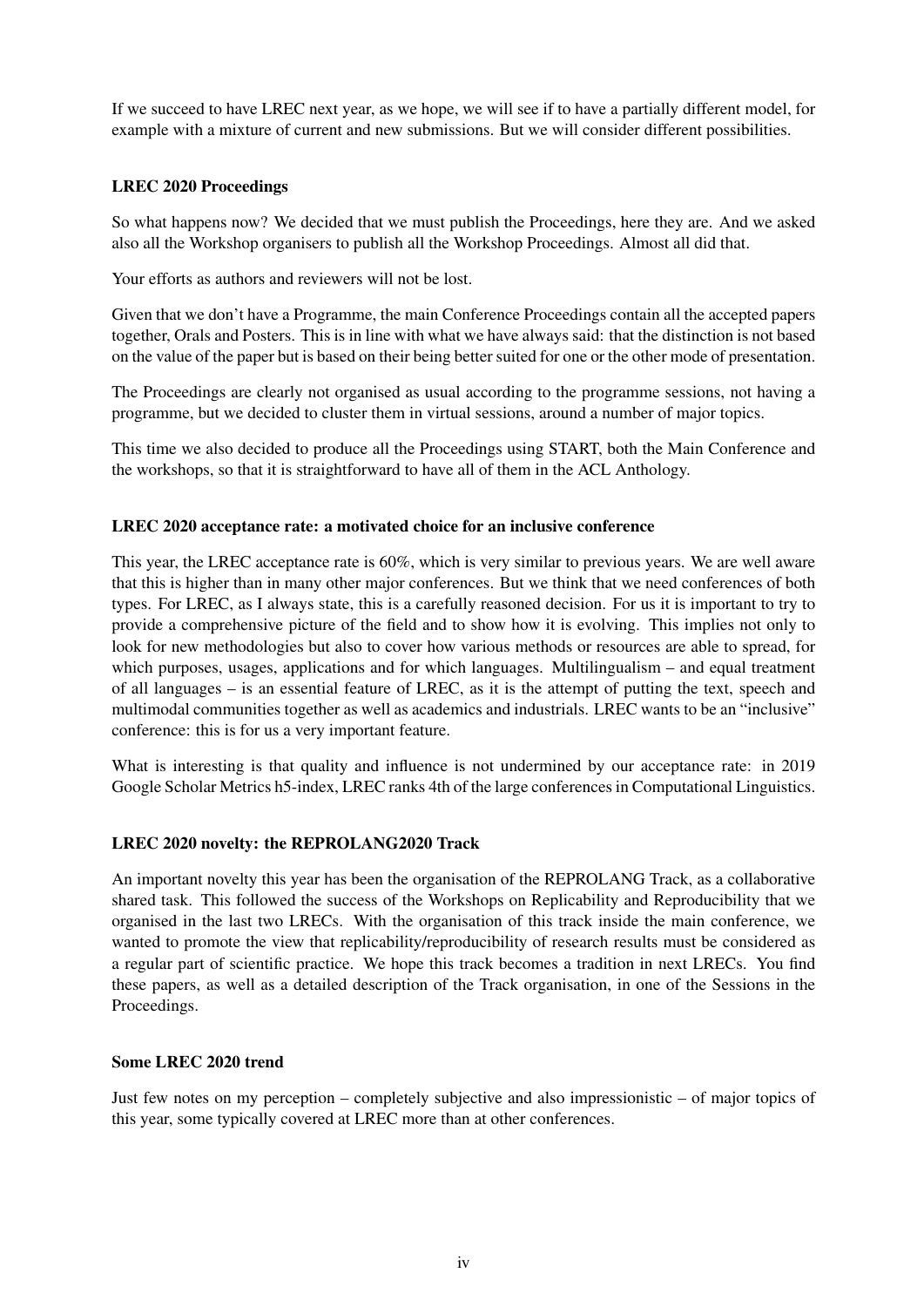Among the areas that are increasing I can mention:

- Less-Resourced Languages: this has always been a very important area at LREC
- Analysis of Social Media
- Dialogue and Discourse
- Knowledge discovery, extraction and classification
- Digital Humanities

Always very relevant are:

- Infrastructural issues: another area characteristic of LREC
- Corpora
- Lexicons
- Multilinguality
- Semantics
- Tools, systems, applications

And new topics:

- Cognitive methods
- Neural language representation models

#### LREC Proceedings in Thomson Citation Index and SCOPUS

I remind that since 2010 the LREC Proceedings have been accepted for inclusion in CPCI (Thomson Reuters Conference Proceedings Citation Index). From 2018 the LREC Proceedings are also indexed by SCOPUS (Elsevier). These are important achievements, providing a better recognition to all LREC authors and useful in particular for young colleagues.

#### LREC and LRE Journal (Springer)

I also mention that substantially extended versions of papers selected by reviewers as the most appropriate will be considered for publication in a special issue of the Language Resources and Evaluation Journal published by Springer (a SCI-indexed journal).

#### Acknowledgments

As usual, I want to thank here all those who have worked for this strange LREC 2020, and will continue to do so for it to become a real LREC, possibly next year.

I express my deepest gratitude to the Programme Committee members, especially for the huge task of selecting the papers, the workshops and tutorials. I wish to thank each of them, the new ones: Frédéric Béchet and Philippe Blache, and obviously the "old" ones: Khalid Choukri, Chris Cieri, Thierry Declerk,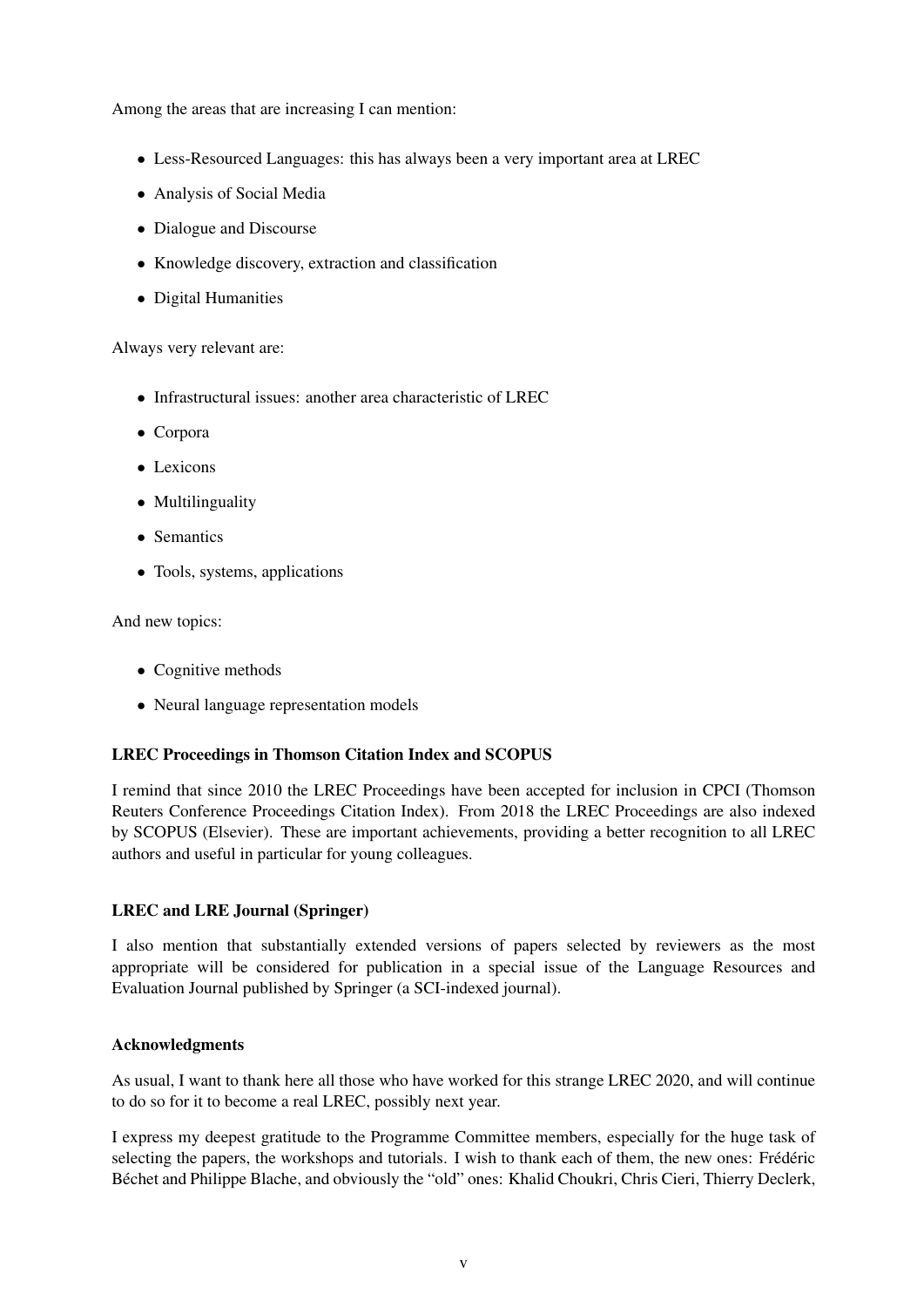Hitoshi Isahara, Bente Maegaard, Joseph Mariani, Asuncion Moreno, Jan Odijk and Stelios Piperidis. A particular thanks goes to Jan Odijk, who has worked with me in the preparation of the Proceedings. And to Khalid Choukri, who has worked for the preparation of the Proceedings in START.

I thank the ELRA Association: LREC is a major service from ELRA to all the community. And this time I especially thank the ELRA Board Members and the President, António Branco: they have been very helpful in the difficult decisions we had to make this year.

I am especially grateful to, and somehow I feel sorry for, Frédéric Béchet and Philippe Blache, chairs of the Local Committee, who started to deal with the many local matters and who will hopefully continue to do that next year.

I thank the two institutions that always dedicate a great effort to LREC: ELDA in Paris and ILC-CNR in Pisa. I am very proud of the work of Sara Goggi and Hélène Mazo, and I thank them for their continuous dedication and competence in managing the many tasks they have in their hands. Without their commitment for many months, LREC would not happen. And I add my thanks to many other colleagues of the two institutions who contributed in different ways, and in particular to Roberto Bartolini, Valérie Mapelli, Caroline Rannaud, Irene Russo, Alexandre Sicard.

I express my gratitude to the Sponsors that have helped with financial support.

Also on behalf of the Program Committee, I praise our impressively large Scientific Committee. They did a great job, most of them on time.

I thank the Workshop and Tutorial organisers, and I feel sorry for them too. Some of them are holding a virtual workshop and I wish them a successful workshop. I hope they will share their experience with us. I hope that others will be with us when we can have again LREC in real life.

The biggest thanks goes to all the LREC authors, who provide the "substance" to LREC, and give us such a broad picture of the field. I hope to see all of them next year.

This time, sadly, I cannot thank the LREC participants. I will be so glad to do this possibly next year. For now I can only thank the virtual participants, the readers of these Proceedings.

Marseille will be a fantastic Mediterranean location for LREC 2020 . . . on a different year.

I cannot welcome you at LREC 2020, but with all the Programme Committee I hope you find interesting and fruitful readings in the LREC 2020 Proceedings.

Enjoy the LREC 2020 Marseille Proceedings!

Pisa, Italy, May 13, 2020 Nicoletta Calzolari Chair of the 12th International Conference on Language Resources and Evaluation and ELRA Honorary President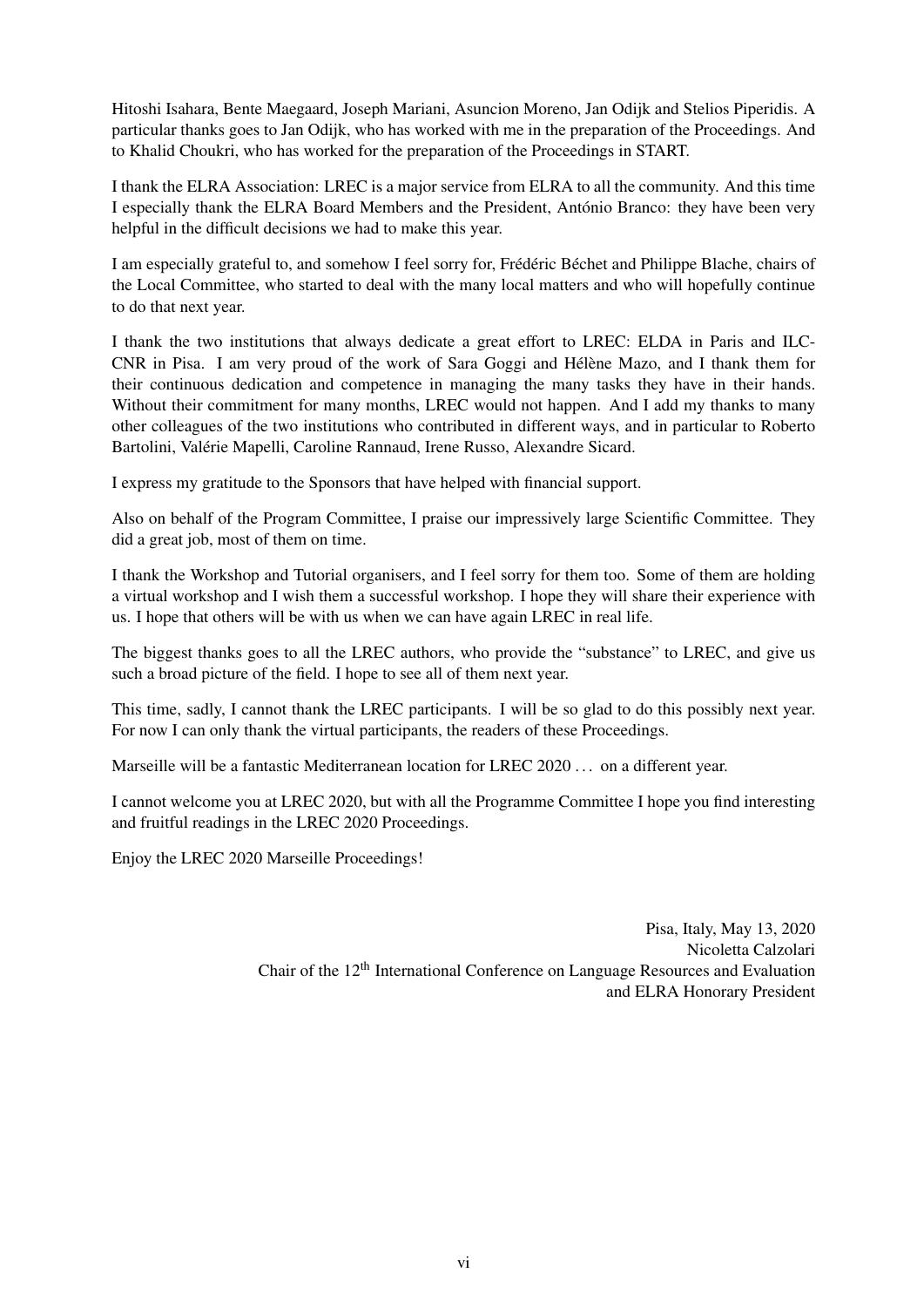#### LREC 2020 – 12<sup>th</sup> International Conference on Language Resources and Evaluation Opening Address António Branco, President of ELRA

In the annals of ELRA, the European Language Resources Association, 2020 will remain as a memorable year. For very good and very bad reasons.

The bad reasons first. In the very same day that I should have been using these notes in Marseille to address the participants in the opening session of the  $12<sup>th</sup>$  edition of LREC, the International Conference on Language Resources and Evaluation, I am writing them at home. If instead, as scheduled, I was now at the auditorium of the beautiful Palais du Pharo, which overlooks the entrance of Marseille old harbour, I would be staring at a chilling scenario of empty chairs in a totally empty room. This would happen not because the participants would be staying outdoors, understandably mesmerized with the breathtaking view over the Mediterranean Sea and the joyful morning sunlight of Spring, but because all my colleagues who had planned to come, contribute, benefit and enjoy the conference also did not come to Marseille. The covid-19 outbreak and the confinement measures to fight it across the world disrupted the normal course of life everywhere. And LREC is no exception.

With a reinforced spirit of solidarity and camaraderie with which I would have welcomed you to the conference, on behalf of ELRA, I am hereby sending to all colleagues my best wishes that everything is fine with you, that you are keeping safe and that everything will turn out for the best when this ordeal will eventually fade away.

We should not forget also the very good reasons to recall 2020: this is the year when ELRA is celebrating its 25th anniversary! This is in itself a joyful sign of the vitality of our community, and also that the association's raison d'être keeps being valid and that its operation has been successful and survived the test of time.

The most visible sign of success of ELRA is its flagship event, the LREC conference, with its first edition 22 years ago, in Granada (Spain). Quantitatively, assessed by Google Scholar h5-index impact scores, LREC is in the top four most impactful world conferences of its area; its impact is in line with the impact of the most impactful journal; and it is the most impactful publication venue promoted by an organization based outside the USA. Qualitatively, I believe, it is by far the most relevant venue of its area supporting inclusiveness and diversity, therein comprising of course language diversity, by supporting the goal of advancing the scientific study of the whole human language in all its different empirical manifestations as 7 000 different languages in the world.

The activity of ELRA is by no means limited to the promotion of LREC. The association offers a wide array of other services to support researchers and the advancement of the science and technology of language. Those of you reading these lines who may not be acquainted yet with some of these service are hereby invited to visit ELRA's website and discover how you can benefit from them — and in case you have not already done so, you are also invited to enrol as an individual member of ELRA, like several hundreds of other colleagues already did. But I could not go without noting that these services include the premier European open platform for the mapping, preservation and distribution of scientific resources, which helps to match producers and users of resources of all types — for speech, text and multimodal processing, for research and innovation, with free and commercial licenses, etc. — under a design concept pioneered by our association 25 years ago. This is a repository that keeps striving as one of the very few, if not the only, independent self-sustaining platform of its kind in the world.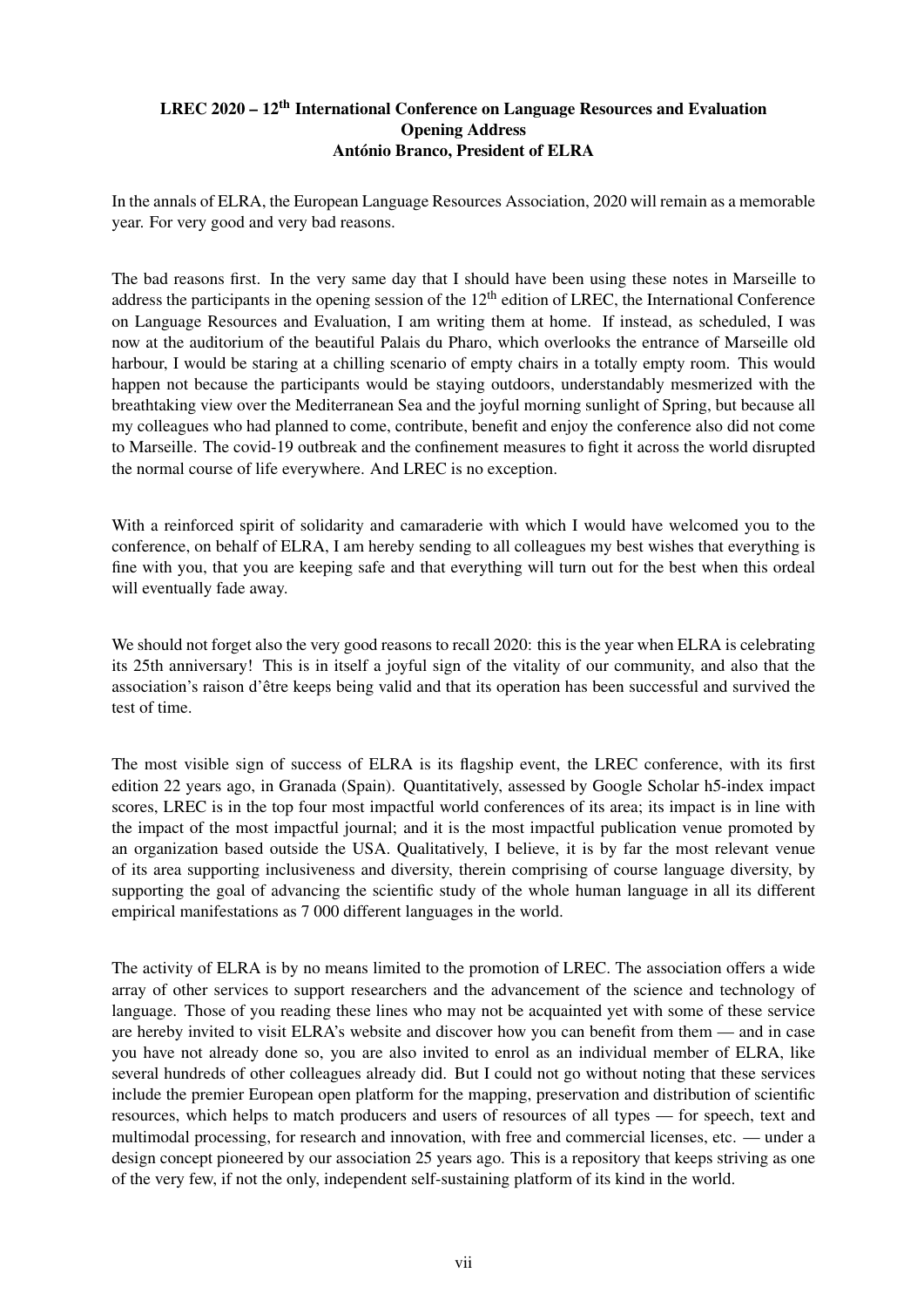But celebrating our 25th anniversary is also and foremost looking and planning into the future. The celebrations program set up for this commemoration reflects this desideratum. Here are some picks: the conference LT4ALL - Language Technologies for All, organized by ELRA a few months ago at the UNESCO headquarters in Paris, in association with the International Year of Indigenous Languages, that aimed at mobilizing language technology to promote linguistic diversity worldwide; the consultation of the ELRA Board with external experts, invited to a special purpose workshop aimed at stimulating ideas and proposals for directions into which the association should progress; and the online questionnaire addressed to and responded by ELRA members, with a similar aim.

Of course, most important moments in the celebration program are planned for LREC, and they will happen when the conference will take place. On the one hand, a special session is aimed at hearing from participants about their views, ideas and suggestions on the future of the association and LREC, and openly discuss how it should progress so that it can even better contribute to their members' research interests and needs, and vice-versa, so that members can even better contribute to an enhanced association. On the other hand, we will also have a big celebration party, much more needed and deserved now than before, when we will meet again, after overcoming the temporary hurdles caused by covid-19.

I close these notes with brief words of gratitude — in her opening session notes, the conference chair will know much better all those who should be thanked.

On behalf of ELRA, my warmest thanks go to all colleagues who submitted papers to LREC 2020 and who trust that the conference organized by the association is a good venue for the publication of their research results.

And I send to the colleagues in the Local Organization Committee in Provence (France), including Philippe Blache and Frédéric Béchet, in the Program Committee across the world, including its chair Nicoletta Calzolari, in ILC-CNR in Pisa (Italy), including Sara Goggi, and in the ELRA office in Paris (France), including Hélène Mazo and the ELRA Secretary General, Khalid Choukri, and to all colleagues who helped them, also my warmest thank you.

This is a thank you all as warm as we can imagine that the Spring Sun is shining now, at the moment that our conference should have started, outside the Palais du Pharo over the Mediterranean Sea — and as it will shine when we will meet again.

> Lisbon, Portugal, May 13, 2020 António Branco President of ELRA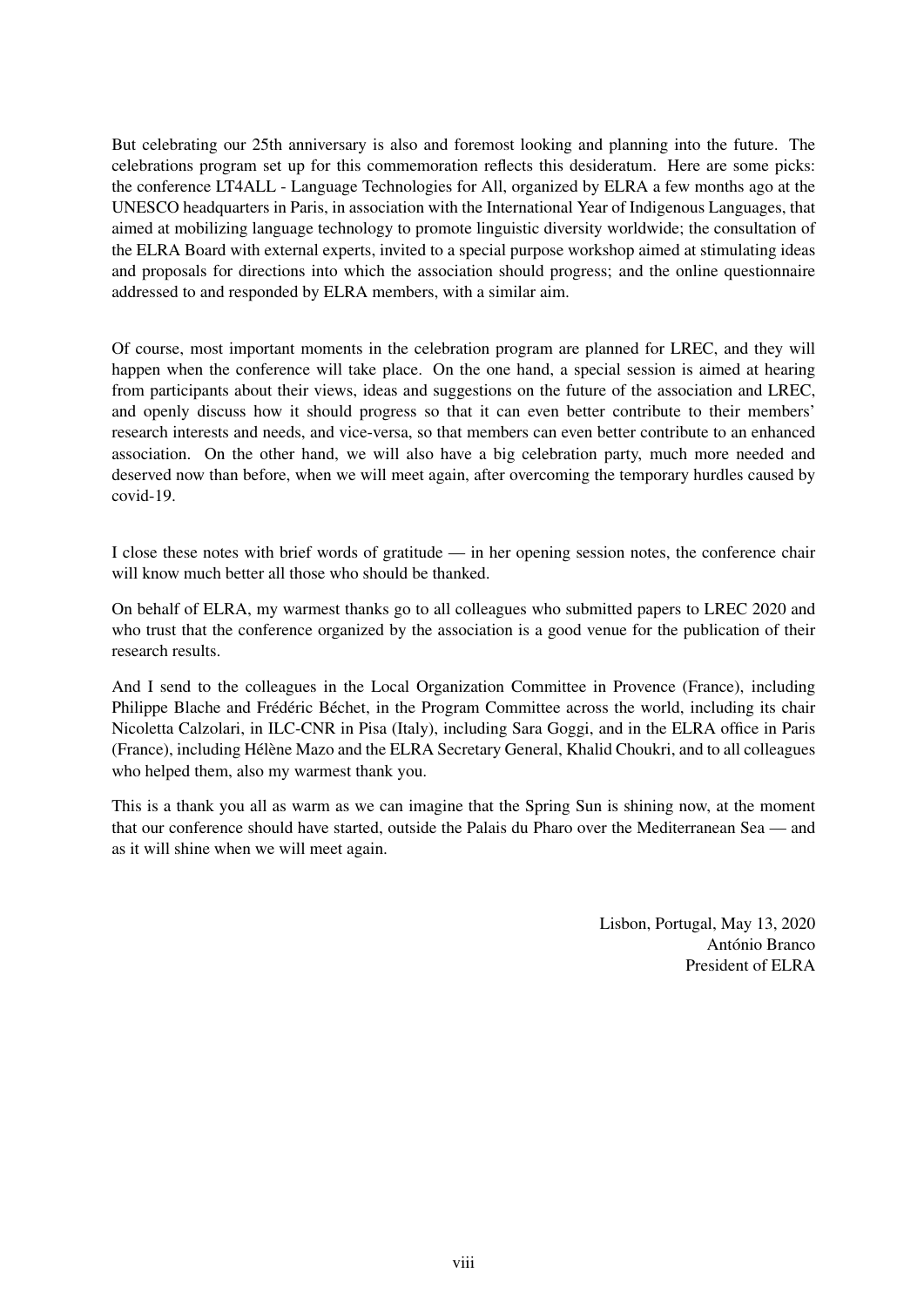## LREC 2020 – 12<sup>th</sup> International Conference on Language Resources and Evaluation Opening Address ELRA Secretary General and ELDA Chief Executive Officer

#### Khalid Choukri

Despite the distance and despite the current lockdown (almost everywhere), a great virtual welcome to everyone from the bottom of our hearts. We (the ELRA/ELDA team) hope that all our friends and their beloved ones are safe and in good spirit during these hard circumstances.

During the last few days and while writing this short message, my feelings went from the Provence atmosphere and Pagnol to Gabriel Garcia Marquez and love in times of Cholera; but with the sincere hope that our whole community (and beyond) is doing well.

22 years after the first LREC in Granada and for this first LREC in France, we had a very ambitious program: both to celebrate the 25th anniversary of ELRA and to share with all of you the best of Provence, one of the most beautiful French regions. Reviewing the last 25 years of ELRA activities serving our community was part of the plan.

*This opportunity is lost for a while, LREC 2020 and the celebrations will not take place in May 2020.*

It is with a very heavy heart that we had postponed LREC but we are confident that we will meet soon face to face with a chance to remember the best memories from previous LRECs.

Usually, the messages conveyed by the Committees take into account the nice atmosphere that we experience after a couple of days altogether to go beyond the written statements... It is difficult to carry the same sentiment in simple written words, but we all hope good days will come back soon and we, very likely and very hopefully, have learned more about caring for each other.

As you will read in all our messages, we do not give up. LREC is a major milestone in our lives and LREC is more than a simple scientific gathering, it is also one of the best moments when our community gets together, to share science but also friendship and memories.

So we are working hard to organize an LREC 2020 and we are confident that we will have the great pleasure to welcome you in Marseille and in person.

Let me share with you some of the key events and activities we carried out since we all met in Miyazaki.

#### LT4All in partnership with UNESCO

In December 2019, ELRA organized a 2-day event LT4All, Language Technologies for All, as part of the International Year of Indigenous Languages (IYIL2019), initiated by the United Nations. Recognizing that only 2% of the 7000 languages spoken in the world benefit from Language Technologies, the question asked was: what should be done for the remaining 98%, among which many are in danger of digital extinction, if not complete extinction.

With a strong commitment of ELRA, SIGUL, the ELRA-ISCA joint SIG on under-resourced languages, and Joseph Mariani, former ELRA President, now Honorary President, we managed to invite almost 400 participants from all continents and various backgrounds (language policy makers, language activists, and language technologists). Major players from our field, already aware of, and committed to these issues, took an active part in the conference. Over two days, challenges posed by the digital divide and multilingualism, particularly serious for indigenous languages, were reviewed. Then an overview of all the achievements that represent the state of the art in our field were presented to the large audience. Further to the success of the IYIL2019, including LT4All, followed by a plenary meeting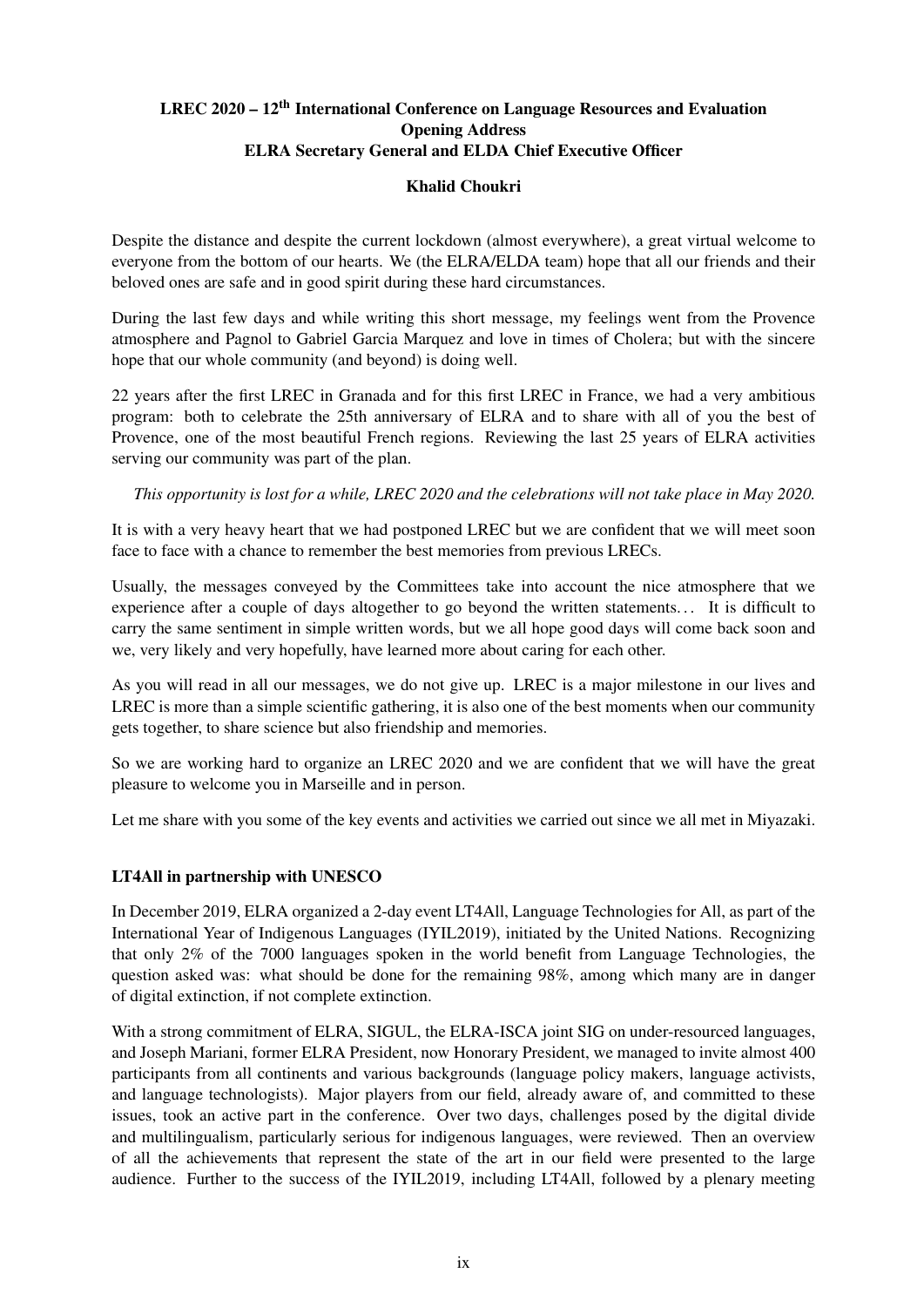at the UN Headquarters in New York in 2019 and high-level UN meeting in Mexico in 2020, with ELRA contribution to both of which, the United Nations have decided to dedicate the next decade (2020- 2032) to indigenous languages. These developments are very important for ELRA that gained visibility from these events, acknowledging its long-time involvement in providing and promoting Language Technology support for all languages.

As part of this involvement, ELRA supports the organization of a dedicated workshop at LREC 2020 by its SIGUL, the 1st Joint SLTU (Spoken Language Technologies for Under-resourced languages) and CCURL (Collaboration and Computing for Under-Resourced Languages) Workshop.

#### ELRA, part of important European initiatives

ELRA is involved in several major European initiatives dealing with Language Resources and Language Technology.

ELG, the European Language Grid, is a very important project started in Europe, a major initiative that targets the deployment of a marketplace for Language Resources and Language Technology. ELRA will bring its experience in handling issues related to language resources sharing and distribution. We do expect ELRA members to have multiple benefits from the ELG platform as it will allow to efficiently access services and resources that helps develop new applications.

ELRA has continued to be involved in the series of ELRC (European Language Resources Coordination) activities, including the collection of language data for Machine Translation and the organization of reach-out workshops all over Europe (EC Member States, plus Iceland and Norway). In this framework and with a strong support from the European commission, the ELRC consortium has secured a large number of resources, in particular for Machine Translation activities. With the encouragement of the European Commission, ELRA has released 200+ resources usable immediately, freely and openly, by our community, offering another distribution channel to this important assets.

#### ELRA, part of an important initiative to help address issues related to COVID-19

ELRA, with a large number of partners, is also taking part in a COVID-19 initiative that aims at producing specific Languages Resources so the community can carry out research activities related to information retrieval, machine translation, summarization, fake news identification and checking, etc. Another dimension of this initiative is the setup of a number of challenges and evaluation campaigns to assess the performance of current technology with respect to all these applications and more. The ultimate goal being to ensure that our community contributes to safeguard the welfare of human beings using Language technologies.

#### Other ELRA activities

The activities around the Language Resources at ELRA encompass a number of aspects including the management of legal issues. At the moment, the number of Language Resources in the ELRA catalogue amounts to 1380. This includes large sets of Language Resources that ELRA is now distributing as part of agreements signed in 2019 and 2020 with international partners to offer more assets to our members and the community at large.

I would like to emphasize the large number of agreements we signed with data right holders to bring in more resources with a strong focus on free resources.

ELRA also continues to assist or partners and members in all legal analysis and negotiations related to language resources to make sure that we are using resources that have been legally cleared and that don't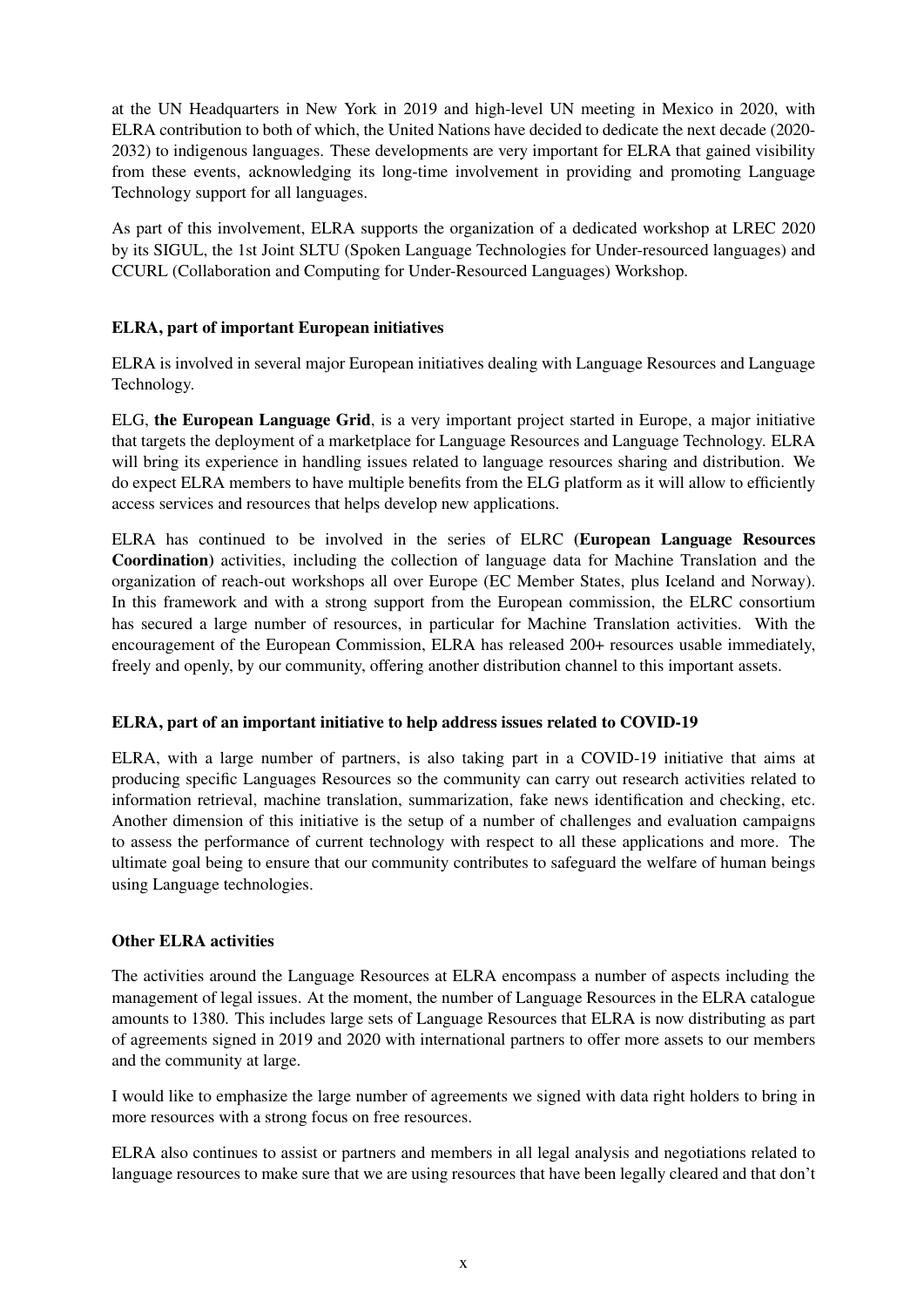infringe any copyright or other right of third parties. We have also continued our activities in producing language resources in partnership with third parties. For instance we took part in the MGB challenge that required production of colloquial Arabic from North Africa. Our objective was to ensure that such resources were packaged and made available to the community at large.

#### Shared LRs at LREC 2018

The Languages Resources shared in 2018 have been made available from the LREC 2018 website (https://bit.ly/3dpWdq3). ELRA has long recognised the importance of sharing Language Resources (LRs) and making them available to the community. Since the 2014 edition of LREC, participants have been offered the possibility to share their LRs (data, tools, web-services, etc.) when submitting a paper, uploading them in a special LREC repository set up by ELRA. This effort of sharing LRs, linked to the LRE Map initiative (https://lremap.elra.info) for their description, contributes to creating a common repository where everyone can deposit and share data.

#### Acknowledgments

Last but not least I would like express my deep thanks to all our partners that continue to support the organization of LREC despite the current situation hoping like us for an upcoming face-to-face gathering. I would like to thank our Sponsors: Google, Amazon, Lenovo, Bertin, Ontotex, Vecsys and Vocapia.

I would like to thank Philippe Blache and Frédéric Béchet, the LREC Local Committee in Marseille for providing support to both the scientific content and the local organization during the preparatory phase for this LREC Edition in Marseille. Their efforts will not be wasted, our plans for an LREC 2020 in Marseille remain a top priority in our schedule for the months to come. Finally I would like to warmly thank the joint team of the two institutions that devoted so much effort over months and often behind curtains to make this one week memorable: ILC-CNR in Pisa and my own team, ELDA, in Paris. These are the two LREC coordinators and pillars: Sara Goggi and Hélène Mazo, and the team: Roberto Bartolini, Valérie Mapelli, Vincenzo Parrinelli, Caroline Rannaud, and Alexandre Sicard. I share their disappointment but their efforts will materialize when LREC takes place soon.

I look forward to the LREC 2020 face to face conference. In the meantime, I hope that you will enjoy the fruitful workshops that are going virtual, and ELRA is happy to assist in this. I also hope that these proceedings will reflect the creativity of our community.

I hope that each of you is safe, and so is your family and friends.

Paris, France, May 13, 2020 Khalid Choukri ELRA Secretary General and ELDA Chief Executive Officer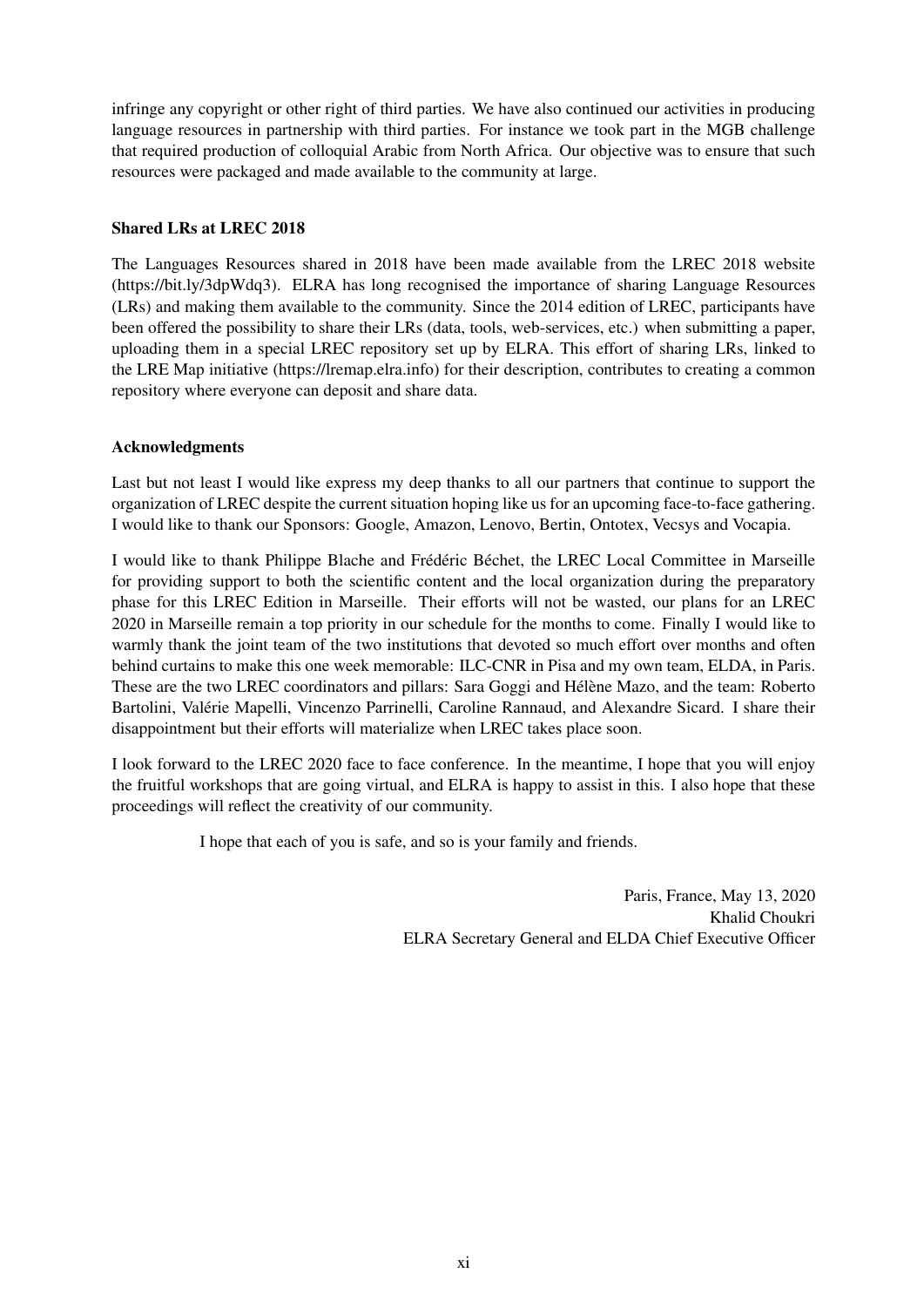#### Message to LREC 2020 participants by Frédéric Béchet and Philippe Blache, Chairs of the Local Committee

May 2020, in Marseille. Sea, Science and Sun, the cocktail was perfect! Breathtaking views of the Vieux Port from the conference location, meetings and discussions around a poster, at a coffee table, or on the best rooftop in the port at sunset, everything was ready! We would have loved to give you all that this spring. Unfortunately it won't be possible.

May 2020, everywhere in the world. Here we are now, with our eyes glued to computer screens, last link with the outside world, following the latest news about the pandemic, praising our medical staff and trying to work, exchange thoughts and ideas, and keep in touch with each other. And this forces us to think: how do we keep in touch, how do we converse, how do we bring out new projects, new ideas if we can't actually be together? LREC has always been an opportunity to be together, sharing these unique creative moments by talking directly to each other in front of a poster or at a coffee break, sharing a meal, having a good time at a social event ...

So where do we go from here? Between concerns about the carbon footprint of big international conferences such as LREC and about the impact of international gatherings on the spread of a pandemic, how can we keep one of the most valuable assets of our scientific community: making people from all over the world socialize, exchange ideas and work together towards a common goal.

We don't yet have the solution. Of course, virtualization is part of the answer, as many events have gone "virtual" nowadays. However, we also know that nothing will replace direct contact and face-to-face meetings, and that visiting colleagues in other parts of the world is the best way to rethink our beliefs and advance science.

We have to consider and imagine a new model for sharing and working together, looking for new ideas to enable events like LREC to continue to be places of scientific and cultural exchange. Guaranteeing, of course, the safety of our community while allowing us to continue to be researchers, not restricted by any border, including intellectual ones.

We really hope that we will be able to offer you this cocktail of Sea. Science and Sun that we had prepared for you, in the beautiful city of Marseille! We'll find a solution, we promise!

> Marseille, France, May 13, 2020 Philippe & Fred Co-chairs of the Local committee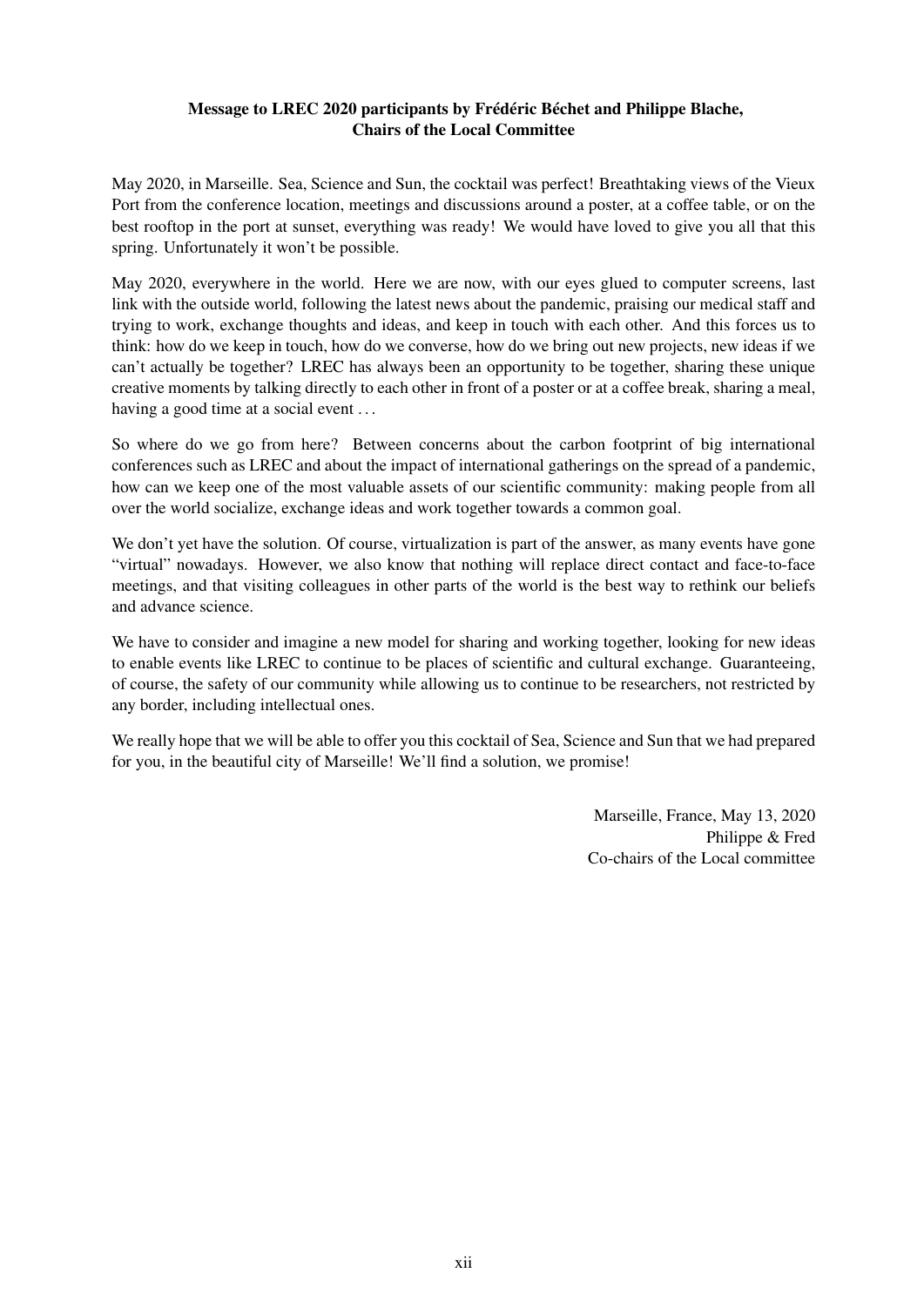## LREC 2020 Committees

- Conference Programme Committee
	- Nicoletta Calzolari ILC/CNR, Pisa, Italy (Conference chair)
	- Frédéric Béchet LIS-CNRS, Aix-Marseille Université, Marseille- France
	- Philippe Blache CNRS & Aix-Marseille Université, Marseille- France
	- Khalid Choukri ELRA, Paris, France
	- Christopher Cieri LDC, Philadelphia, USA
	- Thierry Declerck DFKI GmbH, Saarbrücken, Germany
	- Hitoshi Isahara Toyohashi University of Technology, Toyohashi, Japan
	- Bente Maegaard CST, University of Copenhagen, Denmark
	- Joseph Mariani LIMSI-CNRS, Orsay, France
	- Jan Odijk UIL-OTS, Utrecht, The Netherlands
	- Asuncion Moreno Universitat Politècnica de Catalunya, Barcelona, Spain
	- Stelios Piperidis ILSP, Athens, Greece
- Scientific Committee

The Programme Committee is very grateful to Scientific Committee members who reviewed the submissions and contributed to designing the conference programme. The list of the members of Scientific Committee is published on the LREC 2020 web site (https://lrec2020.lrec-conf.org/en/).

- Local Committee
	- Frédéric Béchet LIS-CNRS, Aix-Marseille Université, Marseille- France
	- Philippe Blache CNRS & Aix-Marseille Université, Marseille- France
- Conference Editorial Committee
	- Sara Goggi ILC/CNR, Pisa, Italy (Co-chair)
	- Hélène Mazo ELDA/ELRA, Paris, France (Co-chair)
- Organising Committee
	- Roberto Bartolini ILC/CNR, Pisa, Italy
	- Sara Goggi ILC/CNR, Pisa, Italy (Co-chair)
	- Valérie Mapelli ELDA/ELRA, Paris, France
	- Hélène Mazo ELDA/ELRA, Paris, France (Co-chair)
	- Vincenzo Parrinelli ILC/CNR, Pisa, Italy
	- Caroline Rannaud ELDA/ELRA, Paris, France
	- Irene Russo ILC/CNR, Pisa, Italy
	- Alexandre Sicard ELDA/ELRA, Paris, France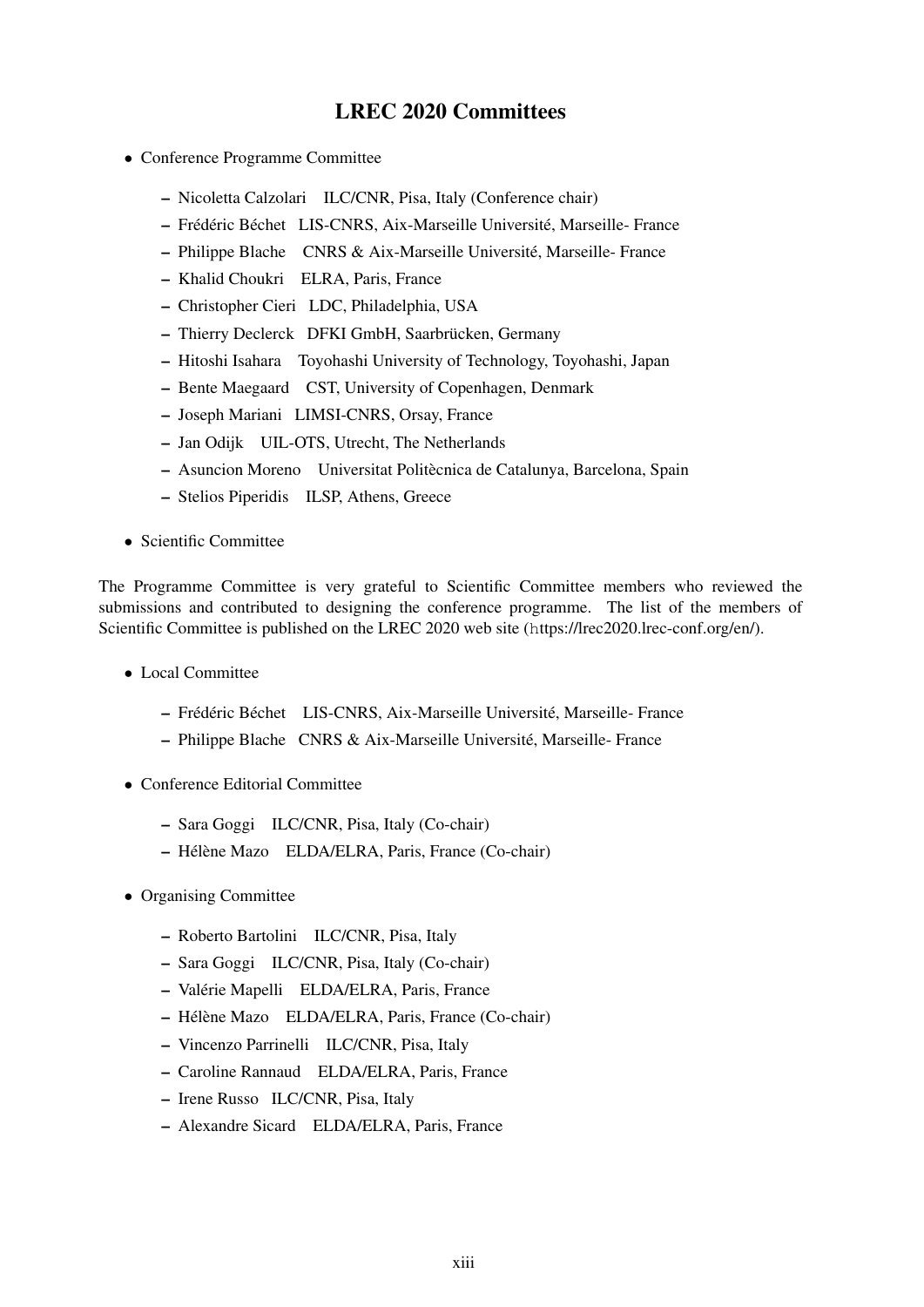## Acknowledgements

The European Language Resources Association, ELRA, and the LREC Committees acknowledge with gratitude the support and sponsoring of the following institutions.

- Sponsors and supporters
	- Google (Founding)
	- Amazon AWS (Gold)
	- Lenovo (Gold)
	- Bertin (Bronze)
	- Ontotex (Bronze)
	- Vecsys (Bronze)
	- Vocapia(Bronze)
- Supporting Institutions
	- Evaluations and Language resources Distribution Agency (ELDA), Paris (France)
	- Istituto di Linguistica Computazionale (ILC) of the Italian National Research Council (CNR), Pisa (Italy)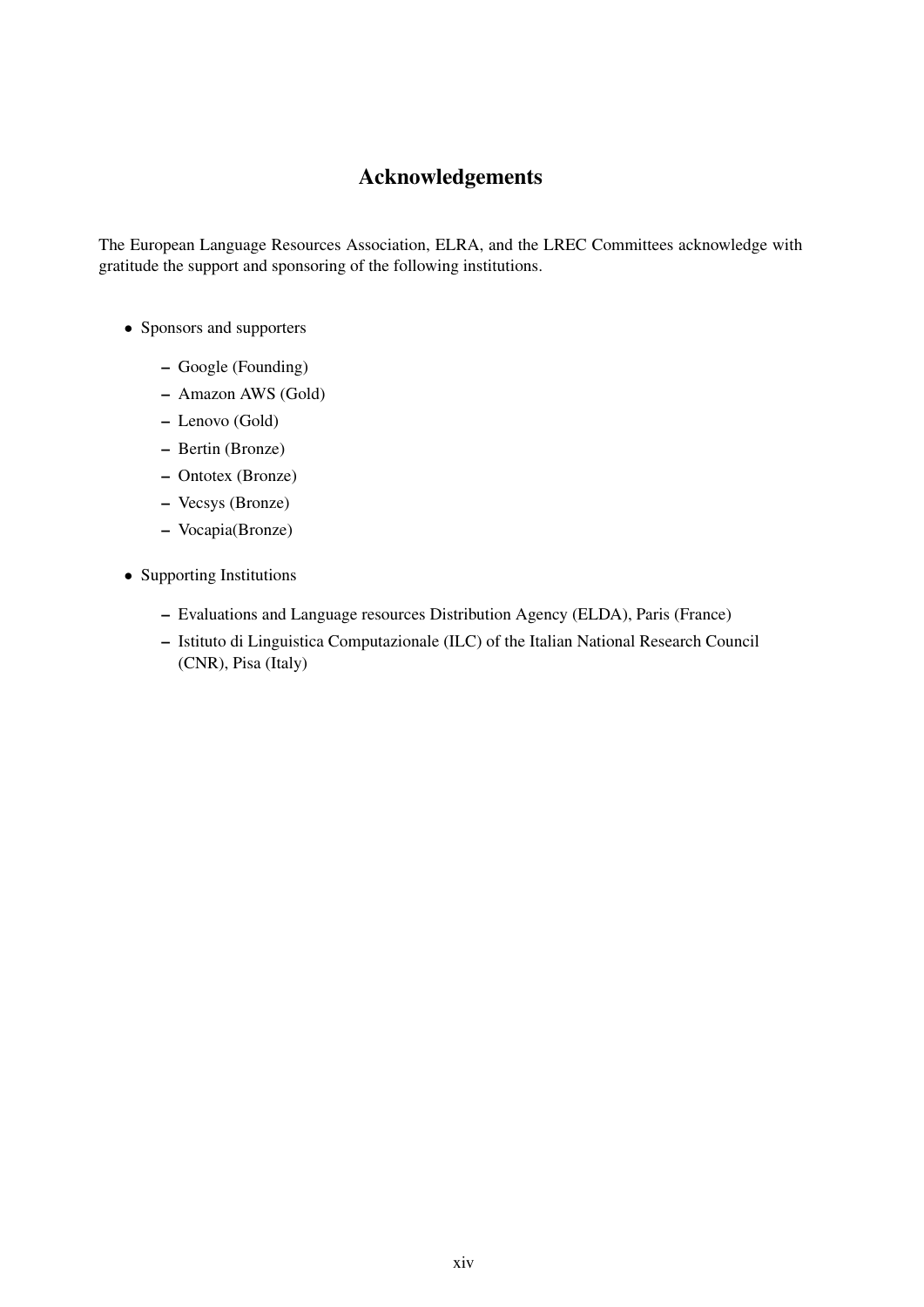## Table of Contents

## LREC2020 – 12th International Conference on Language Resources and Evaluation – Opening Addresses

#### Anaphora, Coreference

| <b>Neural Mention Detection</b>                                                                    |
|----------------------------------------------------------------------------------------------------|
| A Cluster Ranking Model for Full Anaphora Resolution                                               |
| Mandarinograd: A Chinese Collection of Winograd Schemas                                            |
| On the Influence of Coreference Resolution on Word Embeddings in Lexical-semantic Evaluation Tasks |
| <b>NoEl: An Annotated Corpus for Noun Ellipsis in English</b>                                      |
| An Annotated Dataset of Coreference in English Literature                                          |
| GerDraCor-Coref: A Coreference Corpus for Dramatic Texts in German                                 |
| A Study on Entity Resolution for Email Conversations                                               |
| <b>Model-based Annotation of Coreference</b>                                                       |
| French Coreference for Spoken and Written Language                                                 |
| <b>Cross-lingual Zero Pronoun Resolution</b>                                                       |
| <b>Exploiting Cross-Lingual Hints to Discover Event Pronouns</b>                                   |
| MuDoCo: Corpus for Multidomain Coreference Resolution and Referring Expression Generation          |

## Cognitive Methods

#### *[Affection Driven Neural Networks for Sentiment Analysis](#page-0-0)*

Rong Xiang, Yunfei Long, Mingyu Wan, Jinghang Gu, Qin Lu and Chu-Ren Huang . . . . . . . . . . [112](#page-0-0)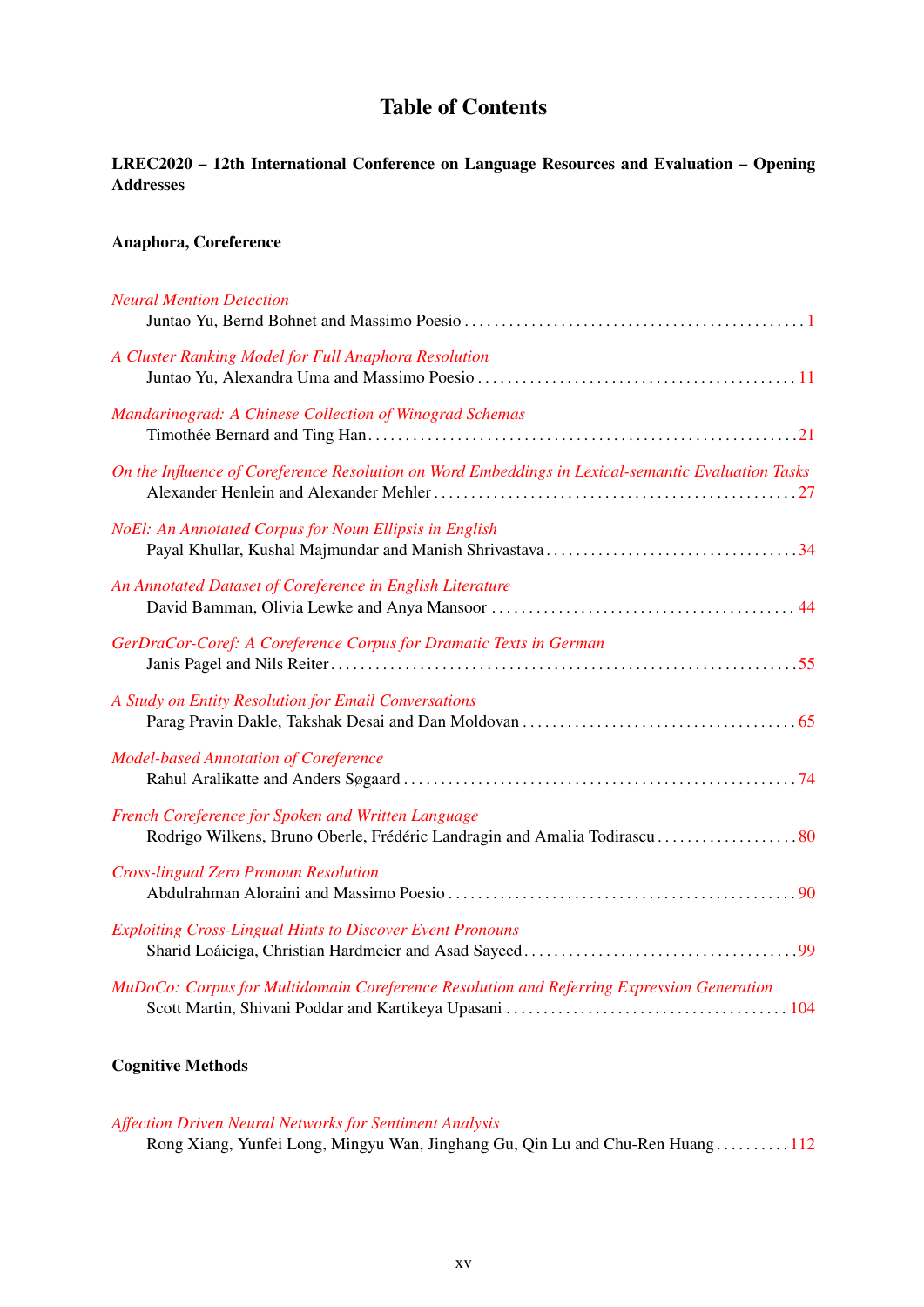| The Alice Datasets: fMRI & EEG Observations of Natural Language Comprehension<br>Shohini Bhattasali, Jonathan Brennan, Wen-Ming Luh, Berta Franzluebbers and John Hale  120                                                               |
|-------------------------------------------------------------------------------------------------------------------------------------------------------------------------------------------------------------------------------------------|
| Modelling Narrative Elements in a Short Story: A Study on Annotation Schemes and Guidelines<br>Elena Mikhalkova, Timofei Protasov, Polina Sokolova, Anastasiia Bashmakova and Anastasiia                                                  |
| <b>Cortical Speech Databases For Deciphering the Articulatory Code</b>                                                                                                                                                                    |
| ZuCo 2.0: A Dataset of Physiological Recordings During Natural Reading and Annotation                                                                                                                                                     |
| Linguistic, Kinematic and Gaze Information in Task Descriptions: The LKG-Corpus                                                                                                                                                           |
| The ACQDIV Corpus Database and Aggregation Pipeline                                                                                                                                                                                       |
| Providing Semantic Knowledge to a Set of Pictograms for People with Disabilities: a Set of Links between<br>WordNet and Arasaac: Arasaac-WN<br>Didier Schwab, Pauline Trial, Céline Vaschalde, Loïc Vial, Emmanuelle Esperanca-Rodier and |
| Orthographic Codes and the Neighborhood Effect: Lessons from Information Theory                                                                                                                                                           |
| Understanding the Dynamics of Second Language Writing through Keystroke Logging and Complexity<br><b>Contours</b><br>Elma Kerz, Fabio Pruneri, Daniel Wiechmann, Yu Qiao and Marcus Ströbel 182                                           |
| Design of BCCWJ-EEG: Balanced Corpus with Human Electroencephalography                                                                                                                                                                    |
| Using the RUPEX Multichannel Corpus in a Pilot fMRI Study on Speech Disfluencies<br>Katerina Smirnova, Nikolay Korotaev, Yana Panikratova, Irina Lebedeva, Ekaterina Pechenkova                                                           |

## Collaborative Resource Construction & Crowdsourcing

| Construction of an Evaluation Corpus for Grammatical Error Correction for Learners of Japanese as a |
|-----------------------------------------------------------------------------------------------------|
| <b>Second Language</b>                                                                              |
| Aomi Koyama, Tomoshige Kiyuna, Kenji Kobayashi, Mio Arai and Mamoru Komachi  204                    |
| Effective Crowdsourcing of Multiple Tasks for Comprehensive Knowledge Extraction                    |
| Sangha Nam, Minho Lee, Donghwan Kim, Kijong Han, Kuntae Kim, Sooji Yoon, Eun-kyung Kim              |
|                                                                                                     |
| Developing a Corpus of Indirect Speech Act Schemas                                                  |
|                                                                                                     |
| Quality Estimation for Partially Subjective Classification Tasks via Crowdsourcing                  |
|                                                                                                     |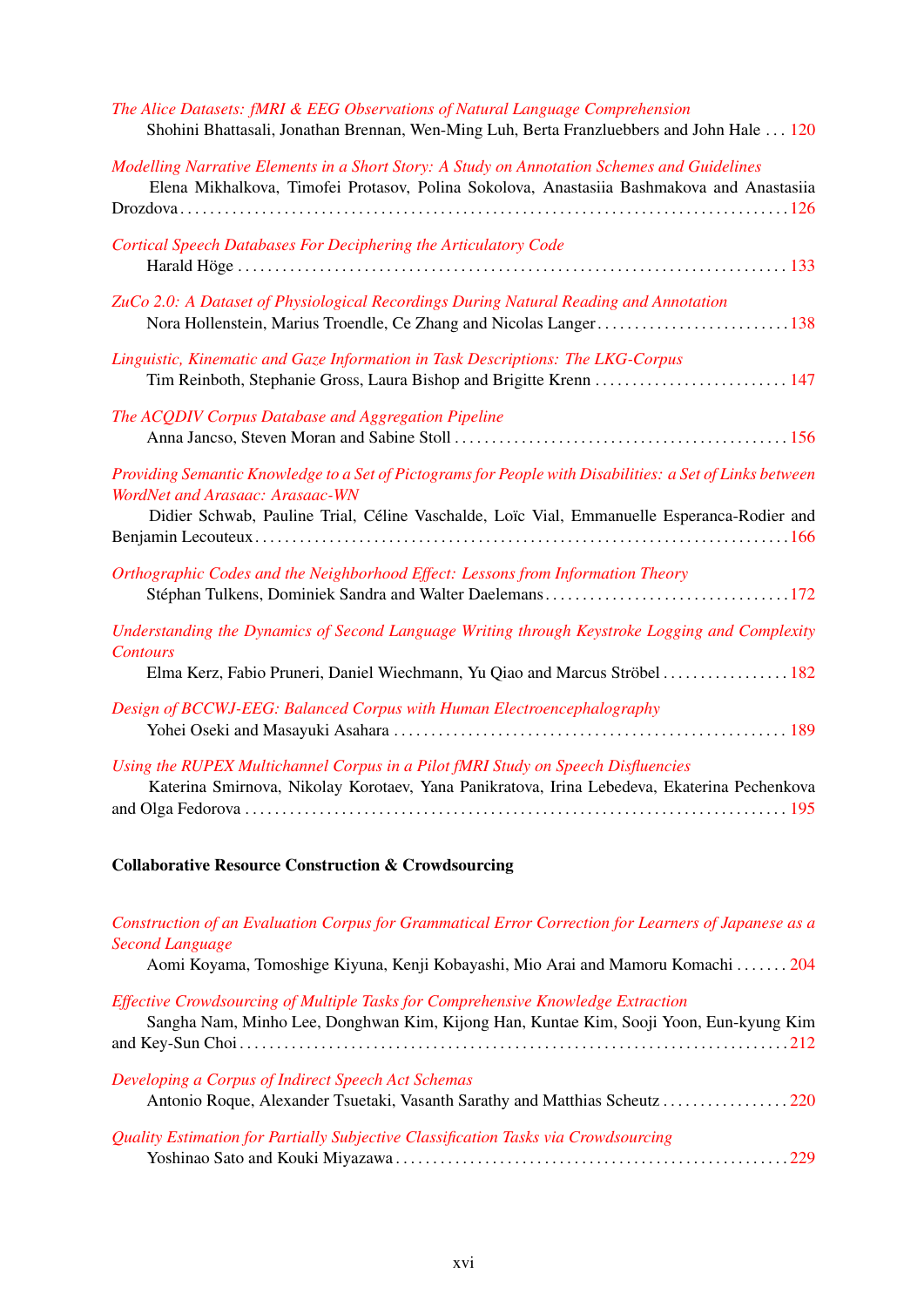| Crowdsourcing in the Development of a Multilingual FrameNet: A Case Study of Korean FrameNet<br>Younggyun Hahm, Youngbin Noh, Ji Yoon Han, Tae Hwan Oh, Hyonsu Choe, Hansaem Kim and |  |  |  |  |  |
|--------------------------------------------------------------------------------------------------------------------------------------------------------------------------------------|--|--|--|--|--|
|                                                                                                                                                                                      |  |  |  |  |  |
| Towards a Reliable and Robust Methodology for Crowd-Based Subjective Quality Assessment of Query-<br><b>Based Extractive Text Summarization</b>                                      |  |  |  |  |  |
|                                                                                                                                                                                      |  |  |  |  |  |
| A Seed Corpus of Hindu Temples in India                                                                                                                                              |  |  |  |  |  |
|                                                                                                                                                                                      |  |  |  |  |  |
| Do You Believe It Happened? Assessing Chinese Readers' Veridicality Judgments                                                                                                        |  |  |  |  |  |
|                                                                                                                                                                                      |  |  |  |  |  |
| Creating Expert Knowledge by Relying on Language Learners: a Generic Approach for Mass-Producing                                                                                     |  |  |  |  |  |

*[Creating Expert Knowledge by Relying on Language Learners: a Generic Approach for Mass-Producing](#page-0-0) [Language Resources by Combining Implicit Crowdsourcing and Language Learning](#page-0-0)*

Lionel Nicolas, Verena Lyding, Claudia Borg, Corina Forascu, Karën Fort, Katerina Zdravkova, Iztok Kosem, Jaka Čibej, Špela Arhar Holdt, Alice Millour, Alexander König, Christos Rodosthenous, Federico Sangati, Umair ul Hassan, Anisia Katinskaia, Anabela Barreiro, Lavinia Aparaschivei and Yaakov HaCohen-Kerner . . . . . . . . . . . . . . . . . . . . . . . . . . . . . . . . . . . . . . . . . . . . . . . . . . . . . . . . . . . . . . . . . . . . . . . . . . . [268](#page-0-0)

#### Computer-Assisted Language Learning (CALL)

| <b>MAGPIE: A Large Corpus of Potentially Idiomatic Expressions</b>                                                                                                                                                                                                                            |
|-----------------------------------------------------------------------------------------------------------------------------------------------------------------------------------------------------------------------------------------------------------------------------------------------|
| CRWIZ: A Framework for Crowdsourcing Real-Time Wizard-of-Oz Dialogues<br>Francisco Javier Chiyah Garcia, José Lopes, Xingkun Liu and Helen Hastie  288                                                                                                                                        |
| <b>Effort Estimation in Named Entity Tagging Tasks</b>                                                                                                                                                                                                                                        |
| Using Crowdsourced Exercises for Vocabulary Training to Expand ConceptNet<br>Christos Rodosthenous, Verena Lyding, Federico Sangati, Alexander König, Umair ul Hassan,<br>Lionel Nicolas, Jolita Horbacauskiene, Anisia Katinskaia and Lavinia Aparaschivei307                                |
| Predicting Multidimensional Subjective Ratings of Children' Readings from the Speech Signals for the<br><b>Automatic Assessment of Fluency</b><br>Gérard Bailly, Erika Godde, Anne-Laure Piat-Marchand and Marie-Line Bosse 317                                                               |
| Constructing Multimodal Language Learner Texts Using LARA: Experiences with Nine Languages<br>Elham Akhlaghi, Branislav Bédi, Fatih Bektaş, Harald Berthelsen, Matthias Butterweck, Cathy<br>Chua, Catia Cucchiarin, Gülşen Eryiğit, Johanna Gerlach, Hanieh Habibi, Neasa Ní Chiaráin, Manny |
| A Dataset for Investigating the Impact of Feedback on Student Revision Outcome<br>Ildiko Pilan, John Lee, Chak Yan Yeung and Jonathan Webster332                                                                                                                                              |
| Creating Corpora for Research in Feedback Comment Generation                                                                                                                                                                                                                                  |
| Using Multilingual Resources to Evaluate CEFRLex for Learner Applications                                                                                                                                                                                                                     |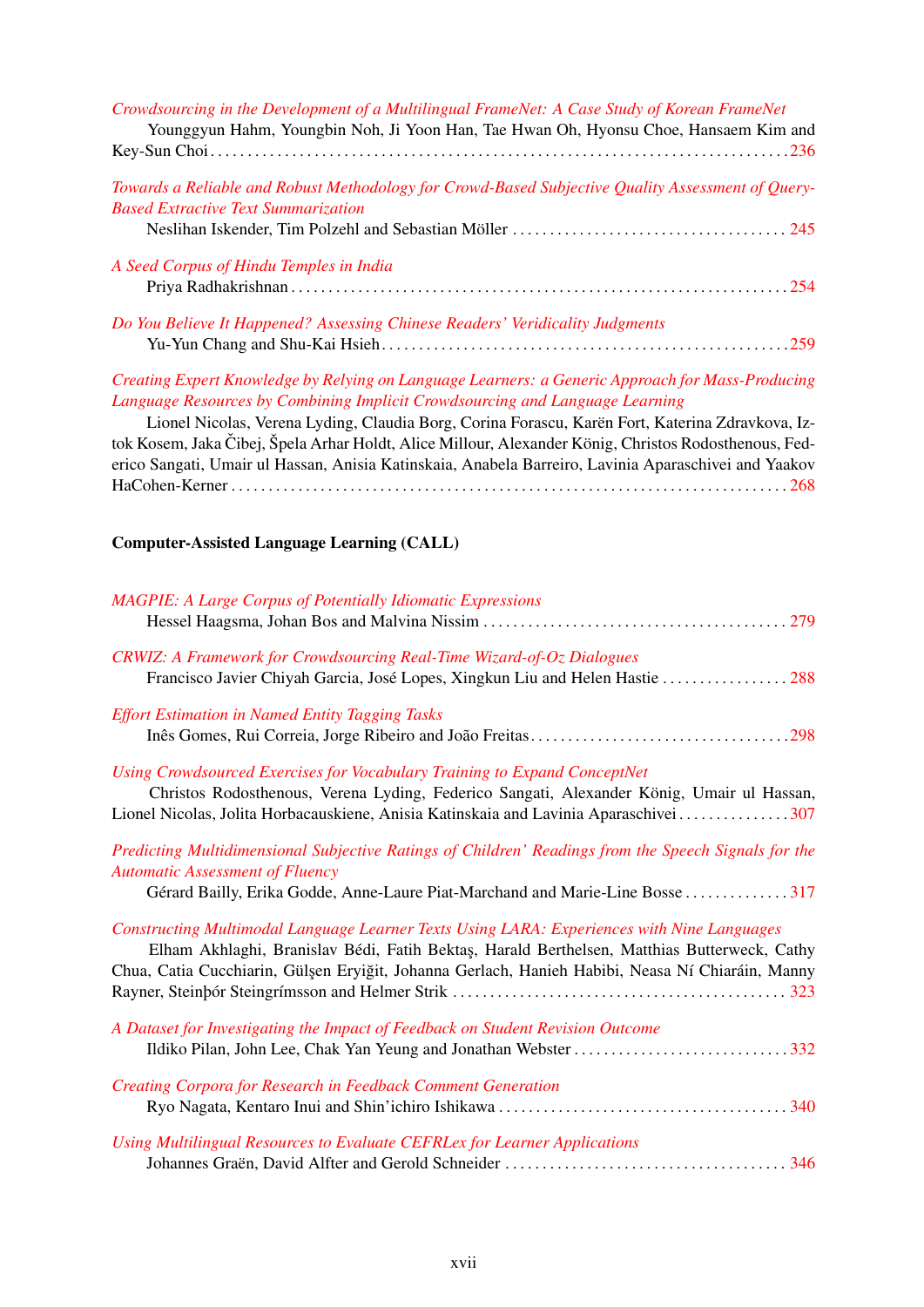| Immersive Language Exploration with Object Recognition and Augmented Reality<br>Benny Platte, Anett Platte, Christian Roschke, Rico Thomanek, Thony Rolletschke, Frank Zimmer                     |
|---------------------------------------------------------------------------------------------------------------------------------------------------------------------------------------------------|
| A Process-oriented Dataset of Revisions during Writing<br>Rianne Conijn, Emily Dux Speltz, Menno van Zaanen, Luuk Van Waes and Evgeny Chukharev-                                                  |
| <b>Automated Writing Support Using Deep Linguistic Parsers</b><br>Luís Morgado da Costa, Roger V P Winder, Shu Yun Li, Benedict Christopher Lin Tzer Liang,                                       |
| TLT-school: a Corpus of Non Native Children Speech<br>Roberto Gretter, Marco Matassoni, Stefano Bannò and Falavigna Daniele 378                                                                   |
| Toward a Paradigm Shift in Collection of Learner Corpora                                                                                                                                          |
| Quality Focused Approach to a Learner Corpus Development                                                                                                                                          |
| An Exploratory Study into Automated Précis Grading                                                                                                                                                |
| Adjusting Image Attributes of Localized Regions with Low-level Dialogue<br>Tzu-Hsiang Lin, Alexander Rudnicky, Trung Bui, Doo Soon Kim and Jean Oh  405                                           |
| Alignment Annotation for Clinic Visit Dialogue to Clinical Note Sentence Language Generation<br>Wen-wai Yim, Meliha Yetisgen, Jenny Huang and Micah Grossman  413                                 |
| MultiWOZ 2.1: A Consolidated Multi-Domain Dialogue Dataset with State Corrections and State Track-<br>ing Baselines                                                                               |
| Mihail Eric, Rahul Goel, Shachi Paul, Abhishek Sethi, Sanchit Agarwal, Shuyang Gao, Adarsh                                                                                                        |
| A Comparison of Explicit and Implicit Proactive Dialogue Strategies for Conversational Recommenda-                                                                                                |
| tion<br>Matthias Kraus, Fabian Fischbach, Pascal Jansen and Wolfgang Minker429                                                                                                                    |
| Conversational Question Answering in Low Resource Scenarios: A Dataset and Case Study for Basque<br>Arantxa Otegi, Aitor Agirre, Jon Ander Campos, Aitor Soroa and Eneko Agirre  436              |
| Construction and Analysis of a Multimodal Chat-talk Corpus for Dialog Systems Considering Interper-<br>sonal Closeness<br>Yoshihiro Yamazaki, Yuya Chiba, Takashi Nose and Akinori Ito443         |
| BLISS: An Agent for Collecting Spoken Dialogue Data about Health and Well-being<br>Jelte van Waterschoot, Iris Hendrickx, Arif Khan, Esther Klabbers, Marcel de Korte, Helmer Strik,              |
| The JDDC Corpus: A Large-Scale Multi-Turn Chinese Dialogue Dataset for E-commerce Customer<br>Service<br>Meng Chen, Ruixue Liu, Lei Shen, Shaozu Yuan, Jingyan Zhou, Youzheng Wu, Xiaodong He and |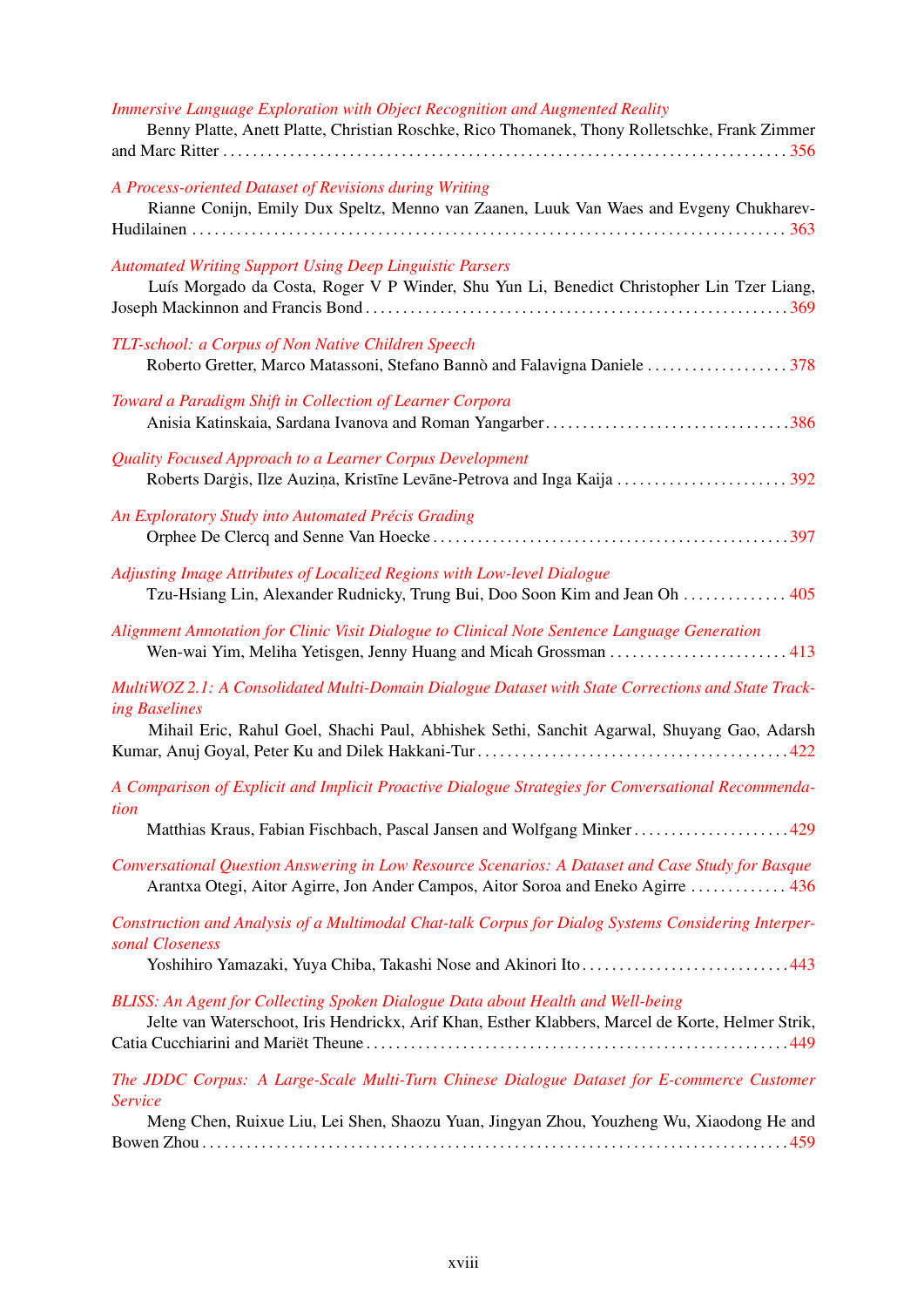| "Cheese!": a Corpus of Face-to-face French Interactions. A Case Study for Analyzing Smiling and<br><b>Conversational Humor</b>                                                            |
|-------------------------------------------------------------------------------------------------------------------------------------------------------------------------------------------|
|                                                                                                                                                                                           |
| The Margarita Dialogue Corpus: A Data Set for Time-Offset Interactions and Unstructured Dialogue<br><b>Systems</b>                                                                        |
|                                                                                                                                                                                           |
| How Users React to Proactive Voice Assistant Behavior While Driving                                                                                                                       |
| <b>Emotional Speech Corpus for Persuasive Dialogue System</b><br>Sara Asai, Koichiro Yoshino, Seitaro Shinagawa, Sakriani Sakti and Satoshi Nakamura 491                                  |
| Multimodal Analysis of Cohesion in Multi-party Interactions<br>Reshmashree Bangalore Kantharaju, Caroline Langlet, Mukesh Barange, Chloé Clavel and Cather-                               |
| Treating Dialogue Quality Evaluation as an Anomaly Detection Problem                                                                                                                      |
|                                                                                                                                                                                           |
| Evaluation of Argument Search Approaches in the Context of Argumentative Dialogue Systems<br>Niklas Rach, Yuki Matsuda, Johannes Daxenberger, Stefan Ultes, Keiichi Yasumoto and Wolfgang |
|                                                                                                                                                                                           |
| PATE: A Corpus of Temporal Expressions for the In-car Voice Assistant Domain                                                                                                              |
| Mapping the Dialog Act Annotations of the LEGO Corpus into ISO 24617-2 Communicative Functions                                                                                            |
| <b>Estimating User Communication Styles for Spoken Dialogue Systems</b><br>Juliana Miehle, Isabel Feustel, Julia Hornauer, Wolfgang Minker and Stefan Ultes  540                          |
| The ISO Standard for Dialogue Act Annotation, Second Edition                                                                                                                              |
| Harry Bunt, Volha Petukhova, Emer Gilmartin, Catherine Pelachaud, Alex Fang, Simon Keizer and                                                                                             |
| The AICO Multimodal Corpus - Data Collection and Preliminary Analyses                                                                                                                     |
| A Corpus of Controlled Opinionated and Knowledgeable Movie Discussions for Training Neural Con-<br>versation Models                                                                       |
| Fabian Galetzka, Chukwuemeka Uchenna Eneh and David Schlangen  565                                                                                                                        |
| A French Medical Conversations Corpus Annotated for a Virtual Patient Dialogue System<br>Fréjus A. A. Laleye, Gaël de Chalendar, Antonia Blanié, Antoine Brouquet and Dan Behnamou574     |
| Getting To Know You: User Attribute Extraction from Dialogues<br>Chien-Sheng Wu, Andrea Madotto, Zhaojiang Lin, Peng Xu and Pascale Fung581                                               |
| Augmenting Small Data to Classify Contextualized Dialogue Acts for Exploratory Visualization<br>Abhinav Kumar, Barbara Di Eugenio, Jillian Aurisano and Andrew Johnson 590                |
| RDG-Map: A Multimodal Corpus of Pedagogical Human-Agent Spoken Interactions.                                                                                                              |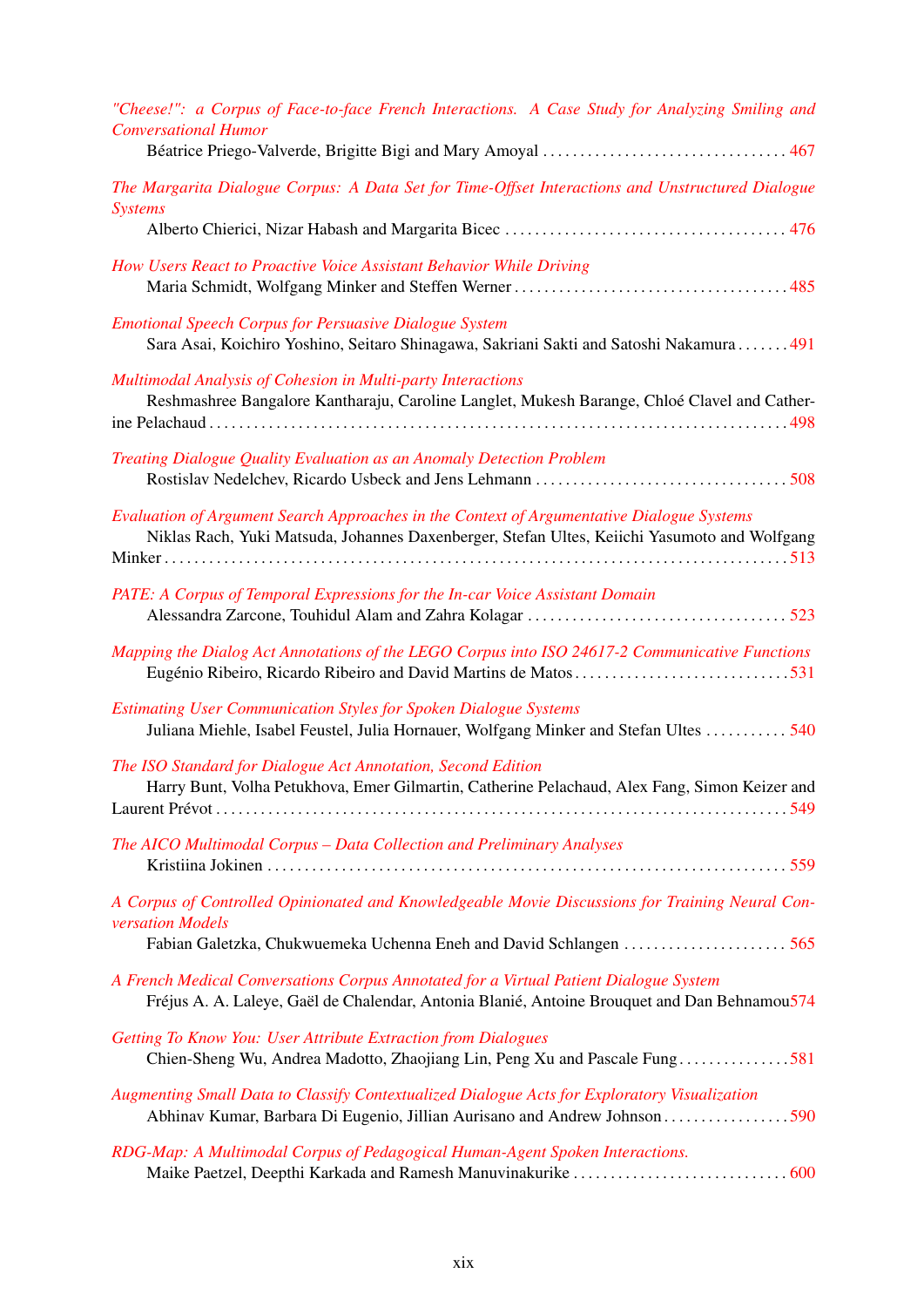| MPDD: A Multi-Party Dialogue Dataset for Analysis of Emotions and Interpersonal Relationships                                                                                                                                   |
|---------------------------------------------------------------------------------------------------------------------------------------------------------------------------------------------------------------------------------|
| "Alexa in the wild" - Collecting Unconstrained Conversations with a Modern Voice Assistant in a Public<br>Environment                                                                                                           |
| EDA: Enriching Emotional Dialogue Acts using an Ensemble of Neural Annotators                                                                                                                                                   |
| PACO: a Corpus to Analyze the Impact of Common Ground in Spontaneous Face-to-Face Interaction                                                                                                                                   |
| Dialogue Act Annotation in a Multimodal Corpus of First Encounter Dialogues                                                                                                                                                     |
| A Conversation-Analytic Annotation of Turn-Taking Behavior in Japanese Multi-Party Conversation and<br>its Preliminary Analysis                                                                                                 |
| <b>Understanding User Utterances in a Dialog System for Caregiving</b><br>Yoshihiko Asao, Julien Kloetzer, Junta Mizuno, Dai Saiki, Kazuma Kadowaki and Kentaro Tori-                                                           |
| Designing Multilingual Interactive Agents using Small Dialogue Corpora                                                                                                                                                          |
| Multimodal Corpus of Bidirectional Conversation of Human-human and Human-robot Interaction dur-<br>ing fMRI Scanning<br>Birgit Rauchbauer, Youssef Hmamouche, Brigitte Bigi, Laurent Prévot, Magalie Ochs and Thierry           |
| The Brain-IHM Dataset: a New Resource for Studying the Brain Basis of Human-Human and Human-<br><b>Machine Conversations</b><br>Magalie Ochs, Roxane Bertrand, Aurélie Goujon, Deirdre Bolger, Anne-Sophie Dubarry and Philippe |
| Dialogue-AMR: Abstract Meaning Representation for Dialogue<br>Claire Bonial, Lucia Donatelli, Mitchell Abrams, Stephanie M. Lukin, Stephen Tratz, Matthew                                                                       |
| Relation between Degree of Empathy for Narrative Speech and Type of Responsive Utterance in Attentive<br>Listening                                                                                                              |
| <b>Intent Recognition in Doctor-Patient Interviews</b>                                                                                                                                                                          |
| BrainPredict: a Tool for Predicting and Visualising Local Brain Activity<br>Youssef Hmamouche, Laurent Prévot, Magalie Ochs and Thierry Chaminade 710                                                                           |
| <b>MTSI-BERT: A Session-aware Knowledge-based Conversational Agent</b><br>Matteo Antonio Senese, Giuseppe Rizzo, Mauro Dragoni and Maurizio Morisio  717                                                                        |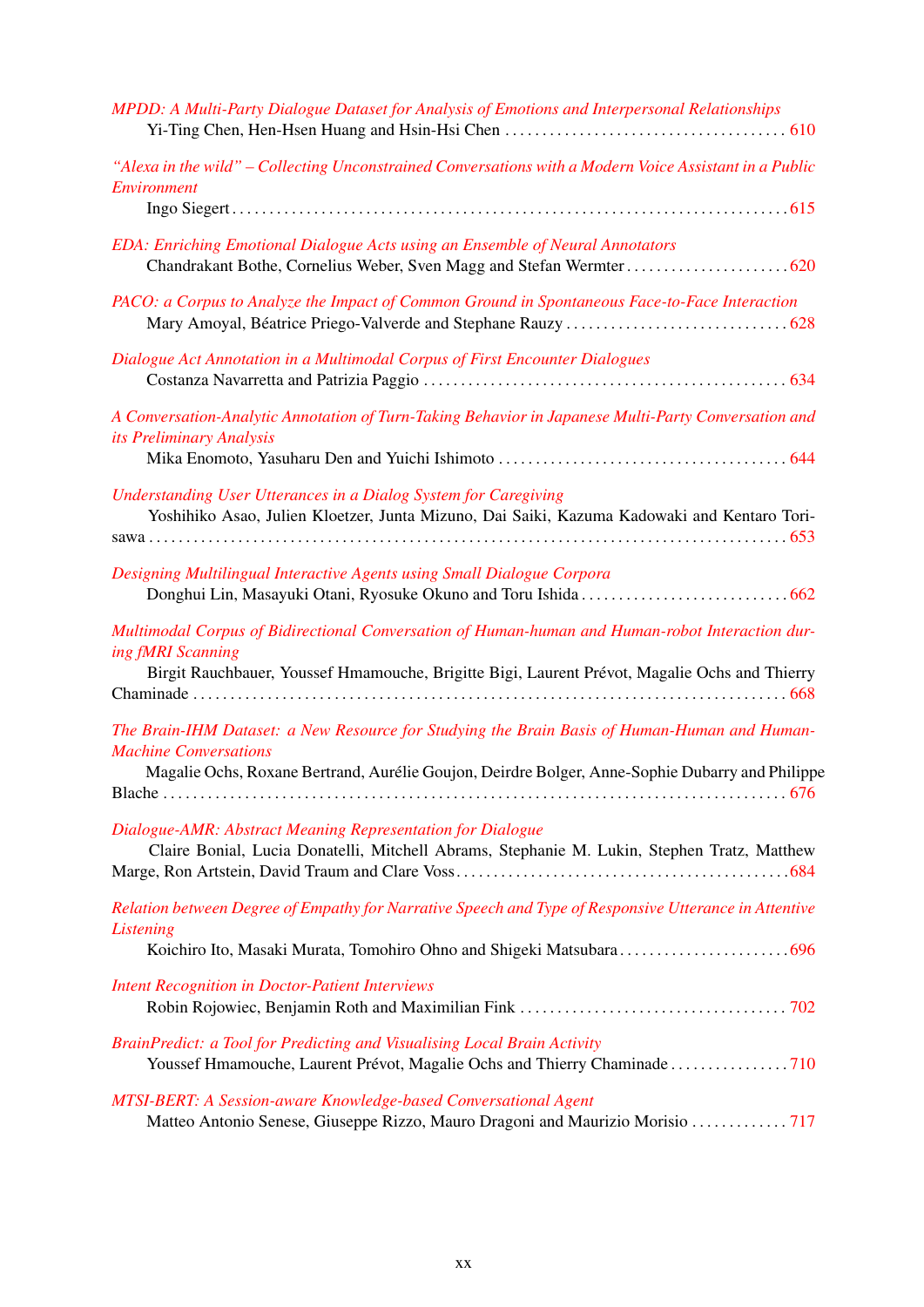| Predicting Ratings of Real Dialogue Participants from Artificial Data and Ratings of Human Dialogue<br><i><b>Observers</b></i>              |
|---------------------------------------------------------------------------------------------------------------------------------------------|
| Which Model Should We Use for a Real-World Conversational Dialogue System? a Cross-Language<br><b>Relevance Model or a Deep Neural Net?</b> |
| Chinese Whispers: A Multimodal Dataset for Embodied Language Grounding                                                                      |
| AMUSED: A Multi-Stream Vector Representation Method for Use in Natural Dialogue                                                             |
| An Annotation Approach for Social and Referential Gaze in Dialogue                                                                          |
| <b>Digital Humanities</b>                                                                                                                   |
| A Penn-style Treebank of Middle Low German                                                                                                  |

| Books of Hours. the First Liturgical Data Set for Text Segmentation. |  |  |  |  |                                                                                          |  |  |  |  |
|----------------------------------------------------------------------|--|--|--|--|------------------------------------------------------------------------------------------|--|--|--|--|
|                                                                      |  |  |  |  | Amir Hazem, Beatrice Daille, Christopher Kermorvant, Dominique Stutzmann, Marie-Laurence |  |  |  |  |

| Corpus of Chinese Dynastic Histories: Gender Analysis over Two Millennia                                                     |  |
|------------------------------------------------------------------------------------------------------------------------------|--|
| The Royal Society Corpus 6.0: Providing 300+ Years of Scientific Writing for Humanistic Study                                |  |
| <b>Corpus REDEWIEDERGABE</b><br>Annelen Brunner, Stefan Engelberg, Fotis Jannidis, Ngoc Duyen Tanja Tu and Lukas Weimer. 803 |  |
| WeDH - a Friendly Tool for Building Literary Corpora Enriched with Encyclopedic Metadata                                     |  |
| <b>Automatic Section Recognition in Obituaries</b>                                                                           |  |

| SLäNDa: An Annotated Corpus of Narrative and Dialogue in Swedish Literary Fiction |  |
|-----------------------------------------------------------------------------------|--|
| RiQuA: A Corpus of Rich Quotation Annotation for English Literary Text            |  |

| A Corpus Linguistic Perspective on Contemporary German Pop Lyrics with the Multi-Layer Annotated |  |  |  |
|--------------------------------------------------------------------------------------------------|--|--|--|
| "Songkorpus"                                                                                     |  |  |  |
|                                                                                                  |  |  |  |

*[The BDCamões Collection of Portuguese Literary Documents: a Research Resource for Digital Human](#page-0-0)[ities and Language Technology](#page-0-0)*

Sara Grilo, Márcia Bolrinha, João Silva, Rui Vaz and António Branco . . . . . . . . . . . . . . . . . . . . . . [849](#page-0-0)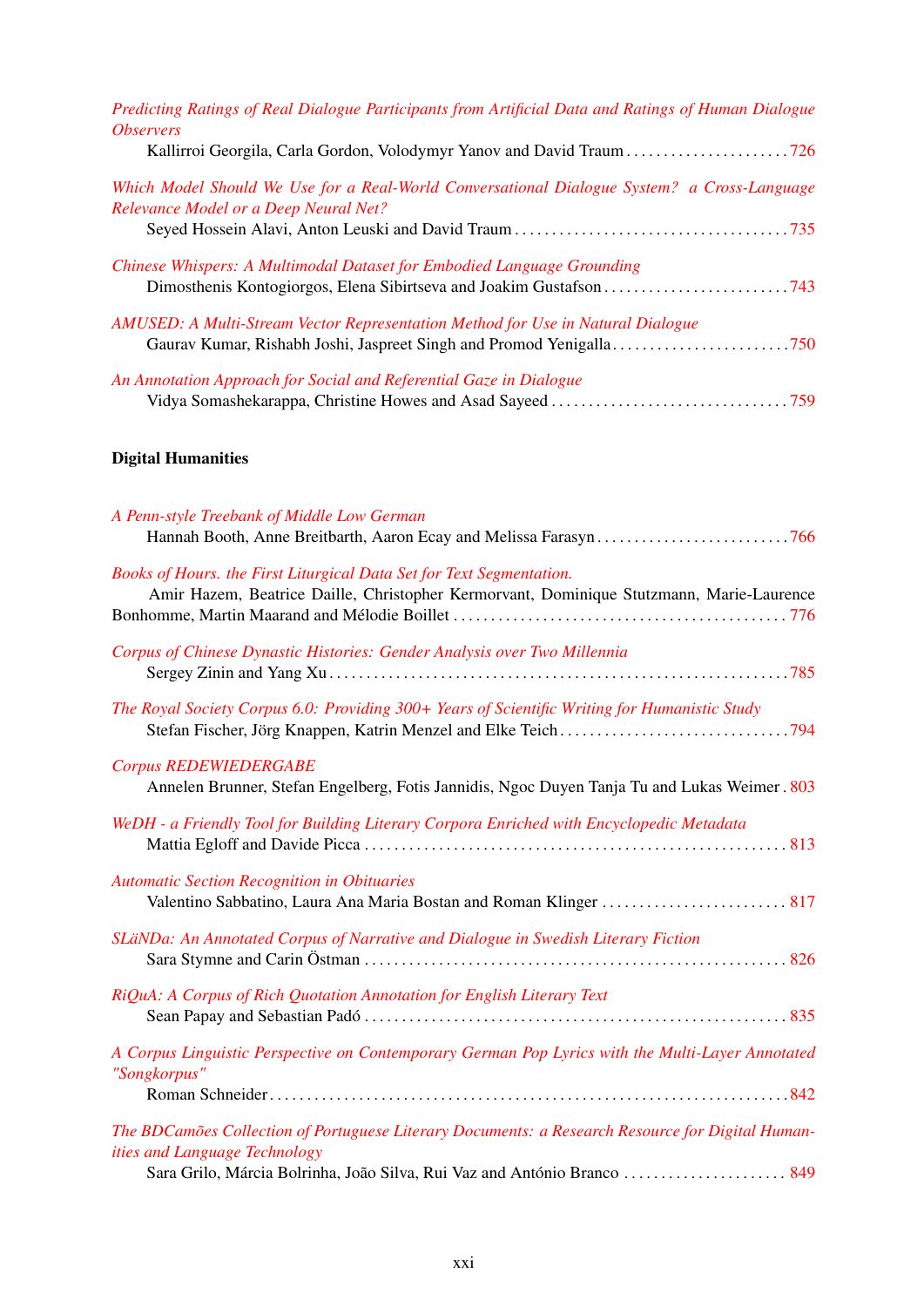| Dataset for Temporal Analysis of English-French Cognates<br>Esteban Frossard, Mickael Coustaty, Antoine Doucet, Adam Jatowt and Simon Hengchen 855                                                                                                                                                      |
|---------------------------------------------------------------------------------------------------------------------------------------------------------------------------------------------------------------------------------------------------------------------------------------------------------|
| Material Philology Meets Digital Onomastic Lexicography: The NordiCon Database of Medieval Nordic<br><b>Personal Names in Continental Sources</b>                                                                                                                                                       |
| NLP Scholar: A Dataset for Examining the State of NLP Research                                                                                                                                                                                                                                          |
| The DReaM Corpus: A Multilingual Annotated Corpus of Grammars for the World's Languages<br>Shafqat Mumtaz Virk, Harald Hammarström, Markus Forsberg and Søren Wichmann  878                                                                                                                             |
| LiViTo: Linguistic and Visual Features Tool for Assisted Analysis of Historic Manuscripts                                                                                                                                                                                                               |
| TextAnnotator: A UIMA Based Tool for the Simultaneous and Collaborative Annotation of Texts                                                                                                                                                                                                             |
| Deduplication of Scholarly Documents using Locality Sensitive Hashing and Word Embeddings                                                                                                                                                                                                               |
| "Voices of the Great War": A Richly Annotated Corpus of Italian Texts on the First World War<br>Federico Boschetti, irene de felice, Stefano Dei Rossi, Felice Dell'Orletta, Michele Di Giorgio,<br>Martina Miliani, Lucia C. Passaro, Angelica Puddu, Giulia Venturi, Nicola Labanca, Alessandro Lenci |
| DEbateNet-mig15: Tracing the 2015 Immigration Debate in Germany Over Time<br>Gabriella Lapesa, Andre Blessing, Nico Blokker, Erenay Dayanik, Sebastian Haunss, Jonas Kuhn                                                                                                                               |
| A Corpus of Spanish Political Speeches from 1937 to 2019                                                                                                                                                                                                                                                |
| A New Latin Treebank for Universal Dependencies: Charters between Ancient Latin and Romance<br>Languages<br>Flavio Massimiliano Cecchini, Timo Korkiakangas and Marco Passarotti933                                                                                                                     |
| Identification of Indigenous Knowledge Concepts through Semantic Networks, Spelling Tools and Word<br><b>Embeddings</b>                                                                                                                                                                                 |
| Renato Rocha Souza, Amelie Dorn, Barbara Piringer and Eveline Wandl-Vogt943                                                                                                                                                                                                                             |
| A Multi-Orthography Parallel Corpus of Yiddish Nouns                                                                                                                                                                                                                                                    |
| An Annotated Corpus of Adjective-Adverb Interfaces in Romance Languages<br>Katharina Gerhalter, Gerlinde Schneider, Christopher Pollin and Martin Hummel  953                                                                                                                                           |
| Language Resources for Historical Newspapers: the Impresso Collection<br>Maud Ehrmann, Matteo Romanello, Simon Clematide, Phillip Benjamin Ströbel and Raphaël Bar-                                                                                                                                     |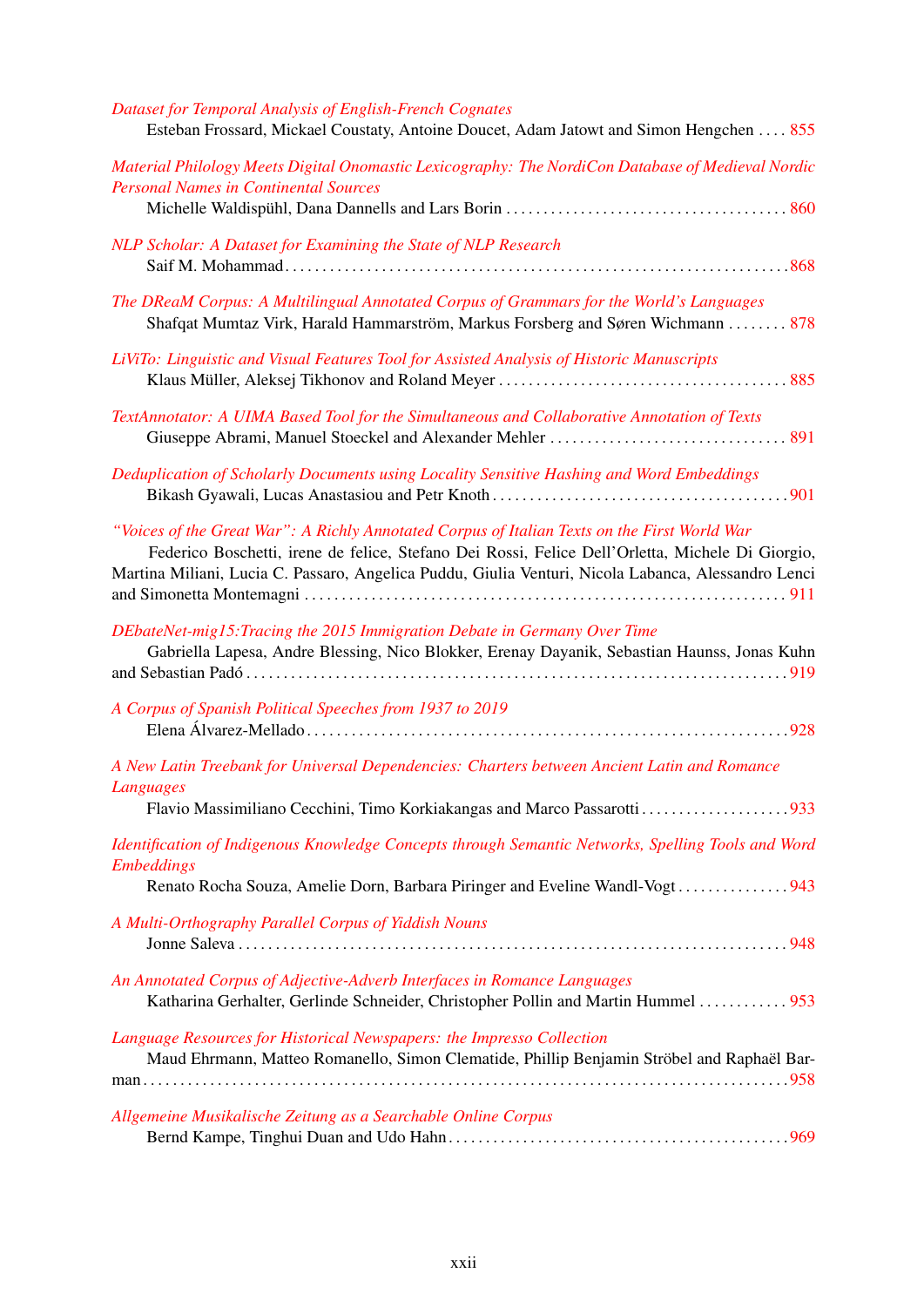| <b>Stylometry in a Bilingual Setup</b>                                                                                                                  |
|---------------------------------------------------------------------------------------------------------------------------------------------------------|
| Dialect Clustering with Character-Based Metrics: in Search of the Boundary of Language and Dialect                                                      |
| <b>Discourse Annotation, Representation and Processing</b>                                                                                              |
| DiscSense: Automated Semantic Analysis of Discourse Markers                                                                                             |
| ThemePro: A Toolkit for the Analysis of Thematic Progression                                                                                            |
| Machine-Aided Annotation for Fine-Grained Proposition Types in Argumentation                                                                            |
| <b>Chinese Discourse Parsing: Model and Evaluation</b><br>Lin Chuan-An, Shyh-Shiun Hung, Hen-Hsen Huang and Hsin-Hsi Chen 1019                          |
| <b>Shallow Discourse Annotation for Chinese TED Talks</b><br>Wanqiu Long, Xinyi Cai, James Reid, Bonnie Webber and Deyi Xiong  1025                     |
| The Discussion Tracker Corpus of Collaborative Argumentation<br>Christopher Olshefski, Luca Lugini, Ravneet Singh, Diane Litman and Amanda Godley  1033 |
| Shallow Discourse Parsing for Under-Resourced Languages: Combining Machine Translation and An-<br>notation Projection                                   |
| A Corpus of Encyclopedia Articles with Logical Forms                                                                                                    |
| The Potsdam Commentary Corpus 2.2: Extending Annotations for Shallow Discourse Parsing                                                                  |
| On the Creation of a Corpus for Coherence Evaluation of Discursive Units                                                                                |
| Joint Learning of Syntactic Features Helps Discourse Segmentation                                                                                       |
| Creating a Corpus of Gestures and Predicting the Audience Response based on Gestures in Speeches of<br><b>Donald Trump</b>                              |
| GeCzLex: Lexicon of Czech and German Anaphoric Connectives<br>Lucie Poláková, Kateřina Rysová, Magdaléna Rysová and Jiří Mírovský  1089                 |
| <b>DiMLex-Bangla: A Lexicon of Bangla Discourse Connectives</b><br>Debopam Das, Manfred Stede, Soumya Sankar Ghosh and Lahari Chatterjee  1097          |
| Semi-Supervised Tri-Training for Explicit Discourse Argument Expansion                                                                                  |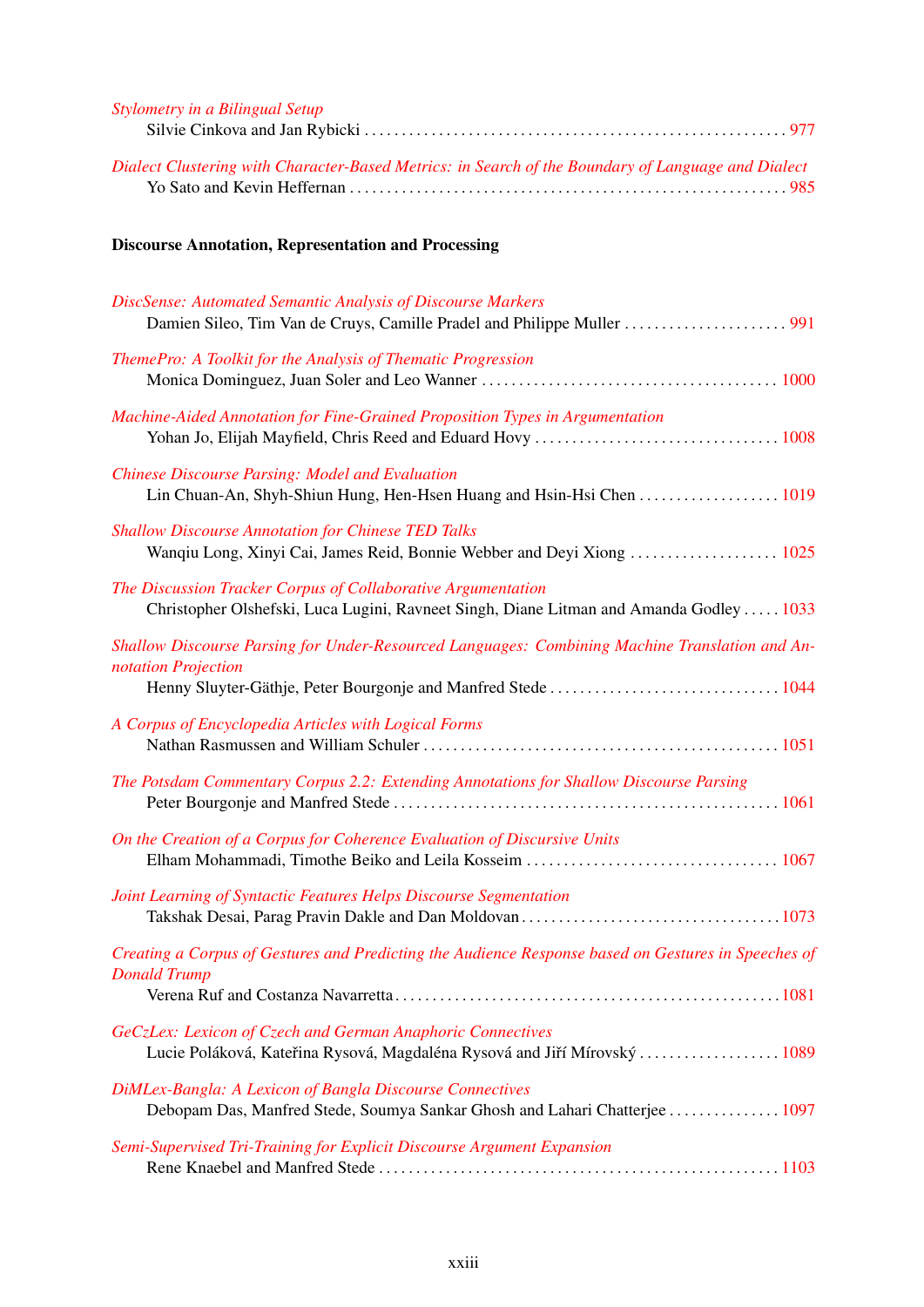| WikiPossessions: Possession Timeline Generation as an Evaluation Benchmark for Machine Reading<br><b>Comprehension of Long Texts</b> |
|--------------------------------------------------------------------------------------------------------------------------------------|
| TED-Q: TED Talks and the Questions they Evoke                                                                                        |
| $CzeDLex 0.6$ and its Representation in the PML-TQ                                                                                   |
| Corpus for Modeling User Interactions in Online Persuasive Discussions                                                               |
| Simplifying Coreference Chains for Dyslexic Children                                                                                 |
| Adapting BERT to Implicit Discourse Relation Classification with a Focus on Discourse Connectives                                    |
| What Speakers really Mean when they Ask Questions: Classification of Intentions with a Supervised<br>Approach                        |
| Modeling Dialogue in Conversational Cognitive Health Screening Interviews                                                            |
| Stigma Annotation Scheme and Stigmatized Language Detection in Health-Care Discussions on Social<br>Media                            |
| An Annotated Dataset of Discourse Modes in Hindi Stories                                                                             |

Swapnil Dhanwal, Hritwik Dutta, Hitesh Nankani, Nilay Shrivastava, Yaman Kumar, Junyi Jessy Li, Debanjan Mahata, Rakesh Gosangi, Haimin Zhang, Rajiv Ratn Shah and Amanda Stent. . . . . . .[1191](#page-0-0)

#### Document Classification, Text categorisation

| Multi-class Multilingual Classification of Wikipedia Articles Using Extended Named Entity Tag Set |
|---------------------------------------------------------------------------------------------------|
| An Algerian Corpus and an Annotation Platform for Opinion and Emotion Analysis                    |
| Transfer Learning from Transformers to Fake News Challenge Stance Detection (FNC-1) Task          |
| Scientific Statement Classification over arXiv.org                                                |
| Cross-domain Author Gender Classification in Brazilian Portuguese                                 |
| LEDGAR: A Large-Scale Multi-label Corpus for Text Classification of Legal Provisions in Contracts |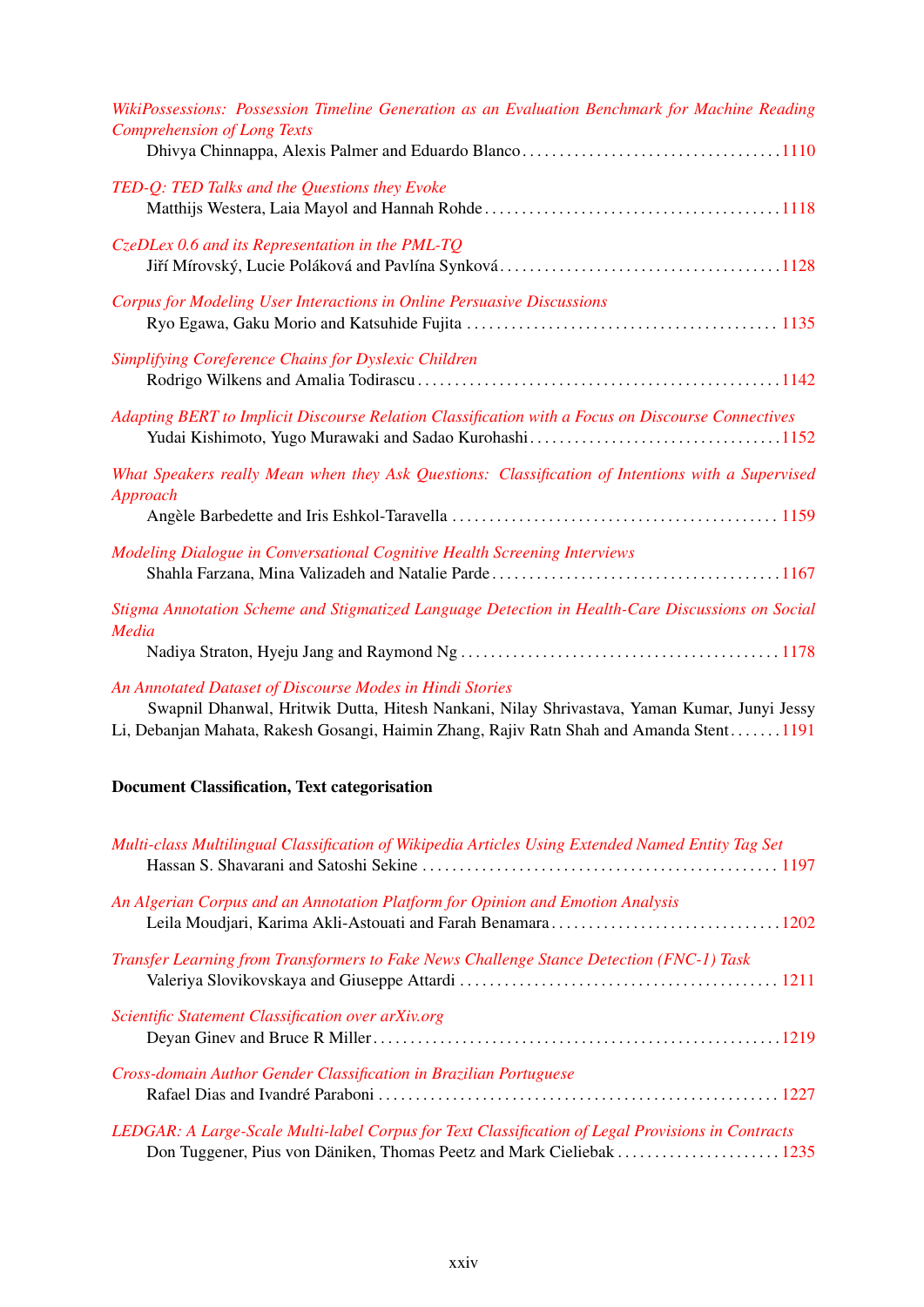| <b>Online Near-Duplicate Detection of News Articles</b>                                                                                                                                                                                        |
|------------------------------------------------------------------------------------------------------------------------------------------------------------------------------------------------------------------------------------------------|
| <b>Automated Essay Scoring System for Nonnative Japanese Learners</b>                                                                                                                                                                          |
| Reo Hirao, Mio Arai, Hiroki Shimanaka, Satoru Katsumata and Mamoru Komachi 1250                                                                                                                                                                |
| A Real-World Data Resource of Complex Sensitive Sentences Based on Documents from the Monsanto<br>Trial                                                                                                                                        |
|                                                                                                                                                                                                                                                |
| Discovering Biased News Articles Leveraging Multiple Human Annotations<br>Konstantina Lazaridou, Alexander Löser, Maria Mestre and Felix Naumann 1268                                                                                          |
| Corpora and Baselines for Humour Recognition in Portuguese                                                                                                                                                                                     |
| FactCorp: A Corpus of Dutch Fact-checks and its Multiple Usages                                                                                                                                                                                |
|                                                                                                                                                                                                                                                |
| Automatic Orality Identification in Historical Texts                                                                                                                                                                                           |
| Using Deep Neural Networks with Intra- and Inter-Sentence Context to Classify Suicidal Behaviour<br>Xingyi Song, Johnny Downs, Sumithra Velupillai, Rachel Holden, Maxim Kikoler, Kalina Bontcheva,                                            |
| A First Dataset for Film Age Appropriateness Investigation                                                                                                                                                                                     |
| Habibi - a multi Dialect multi National Arabic Song Lyrics Corpus                                                                                                                                                                              |
| Age Suitability Rating: Predicting the MPAA Rating Based on Movie Dialogues<br>Mahsa Shafaei, Niloofar Safi Samghabadi, Sudipta Kar and Thamar Solorio 1327                                                                                    |
| <b>Email Classification Incorporating Social Networks and Thread Structure</b>                                                                                                                                                                 |
| Development and Validation of a Corpus for Machine Humor Comprehension<br>Yuen-Hsien Tseng, Wun-Syuan Wu, Chia-Yueh Chang, Hsueh-Chih Chen and Wei-Lun Hsu. 1346                                                                               |
| Alector: A Parallel Corpus of Simplified French Texts with Alignments of Misreadings by Poor and<br><b>Dyslexic Readers</b>                                                                                                                    |
| Núria Gala, Anaïs Tack, Ludivine Javourey-Drevet, Thomas François and Johannes C. Ziegler1353                                                                                                                                                  |
| A Corpus for Detecting High-Context Medical Conditions in Intensive Care Patient Notes Focusing on<br><b>Frequently Readmitted Patients</b><br>Edward T. Moseley, Joy T. Wu, Jonathan Welt, John Foote, Patrick D. Tyler, David W. Grant, Eric |
|                                                                                                                                                                                                                                                |
| Multilingual Stance Detection in Tweets: The Catalonia Independence Corpus<br>Elena Zotova, Rodrigo Agerri, Manuel Nuñez and German Rigau  1368                                                                                                |
| An Evaluation of Progressive Neural Networksfor Transfer Learning in Natural Language Processing<br>Abdul Moeed, Gerhard Hagerer, Sumit Dugar, Sarthak Gupta, Mainak Ghosh, Hannah Danner,                                                     |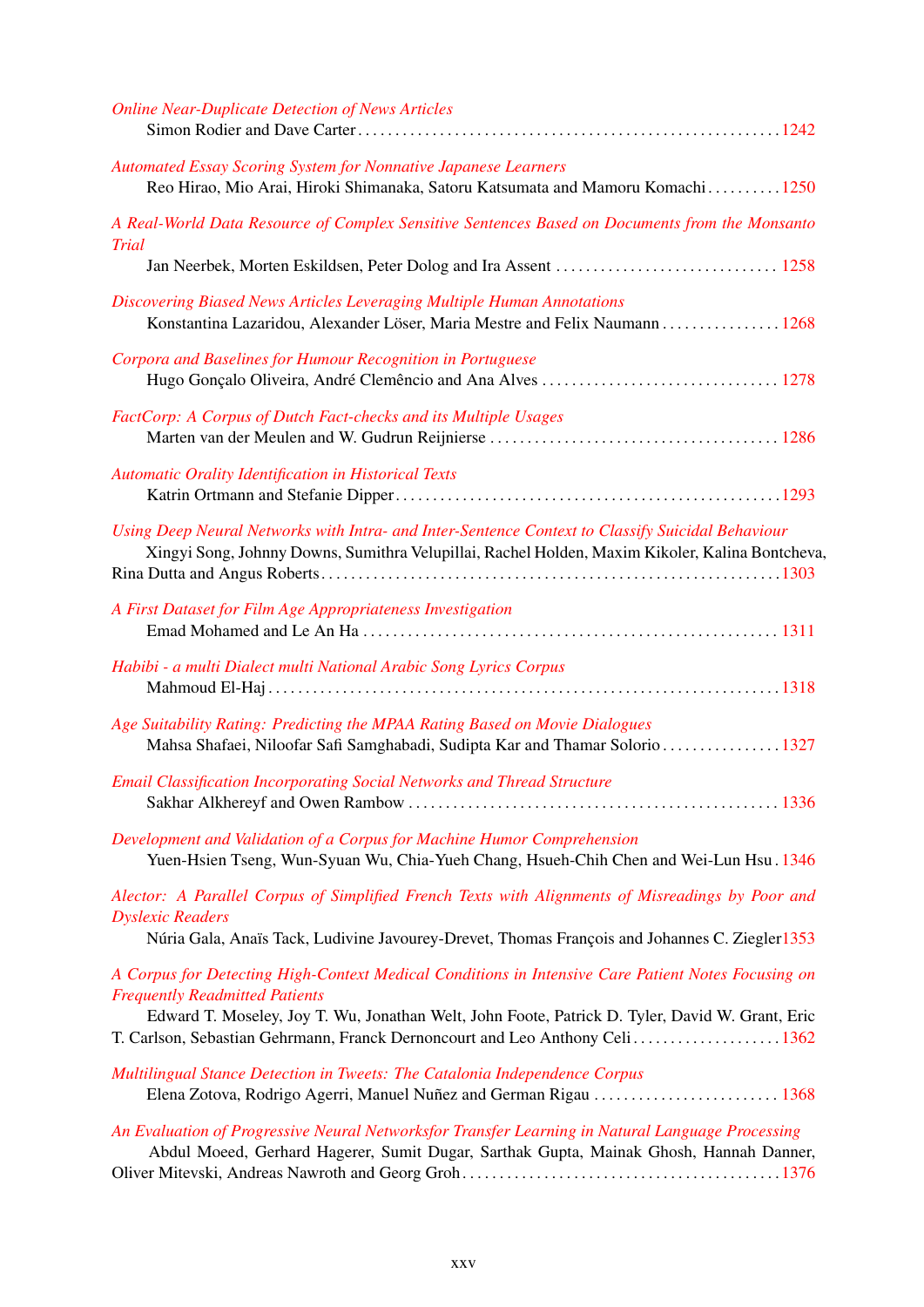## Emotion Recognition and Generation

| <b>EmoEvent: A Multilingual Emotion Corpus based on different Events</b>                    |
|---------------------------------------------------------------------------------------------|
| Flor Miriam Plaza del Arco, Carlo Strapparava, L. Alfonso Urena Lopez and Maite Martin 1492 |
| <b>MuSE:</b> a Multimodal Dataset of Stressed Emotion                                       |
|                                                                                             |
| Mimansa Jaiswal, Cristian-Paul Bara, Yuanhang Luo, Mihai Burzo, Rada Mihalcea and Emily     |
|                                                                                             |
|                                                                                             |
| Affect inTweets: A Transfer Learning Approach                                               |
|                                                                                             |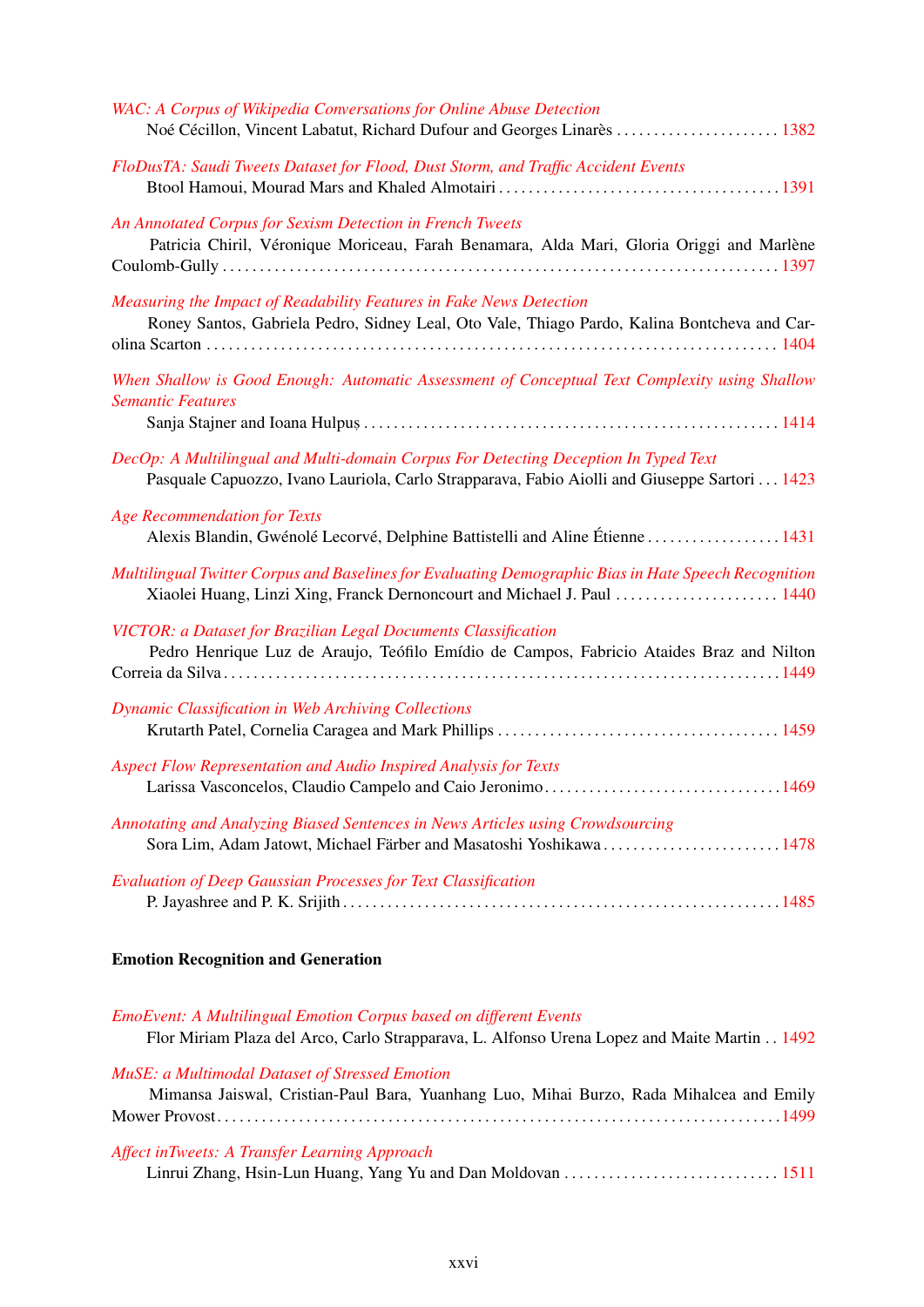| <b>Annotation of Emotion Carriers in Personal Narratives</b><br>Aniruddha Tammewar, Alessandra Cervone, Eva-Maria Messner and Giuseppe Riccardi1517                                                                                          |
|----------------------------------------------------------------------------------------------------------------------------------------------------------------------------------------------------------------------------------------------|
| Towards Interactive Annotation for Hesitation in Conversational Speech<br>Jane Wottawa, Marie Tahon, Apolline Marin and Nicolas Audibert  1526                                                                                               |
| Abusive language in Spanish children and young teenager's conversations: data preparation and short<br>text classification with contextual word embeddings<br>Marta R. Costa-jussà, Esther González, Asuncion Moreno and Eudald Cumalat 1533 |
| <b>IIIT-H TEMD Semi-Natural Emotional Speech Database from Professional Actors and Non-Actors</b><br>Banothu Rambabu, Kishore Kumar Botsa, Gangamohan Paidi and Suryakanth V Gangashetty 1538                                                |
| The POTUS Corpus, a Database of Weekly Addresses for the Study of Stance in Politics and Virtual<br><b>Agents</b>                                                                                                                            |
| Thomas Janssoone, Kévin Bailly, Gaël Richard and Chloé Clavel1546                                                                                                                                                                            |
| GoodNewsEveryone: A Corpus of News Headlines Annotated with Emotions, Semantic Roles, and<br><b>Reader Perception</b>                                                                                                                        |
|                                                                                                                                                                                                                                              |
| SOLO: A Corpus of Tweets for Examining the State of Being Alone<br>Svetlana Kiritchenko, Will Hipson, Robert Coplan and Saif M. Mohammad  1567                                                                                               |
| PoKi: A Large Dataset of Poems by Children                                                                                                                                                                                                   |
| AlloSat: A New Call Center French Corpus for Satisfaction and Frustration Analysis<br>Manon Macary, Marie Tahon, Yannick Estève and Anthony Rousseau  1590                                                                                   |
| Learning the Human Judgment for the Automatic Evaluation of Chatbot                                                                                                                                                                          |
| Korean-Specific Emotion Annotation Procedure Using N-Gram-Based Distant Supervision and Korean-<br>Specific-Feature-Based Distant Supervision                                                                                                |
|                                                                                                                                                                                                                                              |
| Semi-Automatic Construction and Refinement of an Annotated Corpus for a Deep Learning Framework<br>for Emotion Classification<br>Jiajun Xu, Kyosuke Masuda, Hiromitsu Nishizaki, Fumiyo Fukumoto and Yoshimi Suzuki 1611                     |
| CEASE, a Corpus of Emotion Annotated Suicide notes in English                                                                                                                                                                                |
| Training a Broad-Coverage German Sentiment Classification Model for Dialog Systems<br>Oliver Guhr, Anne-Kathrin Schumann, Frank Bahrmann and Hans Joachim Böhme  1627                                                                        |
| An Event-comment Social Media Corpus for Implicit Emotion Analysis                                                                                                                                                                           |
| An Emotional Mess! Deciding on a Framework for Building a Dutch Emotion-Annotated Corpus                                                                                                                                                     |
| PO-EMO: Conceptualization, Annotation, and Modeling of Aesthetic Emotions in German and English<br>Poetry                                                                                                                                    |
| Thomas Haider Stoffen Foar Evgeny Kim Doman Klinger and Winfried Manninghous<br>1652                                                                                                                                                         |

Thomas Haider, Steffen Eger, Evgeny Kim, Roman Klinger and Winfried Menninghaus . . . . . [1652](#page-0-0)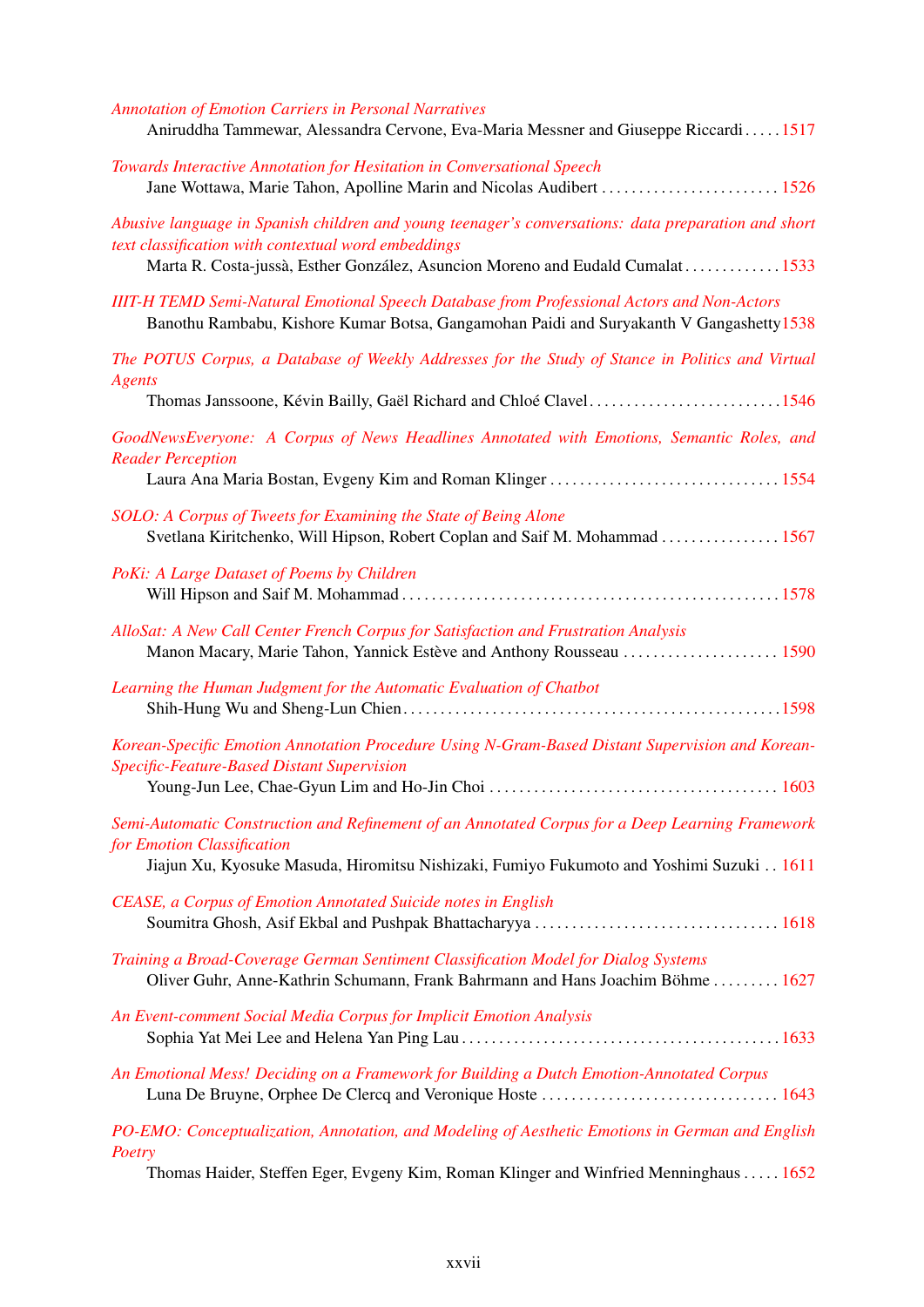*[Learning Word Ratings for Empathy and Distress from Document-Level User Responses](#page-0-0)* João Sedoc, Sven Buechel, Yehonathan Nachmany, Anneke Buffone and Lyle Ungar . . . . . . . . [1664](#page-0-0)

#### Evaluation Methodologies

| <b>Evaluation of Sentence Representations in Polish</b>                                                                                                                                                                         |
|---------------------------------------------------------------------------------------------------------------------------------------------------------------------------------------------------------------------------------|
| Identification of Primary and Collateral Tracks in Stuttered Speech<br>Rachid Riad, Anne-Catherine Bachoud-Lévi, Frank Rudzicz and Emmanuel Dupoux1681                                                                          |
| How to Compare Automatically Two Phonological Strings: Application to Intelligibility Measurement in<br>the Case of Atypical Speech<br>Alain Ghio, Muriel Lalain, Laurence Giusti, Corinne Fredouille and Virginie Woisard 1689 |
| <b>Evaluating Text Coherence at Sentence and Paragraph Levels</b>                                                                                                                                                               |
| HardEval: Focusing on Challenging Tokens to Assess Robustness of NER                                                                                                                                                            |
| An Evaluation Dataset for Identifying Communicative Functions of Sentences in English Scholarly Pa-<br>pers                                                                                                                     |
|                                                                                                                                                                                                                                 |
| An Automatic Tool For Language Evaluation                                                                                                                                                                                       |
| Which Evaluations Uncover Sense Representations that Actually Make Sense?<br>Jordan Boyd-Graber, Fenfei Guo, Leah Findlater and Mohit Iyyer  1727                                                                               |
| Diversity, Density, and Homogeneity: Quantitative Characteristic Metrics for Text Collections                                                                                                                                   |
| Towards Few-Shot Event Mention Retrieval: An Evaluation Framework and A Siamese Network Ap-<br>proach                                                                                                                           |
|                                                                                                                                                                                                                                 |
| Linguistic Appropriateness and Pedagogic Usefulness of Reading Comprehension Questions<br>Andrea Horbach, Itziar Aldabe, Marie Bexte, Oier Lopez de Lacalle and Montse Maritxalar . 1753                                        |
| Dataset Reproducibility and IR Methods in Timeline Summarization                                                                                                                                                                |
| Database Search vs. Information Retrieval: A Novel Method for Studying Natural Language Querying<br>of Semi-Structured Data                                                                                                     |
| Why Attention is Not Explanation: Surgical Intervention and Causal Reasoning about Neural Models                                                                                                                                |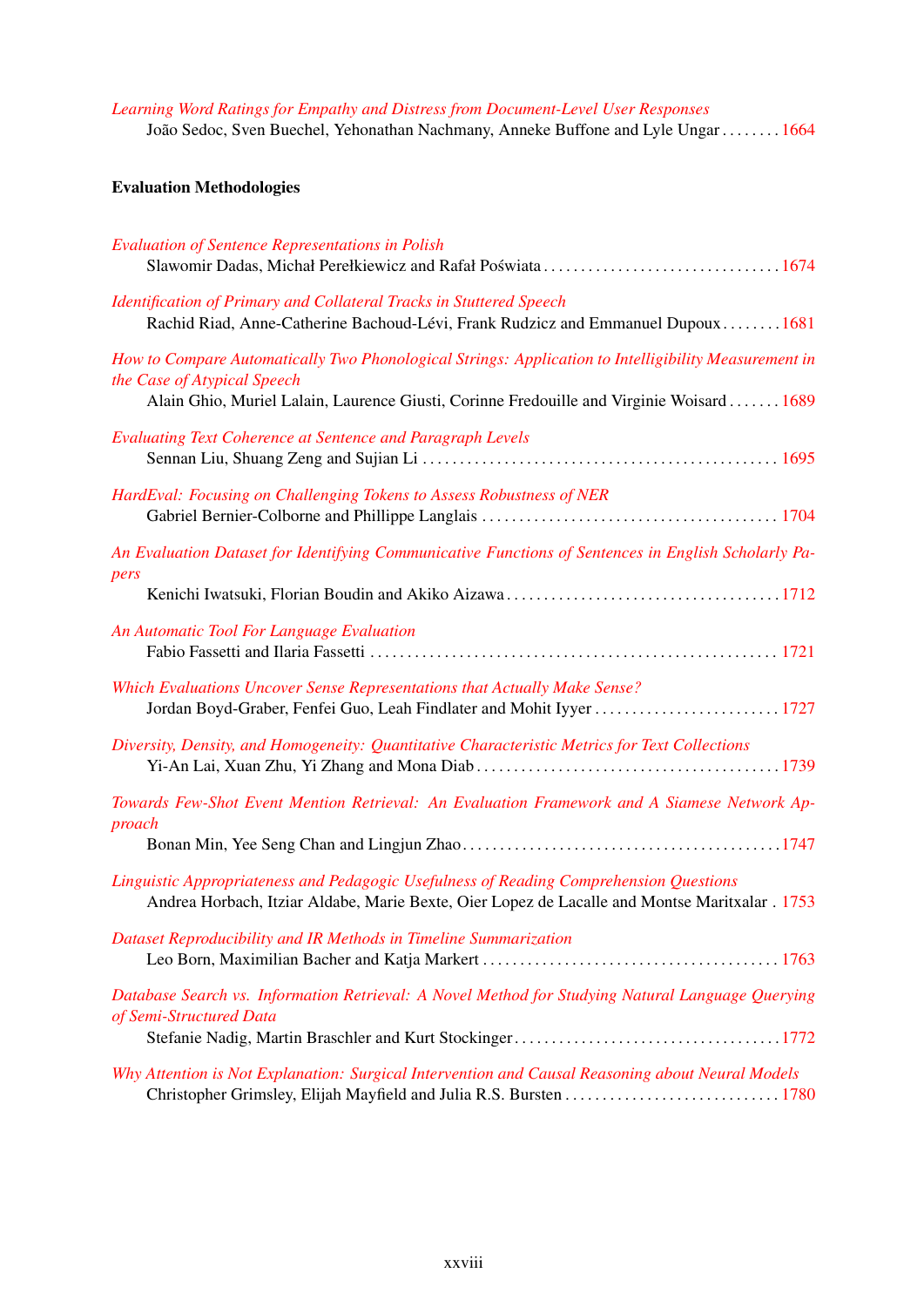| Have a Cake and Eat it Too: Assessing Discriminating Performance of an Intelligibility Index Obtained<br>from a Reduced Sample Size<br>Anna Marczyk, Alain Ghio, Muriel Lalain, Marie Rebourg, Corinne Fredouille |
|-------------------------------------------------------------------------------------------------------------------------------------------------------------------------------------------------------------------|
| <b>Evaluation Metrics for Headline Generation Using Deep Pre-Trained Embeddings</b><br>Abdul Moeed, Yang An, Gerhard Hagerer and Georg Groh  1796                                                                 |
| LinCE: A Centralized Benchmark for Linguistic Code-switching Evaluation                                                                                                                                           |
| Paraphrase Generation and Evaluation on Colloquial-Style Sentences                                                                                                                                                |
| Analyzing Word Embedding Through Structural Equation Modeling                                                                                                                                                     |
| <b>Evaluation of Lifelong Learning Systems</b><br>Yevhenii Prokopalo, Sylvain Meignier, Olivier Galibert, Loic Barrault and Anthony Larcher . 1833                                                                |
| Interannotator Agreement for Lexico-Semantic Annotation of a Corpus                                                                                                                                               |
| An In-Depth Comparison of 14 Spelling Correction Tools on a Common Benchmark                                                                                                                                      |
| Sentence Level Human Translation Quality Estimation with Attention-based Neural Networks                                                                                                                          |
| Evaluating Language Tools for Fifteen EU-official Under-resourced Languages                                                                                                                                       |
| Word Embedding Evaluation for Sinhala<br>Dimuthu Lakmal, Surangika Ranathunga, Saman Peramuna and Indu Herath  1874                                                                                               |
| Stress Test Evaluation of Transformer-based Models in Natural Language Understanding Tasks                                                                                                                        |
| <b>Brand-Product Relation Extraction Using Heterogeneous Vector Space Representations</b><br>Arkadiusz Janz, Łukasz Kopociński, Maciej Piasecki and Agnieszka Pluwak 1895                                         |
| A Tale of Three Parsers: Towards Diagnostic Evaluation for Meaning Representation Parsing                                                                                                                         |

## Information Extraction, Information Retrieval

| Headword-Oriented Entity Linking: A Special Entity Linking Task with Dataset and Baseline |
|-------------------------------------------------------------------------------------------|
| Mu Yang, Chi-Yen Chen, Yi-Hui Lee, Qian-hui Zeng, Wei-Yun Ma, Chen-Yang Shih and Wei-Jhih |
|                                                                                           |
|                                                                                           |

## *[TableBank: Table Benchmark for Image-based Table Detection and Recognition](#page-0-0)*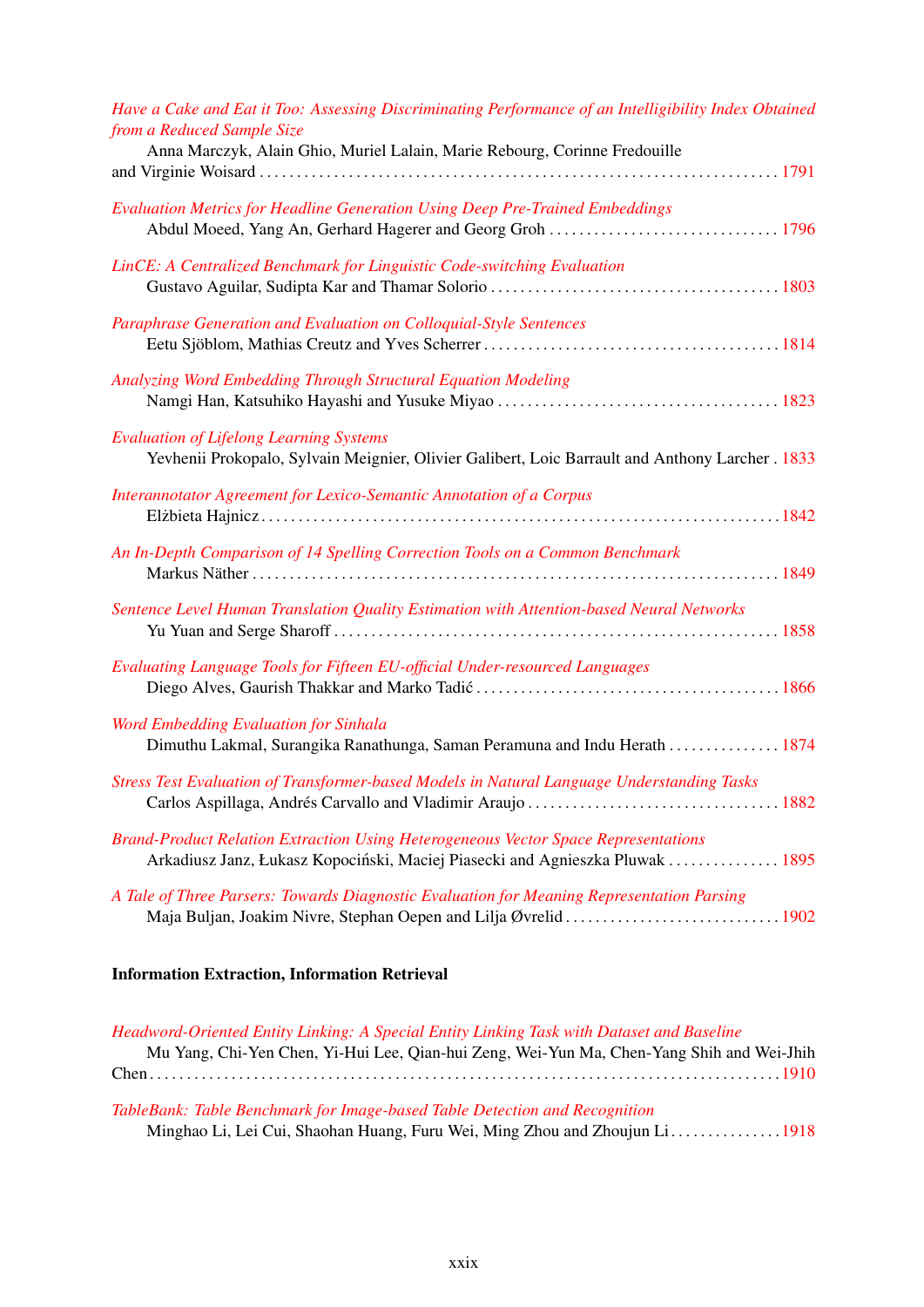| WIKIR: A Python Toolkit for Building a Large-scale Wikipedia-based English Information Retrieval<br><b>Dataset</b>                                                                                                                                                                                    |
|-------------------------------------------------------------------------------------------------------------------------------------------------------------------------------------------------------------------------------------------------------------------------------------------------------|
| <b>Constructing a Public Meeting Corpus</b><br>Koji Tanaka, Chenhui Chu, Haolin Ren, Benjamin Renoust, Yuta Nakashima, Noriko Takemura,                                                                                                                                                               |
| Annotating and Extracting Synthesis Process of All-Solid-State Batteries from Scientific Literature<br>Fusataka Kuniyoshi, Kohei Makino, Jun Ozawa and Makoto Miwa  1941                                                                                                                              |
| <b>WEXEA: Wikipedia EXhaustive Entity Annotation</b>                                                                                                                                                                                                                                                  |
| Handling Entity Normalization with no Annotated Corpus: Weakly Supervised Methods Based on Dis-<br>tributional Representation and Ontological Information<br>Arnaud Ferré, Robert Bossy, Mouhamadou Ba, Louise Deléger, Thomas Lavergne, Pierre Zweigen-                                              |
| <b>HBCP Corpus: A New Resource for the Analysis of Behavioural Change Intervention Reports</b><br>Francesca Bonin, Martin Gleize, Ailbhe Finnerty, Candice Moore, Charles Jochim, Emma Norris,<br>Yufang Hou, Alison J. Wright, Debasis Ganguly, Emily Hayes, Silje Zink, Alessandra Pascale, Pol Mac |
| Cross-lingual Structure Transfer for Zero-resource Event Extraction<br>Di Lu, Ananya Subburathinam, Heng Ji, Jonathan May, Shih-Fu Chang, Avi Sil                                                                                                                                                     |
| Cross-Domain Evaluation of Edge Detection for Biomedical Event Extraction                                                                                                                                                                                                                             |
| Semantic Annotation for Improved Safety in Construction Work<br>Paul Thompson, Tim Yates, Emrah Inan and Sophia Ananiadou  1990                                                                                                                                                                       |
| Social Web Observatory: A Platform and Method for Gathering Knowledge on Entities from Different<br><b>Textual Sources</b><br>Leonidas Tsekouras, Georgios Petasis, George Giannakopoulos and Aris Kosmopoulos2000                                                                                    |
| Development of a Corpus Annotated with Medications and their Attributes in Psychiatric Health Records<br>Jaya Chaturvedi, Natalia Viani, Jyoti Sanyal, Chloe Tytherleigh, Idil Hasan, Kate Baird, Sumithra                                                                                            |
| Do not let the history haunt you: Mitigating Compounding Errors in Conversational Question Answering<br>Angrosh Mandya, James O' Neill, Danushka Bollegala and Frans Coenen2017                                                                                                                       |
| <b>CLEEK: A Chinese Long-text Corpus for Entity Linking</b><br>Weixin Zeng, Xiang Zhao, Jiuyang Tang, Zhen Tan and Xuqian Huang  2026                                                                                                                                                                 |
| The Medical Scribe: Corpus Development and Model Performance Analyses<br>Izhak Shafran, Nan Du, Linh Tran, Amanda Perry, Lauren Keyes, Mark Knichel, Ashley Domin,<br>Lei Huang, Yu-hui Chen, Gang Li, Mingqiu Wang, Laurent El Shafey, Hagen Soltau and Justin Stuart                                |
| A Contract Corpus for Recognizing Rights and Obligations<br>Ruka Funaki, Yusuke Nagata, Kohei Suenaga and Shinsuke Mori2045                                                                                                                                                                           |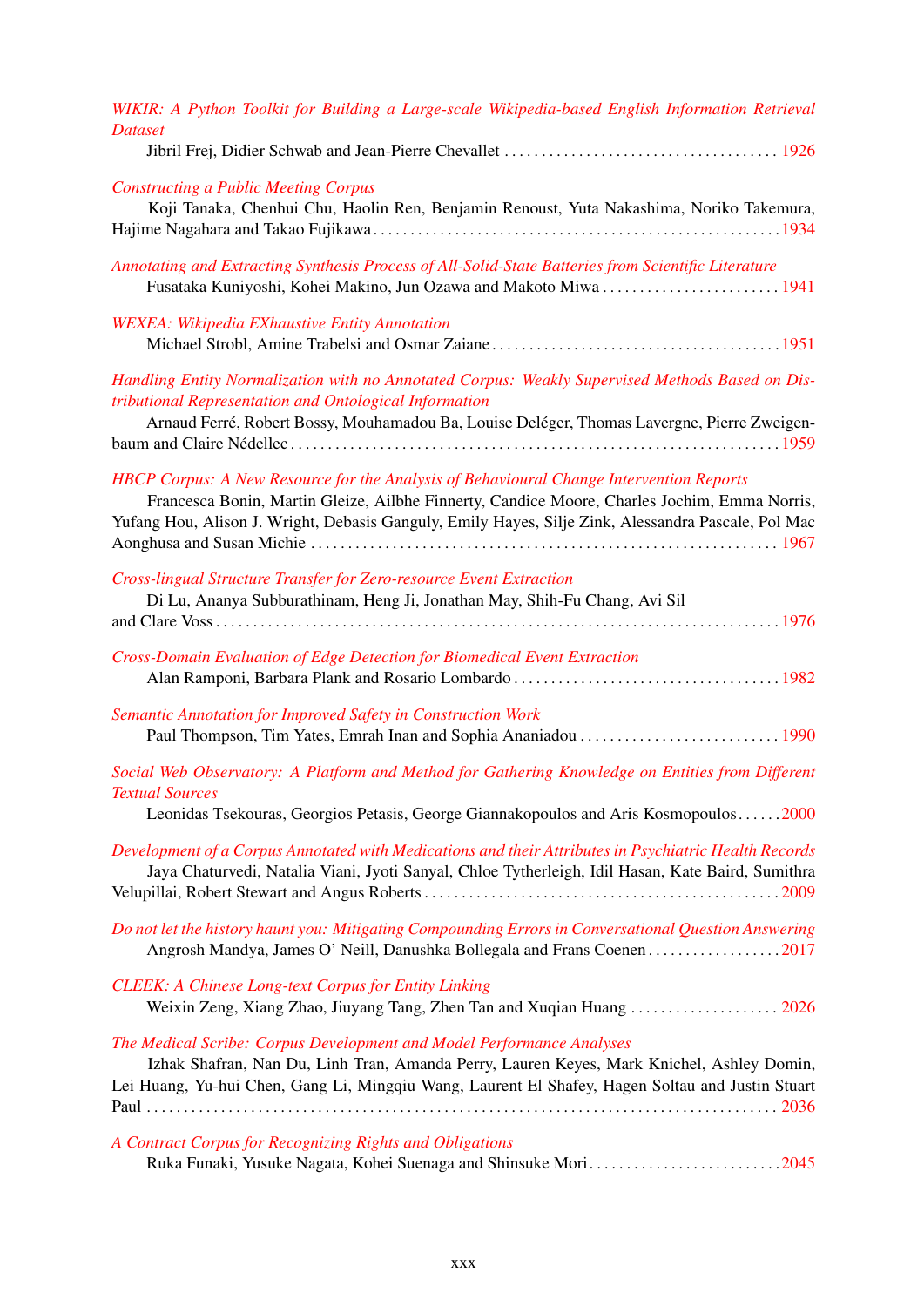| Recognition of Implicit Geographic Movement in Text                                                                                                                                                                                                                                        |
|--------------------------------------------------------------------------------------------------------------------------------------------------------------------------------------------------------------------------------------------------------------------------------------------|
| Extraction of the Argument Structure of Tokyo Metropolitan Assembly Minutes: Segmentation of Question-<br>and-Answer Sets<br>Keiichi Takamaru, Yasutomo Kimura, Hideyuki Shibuki, Hokuto Ototake, Yuzu Uchida, Kotaro<br>Sakamoto, Madoka Ishioroshi, Teruko Mitamura and Noriko Kando2064 |
| A Term Extraction Approach to Survey Analysis in Health Care<br>Cécile Robin, Mona Isazad Mashinchi, Fatemeh Ahmadi Zeleti, Adegboyega Ojo                                                                                                                                                 |
| A Scientific Information Extraction Dataset for Nature Inspired Engineering<br>Ruben Kruiper, Julian F.V. Vincent, Jessica Chen-Burger, Marc P.Y. Desmulliez                                                                                                                               |
| Automated Discovery of Mathematical Definitions in Text<br>Natalia Vanetik, Marina Litvak, Sergey Shevchuk and Lior Reznik  2086                                                                                                                                                           |
| WN-Salience: A Corpus of News Articles with Entity Salience Annotations                                                                                                                                                                                                                    |
| <b>Event Extraction from Unstructured Amharic Text</b>                                                                                                                                                                                                                                     |
| Comparing Machine Learning and Deep Learning Approaches on NLP Tasks for the Italian Language                                                                                                                                                                                              |
| MyFixit: An Annotated Dataset, Annotation Tool, and Baseline Methods for Information Extraction from<br><b>Repair Manuals</b>                                                                                                                                                              |
| <b>Towards Entity Spaces</b>                                                                                                                                                                                                                                                               |
| Love Me, Love Me, Say (and Write!) that You Love Me: Enriching the WASABI Song Corpus with Lyrics<br><b>Annotations</b><br>Michael Fell, Elena Cabrio, Elmahdi Korfed, Michel Buffa and Fabien Gandon 2138                                                                                 |
| <b>Evaluating Information Loss in Temporal Dependency Trees</b>                                                                                                                                                                                                                            |
| Populating Legal Ontologies using Semantic Role Labeling<br>Llio Humphreys, Guido Boella, Luigi Di Caro, Livio Robaldo, Leon van der Torre, Sepideh Ghana-                                                                                                                                 |
| PST 2.0 - Corpus of Polish Spatial Texts                                                                                                                                                                                                                                                   |
| Natural Language Premise Selection: Finding Supporting Statements for Mathematical Text                                                                                                                                                                                                    |
| Odinson: A Fast Rule-based Information Extraction Framework<br>Marco A. Valenzuela-Escárcega, Gus Hahn-Powell and Dane Bell2183                                                                                                                                                            |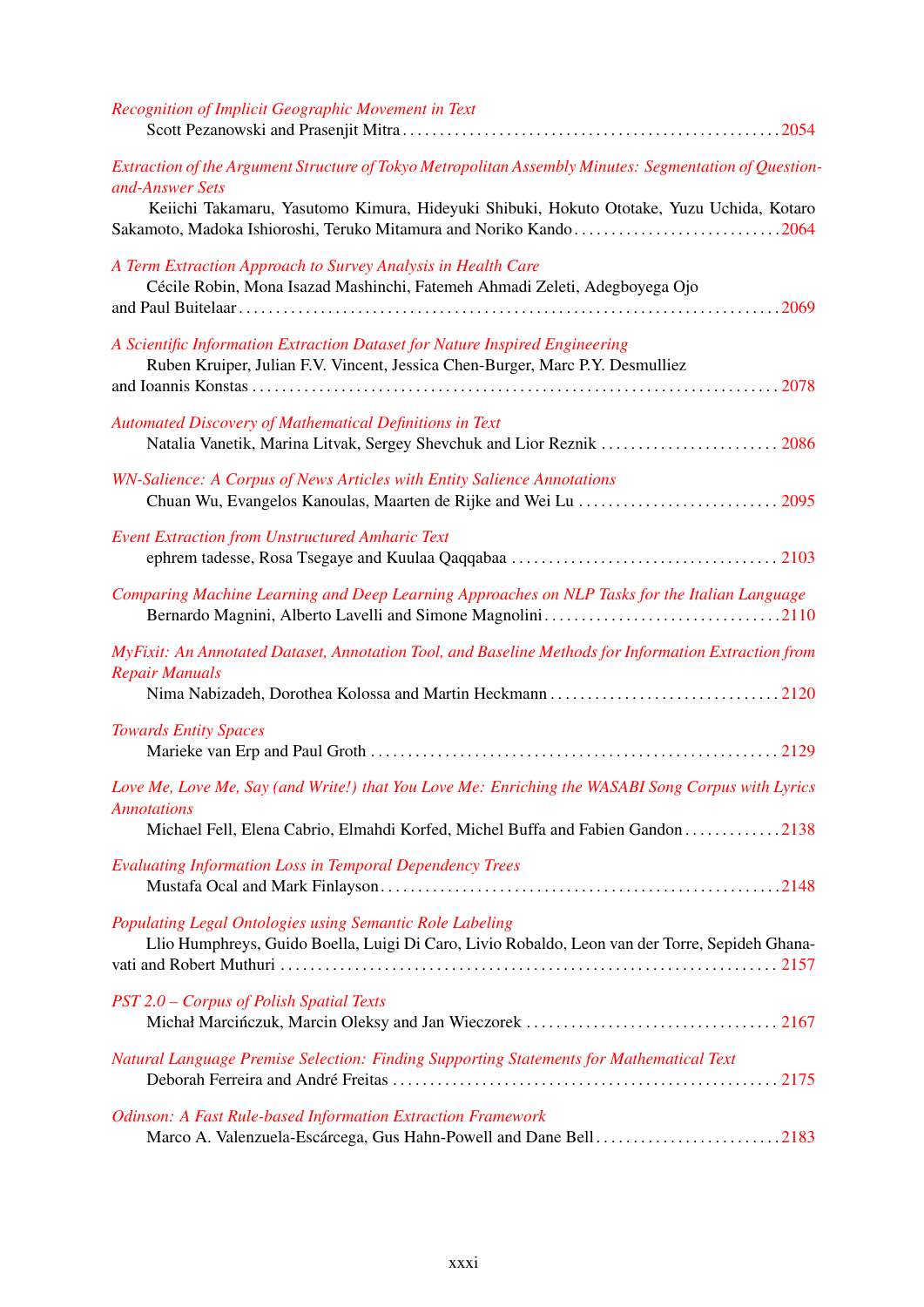| The STEM-ECR Dataset: Grounding Scientific Entity References in STEM Scholarly Content to Author-<br><i>itative Encyclopedic and Lexicographic Sources</i><br>Jennifer D'Souza, Anett Hoppe, Arthur Brack, Mohmad Yaser Jaradeh, Sören Auer and Ralph |
|-------------------------------------------------------------------------------------------------------------------------------------------------------------------------------------------------------------------------------------------------------|
|                                                                                                                                                                                                                                                       |
| MathAlign: Linking Formula Identifiers to their Contextual Natural Language Descriptions<br>Maria Alexeeva, Rebecca Sharp, Marco A. Valenzuela-Escárcega, Jennifer Kadowaki, Adarsh                                                                   |
| Domain Adapted Distant Supervision for Pedagogically Motivated Relation Extraction<br>Oscar Sainz, Oier Lopez de Lacalle, Itziar Aldabe and Montse Maritxalar 2213                                                                                    |
| Temporal Histories of Epidemic Events (THEE): A Case Study in Temporal Annotation for Public Health                                                                                                                                                   |
| Exploiting Citation Knowledge in Personalised Recommendation of Recent Scientific Publications                                                                                                                                                        |
| A Platform for Event Extraction in Hindi<br>Sovan Kumar Sahoo, Saumajit Saha, Asif Ekbal and Pushpak Bhattacharyya 2241                                                                                                                               |
| Rad-SpatialNet: A Frame-based Resource for Fine-Grained Spatial Relations in Radiology Reports<br>Surabhi Datta, Morgan Ulinski, Jordan Godfrey-Stovall, Shekhar Khanpara, Roy F. Riascos-Castaneda                                                   |
| NLP Analytics in Finance with DoRe: A French 250M Tokens Corpus of Corporate Annual Reports                                                                                                                                                           |
| The Language of Brain Signals: Natural Language Processing of Electroencephalography Reports                                                                                                                                                          |

## Knowledge Discovery and Representation

#### *[Humans Keep It One Hundred: an Overview of AI Journey](#page-0-0)*

| Tatiana Shavrina, Anton Emelyanov, Alena Fenogenova, Vadim Fomin, Vladislav Mikhailov, An-     |
|------------------------------------------------------------------------------------------------|
| drey Evlampiev, Valentin Malykh, Vladimir Larin, Alex Natekin, Aleksandr Vatulin, Peter Romov, |
|                                                                                                |
| Towards Data-driven Ontologies: a Filtering Approach using Keywords and Natural Language Con-  |
| <i>structs</i>                                                                                 |
|                                                                                                |
| A French Corpus and Annotation Schema for Named Entity Recognition and Relation Extraction of  |
| <b>Financial News</b>                                                                          |
|                                                                                                |
| Inferences for Lexical Semantic Resource Building with Less Supervision                        |
|                                                                                                |
| Acquiring Social Knowledge about Personality and Driving-related Behavior                      |
| Ritsuko Iwai, Daisuke Kawahara, Takatsune Kumada and Sadao Kurohashi  2306                     |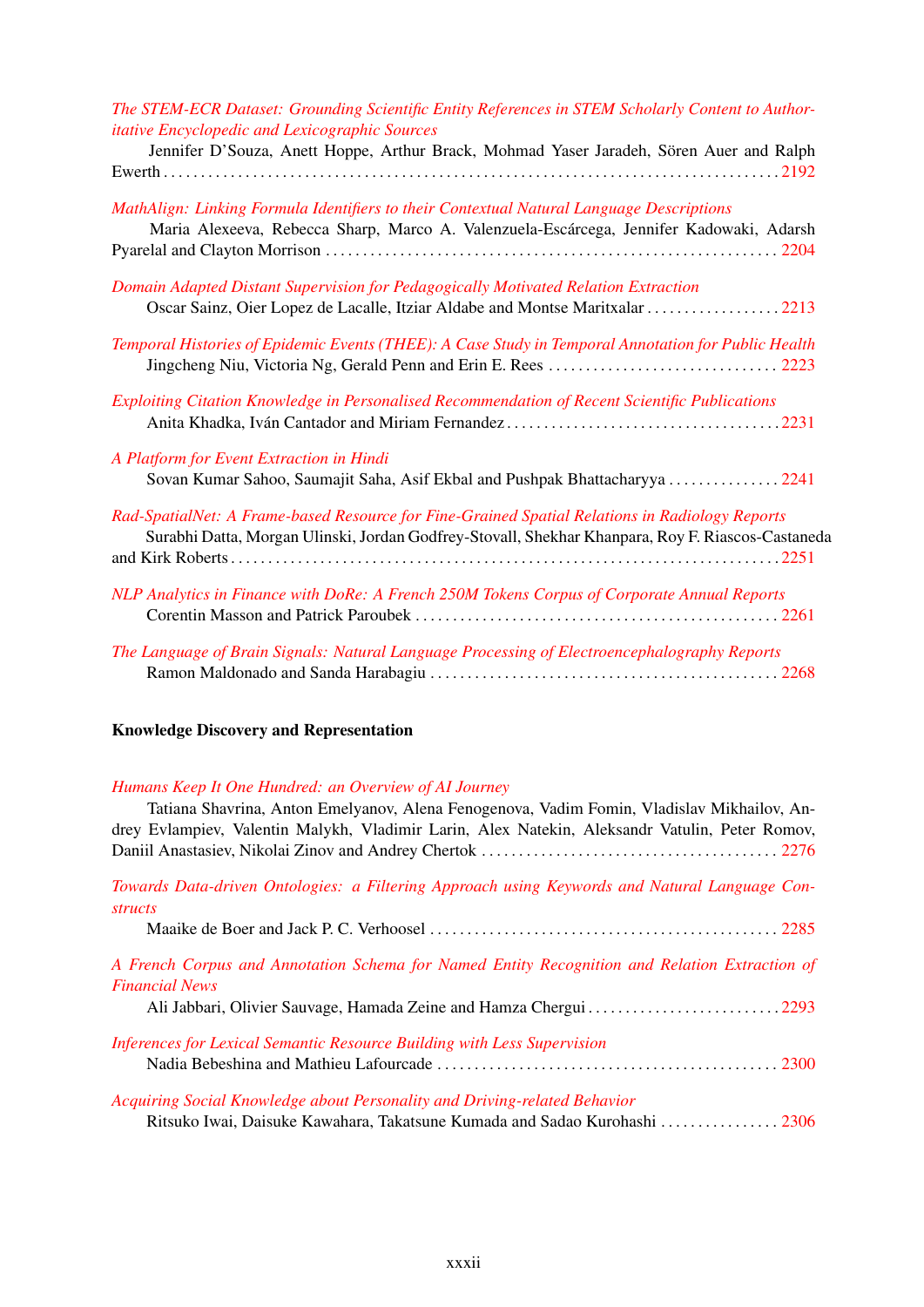| <b>Implicit Knowledge in Argumentative Texts: An Annotated Corpus</b>                                                                                                                                                                    |
|------------------------------------------------------------------------------------------------------------------------------------------------------------------------------------------------------------------------------------------|
| Multiple Knowledge GraphDB (MKGDB)                                                                                                                                                                                                       |
| <b>Orchestrating NLP Services for the Legal Domain</b><br>Julian Moreno-Schneider, Georg Rehm, Elena Montiel-Ponsoda, Víctor Rodriguez-Doncel, Artem<br>Revenko, Sotirios Karampatakis, Maria Khvalchik, Christian Sageder, Jorge Gracia |
| Evaluation Dataset and Methodology for Extracting Application-Specific Taxonomies from the Wikipedia<br><b>Knowledge Graph</b><br>Georgeta Bordea, Stefano Faralli, Fleur Mougin, Paul Buitelaar and Gayo Diallo  2341                   |
| Subjective Evaluation of Comprehensibility in Movie Interactions<br>Estelle Randria, Lionel Fontan, Maxime Le Coz, Isabelle Ferrané and Julien Pinquier  2348                                                                            |
| Representing Multiword Term Variation in a Terminological Knowledge Base: a Corpus-Based Study<br>Pilar León-Araúz, Arianne Reimerink and Melania Cabezas-García  2358                                                                   |
| <b>Understanding Spatial Relations through Multiple Modalities</b>                                                                                                                                                                       |
| A Topic-Aligned Multilingual Corpus of Wikipedia Articles for Studying Information Asymmetry in Low<br><b>Resource Languages</b>                                                                                                         |
| Pártélet: A Hungarian Corpus of Propaganda Texts from the Hungarian Socialist Era<br>Zoltán Kmetty, Veronika Vincze, Dorottya Demszky, Orsolya Ring, Balázs Nagy and Martina                                                             |
| KORE 50^DYWC: An Evaluation Data Set for Entity Linking Based on DBpedia, YAGO, Wikidata, and<br>Crunchbase                                                                                                                              |
| Eye4Ref: A Multimodal Eye Movement Dataset of Referentially Complex Situations<br>Özge Alacam, Eugen Ruppert, Amr Rekaby Salama, Tobias Staron and Wolfgang Menzel 2396                                                                  |
| <b>Language Modelling</b>                                                                                                                                                                                                                |
| SiBert: Enhanced Chinese Pre-trained Language Model with Sentence Insertion                                                                                                                                                              |
| Processing South Asian Languages Written in the Latin Script: the Dakshina Dataset                                                                                                                                                       |

| <b>Embedding Space Correlation as a Measure of Domain Similarity</b> |  |
|----------------------------------------------------------------------|--|
|                                                                      |  |
|                                                                      |  |
|                                                                      |  |
|                                                                      |  |

*[GM-RKB WikiText Error Correction Task and Baselines](#page-0-0)*

Brian Roark, Lawrence Wolf-Sonkin, Christo Kirov, Sabrina J. Mielke, Cibu Johny, Isin Demirsahin and Keith Hall . . . . . . . . . . . . . . . . . . . . . . . . . . . . . . . . . . . . . . . . . . . . . . . . . . . . . . . . . . . . . . . . . . . . . . . . . . . . [2413](#page-0-0)

Gabor Melli, Abdelrhman Eldallal, Bassim Lazem and Olga Moreira . . . . . . . . . . . . . . . . . . . . . . [2424](#page-0-0)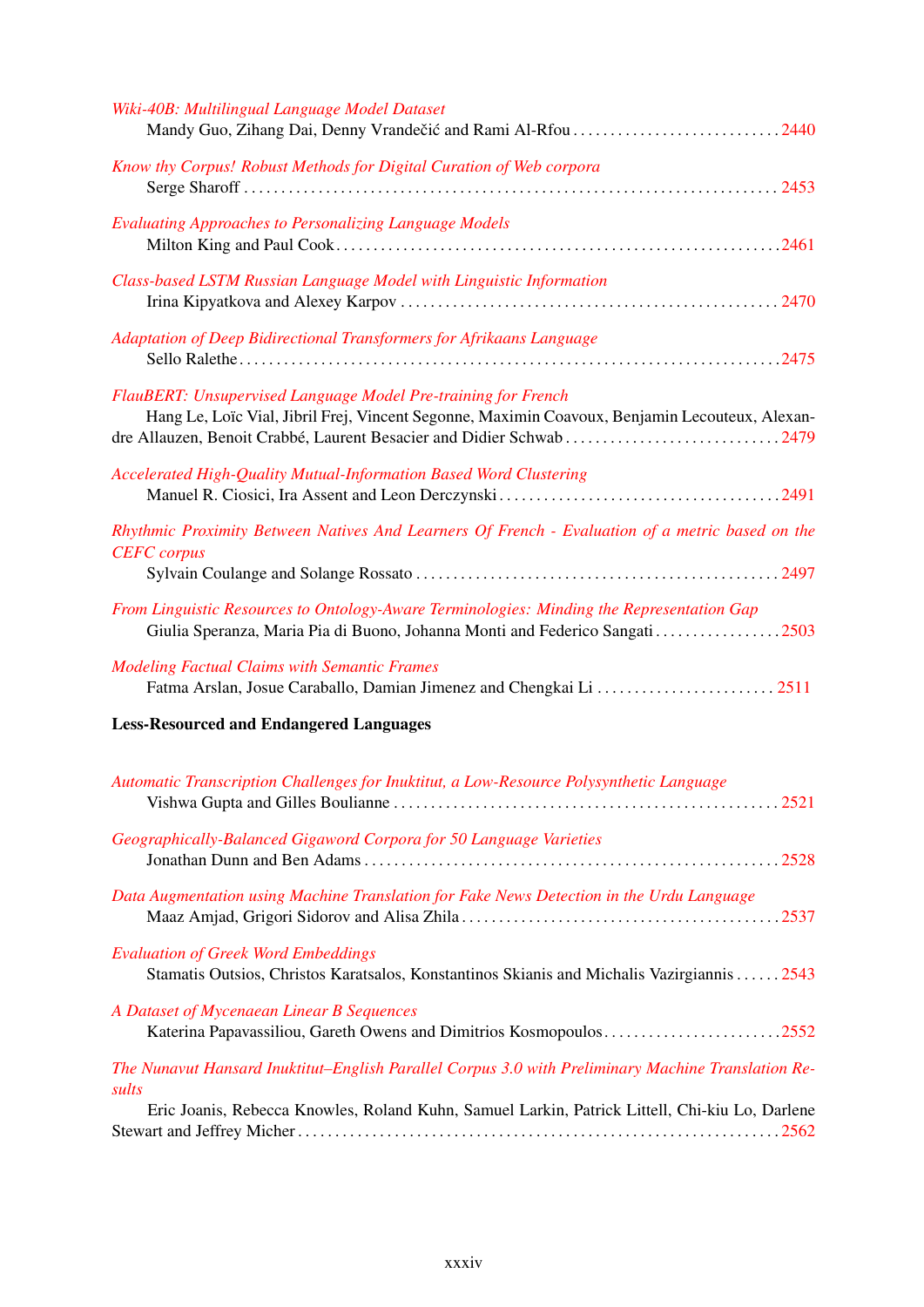| Exploring Bilingual Word Embeddings for Hiligaynon, a Low-Resource Language                                                                                                                       |
|---------------------------------------------------------------------------------------------------------------------------------------------------------------------------------------------------|
| A Finite-State Morphological Analyser for Evenki                                                                                                                                                  |
| Morphology-rich Alphasyllabary Embeddings                                                                                                                                                         |
| Localization of Fake News Detection via Multitask Transfer Learning                                                                                                                               |
| Evaluating Sentence Segmentation in Different Datasets of Neuropsychological Language Tests in Brazil-<br><i>ian Portuguese</i>                                                                   |
| Edresson Casanova, Marcos Treviso, Lilian Hübner and Sandra Aluísio 2605                                                                                                                          |
| Jejueo Datasets for Machine Translation and Speech Synthesis                                                                                                                                      |
| Speech Corpus of Ainu Folklore and End-to-end Speech Recognition for Ainu Language<br>Kohei Matsuura, Sei Ueno, Masato Mimura, Shinsuke Sakai and Tatsuya Kawahara2622                            |
| Development of a Guarani - Spanish Parallel Corpus<br>Luis Chiruzzo, Pedro Amarilla, Adolfo Ríos and Gustavo Giménez Lugo  2629                                                                   |
| AR-ASAG An ARabic Dataset for Automatic Short Answer Grading Evaluation                                                                                                                           |
| Processing Language Resources of Under-Resourced and Endangered Languages for the Generation of<br><b>Augmentative Alternative Communication Boards</b>                                           |
| The Nisvai Corpus of Oral Narrative Practices from Malekula (Vanuatu) and its Associated Language<br><b>Resources</b>                                                                             |
| Building a Time-Aligned Cross-Linguistic Reference Corpus from Language Documentation Data (DoReCo)<br>Ludger Paschen, François Delafontaine, Christoph Draxler, Susanne Fuchs, Matthew Stave and |
| Benchmarking Neural and Statistical Machine Translation on Low-Resource African Languages                                                                                                         |
| Improved Finite-State Morphological Analysis for St. Lawrence Island Yupik Using Paradigm Function<br>Morphology                                                                                  |
|                                                                                                                                                                                                   |
| Towards a Spell Checker for Zamboanga Chavacano Orthography                                                                                                                                       |
| Identifying Sentiments in Algerian Code-switched User-generated Comments<br>Wafia Adouane, Samia Touileb and Jean-Philippe Bernardy2698                                                           |
| Automatic Creation of Text Corpora for Low-Resource Languages from the Internet: The Case of Swiss<br>German                                                                                      |

Lucy Linder, Michael Jungo, Jean Hennebert, Claudiu Cristian Musat and Andreas Fischer . . [2706](#page-0-0)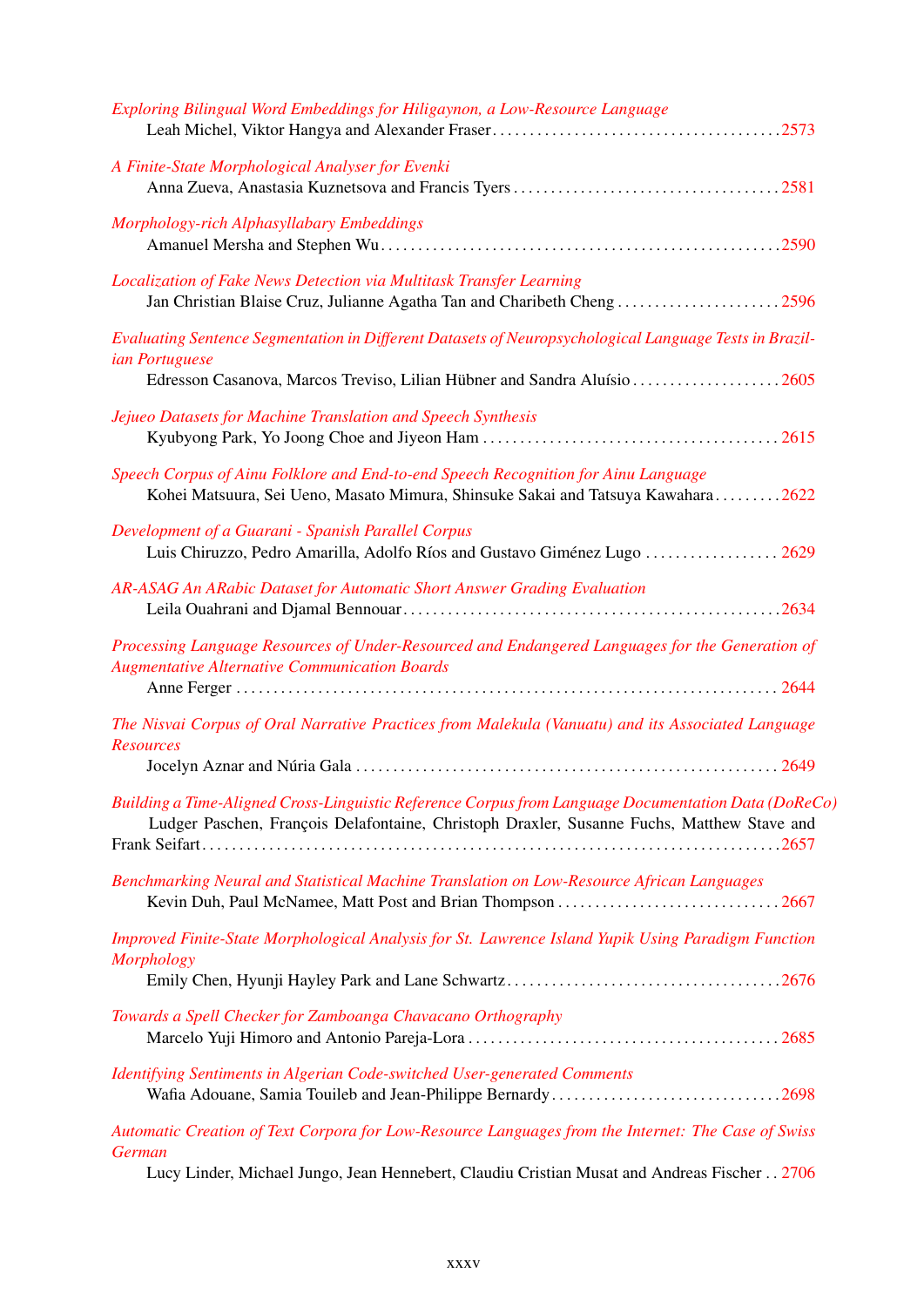| <b>Evaluating Sub-word Embeddings in Cross-lingual Models</b>                                                                                                                                                                                                                      |
|------------------------------------------------------------------------------------------------------------------------------------------------------------------------------------------------------------------------------------------------------------------------------------|
| A Swiss German Dictionary: Variation in Speech and Writing<br>Larissa Schmidt, Lucy Linder, Sandra Djambazovska, Alexandros Lazaridis, Tanja Samardžić and                                                                                                                         |
| Towards a Corsican Basic Language Resource Kit                                                                                                                                                                                                                                     |
| Evaluating the Impact of Sub-word Information and Cross-lingual Word Embeddings on Mi'kmaq Lan-<br>guage Modelling                                                                                                                                                                 |
| Jeremie Boudreau, Akankshya Patra, Ashima Suvarna and Paul Cook2736                                                                                                                                                                                                                |
| Exploring a Choctaw Language Corpus with Word Vectors and Minimum Distance Length<br>Jacqueline Brixey, David Sides, Timothy Vizthum, David Traum and Khalil Iskarous 2746                                                                                                         |
| Massive vs. Curated Embeddings for Low-Resourced Languages: the Case of Yorubá and Twi<br>Jesujoba Alabi, Kwabena Amponsah-Kaakyire, David Adelani and Cristina España-Bonet2754                                                                                                   |
| TRopBank: Turkish PropBank V2.0                                                                                                                                                                                                                                                    |
| Neslihan Kara, Deniz Baran Aslan, Büşra Marşan, Özge Bakay, Koray Ak                                                                                                                                                                                                               |
|                                                                                                                                                                                                                                                                                    |
| <b>Collection and Annotation of the Romanian Legal Corpus</b>                                                                                                                                                                                                                      |
| An Empirical Evaluation of Annotation Practices in Corpora from Language Documentation                                                                                                                                                                                             |
| Annotated Corpus for Sentiment Analysis in Odia Language                                                                                                                                                                                                                           |
| Building a Task-oriented Dialog System for Languages with no Training Data: the Case for Basque<br>Maddalen López de Lacalle, Xabier Saralegi and Iñaki San Vicente2796                                                                                                            |
| <b>SENCORPUS: A French-Wolof Parallel Corpus</b><br>Elhadji Mamadou Nguer, Alla Lo, Cheikh M. Bamba Dione, Sileye O. Ba and Moussa Lo 2803                                                                                                                                         |
| A Major Wordnet for a Minority Language: Scottish Gaelic<br>Gábor Bella, Fiona McNeill, Rody Gorman, Caoimhin O Donnaile, Kirsty MacDonald, Yamini                                                                                                                                 |
|                                                                                                                                                                                                                                                                                    |
| Crowdsourcing Speech Data for Low-Resource Languages from Low-Income Workers<br>Basil Abraham, Danish Goel, Divya Siddarth, Kalika Bali, Manu Chopra, Monojit Choudhury,<br>Pratik Joshi, Preethi Jyoti, Sunayana Sitaram and Vivek Seshadri  2819                                 |
| A Resource for Studying Chatino Verbal Morphology<br>Hilaria Cruz, Antonios Anastasopoulos and Gregory Stump2827                                                                                                                                                                   |
| Learnings from Technological Interventions in a Low Resource Language: A Case-Study on Gondi<br>Devansh Mehta, Sebastin Santy, Ramaravind Kommiya Mothilal, Brij Mohan Lal Srivastava, Alok<br>Sharma, Anurag Shukla, Vishnu Prasad, Venkanna U, Amit Sharma and Kalika Bali  2832 |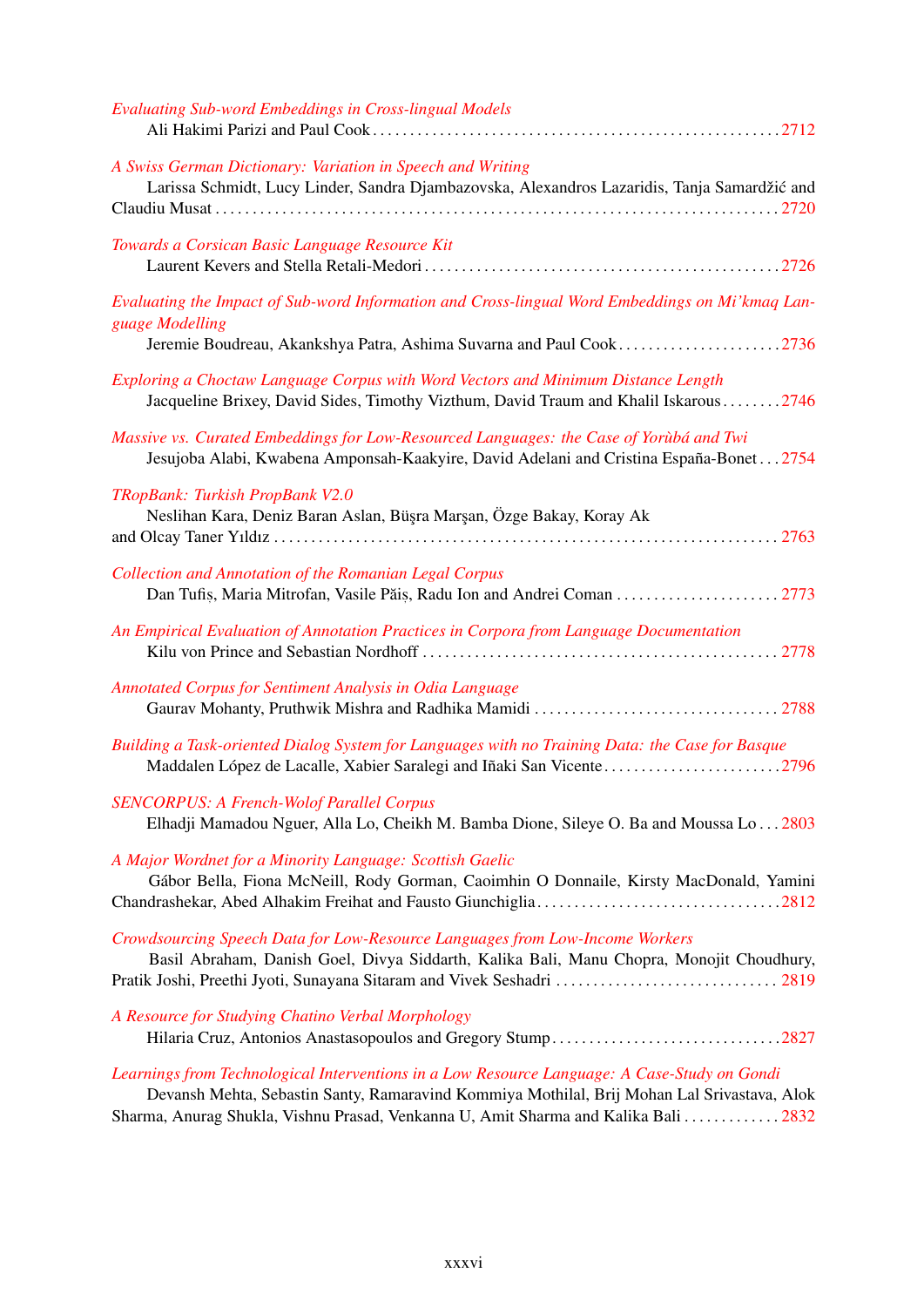| Irony Detection in Persian Language: A Transfer Learning Approach Using Emoji Prediction<br>Preni Golazizian, Behnam Sabeti, Seyed Arad Ashrafi Asli, Zahra Majdabadi, Omid Momenzadeh |
|----------------------------------------------------------------------------------------------------------------------------------------------------------------------------------------|
| Towards Computational Resource Grammars for Runyankore and Rukiga                                                                                                                      |
| Optimizing Annotation Effort Using Active Learning Strategies: A Sentiment Analysis Case Study in                                                                                      |
| Persian<br>Seyed Arad Ashrafi Asli, Behnam Sabeti, Zahra Majdabadi, Preni Golazizian, reza fahmi and Omid                                                                              |
| BanFakeNews: A Dataset for Detecting Fake News in Bangla<br>Md Zobaer Hossain, Md Ashraful Rahman, Md Saiful Islam and Sudipta Kar  2862                                               |
| A Resource for Computational Experiments on Mapudungun<br>Mingjun Duan, Carlos Fasola, Sai Krishna Rallabandi, Rodolfo Vega, Antonios Anastasopoulos,                                  |
| Automated Parsing of Interlinear Glossed Text from Page Images of Grammatical Descriptions<br>Erich Round, Mark Ellison, Jayden Macklin-Cordes and Sacha Beniamine  2878               |
| The Johns Hopkins University Bible Corpus: 1600+ Tongues for Typological Exploration<br>Arya D. McCarthy, Rachel Wicks, Dylan Lewis, Aaron Mueller, Winston Wu, Oliver Adams, Gar-     |
| Towards Building an Automatic Transcription System for Language Documentation: Experiences from<br>Muyu                                                                                |
|                                                                                                                                                                                        |
| Towards Flexible Cross-Resource Exploitation of Heterogeneous Language Documentation Data                                                                                              |
| CantoMap: a Hong Kong Cantonese MapTask Corpus                                                                                                                                         |
| No Data to Crawl? Monolingual Corpus Creation from PDF Files of Truly low-Resource Languages in<br>Peru                                                                                |
|                                                                                                                                                                                        |
| Creating a Parallel Icelandic Dependency Treebank from Raw Text to Universal Dependencies                                                                                              |
| Building a Universal Dependencies Treebank for Occitan<br>Aleksandra Miletic, Myriam Bras, Marianne Vergez-Couret, Louise Esher, Clamença Poujade and                                  |
| <b>Building the Old Javanese Wordnet</b>                                                                                                                                               |
| CPLM, a Parallel Corpus for Mexican Languages: Development and Interface<br>Gerardo Sierra Martínez, Cynthia Montaño, Gemma Bel-Enguix, Diego Córdova and Margarita                    |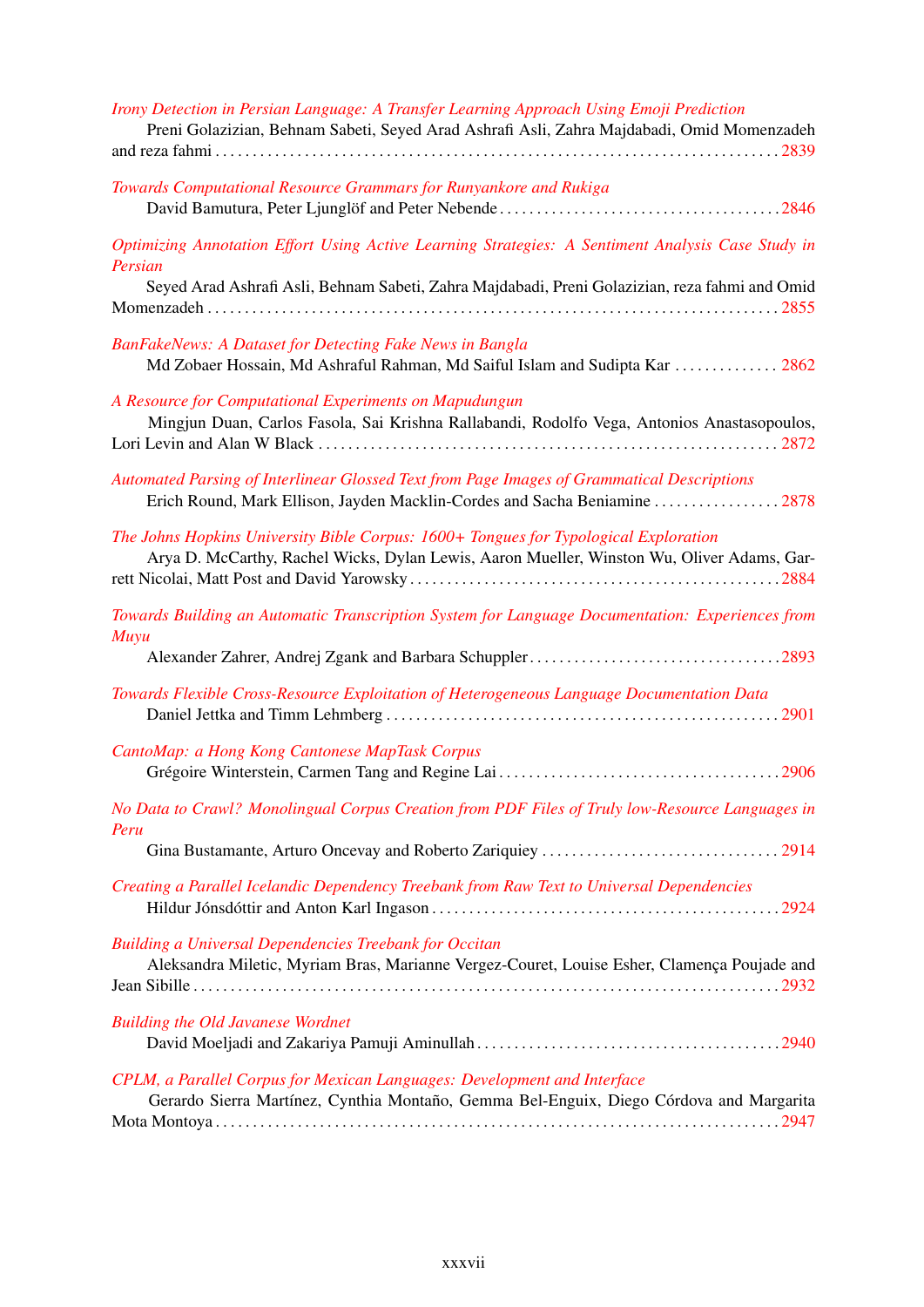| <b>SiNER: A Large Dataset for Sindhi Named Entity Recognition</b> |  |
|-------------------------------------------------------------------|--|
|                                                                   |  |

# Lexicon, Lexical Database

| Construct a Sense-Frame Aligned Predicate Lexicon for Chinese AMR Corpus                                                                                                                             |
|------------------------------------------------------------------------------------------------------------------------------------------------------------------------------------------------------|
| MultiMWE: Building a Multi-lingual Multi-Word Expression (MWE) Parallel Corpora                                                                                                                      |
| A Myanmar (Burmese)-English Named Entity Transliteration Dictionary<br>Aye Myat Mon, Chenchen Ding, Hour Kaing, Khin Mar Soe, Masao Utiyama                                                          |
| CA-EHN: Commonsense Analogy from E-HowNet                                                                                                                                                            |
| <b>Building Semantic Grams of Human Knowledge</b><br>Valentina Leone, Giovanni Siragusa, Luigi Di Caro and Roberto Navigli  2991                                                                     |
| Automatically Building a Multilingual Lexicon of False Friends With No Supervision                                                                                                                   |
| A Parallel WordNet for English, Swedish and Bulgarian                                                                                                                                                |
| <b>ENGLAWI: From Human- to Machine-Readable Wiktionary</b>                                                                                                                                           |
| Opening the Romance Verbal Inflection Dataset 2.0: A CLDF lexicon                                                                                                                                    |
| word2word: A Collection of Bilingual Lexicons for 3,564 Language Pairs                                                                                                                               |
| Introducing Lexical Masks: a New Representation of Lexical Entries for Better Evaluation and Exchange<br>of Lexicons<br>Bruno Cartoni, Daniel Calvelo Aros, Denny Vrandecic and Saran Lertpradit3046 |
| A Large-Scale Leveled Readability Lexicon for Standard Arabic                                                                                                                                        |
| Preserving Semantic Information from Old Dictionaries: Linking Senses of the 'Altfranzösisches Wörter-<br>buch' to WordNet                                                                           |
| Cifu: a Frequency Lexicon of Hong Kong Cantonese                                                                                                                                                     |
| Odi et Amo. Creating, Evaluating and Extending Sentiment Lexicons for Latin.<br>Rachele Sprugnoli, Marco Passarotti, Daniela Corbetta and Andrea Peverelli  3078                                     |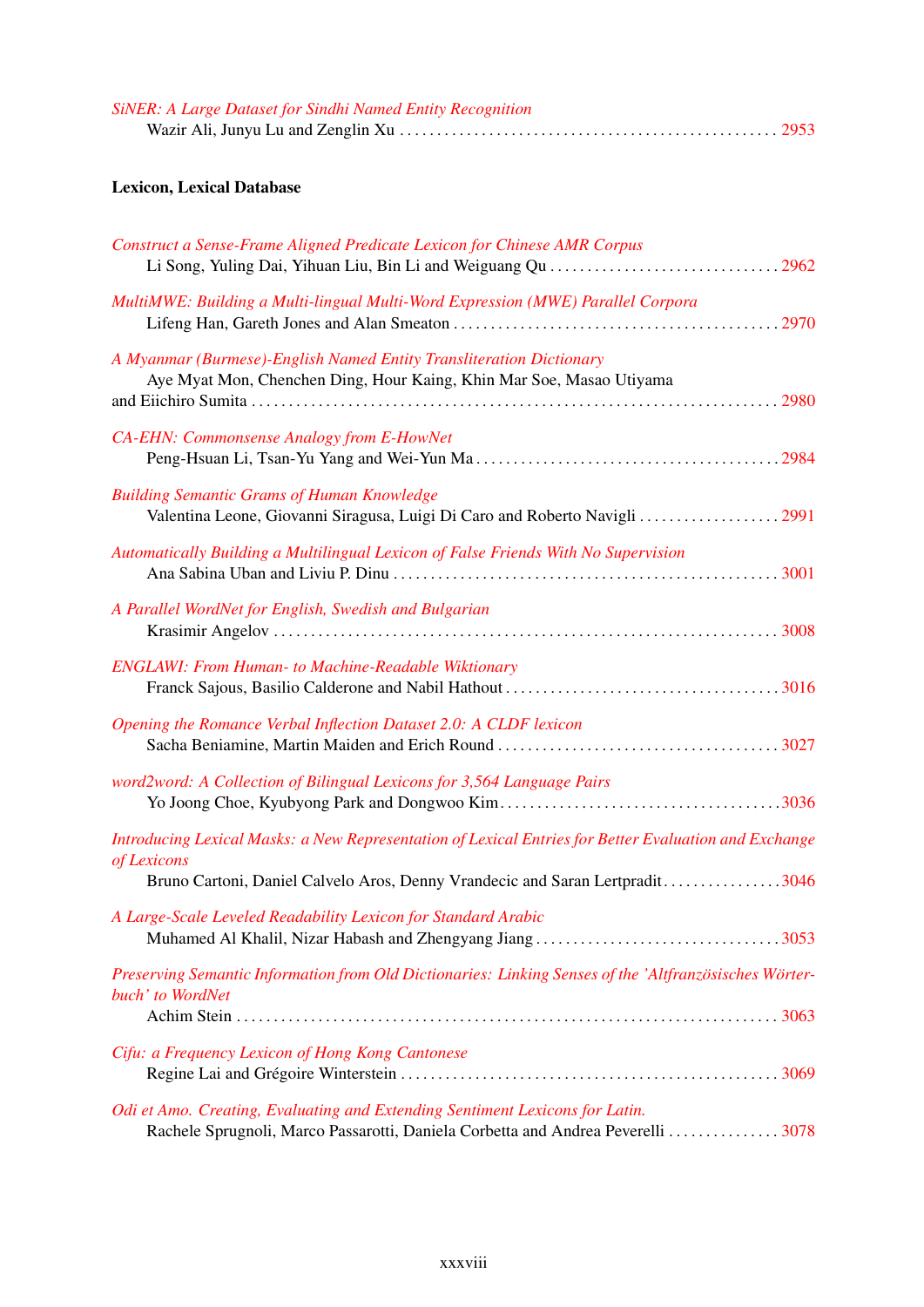| WordWars: A Dataset to Examine the Natural Selection of Words                                                                                                                                                          |
|------------------------------------------------------------------------------------------------------------------------------------------------------------------------------------------------------------------------|
| Challenge Dataset of Cognates and False Friend Pairs from Indian Languages<br>Diptesh Kanojia, Malhar Kulkarni, Pushpak Bhattacharyya and Gholamreza Haffari  3096                                                     |
| Development of a Japanese Personality Dictionary based on Psychological Methods<br>Ritsuko Iwai, Daisuke Kawahara, Takatsune Kumada and Sadao Kurohashi 3103                                                           |
| A Lexicon-Based Approach for Detecting Hedges in Informal Text                                                                                                                                                         |
| Word Complexity Estimation for Japanese Lexical Simplification                                                                                                                                                         |
| <b>Inducing Universal Semantic Tag Vectors</b>                                                                                                                                                                         |
| LexiDB: Patterns & Methods for Corpus Linguistic Database Management                                                                                                                                                   |
| Towards a Semi-Automatic Detection of Reflexive and Reciprocal Constructions and Their Representa-<br>tion in a Valency Lexicon<br>Václava Kettnerová, Marketa Lopatkova, Anna Vernerová and Petra Barancikova  3136   |
| Languages Resources for Poorly Endowed Languages : The Case Study of Classical Armenian                                                                                                                                |
| Constructing Web-Accessible Semantic Role Labels and Frames for Japanese as Additions to the NPCMJ<br><b>Parsed Corpus</b><br>Koichi Takeuchi, Alastair Butler, Iku Nagasaki, Takuya Okamura and Prashant Pardeshi3153 |
| Large-scale Cross-lingual Language Resources for Referencing and Framing<br>Piek Vossen, Filip Ilievski, Marten Postma, Antske Fokkens, Gosse Minnema                                                                  |
| Modelling Etymology in LMF/TEI: The Grande Dicionário Houaiss da Língua Portuguesa Dictionary<br>as a Use Case<br>Fahad Khan, Laurent Romary, Ana Salgado, Jack Bowers, Mohamed Khemakhem and Toma Taso-               |
|                                                                                                                                                                                                                        |
| Linking the TUFS Basic Vocabulary to the Open Multilingual Wordnet<br>Francis Bond, Hiroki Nomoto, Luís Morgado da Costa and Arthur Bond 3181                                                                          |
| Some Issues with Building a Multilingual Wordnet<br>Francis Bond, Luis Morgado da Costa, Michael Wayne Goodman, John Philip McCrae and Ahti                                                                            |
| Collocations in Russian Lexicography and Russian Collocations Database                                                                                                                                                 |
| Methodological Aspects of Developing and Managing an Etymological Lexical Resource: Introducing<br>$Et$ ym $DB$ -2.0                                                                                                   |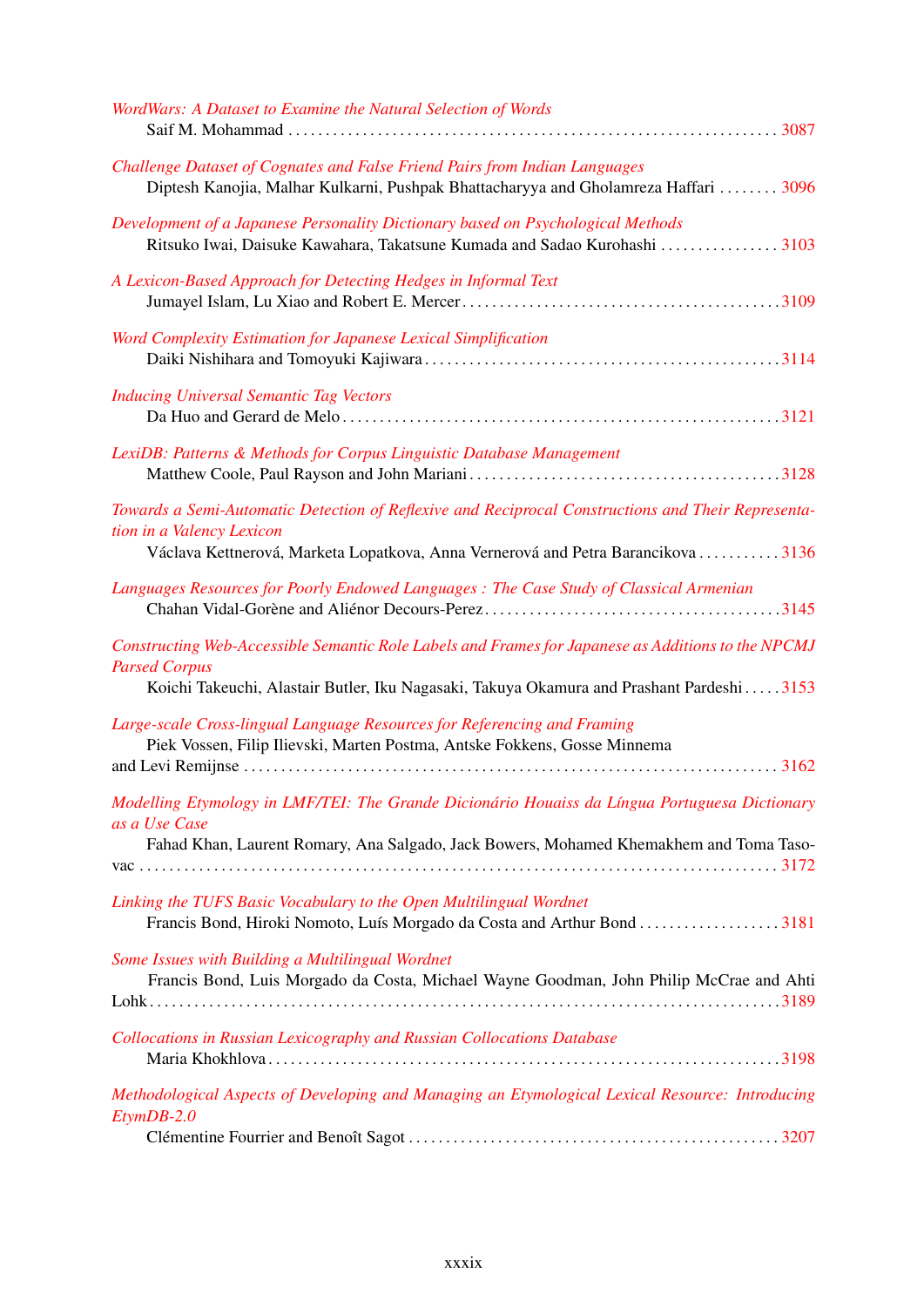| OFrLex: A Computational Morphological and Syntactic Lexicon for Old French                                                                                                                                                                                                                                                                                                                                                                                                                                                                                                                                                                                                                                                                                                  |
|-----------------------------------------------------------------------------------------------------------------------------------------------------------------------------------------------------------------------------------------------------------------------------------------------------------------------------------------------------------------------------------------------------------------------------------------------------------------------------------------------------------------------------------------------------------------------------------------------------------------------------------------------------------------------------------------------------------------------------------------------------------------------------|
| Automatic Reconstruction of Missing Romanian Cognates and Unattested Latin Words                                                                                                                                                                                                                                                                                                                                                                                                                                                                                                                                                                                                                                                                                            |
| A Multilingual Evaluation Dataset for Monolingual Word Sense Alignment<br>Sina Ahmadi, John Philip McCrae, Sanni Nimb, Fahad Khan, Monica Monachini, Bolette Peder-<br>sen, Thierry Declerck, Tanja Wissik, Andrea Bellandi, Irene Pisani, Thomas Troelsgård, Sussi Olsen,<br>Simon Krek, Veronika Lipp, Tamás Váradi, László Simon, András Gyorffy, Carole Tiberius, Tanneke<br>Schoonheim, Yifat Ben Moshe, Maya Rudich, Raya Abu Ahmad, Dorielle Lonke, Kira Kovalenko, Mar-<br>git Langemets, Jelena Kallas, Oksana Dereza, Theodorus Fransen, David Cillessen, David Lindemann,<br>Mikel Alonso, Ana Salgado, José Luis Sancho, Rafael-J. Ureña-Ruiz, Jordi Porta Zamorano, Kiril Simov,<br>Petya Osenova, Zara Kancheva, Ivaylo Radev, Ranka Stanković, Andrej Perdih |
| A Broad-Coverage Deep Semantic Lexicon for Verbs<br>James Allen, Hannah An, Ritwik Bose, Will de Beaumont and Choh Man Teng3243                                                                                                                                                                                                                                                                                                                                                                                                                                                                                                                                                                                                                                             |
| <b>Computational Etymology and Word Emergence</b>                                                                                                                                                                                                                                                                                                                                                                                                                                                                                                                                                                                                                                                                                                                           |
| A Dataset of Translational Equivalents Built on the Basis of plWordNet-Princeton WordNet Synset Map-<br>ping                                                                                                                                                                                                                                                                                                                                                                                                                                                                                                                                                                                                                                                                |
| <b>TRANSLIT: A Large-scale Name Transliteration Resource</b><br>Fernando Benites, Gilbert François Duivesteijn, Pius von Däniken and Mark Cieliebak  3265                                                                                                                                                                                                                                                                                                                                                                                                                                                                                                                                                                                                                   |
| <b>Computing with Subjectivity Lexicons</b><br>Caio L. M. Jeronimo, Claudio E. C. Campelo, Leandro Balby Marinho, Allan Sales, Adriano Veloso                                                                                                                                                                                                                                                                                                                                                                                                                                                                                                                                                                                                                               |
| The ACoLi Dictionary Graph                                                                                                                                                                                                                                                                                                                                                                                                                                                                                                                                                                                                                                                                                                                                                  |
| LR National, International Projects, Infrastructural, Policy issues                                                                                                                                                                                                                                                                                                                                                                                                                                                                                                                                                                                                                                                                                                         |
| Resources in Underrepresented Languages: Building a Representative Romanian Corpus                                                                                                                                                                                                                                                                                                                                                                                                                                                                                                                                                                                                                                                                                          |

| Ludmila Midrigan - Ciochina, Victoria Boyd, Lucila Sanchez-Ortega, Diana Malancea_Malac, |  |  |
|------------------------------------------------------------------------------------------|--|--|
|                                                                                          |  |  |

*[World Class Language Technology - Developing a Language Technology Strategy for Danish](#page-0-0)*

Sabine Kirchmeier, Bolette Pedersen, Sanni Nimb, Philip Diderichsen and Peter Juel Henrichsen [3297](#page-0-0)

| A Corpus for Automatic Readability Assessment and Text Simplification of German           |  |
|-------------------------------------------------------------------------------------------|--|
| Alessia Battisti, Dominik Pfütze, Andreas Säuberli, Marek Kostrzewa and Sarah Ebling 3302 |  |

|  | The CLARIN Knowledge Centre for Atypical Communication Expertise |  |  |  |  |                      |
|--|------------------------------------------------------------------|--|--|--|--|----------------------|
|  |                                                                  |  |  |  |  | $\sim$ $\sim$ $\sim$ |

Henk van den Heuvel, Nelleke Oostdijk, Caroline Rowland and Paul Trilsbeek . . . . . . . . . . . . . [3312](#page-0-0)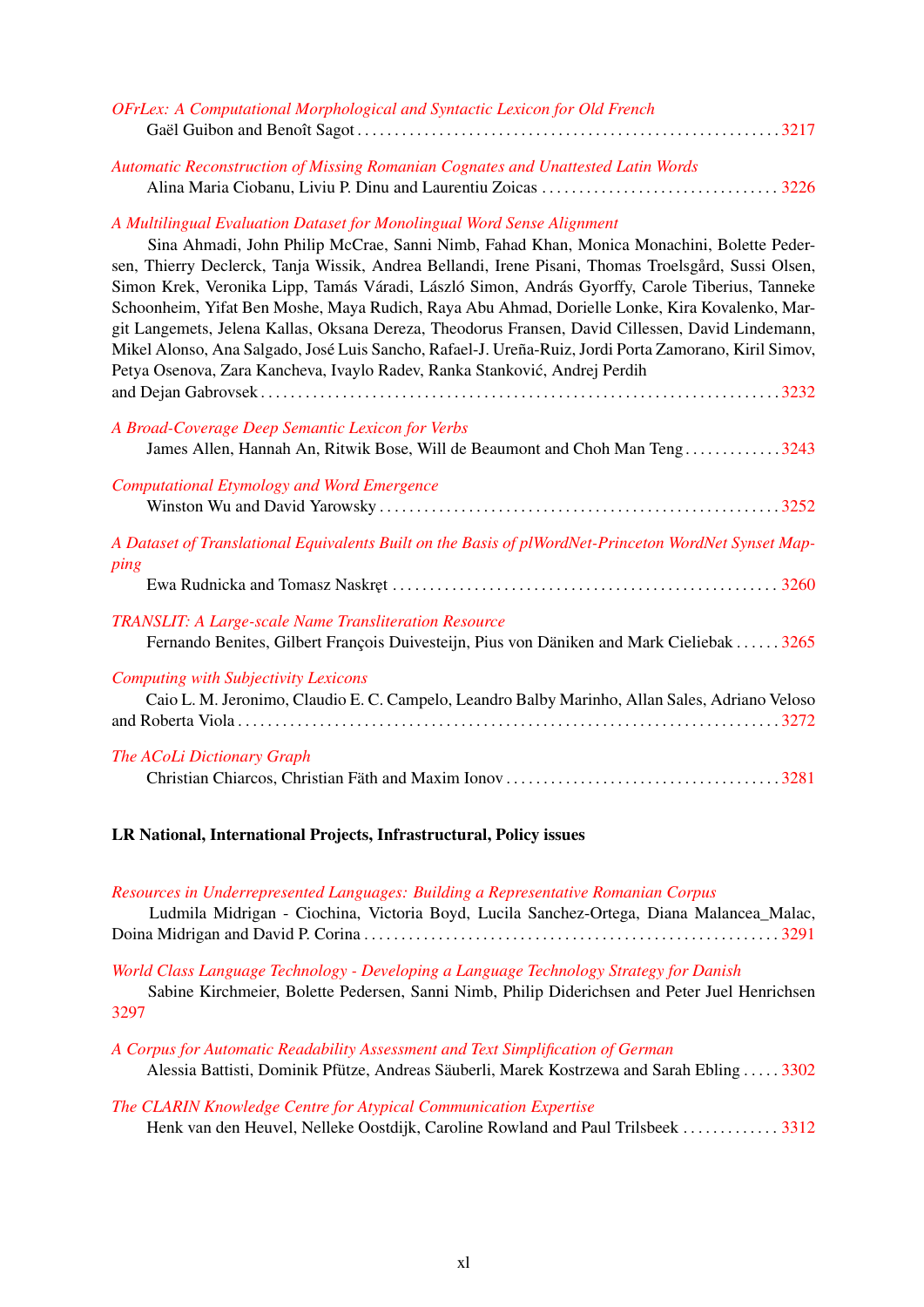#### *[Corpora of Disordered Speech in the Light of the GDPR: Two Use Cases from the DELAD Initiative](#page-0-0)* Henk van den Heuvel, Aleksei Kelli, Katarzyna Klessa and Satu Salaasti . . . . . . . . . . . . . . . . . . . [3317](#page-0-0)

#### *[The European Language Technology Landscape in 2020: Language-Centric and Human-Centric AI for](#page-0-0) [Cross-Cultural Communication in Multilingual Europe](#page-0-0)*

Georg Rehm, Katrin Marheinecke, Stefanie Hegele, Stelios Piperidis, Kalina Bontcheva, Jan Hajic, Khalid Choukri, Andrejs Vasiljevs, Gerhard Backfried, Christoph Prinz, Jose Manuel Gomez-Perez, Luc Meertens, Paul Lukowicz, Josef van Genabith, Andrea Lösch, Philipp Slusallek, Morten Irgens, Patrick Gatellier, Joachim Köhler, Laure Le Bars, Dimitra Anastasiou, Albina Auksoriūtė, Núria Bel, António Branco, Gerhard Budin, Walter Daelemans, Koenraad De Smedt, Radovan Garabík, Maria Gavriilidou, Dagmar Gromann, Svetla Koeva, Simon Krek, Cvetana Krstev, Krister Lindén, Bernardo Magnini, Jan Odijk, Maciej Ogrodniczuk, Eiríkur Rögnvaldsson, Mike Rosner, Bolette Pedersen, Inguna Skadina, Marko Tadić, Dan Tufiș, Tamás Váradi, Kadri Vider, Andy Way and François Yvon.............[3322](#page-0-0)

| A Framework for Shared Agreement of Language Tags beyond ISO 639                                                                                                |
|-----------------------------------------------------------------------------------------------------------------------------------------------------------------|
| Gigafida 2.0: The Reference Corpus of Written Standard Slovene<br>Simon Krek, Špela Arhar Holdt, Tomaž Erjavec, Jaka Čibej, Andraz Repar, Polona Gantar, Nikola |
| Corpus Query Lingua Franca part II: Ontology<br>Stefan Evert, Oleg Harlamov, Philipp Heinrich and Piotr Banski3346                                              |
| A CLARIN Transcription Portal for Interview Data<br>Christoph Draxler, Henk van den Heuvel, Arjan van Hessen, Silvia Calamai and Louise Corti 3353              |
| <b>Ellogon Casual Annotation Infrastructure</b>                                                                                                                 |

Georgios Petasis and Leonidas Tsekouras . . . . . . . . . . . . . . . . . . . . . . . . . . . . . . . . . . . . . . . . . . . . . . . [3360](#page-0-0)

#### *[European Language Grid: An Overview](#page-0-0)*

Georg Rehm, Maria Berger, Ela Elsholz, Stefanie Hegele, Florian Kintzel, Katrin Marheinecke, Stelios Piperidis, Miltos Deligiannis, Dimitris Galanis, Katerina Gkirtzou, Penny Labropoulou, Kalina Bontcheva, David Jones, Ian Roberts, Jan Hajic, Jana Hamrlová, Lukáš Kačena, Khalid Choukri, Victoria Arranz, Andrejs Vasiljevs, Orians Anvari, Andis Lagzdiņš, Jūlija Meļņika, Gerhard Backfried, Erinç Dikici, Miroslav Janosik, Katja Prinz, Christoph Prinz, Severin Stampler, Dorothea Thomas-Aniola, Jose Manuel Gomez-Perez, Andres Garcia Silva, Christian Berrío, Ulrich Germann, Steve Renals and Ondrej Klejch. . . . . . . . . . . . . . . . . . . . . . . . . . . . . . . . . . . . . . . . . . . . . . . . . . . . . . . . . . . . . . . . . . . . . . . . . . . . .[3366](#page-0-0)

#### *[The Competitiveness Analysis of the European Language Technology Market](#page-0-0)*

| Andrejs Vasiljevs, Inguna Skadina, Indra Samite, Kaspars Kauliņš, Ēriks Ajausks, Jūlija Meļņika |  |  |  |
|-------------------------------------------------------------------------------------------------|--|--|--|
|                                                                                                 |  |  |  |
|                                                                                                 |  |  |  |

*[Constructing a Bilingual Hadith Corpus Using a Segmentation Tool](#page-0-0)*

|--|

#### *[Facilitating Corpus Usage: Making Icelandic Corpora More Accessible for Researchers and Language](#page-0-0) [Users](#page-0-0)*

Steinþór Steingrímsson, Starkaður Barkarson and Gunnar Thor Örnólfsson . . . . . . . . . . . . . . . . . [3399](#page-0-0)

#### *[Interoperability in an Infrastructure Enabling Multidisciplinary Research: The case of CLARIN](#page-0-0)*

Franciska de Jong, Bente Maegaard, Darja Fišer, Dieter van Uytvanck and Andreas Witt. . . . .[3406](#page-0-0)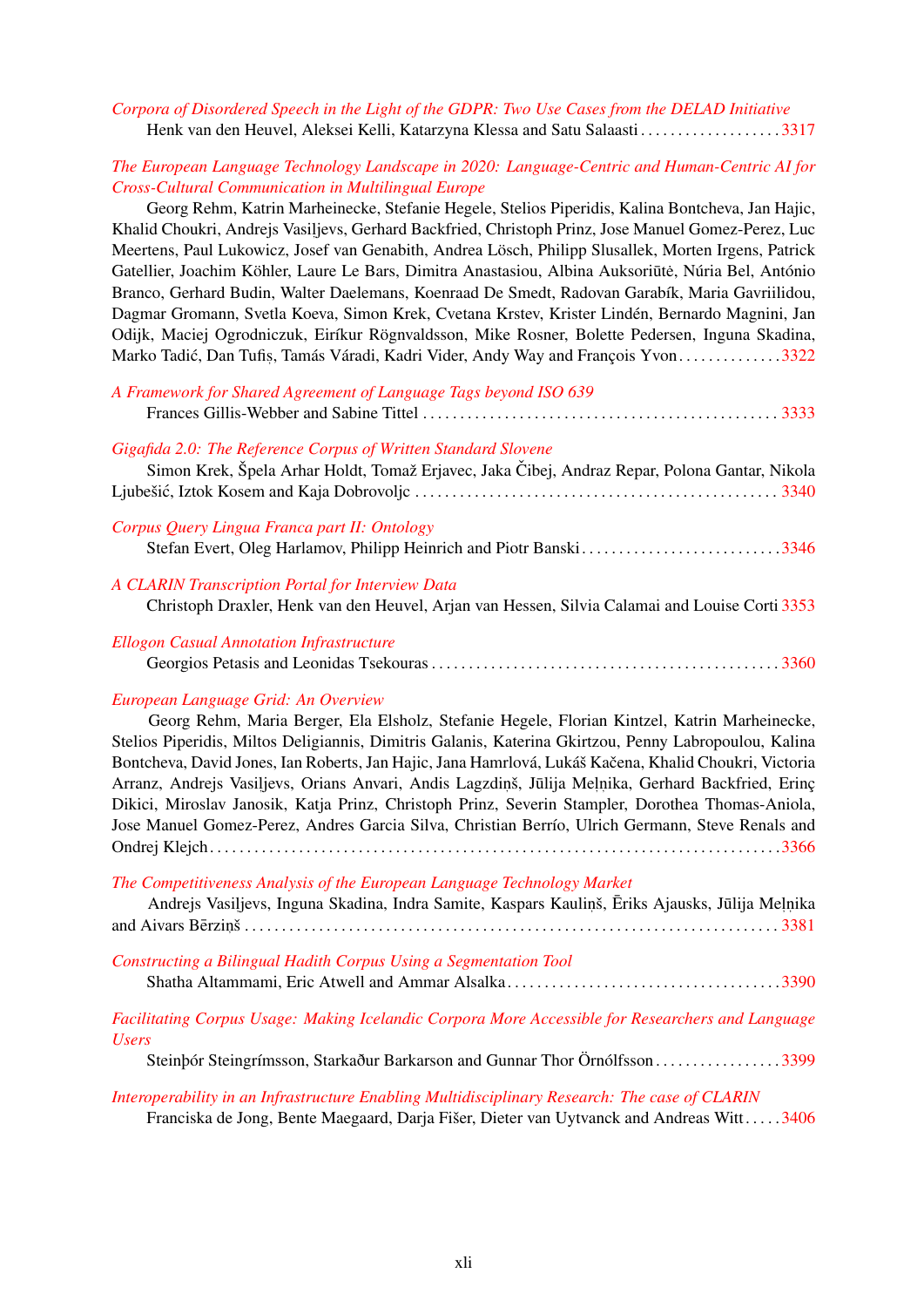#### *[Language Technology Programme for Icelandic 2019-2023](#page-0-0)*

|  |  |  |  | Anna Nikulásdóttir, Jón Guðnason, Anton Karl Ingason, Hrafn Loftsson, Eiríkur Rögnvaldsson, |
|--|--|--|--|---------------------------------------------------------------------------------------------|
|  |  |  |  |                                                                                             |

| Privacy by Design and Language Resources |  |
|------------------------------------------|--|
|                                          |  |

*[Making Metadata Fit for Next Generation Language Technology Platforms: The Metadata Schema of](#page-0-0) [the European Language Grid](#page-0-0)*

Penny Labropoulou, Katerina Gkirtzou, Maria Gavriilidou, Miltos Deligiannis, Dimitris Galanis, Stelios Piperidis, Georg Rehm, Maria Berger, Valérie Mapelli, Michael Rigault, Victoria Arranz, Khalid Choukri, Gerhard Backfried, Jose Manuel Gomez-Perez and Andres Garcia-Silva . . . . . . . . . . . . . . . [3428](#page-0-0)

| Related Works in the Linguistic Data Consortium Catalog                                                                                                                                                                                                                                                                                                       |
|---------------------------------------------------------------------------------------------------------------------------------------------------------------------------------------------------------------------------------------------------------------------------------------------------------------------------------------------------------------|
| Language Data Sharing in European Public Services – Overcoming Obstacles and Creating Sustainable<br><b>Data Sharing Infrastructures</b>                                                                                                                                                                                                                      |
| Lilli Smal, Andrea Lösch, Josef van Genabith, Maria Giagkou, Thierry Declerck and Stephan                                                                                                                                                                                                                                                                     |
| A Progress Report on Activities at the Linguistic Data Consortium Benefitting the LREC Community<br>Christopher Cieri, James Fiumara, Stephanie Strassel, Jonathan Wright, Denise DiPersio and Mark                                                                                                                                                           |
|                                                                                                                                                                                                                                                                                                                                                               |
| Digital Language Infrastructures - Documenting Language Actors                                                                                                                                                                                                                                                                                                |
| $\alpha$ , $\alpha$ , $\alpha$ , $\alpha$ , $\alpha$ , $\alpha$ , $\alpha$ , $\alpha$ , $\alpha$ , $\alpha$ , $\alpha$ , $\alpha$ , $\alpha$ , $\alpha$ , $\alpha$ , $\alpha$ , $\alpha$ , $\alpha$ , $\alpha$ , $\alpha$ , $\alpha$ , $\alpha$ , $\alpha$ , $\alpha$ , $\alpha$ , $\alpha$ , $\alpha$ , $\alpha$ , $\alpha$ , $\alpha$ , $\alpha$ , $\alpha$ |

# *[Samrómur: Crowd-sourcing Data Collection for Icelandic Speech Recognition](#page-0-0)*

| David Erik Mollberg, Ölafur Helgi Jónsson, Sunneva Þorsteinsdóttir, Steinþór Steingrímsson, Eydís |  |
|---------------------------------------------------------------------------------------------------|--|
|                                                                                                   |  |

### Machine Learning

| Semi-supervised Development of ASR Systems for Multilingual Code-switched Speech in Under-resourced<br>Languages                         |  |
|------------------------------------------------------------------------------------------------------------------------------------------|--|
| Astik Biswas, Emre Yilmaz, Febe De Wet, Ewald Van der westhuizen and Thomas Niesler 3468                                                 |  |
| CLFD: A Novel Vectorization Technique and Its Application in Fake News Detection                                                         |  |
| SimplifyUR: Unsupervised Lexical Text Simplification for Urdu<br>Namoos Hayat Qasmi, Haris Bin Zia, Awais Athar and Agha Ali Raza3484    |  |
| Jamo Pair Encoding: Subcharacter Representation-based Extreme Korean Vocabulary Compression for<br><b>Efficient Subword Tokenization</b> |  |
|                                                                                                                                          |  |
| Offensive Language and Hate Speech Detection for Danish                                                                                  |  |
| Semi-supervised Deep Embedded Clustering with Anomaly Detection for Semantic Frame Induction                                             |  |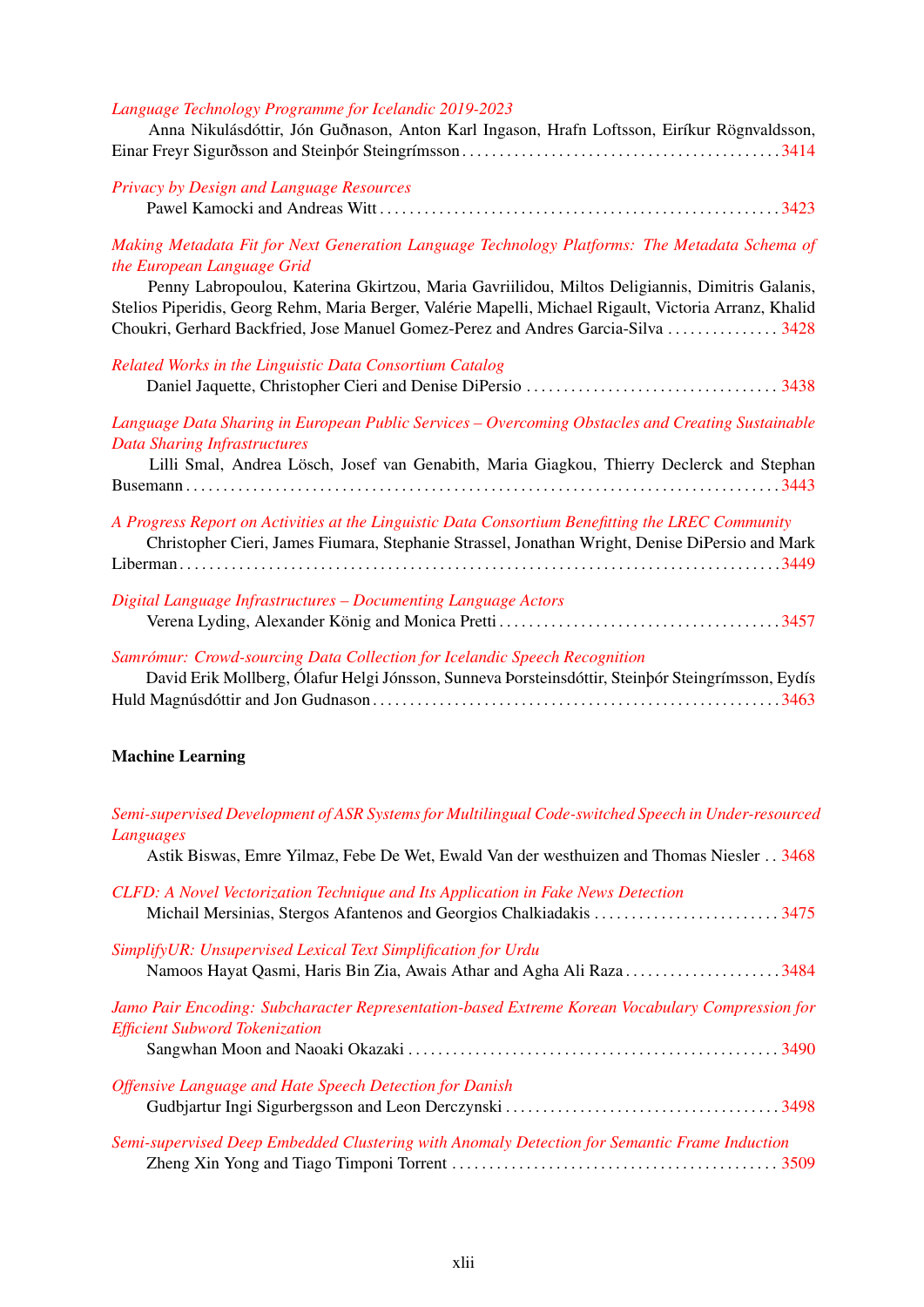| Search Query Language Identification Using Weak Labeling                                                                                                                                   |  |
|--------------------------------------------------------------------------------------------------------------------------------------------------------------------------------------------|--|
| Automated Phonological Transcription of Akkadian Cuneiform Text<br>Aleksi Sahala, Miikka Silfverberg, Antti Arppe and Krister Lindén 3528                                                  |  |
| <b>COSTRA 1.0: A Dataset of Complex Sentence Transformations</b>                                                                                                                           |  |
| Automatic In-the-wild Dataset Annotation with Deep Generalized Multiple Instance Learning                                                                                                  |  |
| How Much Data Do You Need? About the Creation of a Ground Truth for Black Letter and the Effective-<br>ness of Neural OCR<br>Phillip Benjamin Ströbel, Simon Clematide and Martin Volk3551 |  |
| Dirichlet-Smoothed Word Embeddings for Low-Resource Settings                                                                                                                               |  |
| On The Performance of Time-Pooling Strategies for End-to-End Spoken Language Identification                                                                                                |  |
| Neural Disambiguation of Lemma and Part of Speech in Morphologically Rich Languages<br>José María Hoya Quecedo, Koppatz Maximilian and Roman Yangarber 3573                                |  |
| Non-Linearity in Mapping Based Cross-Lingual Word Embeddings                                                                                                                               |  |

## Machine Translation

| LibriVoxDeEn: A Corpus for German-to-English Speech Translation and German Speech Recognition<br>Benjamin Beilharz, Xin Sun, Sariya Karimova and Stefan Riezler 3590                          |  |
|-----------------------------------------------------------------------------------------------------------------------------------------------------------------------------------------------|--|
| <b>SEDAR: a Large Scale French-English Financial Domain Parallel Corpus</b>                                                                                                                   |  |
| JParaCrawl: A Large Scale Web-Based English-Japanese Parallel Corpus                                                                                                                          |  |
| <b>Neural Machine Translation for Low-Resourced Indian Languages</b>                                                                                                                          |  |
| Content-Equivalent Translated Parallel News Corpus and Extension of Domain Adaptation for NMT<br>Hideya Mino, Hideki Tanaka, Hitoshi Ito, Isao Goto, Ichiro Yamada and Takenobu Tokunaga 3616 |  |
| NMT and PBSMT Error Analyses in English to Brazilian Portuguese Automatic Translations                                                                                                        |  |
| Evaluation Dataset for Zero Pronoun in Japanese to English Translation<br>Sho Shimazu, Sho Takase, Toshiaki Nakazawa and Naoaki Okazaki 3630                                                  |  |
| Better Together: Modern Methods Plus Traditional Thinking in NP Alignment<br>Ádám Kovács, Judit Ács, Andras Kornai and Gábor Recski 3635                                                      |  |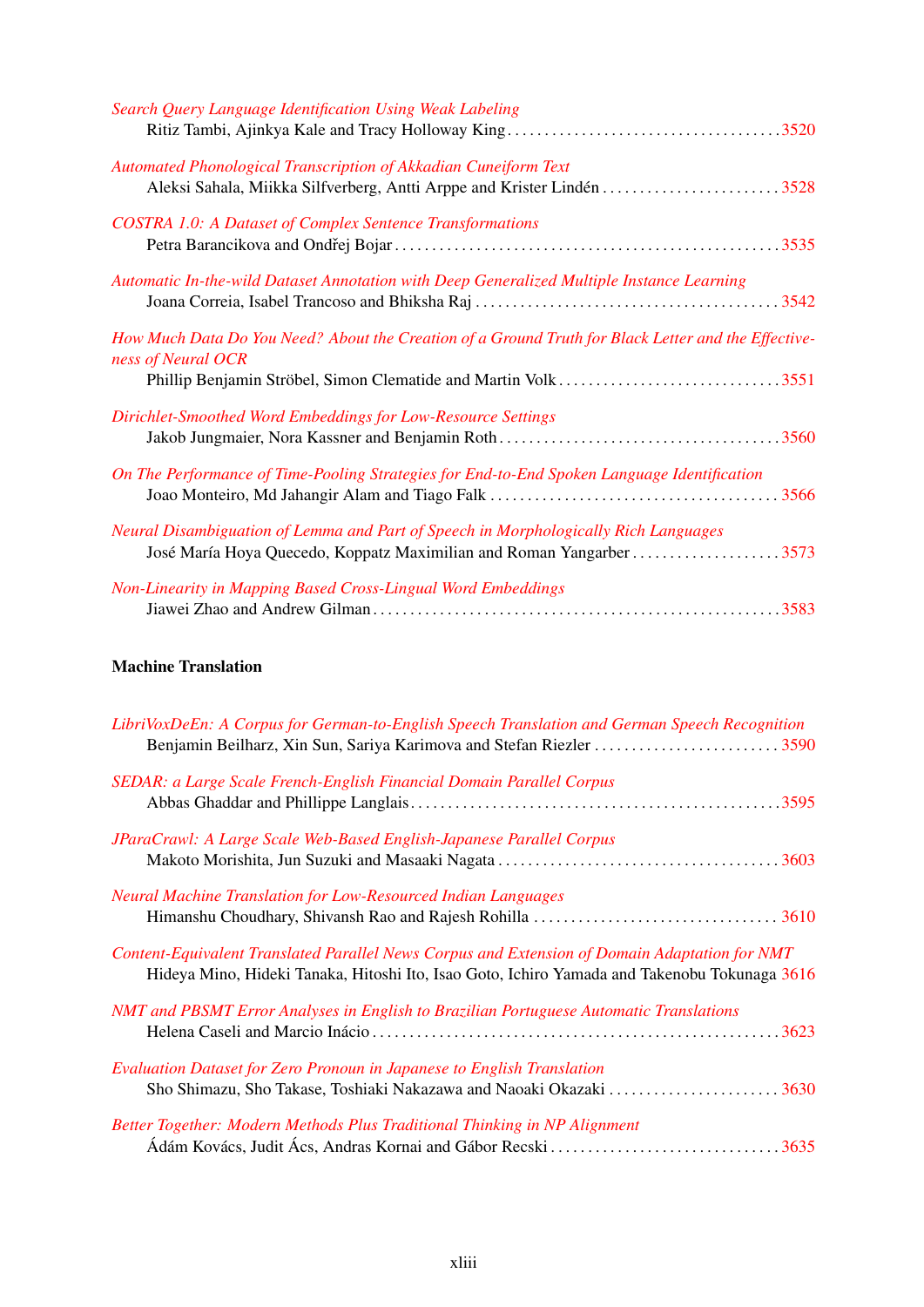| Coursera Corpus Mining and Multistage Fine-Tuning for Improving Lectures Translation<br>Haiyue Song, Raj Dabre, Atsushi Fujita and Sadao Kurohashi3640                                                          |
|-----------------------------------------------------------------------------------------------------------------------------------------------------------------------------------------------------------------|
| Being Generous with Sub-Words towards Small NMT Children<br>Arne Defauw, Tom Vanallemeersch, Koen Van Winckel, Sara Szoc                                                                                        |
| Document Sub-structure in Neural Machine Translation                                                                                                                                                            |
| An Evaluation Benchmark for Testing the Word Sense Disambiguation Capabilities of Machine Transla-<br>tion Systems                                                                                              |
| MEDLINE as a Parallel Corpus: a Survey to Gain Insight on French-, Spanish- and Portuguese-speaking<br><b>Authors' Abstract Writing Practice</b><br>Aurélie Névéol, Antonio Jimeno Yepes and Mariana Neves 3676 |
| JASS: Japanese-specific Sequence to Sequence Pre-training for Neural Machine Translation<br>Zhuoyuan Mao, Fabien Cromieres, Raj Dabre, Haiyue Song and Sadao Kurohashi 3683                                     |
| A Post-Editing Dataset in the Legal Domain: Do we Underestimate Neural Machine Translation Qual-<br>ity?<br>Julia Ive, Lucia Specia, Sara Szoc, Tom Vanallemeersch, Joachim Van den Bogaert, Eduardo Farah,     |
| Linguistically Informed Hindi-English Neural Machine Translation                                                                                                                                                |
| A Test Set for Discourse Translation from Japanese to English                                                                                                                                                   |
| An Analysis of Massively Multilingual Neural Machine Translation for Low-Resource Languages<br>Aaron Mueller, Garrett Nicolai, Arya D. McCarthy, Dylan Lewis, Winston Wu                                        |
| <b>TDDC: Timely Disclosure Documents Corpus</b>                                                                                                                                                                 |
| MuST-Cinema: a Speech-to-Subtitles corpus                                                                                                                                                                       |
| <b>On Context Span Needed for Machine Translation Evaluation</b>                                                                                                                                                |
| A Multilingual Parallel Corpora Collection Effort for Indian Languages<br>Shashank Siripragrada, Jerin Philip, Vinay P. Namboodiri and C V Jawahar  3743                                                        |
| To Case or not to case: Evaluating Casing Methods for Neural Machine Translation                                                                                                                                |

## *[The MARCELL Legislative Corpus](#page-0-0)*

Tamás Váradi, Svetla Koeva, Martin Yamalov, Marko Tadić, Bálint Sass, Bartłomiej Nitoń, Maciej Ogrodniczuk, Piotr Pęzik, Verginica Barbu Mititelu, Radu Ion, Elena Irimia, Maria Mitrofan, Vasile Păiș, Dan Tufiș, Radovan Garabík, Simon Krek, Andraz Repar, Matjaž Rihtar and Janez Brank . . . . . . . . [3761](#page-0-0)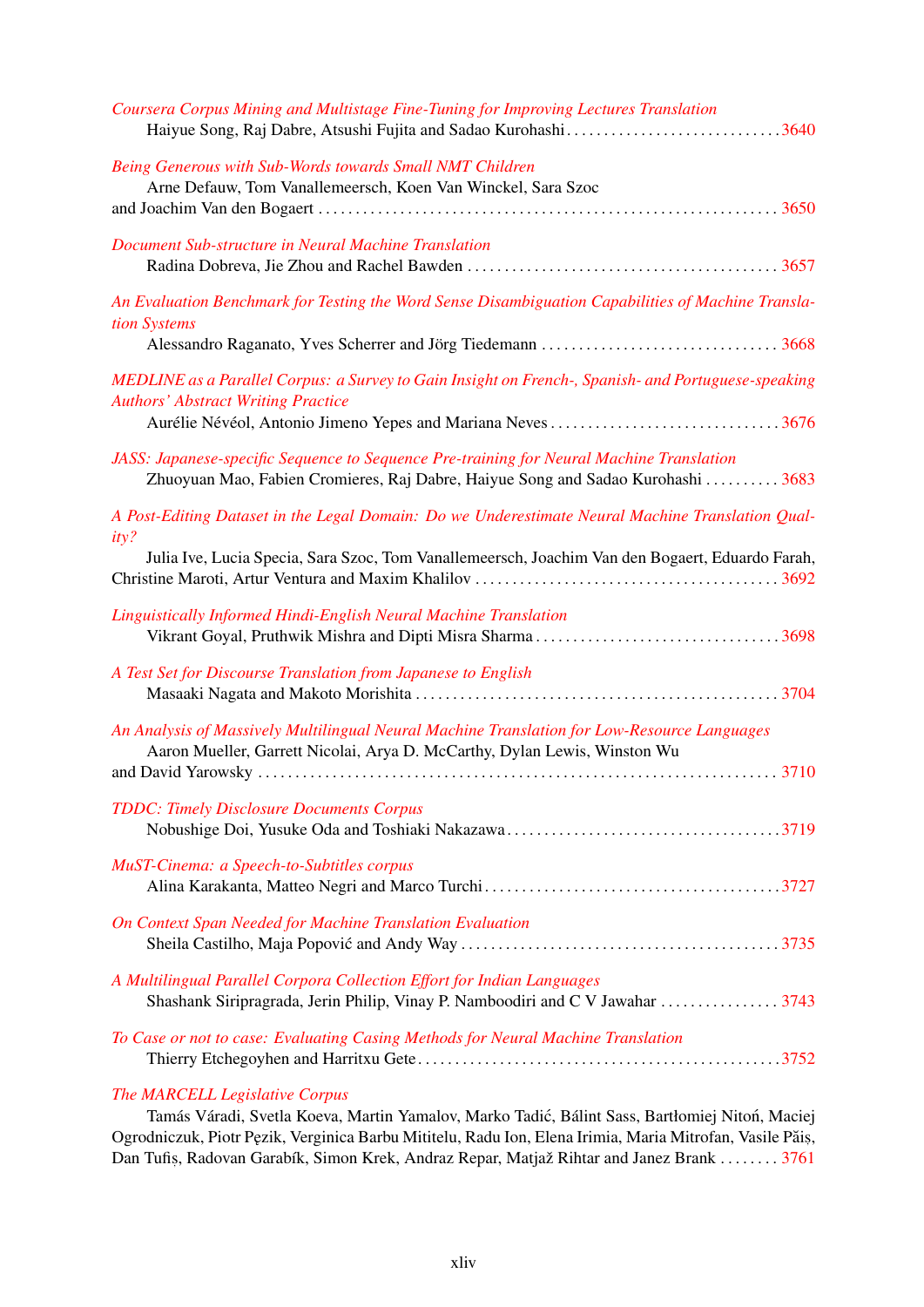| ParaPat: The Multi-Million Sentences Parallel Corpus of Patents Abstracts<br>Felipe Soares, Mark Stevenson, Diego Bartolome and Anna Zaretskaya3769 |
|-----------------------------------------------------------------------------------------------------------------------------------------------------|
| Corpora for Document-Level Neural Machine Translation                                                                                               |
| <b>OpusTools and Parallel Corpus Diagnostics</b><br>Mikko Aulamo, Umut Sulubacak, Sami Virpioja and Jörg Tiedemann3782                              |
| Literary Machine Translation under the Magnifying Glass: Assessing the Quality of an NMT-Translated<br><b>Detective Novel on Document Level</b>     |
| Handle with Care: A Case Study in Comparable Corpora Exploitation for Neural Machine Translation                                                    |
| The FISKMÖ Project: Resources and Tools for Finnish-Swedish Machine Translation and Cross-Linguistic<br>Research                                    |
| Jörg Tiedemann, Tommi Nieminen, Mikko Aulamo, Jenna Kanerva, Akseli Leino, Filip Ginter and                                                         |
| <b>Multiword Expression aware Neural Machine Translation</b>                                                                                        |

# Morphology and Tagging

| An Enhanced Mapping Scheme of the Universal Part-Of-Speech for Korean                                            |
|------------------------------------------------------------------------------------------------------------------|
| Finite State Machine Pattern-Root Arabic Morphological Generator, Analyzer and Diacritizer                       |
| An Unsupervised Method for Weighting Finite-state Morphological Analyzers                                        |
| Language-Independent Tokenisation Rivals Language-Specific Tokenisation for Word Similarity Predic-              |
| tion                                                                                                             |
| A Supervised Part-Of-Speech Tagger for the Greek Language of the Social Web                                      |
| Bag & Tag'em - A New Dutch Stemmer                                                                               |
| Glawinette: a Linguistically Motivated Derivational Description of French Acquired from GLAWI                    |
| BabyFST - Towards a Finite-State Based Computational Model of Ancient Babylonian                                 |
| Morphological Analysis and Disambiguation for Gulf Arabic: The Interplay between Resources and<br><b>Methods</b> |
|                                                                                                                  |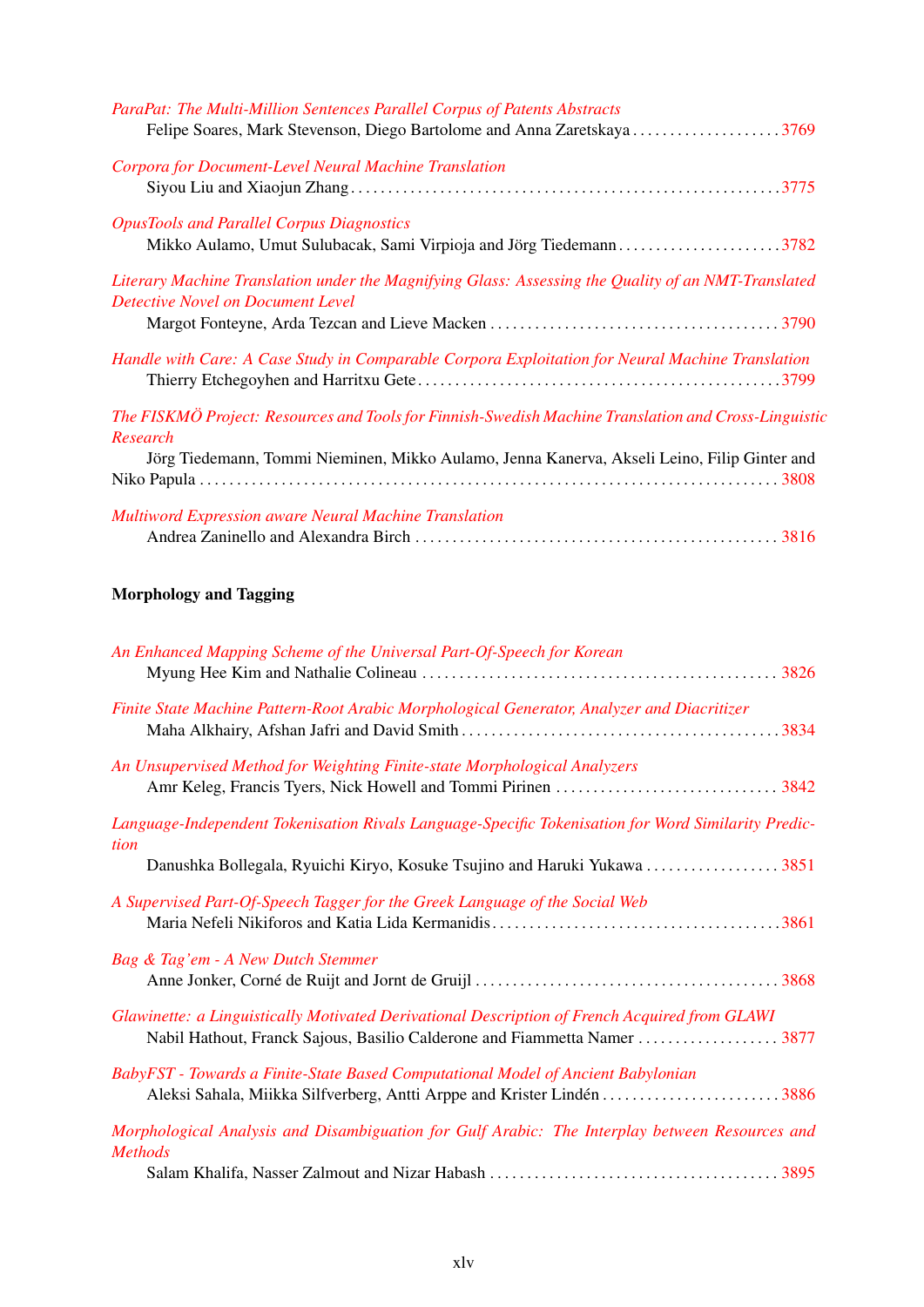| Wikinflection Corpus: A (Better) Multilingual, Morpheme-Annotated Inflectional Corpus |  |
|---------------------------------------------------------------------------------------|--|
|                                                                                       |  |
| Introducing a Large-Scale Dataset for Vietnamese POS Tagging on Conversational Texts  |  |
|                                                                                       |  |

#### Conversational Systems/Dialogue/Chatbots/Human-Robot Interaction

### *[UniMorph 3.0: Universal Morphology](#page-0-0)*

Arya D. McCarthy, Christo Kirov, Matteo Grella, Amrit Nidhi, Patrick Xia, Kyle Gorman, Ekaterina Vylomova, Sabrina J. Mielke, Garrett Nicolai, Miikka Silfverberg, Timofey Arkhangelskiy, Nataly Krizhanovsky, Andrew Krizhanovsky, Elena Klyachko, Alexey Sorokin, John Mansfield, Valts Ernštreits, Yuval Pinter, Cassandra L. Jacobs, Ryan Cotterell, Mans Hulden and David Yarowsky . . . . . . . . [3922](#page-0-0)

| <b>Building the Spanish-Croatian Parallel Corpus</b>                                                                                                                                                        |
|-------------------------------------------------------------------------------------------------------------------------------------------------------------------------------------------------------------|
| DerivBase.Ru: a Derivational Morphology Resource for Russian                                                                                                                                                |
| Morfessor EM+Prune: Improved Subword Segmentation with Expectation Maximization and Pruning                                                                                                                 |
| Machine Learning and Deep Neural Network-Based Lemmatization and Morphosyntactic Tagging for<br><b>Serbian</b><br>Ranka Stankovic, Branislava Šandrih, Cvetana Krstev, Miloš Utvić and Mihailo Skoric  3954 |
| Fine-grained Morphosyntactic Analysis and Generation Tools for More Than One Thousand Languages<br>Garrett Nicolai, Dylan Lewis, Arya D. McCarthy, Aaron Mueller, Winston Wu and                            |
| Cairo Student Code-Switch (CSCS) Corpus: An Annotated Egyptian Arabic-English Corpus<br>Mohamed Balabel, Injy Hamed, Slim Abdennadher, Ngoc Thang Vu and Özlem Çetinoğlu 3973                               |
| Getting More Data for Low-resource Morphological Inflection: Language Models and Data Augmenta-<br>tion                                                                                                     |
| Visual Modeling of Turkish Morphology                                                                                                                                                                       |
| Kvistur 2.0: a BiLSTM Compound Splitter for Icelandic<br>Jón Daðason, David Mollberg, Hrafn Loftsson and Kristín Bjarnadóttir 3991                                                                          |
| <b>Morphological Segmentation for Low Resource Languages</b><br>Justin Mott, Ann Bies, Stephanie Strassel, Jordan Kodner, Caitlin Richter, Hongzhi Xu and Mitchell                                          |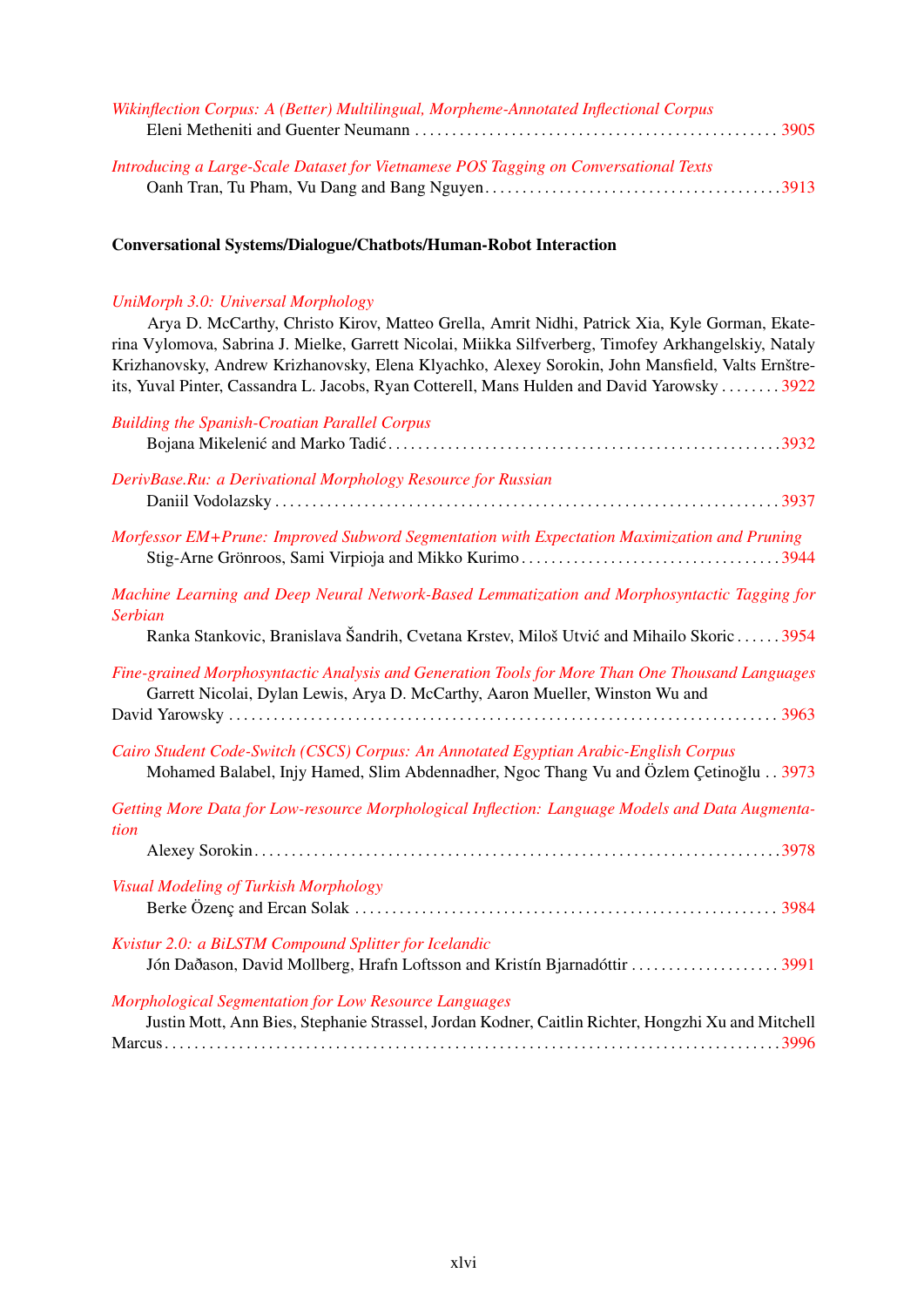# Multilinguality

| CCNet: Extracting High Quality Monolingual Datasets from Web Crawl Data<br>Guillaume Wenzek, Marie-Anne Lachaux, Alexis Conneau, Vishrav Chaudhary, Francisco Guzmán,                                                                                |
|------------------------------------------------------------------------------------------------------------------------------------------------------------------------------------------------------------------------------------------------------|
|                                                                                                                                                                                                                                                      |
| On the Robustness of Unsupervised and Semi-supervised Cross-lingual Word Embedding Learning<br>Yerai Doval, Jose Camacho-Collados, Luis Espinosa Anke and Steven Schockaert  4013                                                                    |
| Building an English-Chinese Parallel Corpus Annotated with Sub-sentential Translation Techniques<br>Yuming Zhai, Lufei Liu, Xinyi Zhong, Gbariel Illouz and Anne Vilnat  4024                                                                        |
| Universal Dependencies v2: An Evergrowing Multilingual Treebank Collection<br>Joakim Nivre, Marie-Catherine de Marneffe, Filip Ginter, Jan Hajic, Christopher D. Manning,<br>Sampo Pyysalo, Sebastian Schuster, Francis Tyers and Daniel Zeman  4034 |
| <b>EMPAC: an English-Spanish Corpus of Institutional Subtitles</b>                                                                                                                                                                                   |
| <b>Cross-Lingual Word Embeddings for Turkic Languages</b>                                                                                                                                                                                            |
| How Universal are Universal Dependencies? Exploiting Syntax for Multilingual Clause-level Sentiment<br><b>Detection</b>                                                                                                                              |
|                                                                                                                                                                                                                                                      |
| Multilingual Culture-Independent Word Analogy Datasets<br>Matej Ulčar, Kristiina Vaik, Jessica Lindström, Milda Dailidėnaitė and Marko Robnik-Šikonja4074                                                                                            |
| GeBioToolkit: Automatic Extraction of Gender-Balanced Multilingual Corpus of Wikipedia Biographies                                                                                                                                                   |
| SpiCE: A New Open-Access Corpus of Conversational Bilingual Speech in Cantonese and English                                                                                                                                                          |
| Identifying Cognates in English-Dutch and French-Dutch by means of Orthographic Information and<br><b>Cross-lingual Word Embeddings</b>                                                                                                              |
|                                                                                                                                                                                                                                                      |
| Lexicogrammatic translationese across two targets and competence levels                                                                                                                                                                              |
| UniSent: Universal Adaptable Sentiment Lexica for 1000+ Languages<br>Ehsaneddin Asgari, Fabienne Braune, Benjamin Roth, Christoph Ringlstetter and Mohammad                                                                                          |
| CanVEC - the Canberra Vietnamese-English Code-switching Natural Speech Corpus                                                                                                                                                                        |
| A Spelling Correction Corpus for Multiple Arabic Dialects<br>Fadhl Eryani, Nizar Habash, Houda Bouamor and Salam Khalifa4130                                                                                                                         |
| A Dataset for Multi-lingual Epidemiological Event Extraction<br>Stephen Mutuvi, Antoine Doucet, Gael Lejeune and Moses Odeo  4139                                                                                                                    |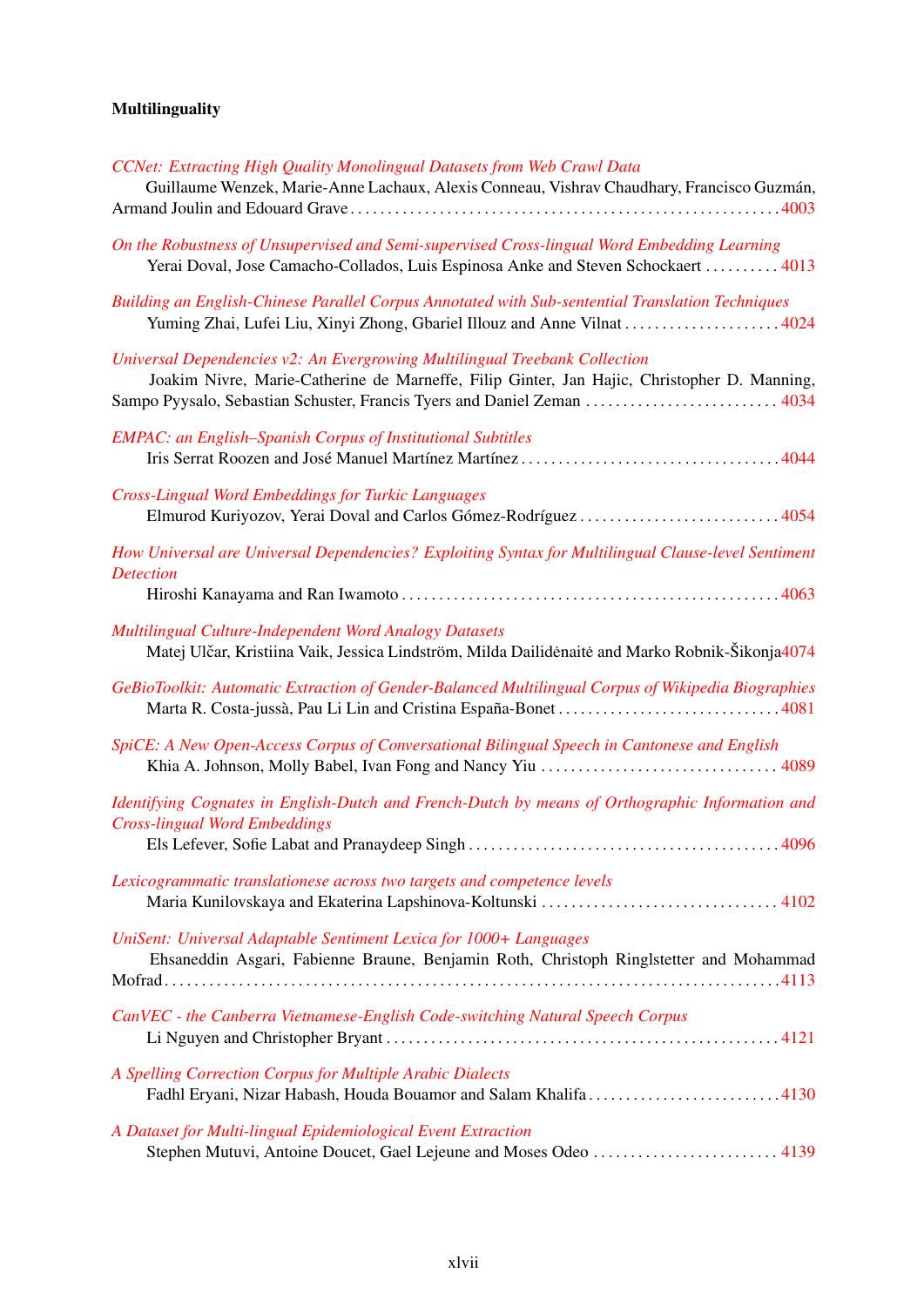| Swiss-AL: A Multilingual Swiss Web Corpus for Applied Linguistics<br>Julia Krasselt, Philipp Dressen, Matthias Fluor, Cerstin Mahlow, Klaus Rothenhäusler and Maren                                                                                                                                          |
|--------------------------------------------------------------------------------------------------------------------------------------------------------------------------------------------------------------------------------------------------------------------------------------------------------------|
| Analysis of GlobalPhone and Ethiopian Languages Speech Corpora for Multilingual ASR<br>Martha Yifiru Tachbelie, Solomon Teferra Abate and Tanja Schultz4152                                                                                                                                                  |
| Multilingualization of Medical Terminology: Semantic and Structural Embedding Approaches                                                                                                                                                                                                                     |
| Large Vocabulary Read Speech Corpora for Four Ethiopian Languages: Amharic, Tigrigna, Oromo and<br>Wolaytta<br>Solomon Teferra Abate, Martha Yifiru Tachbelie, Michael Melese, Hafte Abera, Tewodros Abebe,<br>Wondwossen Mulugeta, Yaregal Assabie, Million Meshesha, Solomon Afnafu and Binyam Ephrem Sey- |
| Incorporating Politeness across Languages in Customer Care Responses: Towards building a Multi-<br>lingual Empathetic Dialogue Agent                                                                                                                                                                         |
| WikiBank: Using Wikidata to Improve Multilingual Frame-Semantic Parsing                                                                                                                                                                                                                                      |
| Multilingual Corpus Creation for Multilingual Semantic Similarity Task<br>Mahtab Ahmed, Chahna Dixit, Robert E. Mercer, Atif Khan, Muhammad Rifayat Samee and Felipe                                                                                                                                         |
| CoVoST: A Diverse Multilingual Speech-To-Text Translation Corpus                                                                                                                                                                                                                                             |
| A Visually-Grounded Parallel Corpus with Phrase-to-Region Linking                                                                                                                                                                                                                                            |
| Multilingual Dictionary Based Construction of Core Vocabulary                                                                                                                                                                                                                                                |
| Common Voice: A Massively-Multilingual Speech Corpus<br>Rosana Ardila, Megan Branson, Kelly Davis, Michael Kohler, Josh Meyer, Michael Henretty,<br>Reuben Morais, Lindsay Saunders, Francis Tyers and Gregor Weber  4218                                                                                    |
| <b>Massively Multilingual Pronunciation Modeling with WikiPron</b><br>Jackson L. Lee, Lucas F.E. Ashby, M. Elizabeth Garza, Yeonju Lee-Sikka, Sean Miller, Alan Wong,                                                                                                                                        |
| HELFI: a Hebrew-Greek-Finnish Parallel Bible Corpus with Cross-Lingual Morpheme Alignment<br>Anssi Yli-Jyrä, Josi Purhonen, Matti Liljeqvist, Arto Antturi, Pekka Nieminen, Kari M. Räntilä and                                                                                                              |
| ArzEn: A Speech Corpus for Code-switched Egyptian Arabic-English                                                                                                                                                                                                                                             |
| Cross-lingual Named Entity List Search via Transliteration<br>Aleksandr Khakhmovich, Svetlana Pavlova, Kira Kirillova, Nikolay Arefyev and Ekaterina Sav-                                                                                                                                                    |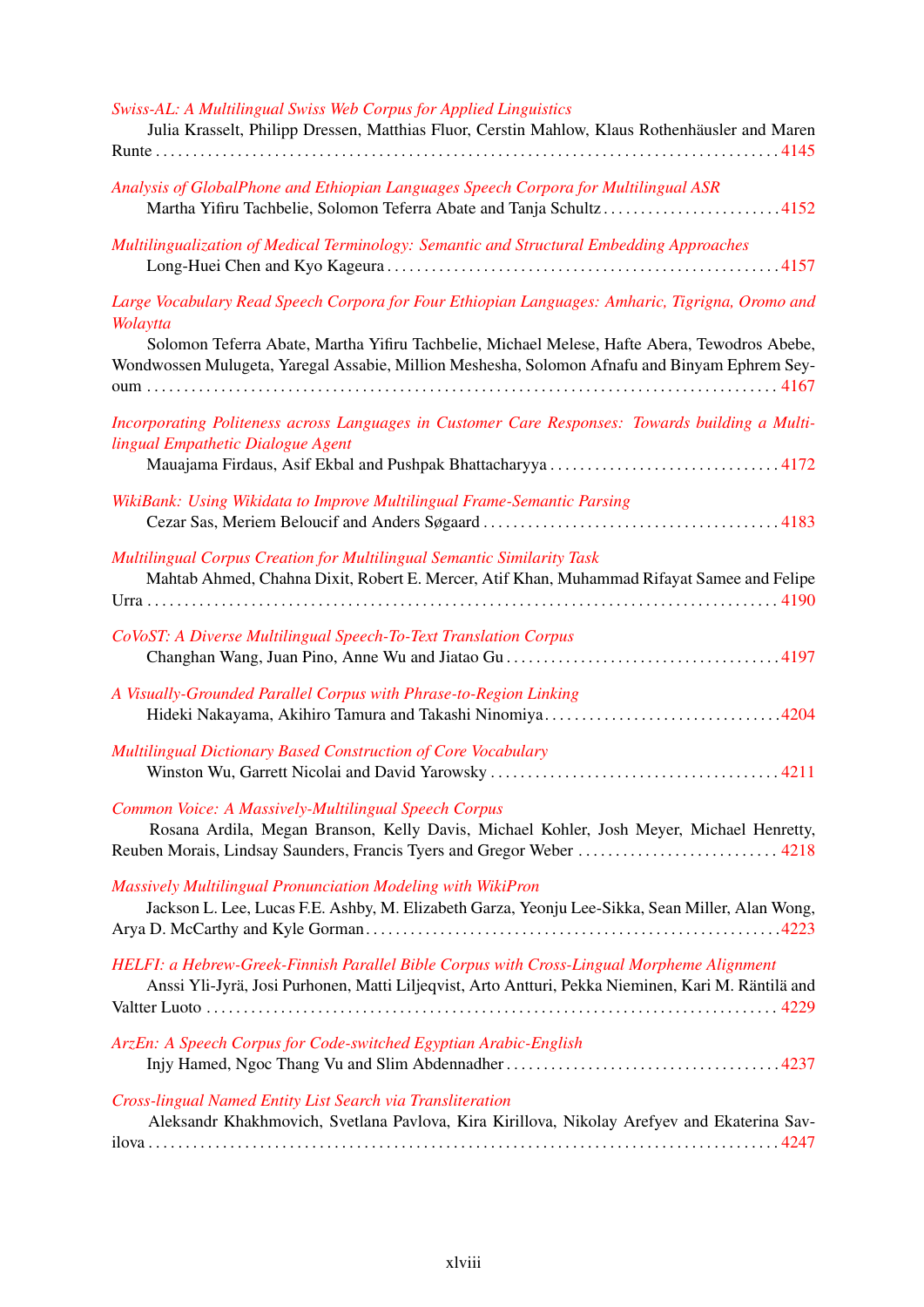# Multimodality

| <b>Serial Speakers: a Dataset of TV Series</b>                                                                                                                                                                                                              |
|-------------------------------------------------------------------------------------------------------------------------------------------------------------------------------------------------------------------------------------------------------------|
| <b>Image Position Prediction in Multimodal Documents</b>                                                                                                                                                                                                    |
| <b>Visual Grounding Annotation of Recipe Flow Graph</b><br>Taichi Nishimura, Suzushi Tomori, Hayato Hashimoto, Atsushi Hashimoto, Yoko Yamakata, Jun                                                                                                        |
| <b>Building a Multimodal Entity Linking Dataset From Tweets</b><br>Omar Adjali, Romaric Besançon, Olivier Ferret, Hervé Le Borgne and Brigitte Grau  4285                                                                                                   |
| A Multimodal Educational Corpus of Oral Courses: Annotation, Analysis and Case Study<br>salima mdhaffar, Yannick Estève, Antoine Laurent, Nicolas Hernandez, Richard Dufour, Delphine<br>Charlet, Geraldine Damnati, Solen Quiniou and Nathalie Camelin4293 |
| <b>Annotating Event Appearance for Japanese Chess Commentary Corpus</b>                                                                                                                                                                                     |
| <b>Offensive Video Detection: Dataset and Baseline Results</b>                                                                                                                                                                                              |
| Adding Gesture, Posture and Facial Displays to the PoliModal Corpus of Political Interviews<br>Daniela Trotta, Alessio Palmero Aprosio, Sara Tonelli and Annibale Elia4320                                                                                  |
| E:Calm Resource: a Resource for Studying Texts Produced by French Pupils and Students                                                                                                                                                                       |
| Introducing MULAI: A Multimodal Database of Laughter during Dyadic Interactions<br>Michel-Pierre Jansen, Khiet P. Truong, Dirk K.J. Heylen and Deniece S. Nazareth  4333                                                                                    |
| The Connection between the Text and Images of News Articles: New Insights for Multimedia Analysis<br>Nelleke Oostdijk, Hans van Halteren, Erkan Başar and Martha Larson  4343                                                                               |
| LifeQA: A Real-life Dataset for Video Question Answering<br>Santiago Castro, Mahmoud Azab, Jonathan Stroud, Cristina Noujaim, Ruoyao Wang, Jia Deng and                                                                                                     |
|                                                                                                                                                                                                                                                             |

# MultiWord Expressions & Collocations

| A Domain-Specific Dataset of Difficulty Ratings for German Noun Compounds in the Domains DIY,<br><b>Cooking and Automotive</b>                                                       |
|--------------------------------------------------------------------------------------------------------------------------------------------------------------------------------------|
|                                                                                                                                                                                      |
| All That Glitters is Not Gold: A Gold Standard of Adjective-Noun Collocations for German<br>Yana Strakatova, Neele Falk, Isabel Fuhrmann, Erhard Hinrichs and Daniela Rossmann  4368 |
| Variants of Vector Space Reductions for Predicting the Compositionality of English Noun Compounds                                                                                    |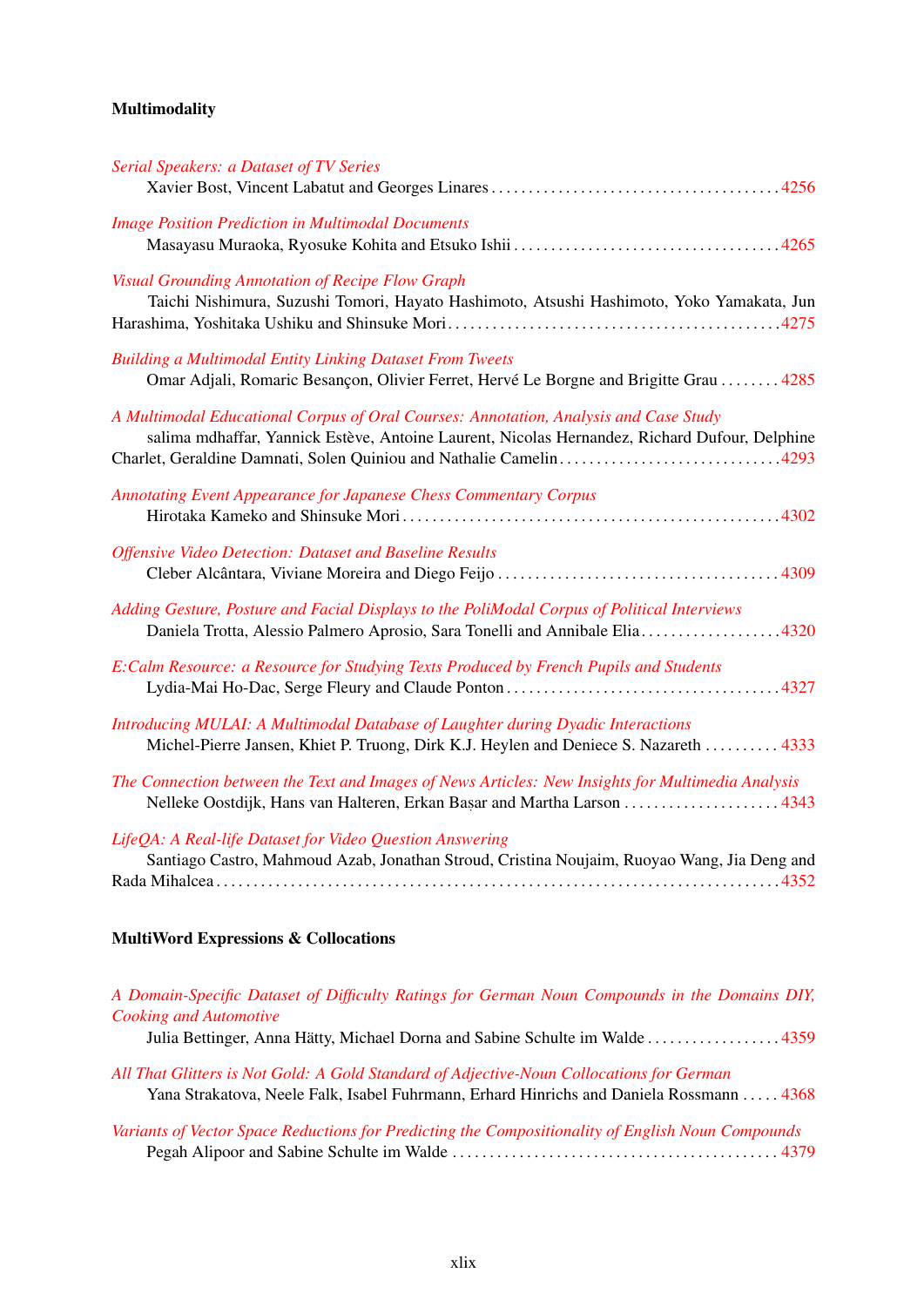| Varying Vector Representations and Integrating Meaning Shifts into a PageRank Model for Automatic<br><b>Term Extraction</b>                                 |
|-------------------------------------------------------------------------------------------------------------------------------------------------------------|
|                                                                                                                                                             |
| <b>Rigor Mortis: Annotating MWEs with a Gamified Platform</b><br>Karën Fort, Bruno Guillaume, Yann-Alan Pilatte, Mathieu Constant and Nicolas Lefèbvre 4395 |
| A Multi-word Expression Dataset for Swedish                                                                                                                 |
| A Joint Approach to Compound Splitting and Idiomatic Compound Detection                                                                                     |
| Dedicated Language Resources for Interdisciplinary Research on Multiword Expressions: Best Thing<br>since Sliced Bread                                      |
|                                                                                                                                                             |
| Detecting Multiword Expression Type Helps Lexical Complexity Assessment                                                                                     |

# Named Entity Recognition

| <b>Introducing RONEC - the Romanian Named Entity Corpus</b>                                                                                               |
|-----------------------------------------------------------------------------------------------------------------------------------------------------------|
| A Semi-supervised Approach for De-identification of Swedish Clinical Text                                                                                 |
| A Chinese Corpus for Fine-grained Entity Typing                                                                                                           |
| Czech Historical Named Entity Corpus v 1.0                                                                                                                |
| CodE Alltag 2.0 - A Pseudonymized German-Language Email Corpus                                                                                            |
| A Dataset of German Legal Documents for Named Entity Recognition                                                                                          |
| Sensitive Data Detection and Classification in Spanish Clinical Text: Experiments with BERT                                                               |
| <b>Named Entities in Medical Case Reports: Corpus and Experiments</b><br>Sarah Schulz, Jurica Ševa, Samuel Rodriguez, Malte Ostendorff and Georg Rehm4495 |
| Hedwig: A Named Entity Linker                                                                                                                             |
| An Experiment in Annotating Animal Species Names from ISTEX Resources                                                                                     |
| Where are we in Named Entity Recognition from Speech?<br>Antoine Caubrière, Sophie Rosset, Yannick Estève, Antoine Laurent and Emmanuel Morin 4514        |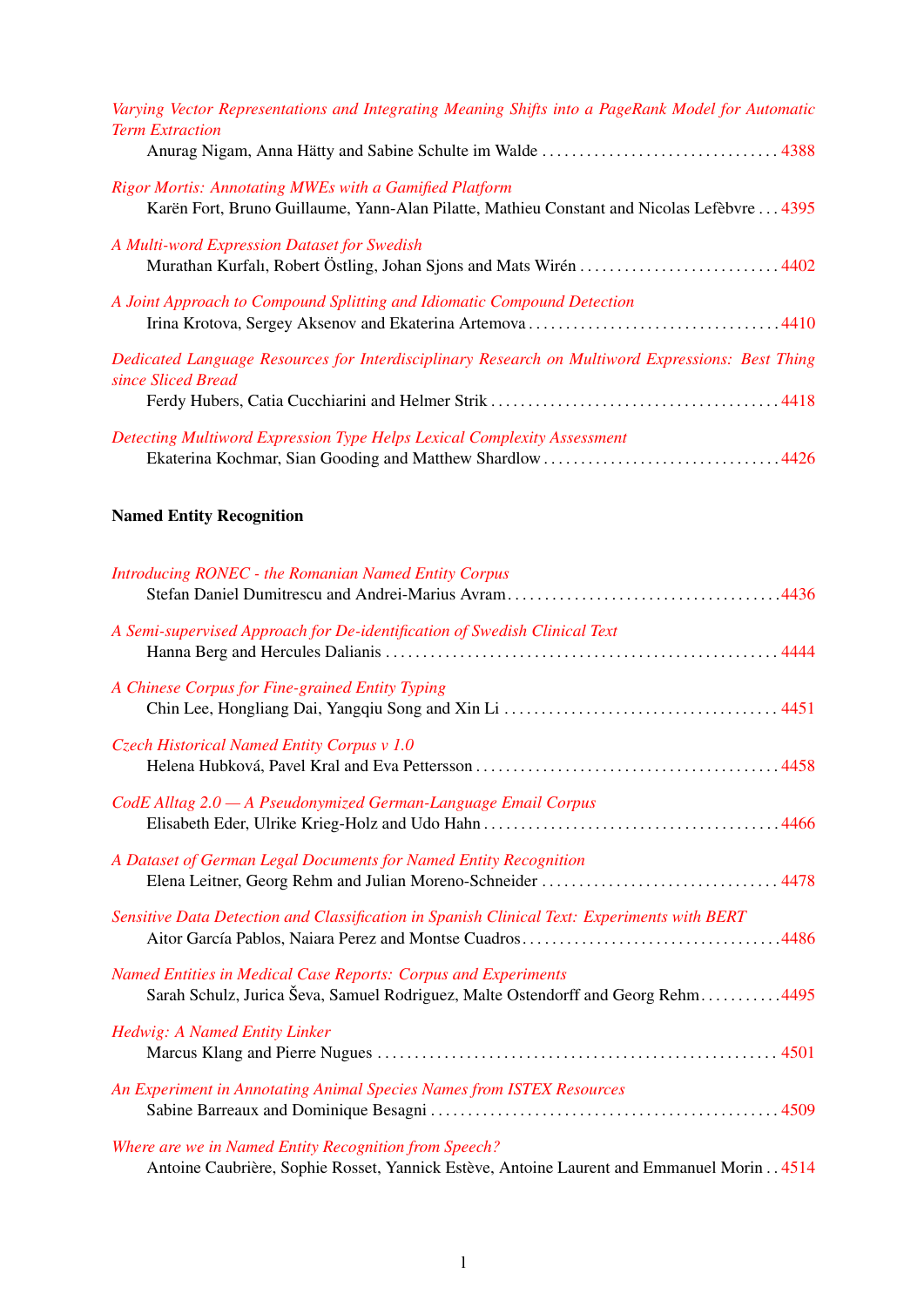| <b>Tagging Location Phrases in Text</b><br>Paul McNamee, James Mayfield, Cash Costello, Caitlyn Bishop and Shelby Anderson  4521                                             |
|------------------------------------------------------------------------------------------------------------------------------------------------------------------------------|
| ScienceExamCER: A High-Density Fine-Grained Science-Domain Corpus for Common Entity Recogni-<br>tion                                                                         |
|                                                                                                                                                                              |
| <b>NorNE: Annotating Named Entities for Norwegian</b><br>Fredrik Jørgensen, Tobias Aasmoe, Anne-Stine Ruud Husevåg, Lilja Øvrelid and Erik Velldal4547                       |
| Tag Me If You Can! Semantic Annotation of Biodiversity Metadata with the QEMP Corpus and the<br><b>BiodivTagger</b>                                                          |
| Felicitas Löffler, Nora Abdelmageed, Samira Babalou, Pawandeep Kaur                                                                                                          |
| Towards a Versatile Medical-Annotation Guideline Feasible Without Heavy Medical Knowledge: Start-<br>ing From Critical Lung Diseases                                         |
| Shuntaro Yada, Ayami Joh, Ribeka Tanaka, Fei Cheng, Eiji Aramaki and Sadao Kurohashi 4565                                                                                    |
| Creating a Dataset for Named Entity Recognition in the Archaeology Domain<br>Alex Brandsen, Suzan Verberne, Milco Wansleeben and Karsten Lambers4573                         |
| Development of a Medical Incident Report Corpus with Intention and Factuality Annotation<br>Hongkuan Zhang, Ryohei Sasano, Koichi Takeda and Zoie Shui-Yee Wong  4578        |
| ProGene - A Large-scale, High-Quality Protein-Gene Annotated Benchmark Corpus<br>Erik Faessler, Luise Modersohn, Christina Lohr and Udo Hahn4585                             |
| DaNE: A Named Entity Resource for Danish<br>Rasmus Hvingelby, Amalie Brogaard Pauli, Maria Barrett, Christina Rosted, Lasse Malm Lidegaard                                   |
| Fine-grained Named Entity Annotations for German Biographic Interviews                                                                                                       |
| A Broad-coverage Corpus for Finnish Named Entity Recognition<br>Jouni Luoma, Miika Oinonen, Maria Pyykönen, Veronika Laippala and Sampo Pyysalo  4615                        |
| Embeddings for Named Entity Recognition in Geoscience Portuguese Literature<br>Bernardo Consoli, Joaquim Santos, Diogo Gomes, Fabio Cordeiro, Renata Vieira and Viviane Mor- |
| Establishing a New State-of-the-Art for French Named Entity Recognition<br>Pedro Javier Ortiz Suárez, Yoann Dupont, Benjamin Muller, Laurent Romary                          |
| <b>Building OCR/NER Test Collections</b>                                                                                                                                     |
| Reconstructing NER Corpora: a Case Study on Bulgarian                                                                                                                        |

Iva Marinova, Laska Laskova, Petya Osenova, Kiril Simov and Alexander Popov . . . . . . . . . . . [4647](#page-0-0)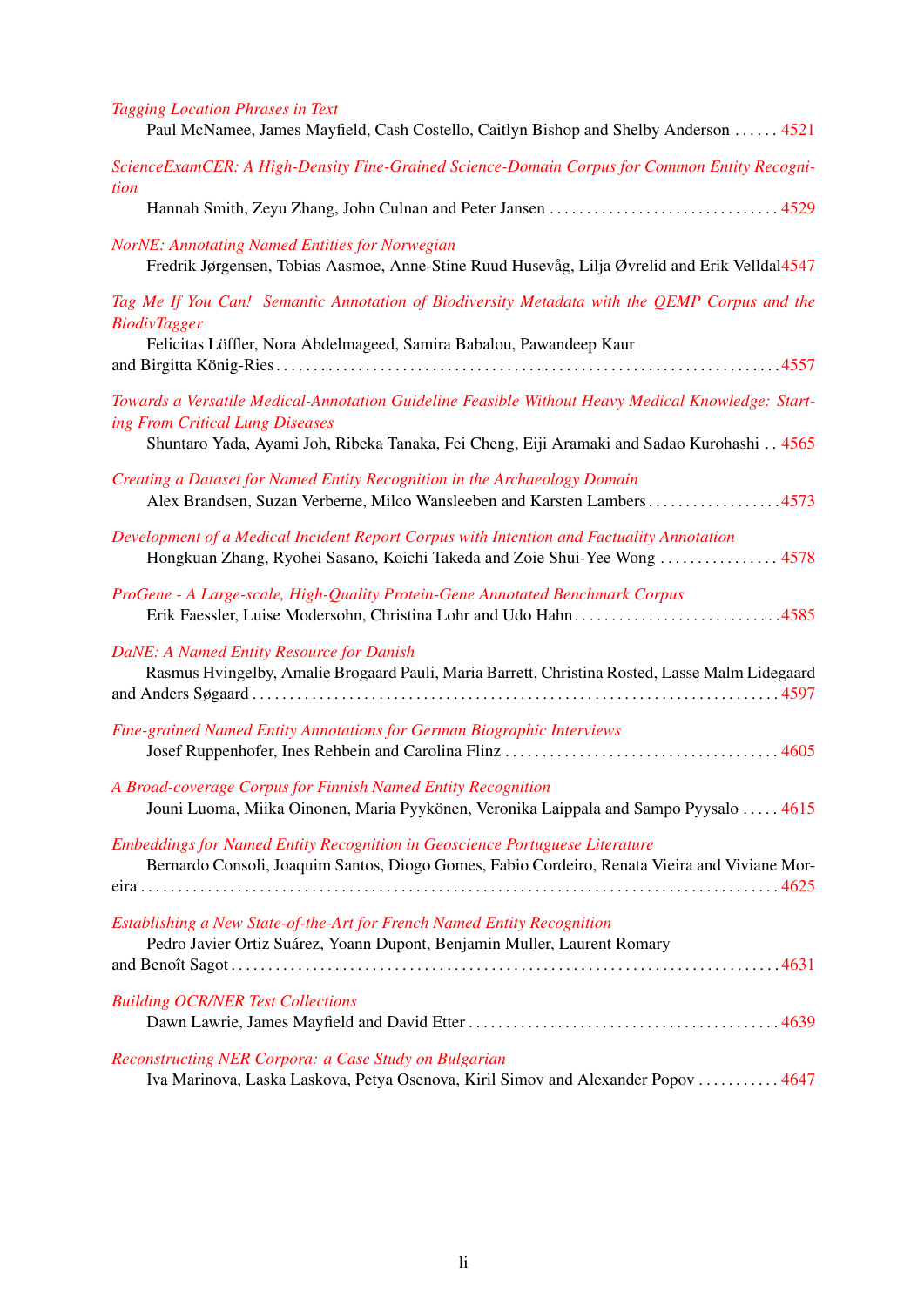# Natural Language Generation

| <b>MucLex: A German Lexicon for Surface Realisation</b>                                                                         |  |
|---------------------------------------------------------------------------------------------------------------------------------|--|
| Kira Klimt, Daniel Braun, Daniela Schneider and Florian Matthes4653                                                             |  |
| Generating Major Types of Chinese Classical Poetry in a Uniformed Framework                                                     |  |
|                                                                                                                                 |  |
| Video Caption Dataset for Describing Human Actions in Japanese                                                                  |  |
| Yutaro Shigeto, Yuya Yoshikawa, Jiaqing Lin and Akikazu Takeuchi4664                                                            |  |
| Decode with Template: Content Preserving Sentiment Transfer                                                                     |  |
| Zhiyuan Wen, Jiannong Cao, Ruosong Yang and Senzhang Wang  4671                                                                 |  |
| Best Student Forcing: A Simple Training Mechanism in Adversarial Language Generation                                            |  |
| Jonathan Sauder, Ting Hu, Xiaoyin Che, Goncalo Mordido, Haojin Yang                                                             |  |
|                                                                                                                                 |  |
| <b>Controllable Sentence Simplification</b><br>Louis Martin, Eric de la Clergerie, Benoît Sagot and Antoine Bordes  4689        |  |
|                                                                                                                                 |  |
| Exploring Transformer Text Generation for Medical Dataset Augmentation                                                          |  |
|                                                                                                                                 |  |
| Multi-lingual Mathematical Word Problem Generation using Long Short Term Memory Networks with<br><b>Enhanced Input Features</b> |  |
|                                                                                                                                 |  |
|                                                                                                                                 |  |

# Neural language representation models

| Time-Aware Word Embeddings for Three Lebanese News Archives                                                                                                              |
|--------------------------------------------------------------------------------------------------------------------------------------------------------------------------|
| GGP: Glossary Guided Post-processing for Word Embedding Learning                                                                                                         |
| <b>High Quality ELMo Embeddings for Seven Less-Resourced Languages</b>                                                                                                   |
| Is Language Modeling Enough? Evaluating Effective Embedding Combinations<br>Rudolf Schneider, Tom Oberhauser, Paul Grundmann, Felix Alexander Gers, Alexander Loeser and |
| Language Modeling with a General Second-Order RNN                                                                                                                        |
| Towards a Gold Standard for Evaluating Danish Word Embeddings<br>Nina Schneidermann, Rasmus Hvingelby and Bolette Pedersen  4754                                         |
| <b>Urban Dictionary Embeddings for Slang NLP Applications</b><br>Steven Wilson, Walid Magdy, Barbara McGillivray, Kiran Garimella and Gareth Tyson4764                   |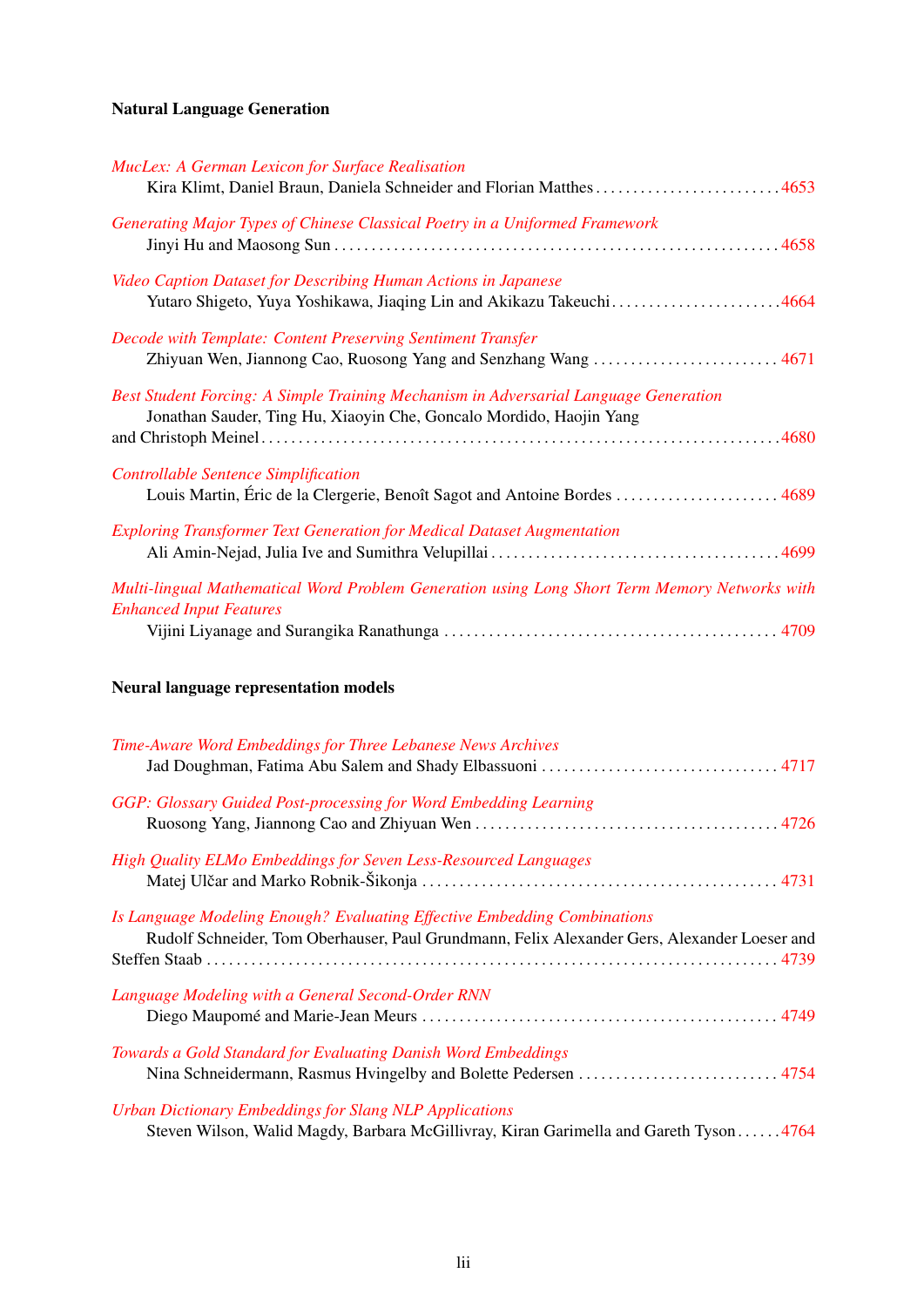| Representation Learning for Unseen Words by Bridging Subwords to Semantic Networks                                                                                                                  |
|-----------------------------------------------------------------------------------------------------------------------------------------------------------------------------------------------------|
| Give your Text Representation Models some Love: the Case for Basque<br>Rodrigo Agerri, Iñaki San Vicente, Jon Ander Campos, Ander Barrena, Xabier Saralegi, Aitor                                   |
| On the Correlation of Word Embedding Evaluation Metrics<br>François Torregrossa, Vincent Claveau, Nihel Kooli, Guillaume Gravier and Robin Allesiardo4789                                           |
| CBOW-tag: a Modified CBOW Algorithm for Generating Embedding Models from Annotated Corpora                                                                                                          |
| Much Ado About Nothing – Identification of Zero Copulas in Hungarian Using an NMT Model                                                                                                             |
| Leveraging Contextual Embeddings for Detecting Diachronic Semantic Shift                                                                                                                            |
| <b>Improving NMT Quality Using Terminology Injection</b>                                                                                                                                            |
| Word Embedding Evaluation in Downstream Tasks and Semantic Analogies                                                                                                                                |
| Detection of Reading Absorption in User-Generated Book Reviews: Resources Creation and Evaluation<br>Piroska Lendvai, Sándor Darányi, Christian Geng, Moniek Kuijpers, Oier Lopez de Lacalle, Jean- |

# Ontologies and Wordnet

| Developing an Arabic Infectious Disease Ontology to Include Non-Standard Terminology                                                                                                                                                                                                  |  |
|---------------------------------------------------------------------------------------------------------------------------------------------------------------------------------------------------------------------------------------------------------------------------------------|--|
| Aligning Wikipedia with WordNet: a Review and Evaluation of Different Techniques                                                                                                                                                                                                      |  |
| The MWN.PT WordNet for Portuguese: Projection, Validation, Cross-lingual Alignment and Distribution<br>António Branco, Sara Grilo, Márcia Bolrinha, Chakaveh Saedi, Ruben Branco, João Silva, Andreia<br>Querido, Rita de Carvalho, Rosa Gaudio, Mariana Avelãs and Clara Pinto  4859 |  |
| <b>Ontology-Style Relation Annotation: A Case Study</b>                                                                                                                                                                                                                               |  |
| The Ontology of Bulgarian Dialects - Architecture and Information Retrieval                                                                                                                                                                                                           |  |
| Spatial AMR: Expanded Spatial Annotation in the Context of a Grounded Minecraft Corpus<br>Julia Bonn, Martha Palmer, Zheng Cai and Kristin Wright-Bettner4883                                                                                                                         |  |
| English WordNet Random Walk Pseudo-Corpora<br>Filip Klubička, Alfredo Maldonado, Abhijit Mahalunkar and John Kelleher  4893                                                                                                                                                           |  |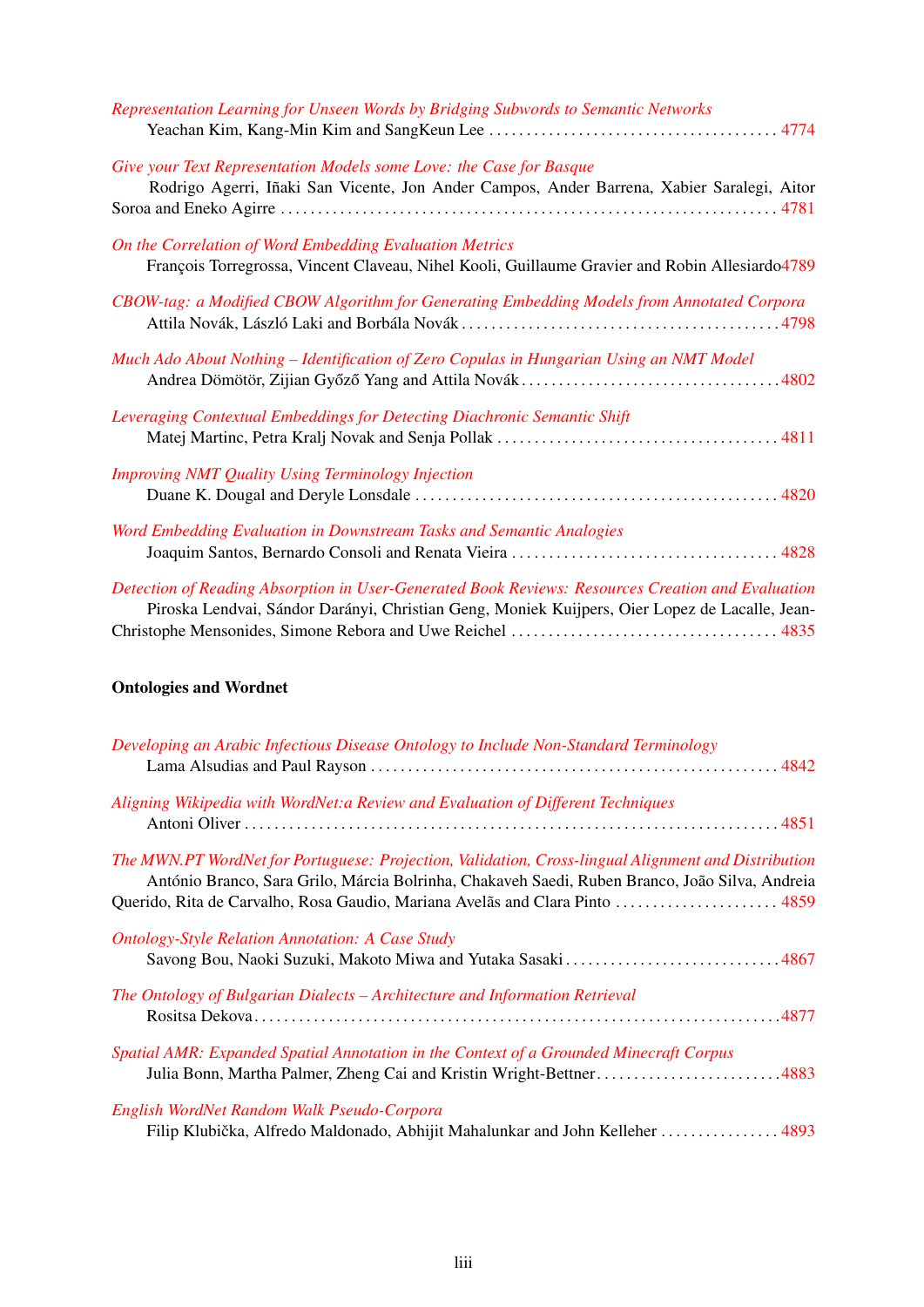| On the Formal Standardization of Terminology Resources: The Case Study of TriMED |  |
|----------------------------------------------------------------------------------|--|
|                                                                                  |  |

# Opinion Mining , Sentiment Analysis

| Metaphorical Expressions in Automatic Arabic Sentiment Analysis                                                                                                                                                      |
|----------------------------------------------------------------------------------------------------------------------------------------------------------------------------------------------------------------------|
| HotelRec: a Novel Very Large-Scale Hotel Recommendation Dataset                                                                                                                                                      |
| Doctor Who? Framing Through Names and Titles in German<br>Esther van den Berg, Katharina Korfhage, Josef Ruppenhofer, Michael Wiegand                                                                                |
| Adapt or Get Left Behind: Domain Adaptation through BERT Language Model Finetuning for Aspect-<br><b>Target Sentiment Classification</b><br>Alexander Rietzler, Sebastian Stabinger, Paul Opitz and Stefan Engl 4933 |
| An Empirical Examination of Online Restaurant Reviews                                                                                                                                                                |
| Manovaad: A Novel Approach to Event Oriented Corpus Creation Capturing Subjectivity and Focus                                                                                                                        |
| Toward Qualitative Evaluation of Embeddings for Arabic Sentiment Analysis<br>Amira Barhoumi, Nathalie Camelin, Chafik Aloulou, Yannick Estève                                                                        |
| <b>Annotating Perspectives on Vaccination</b>                                                                                                                                                                        |
| Aspect On: an Interactive Solution for Post-Editing the Aspect Extraction based on Online Learning                                                                                                                   |
| Recommendation Chart of Domains for Cross-Domain Sentiment Analysis: Findings of A 20 Domain<br><b>Study</b><br>Akash Sheoran, Diptesh Kanojia, Aditya Joshi and Pushpak Bhattacharyya4982                           |
| Inference Annotation of a Chinese Corpus for Opinion Mining<br>4991                                                                                                                                                  |
| Cooking Up a Neural-based Model for Recipe Classification<br>Elham Mohammadi, Nada Naji, Louis Marceau, Marc Queudot, Eric Charton, Leila Kosseim and                                                                |
| Enhancing a Lexicon of Polarity Shifters through the Supervised Classification of Shifting Directions                                                                                                                |
| Dataset Creation and Evaluation of Aspect Based Sentiment Analysis in Telugu, a Low Resource Lan-<br>guage<br>Yashwanth Reddy Regatte, Rama Rohit Reddy Gangula and Radhika Mamidi  5017                             |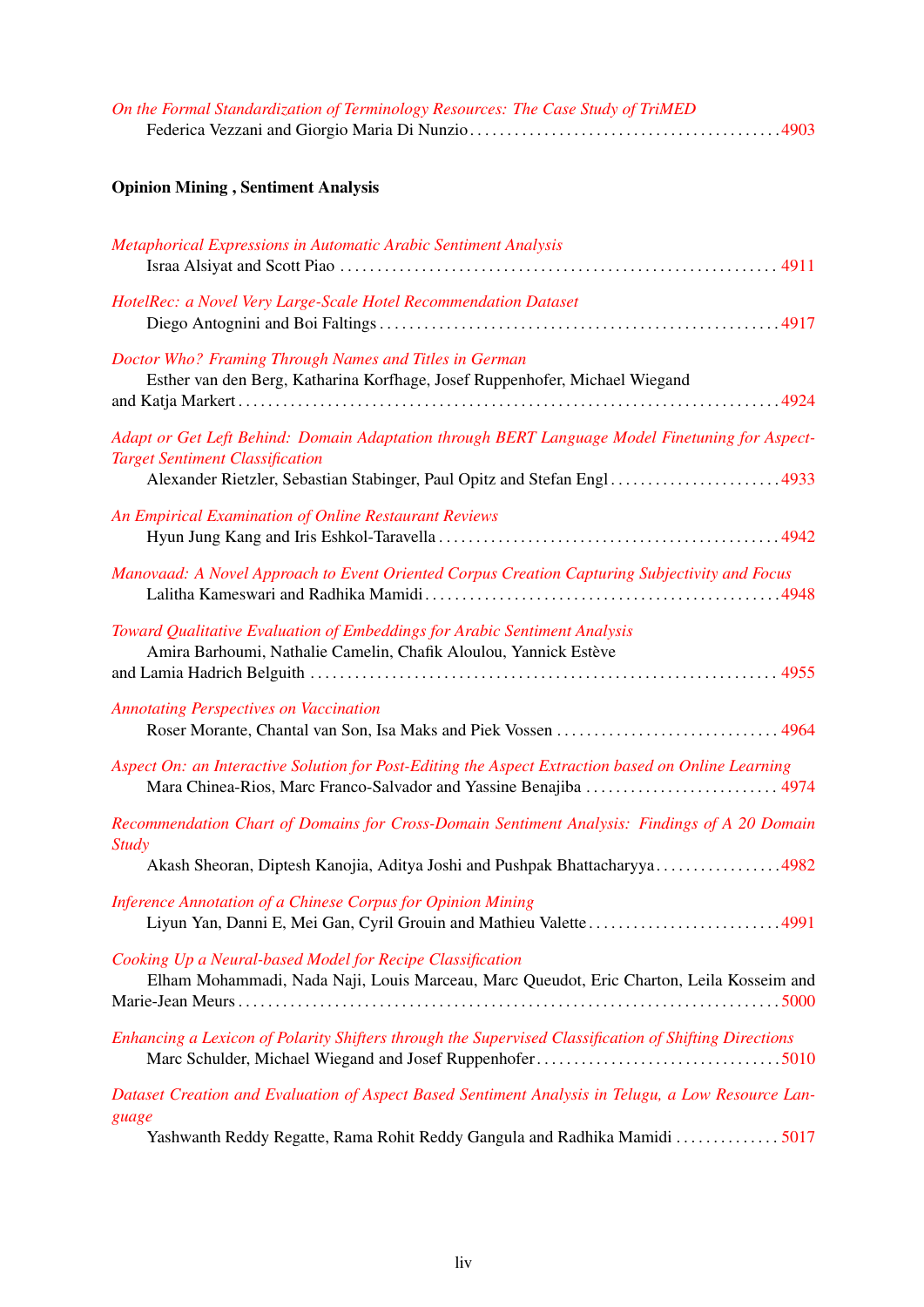| A Fine-grained Sentiment Dataset for Norwegian<br>Lilja Øvrelid, Petter Mæhlum, Jeremy Barnes and Erik Velldal 5025                                                                            |
|------------------------------------------------------------------------------------------------------------------------------------------------------------------------------------------------|
| The Design and Construction of a Chinese Sarcasm Dataset                                                                                                                                       |
| Target-based Sentiment Annotation in Chinese Financial News<br>Chaofa Yuan, Yuhan Liu, Rongdi Yin, Jun Zhang, Qinling Zhu, Ruibin Mao and Ruifeng Xu 5040                                      |
| Multi-domain Tweet Corpora for Sentiment Analysis: Resource Creation and Evaluation<br>Mamta ., Asif Ekbal, Pushpak Bhattacharyya, Shikha Srivastava, Alka Kumar and Tista Saha 5046           |
| Reproduction and Revival of the Argument Reasoning Comprehension Task<br>João António Rodrigues, Ruben Branco, João Silva and António Branco 5055                                              |
| Design and Evaluation of SentiEcon: a fine-grained Economic/Financial Sentiment Lexicon from a Cor-<br>pus of Business News                                                                    |
| Antonio Moreno-Ortiz, Javier Fernandez-Cruz and Chantal Pérez Chantal Hernández  5065                                                                                                          |
| ParlVote: A Corpus for Sentiment Analysis of Political Debates                                                                                                                                 |
| <b>Offensive Language Detection Using Brown Clustering</b>                                                                                                                                     |
| Annotating for Hate Speech: The MaNeCo Corpus and Some Input from Critical Discourse Analysis<br>Stavros Assimakopoulos, Rebecca Vella Muskat, Lonneke van der Plas and Albert Gatt  5088      |
| Marking Irony Activators in a Universal Dependencies Treebank: The Case of an Italian Twitter Corpus<br>Alessandra Teresa Cignarella, Manuela Sanguinetti, Cristina Bosco and Paolo Rosso 5098 |
| HAHA 2019 Dataset: A Corpus for Humor Analysis in Spanish                                                                                                                                      |
| Offensive Language Identification in Greek                                                                                                                                                     |
| Parsing, Grammar, Syntax, Treebank                                                                                                                                                             |

| Syntax and Semantics in a Treebank for Esperanto                            |  |
|-----------------------------------------------------------------------------|--|
| Implementation and Evaluation of an LFG-based Parser for Wolof              |  |
| The Treebank of Vedic Sanskrit                                              |  |
| <b>Inherent Dependency Displacement Bias of Transition-Based Algorithms</b> |  |
| A Gold Standard Dependency Treebank for Turkish                             |  |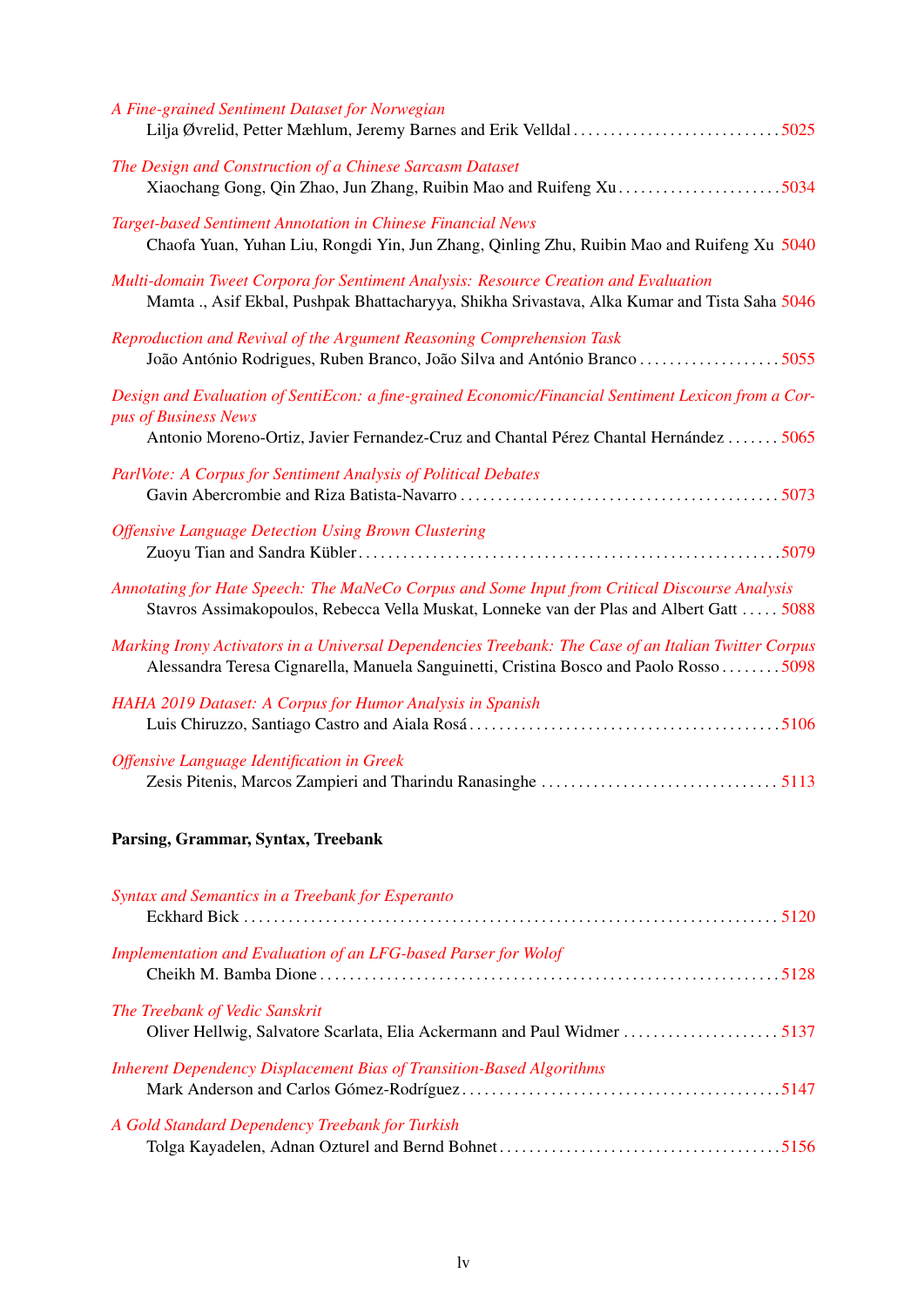| Chunk Different Kind of Spoken Discourse: Challenges for Machine Learning<br>Iris Eshkol-Taravella, Mariame Maarouf, Flora Badin, Marie Skrovec and Isabelle Tellier5164              |
|---------------------------------------------------------------------------------------------------------------------------------------------------------------------------------------|
| <b>GRAIN-S: Manually Annotated Syntax for German Interviews</b><br>Agnieszka Falenska, Zoltán Czesznak, Kerstin Jung, Moritz Völkel, Wolfgang Seeker and Jonas                        |
| Yorùbá Dependency Treebank (YTB)                                                                                                                                                      |
| <b>English Recipe Flow Graph Corpus</b>                                                                                                                                               |
| Development of a General-Purpose Categorial Grammar Treebank                                                                                                                          |
| Dependency Parsing for Urdu: Resources, Conversions and Learning                                                                                                                      |
| Prague Dependency Treebank - Consolidated 1.0<br>Jan Hajic, Eduard Bejček, Jaroslava Hlavacova, Marie Mikulová, Milan Straka, Jan Štěpánek and                                        |
| Training a Swedish Constituency Parser on Six Incompatible Treebanks                                                                                                                  |
| Parsing as Tagging<br>Robert Vacareanu, George Caique Gouveia Barbosa, Marco A. Valenzuela-Escárcega and Mihai                                                                        |
| The EDGeS Diachronic Bible Corpus                                                                                                                                                     |
| Treebanking User-Generated Content: A Proposal for a Unified Representation in Universal Dependen-<br>cies                                                                            |
| Manuela Sanguinetti, Cristina Bosco, Lauren Cassidy, Özlem Çetinoğlu, Alessandra Teresa Cignarella,<br>Teresa Lynn, Ines Rehbein, Josef Ruppenhofer, Djamé Seddah and Amir Zeldes5240 |
| A Diachronic Treebank of Russian Spanning More Than a Thousand Years                                                                                                                  |
| ÆTHEL: Automatically Extracted Typelogical Derivations for Dutch                                                                                                                      |
| GUMBY - A Free, Balanced, and Rich English Web Corpus<br>Luke Gessler, Siyao Peng, Yang Liu, Yilun Zhu, Shabnam Behzad and Amir Zeldes5267                                            |
| Typical Sentences as a Resource for Valence<br>Uwe Quasthoff, Lars Hellan, Erik Körner, Thomas Eckart, Dirk Goldhahn                                                                  |
| Recognizing Sentence-level Logical Document Structures with the Help of Context-free Grammars                                                                                         |
| When Collaborative Treebank Curation Meets Graph Grammars                                                                                                                             |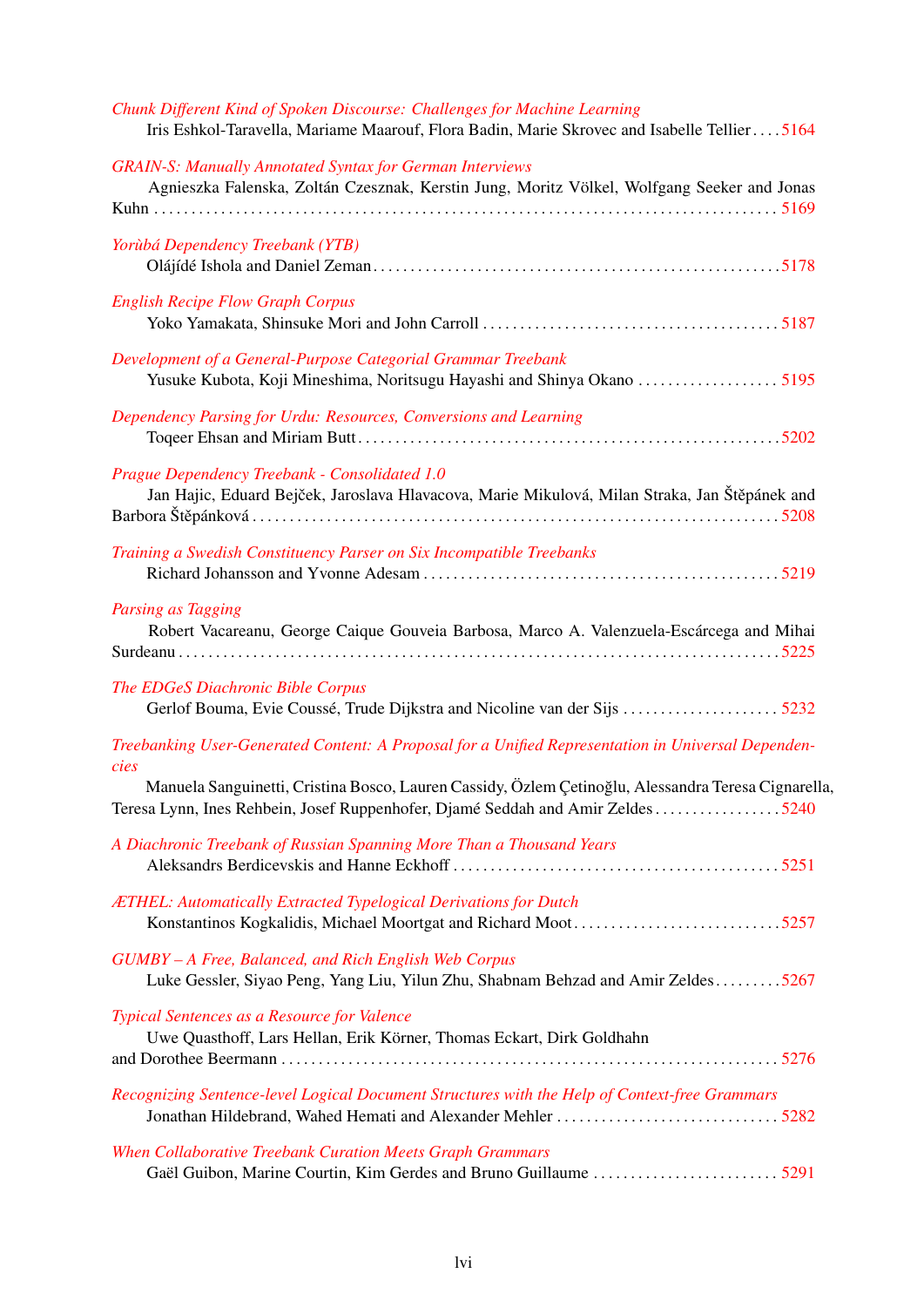| ODIL_Syntax: a Free Spontaneous Spoken French Treebank Annotated with Constituent Trees<br>Ilaine Wang, Aurore Pelletier, Jean-Yves Antoine and Anaïs Halftermeyer  5301 |  |
|--------------------------------------------------------------------------------------------------------------------------------------------------------------------------|--|
| Towards the Conversion of National Corpus of Polish to Universal Dependencies                                                                                            |  |
| <b>Phonetic Databases, Phonology</b>                                                                                                                                     |  |
| SegBo: A Database of Borrowed Sounds in the World's Language                                                                                                             |  |
| Developing Resources for Automated Speech Processing of Quebec French                                                                                                    |  |
| AlloVera: A Multilingual Allophone Database<br>David R. Mortensen, Xinjian Li, Patrick Littell, Alexis Michaud, Shruti Rijhwani, Antonios Anas-                          |  |
| Arabic Speech Rhythm Corpus: Read and Spontaneous Speaking Styles                                                                                                        |  |
| Comparing Methods for Measuring Dialect Similarity in Norwegian<br>Janne Johannessen, Andre Kåsen, Kristin Hagen, Anders Nøklestad and Joel Priestley5343                |  |
| AccentDB: A Database of Non-Native English Accents to Assist Neural Speech Recognition                                                                                   |  |

# Question Answering

| A Framework for Evaluation of Machine Reading Comprehension Gold Standards<br>Viktor Schlegel, Marco Valentino, Andre Freitas, Goran Nenadic and Riza Batista-Navarro 5359                 |
|--------------------------------------------------------------------------------------------------------------------------------------------------------------------------------------------|
| <b>Multi-class Hierarchical Question Classification for Multiple Choice Science Exams</b><br>Dongfang Xu, Peter Jansen, Jaycie Martin, Zhengnan Xie, Vikas Yadav, Harish Tayyar Madabushi, |
|                                                                                                                                                                                            |
| Assessing Users' Reputation from Syntactic and Semantic Information in Community Question Answer-<br>ing                                                                                   |
|                                                                                                                                                                                            |
| Unsupervised Domain Adaptation of Language Models for Reading Comprehension<br>Kosuke Nishida, Kyosuke Nishida, Itsumi Saito, Hisako Asano and Junji Tomita5392                            |
| Propagate-Selector: Detecting Supporting Sentences for Question Answering via Graph Neural Net-<br>works                                                                                   |
| Seunghyun Yoon, Franck Dernoncourt, Doo Soon Kim, Trung Bui and Kyomin Jung5400                                                                                                            |
| An Empirical Comparison of Question Classification Methods for Question Answering Systems<br>Eduardo Cortes, Vinicius Woloszyn, Arne Binder, Tilo Himmelsbach, Dante Barone and Sebastian  |
|                                                                                                                                                                                            |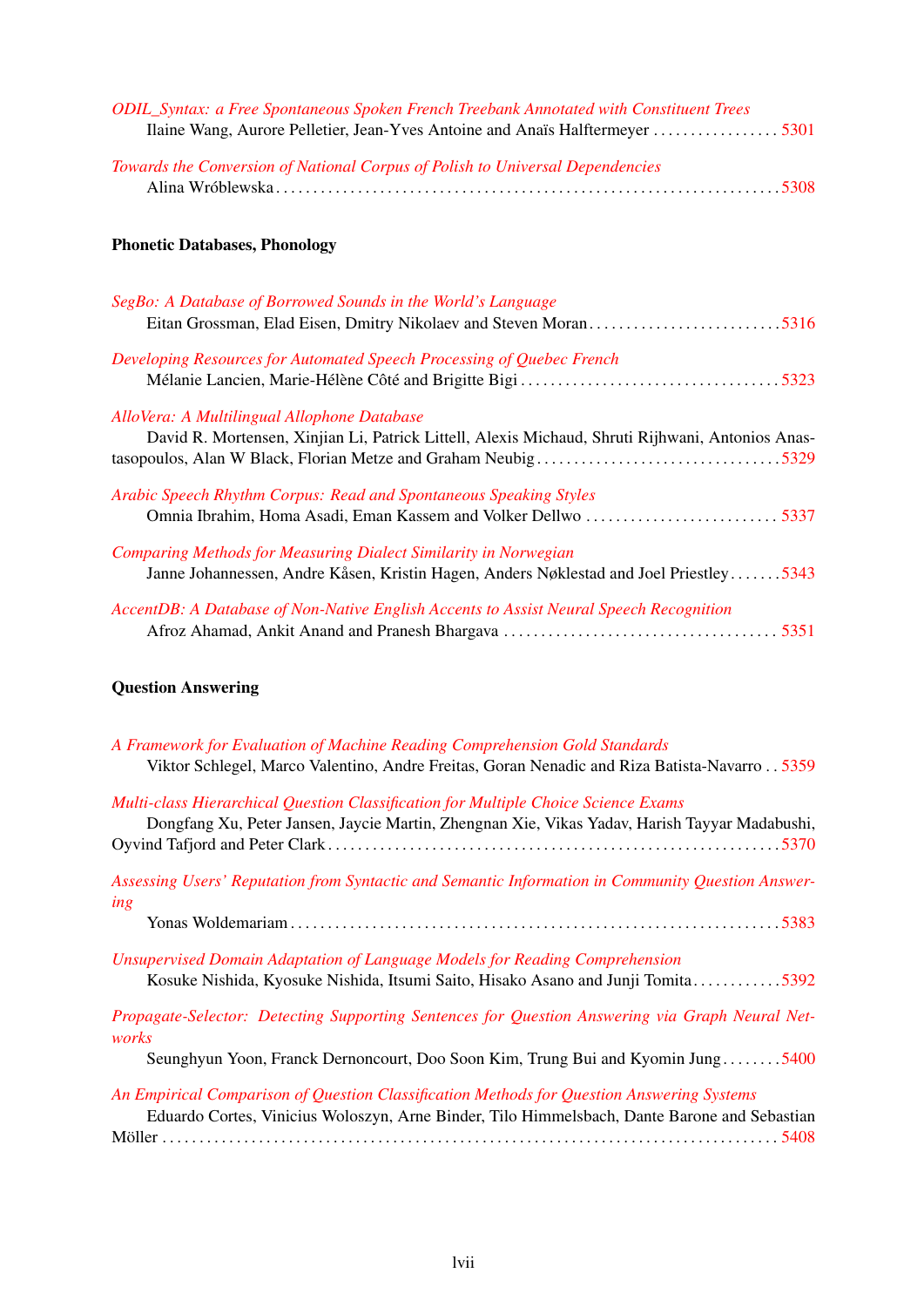| Cross-sentence Pre-trained Model for Interactive QA matching                                                                                                                                                            |
|-------------------------------------------------------------------------------------------------------------------------------------------------------------------------------------------------------------------------|
| SQuAD2-CR: Semi-supervised Annotation for Cause and Rationales for Unanswerability in SQuAD 2.0                                                                                                                         |
| Generating Responses that Reflect Meta Information in User-Generated Question Answer Pairs<br>Takashi Kodama, Ryuichiro Higashinaka, Koh Mitsuda, Ryo Masumura, Yushi Aono, Ryuta Naka-                                 |
| AIA-BDE: A Corpus of FAQs in Portuguese and their Variations<br>Hugo Gonçalo Oliveira, João Ferreira, José Santos, Pedro Fialho, Ricardo Rodrigues, Luisa Coheur                                                        |
| TutorialVQA: Question Answering Dataset for Tutorial Videos<br>Anthony Colas, Seokhwan Kim, Franck Dernoncourt, Siddhesh Gupte, Zhe Wang and Doo Soon                                                                   |
| WorldTree V2: A Corpus of Science-Domain Structured Explanations and Inference Patterns supporting<br>Multi-Hop Inference<br>Zhengnan Xie, Sebastian Thiem, Jaycie Martin, Elizabeth Wainwright, Steven Marmorstein and |
| Chat or Learn: a Data-Driven Robust Question-Answering System                                                                                                                                                           |
| Project PIAF: Building a Native French Question-Answering Dataset<br>Rachel Keraron, Guillaume Lancrenon, Mathilde Bras, Frédéric Allary, Gilles Moyse, Thomas                                                          |
| Cross-lingual and Cross-domain Evaluation of Machine Reading Comprehension with Squad and CALOR-<br>Quest Corpora<br>Delphine Charlet, Geraldine Damnati, Frederic Bechet, gabriel marzinotto                           |
| ScholarlyRead: A New Dataset for Scientific Article Reading Comprehension                                                                                                                                               |
| Contextualized Embeddings based Transformer Encoder for Sentence Similarity Modeling in Answer<br><b>Selection Task</b><br>Md Tahmid Rahman Laskar, Jimmy Xiangji Huang and Enamul Hoque 5505                           |
| Automatic Spanish Translation of SQuAD Dataset for Multi-lingual Question Answering<br>Casimiro Pio Carrino, Marta R. Costa-jussà and José A. R. Fonollosa 5515                                                         |
| A Corpus for Visual Question Answering Annotated with Frame Semantic Information                                                                                                                                        |
| Evaluation of Dataset Selection for Pre-Training and Fine-Tuning Transformer Language Models for<br><b>Clinical Question Answering</b>                                                                                  |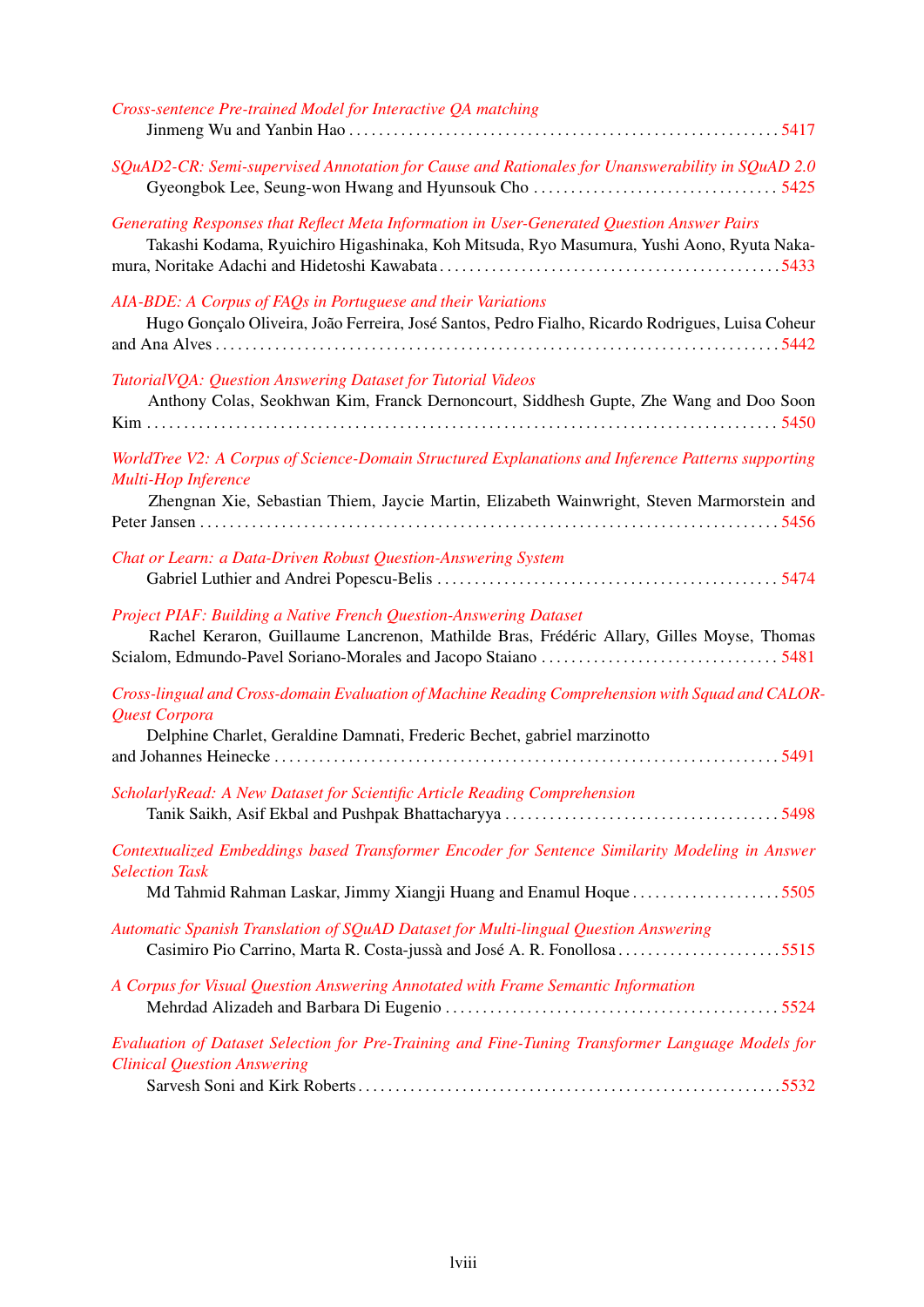### REPROLANG2020 Track

| A Shared Task of a New, Collaborative Type to Foster Reproducibility: A First Exercise in the Area of                                                               |
|---------------------------------------------------------------------------------------------------------------------------------------------------------------------|
| Language Science and Technology with REPROLANG2020<br>António Branco, Nicoletta Calzolari, Piek Vossen, Gertjan Van Noord, Dieter van Uytvanck, João                |
| A Robust Self-Learning Method for Fully Unsupervised Cross-Lingual Mappings of Word Embeddings:<br>Making the Method Robustly Reproducible as Well                  |
| Nicolas Garneau, Mathieu Godbout, David Beauchemin, Audrey Durand and Luc Lamontagne 5546                                                                           |
| A Closer Look on Unsupervised Cross-lingual Word Embeddings Mapping                                                                                                 |
| Reproducing a Morphosyntactic Tagger with a Meta-BiLSTM Model over Context Sensitive Token En-<br>codings                                                           |
|                                                                                                                                                                     |
| Reproducing Neural Ensemble Classifier for Semantic Relation Extraction inScientific Papers<br>Kyeongmin Rim, Jingxuan Tu, Kelley Lynch and James Pustejovsky  5569 |
| <b>ULMFiT</b> replication                                                                                                                                           |
| <b>CombiNMT: An Exploration into Neural Text Simplification Models</b>                                                                                              |
| Reproducing Monolingual, Multilingual and Cross-Lingual CEFR Predictions                                                                                            |
| Reproduction and Replication: A Case Study with Automatic Essay Scoring                                                                                             |
| REPROLANG 2020: Automatic Proficiency Scoring of Czech, English, German, Italian, and Spanish<br><b>Learner Essays</b>                                              |
|                                                                                                                                                                     |
| <b>Language Proficiency Scoring</b>                                                                                                                                 |
| The Learnability of the Annotated Input in NMT Replicating (Vanmassenhove and Way, 2018) with Open-<br><b>NMT</b>                                                   |
| Nicolas Ballier, Nabil Amari, Laure Merat and Jean-Baptiste Yunès  5631                                                                                             |
|                                                                                                                                                                     |

### Semantic Web and Linked Data

| KGvec2go – Knowledge Graph Embeddings as a Service           |  |
|--------------------------------------------------------------|--|
|                                                              |  |
| <b>Ontology Matching Using Convolutional Neural Networks</b> |  |
|                                                              |  |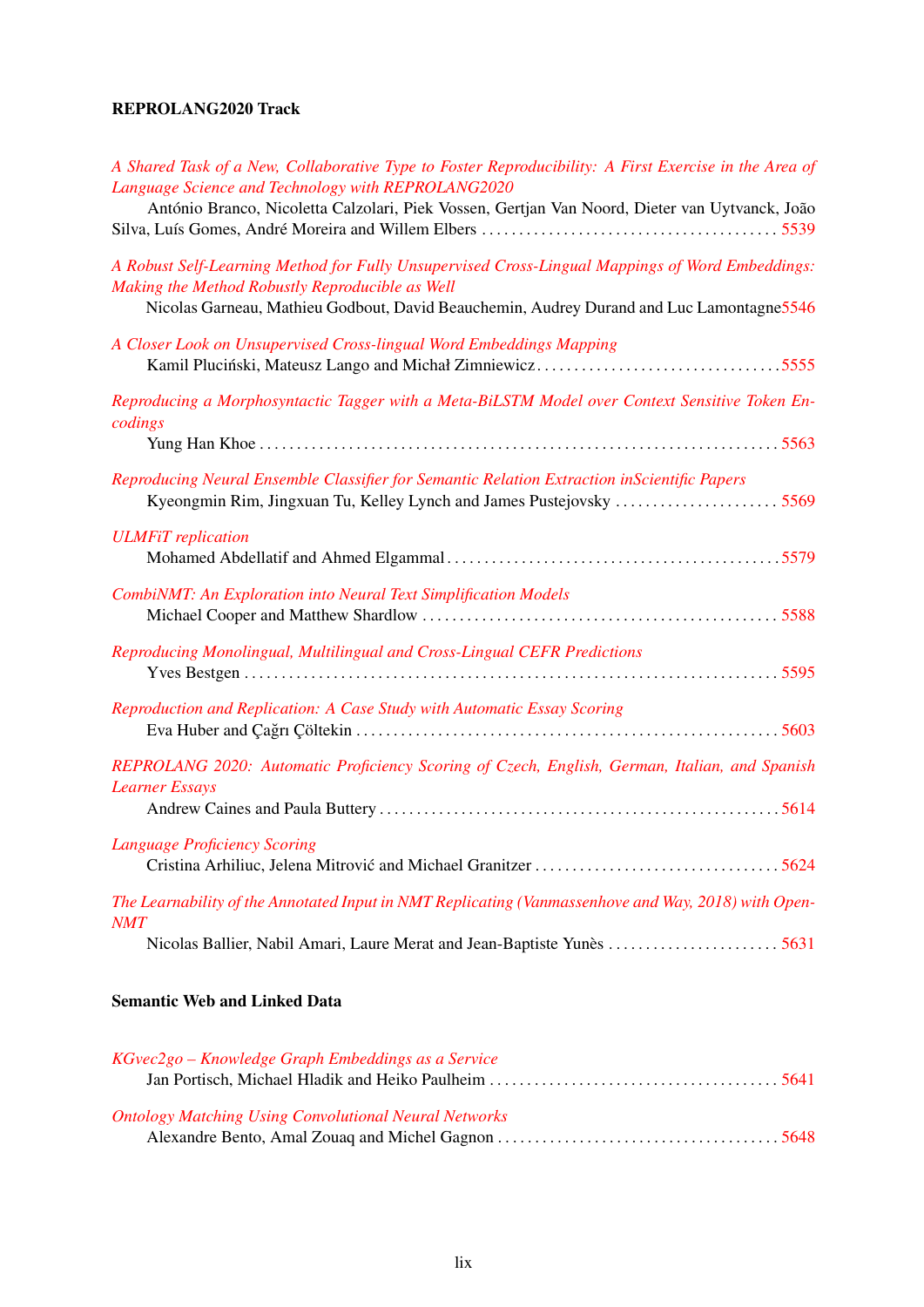| Defying Wikidata: Validation of Terminological Relations in the Web of Data<br>Patricia Martín-Chozas, Sina Ahmadi and Elena Montiel-Ponsoda5654                                                                                                                                                                                                                                 |
|----------------------------------------------------------------------------------------------------------------------------------------------------------------------------------------------------------------------------------------------------------------------------------------------------------------------------------------------------------------------------------|
| Recent Developments for the Linguistic Linked Open Data Infrastructure<br>Thierry Declerck, John Philip McCrae, Matthias Hartung, Jorge Gracia, Christian Chiarcos, Elena<br>Montiel-Ponsoda, Philipp Cimiano, Artem Revenko, Roser Saurí, Deirdre Lee, Stefania Racioppa, Jamal<br>Abdul Nasir, Matthias Orlikowsk, Marta Lanau-Coronas, Christian Fäth, Mariano Rico, Mohammad |
| Annotation Interoperability for the Post-ISOCat Era                                                                                                                                                                                                                                                                                                                              |
| <b>Semantics</b>                                                                                                                                                                                                                                                                                                                                                                 |
| A Large Harvested Corpus of Location Metonymy                                                                                                                                                                                                                                                                                                                                    |
| The DAPRECO Knowledge Base: Representing the GDPR in LegalRuleML                                                                                                                                                                                                                                                                                                                 |
| The Universal Decompositional Semantics Dataset and Decomp Toolkit<br>Aaron Steven White, Elias Stengel-Eskin, Siddharth Vashishtha, Venkata Subrahmanyan Govin-<br>darajan, Dee Ann Reisinger, Tim Vieira, Keisuke Sakaguchi, Sheng Zhang, Francis Ferraro, Rachel                                                                                                              |
| Are Word Embeddings Really a Bad Fit for the Estimation of Thematic Fit?<br>Emmanuele Chersoni, Ludovica Pannitto, Enrico Santus, Alessandro Lenci                                                                                                                                                                                                                               |
| Ciron: a New Benchmark Dataset for Chinese Irony Detection<br>Rong Xiang, Xuefeng Gao, Yunfei Long, Anran Li, Emmanuele Chersoni, Qin Lu and Chu-Ren                                                                                                                                                                                                                             |
| wikiHowToImprove: A Resource and Analyses on Edits in Instructional Texts                                                                                                                                                                                                                                                                                                        |
| Must Children be Vaccinated or not? Annotating Modal Verbs in the Vaccination Debate                                                                                                                                                                                                                                                                                             |
| NegBERT: A Transfer Learning Approach for Negation Detection and Scope Resolution                                                                                                                                                                                                                                                                                                |
| Spatial Multi-Arrangement for Clustering and Multi-way Similarity Dataset Construction<br>Olga Majewska, Diana McCarthy, Jasper van den Bosch, Nikolaus Kriegeskorte, Ivan Vulić and                                                                                                                                                                                             |
| A Short Survey on Sense-Annotated Corpora                                                                                                                                                                                                                                                                                                                                        |
| Using Distributional Thesaurus Embedding for Co-hyponymy Detection                                                                                                                                                                                                                                                                                                               |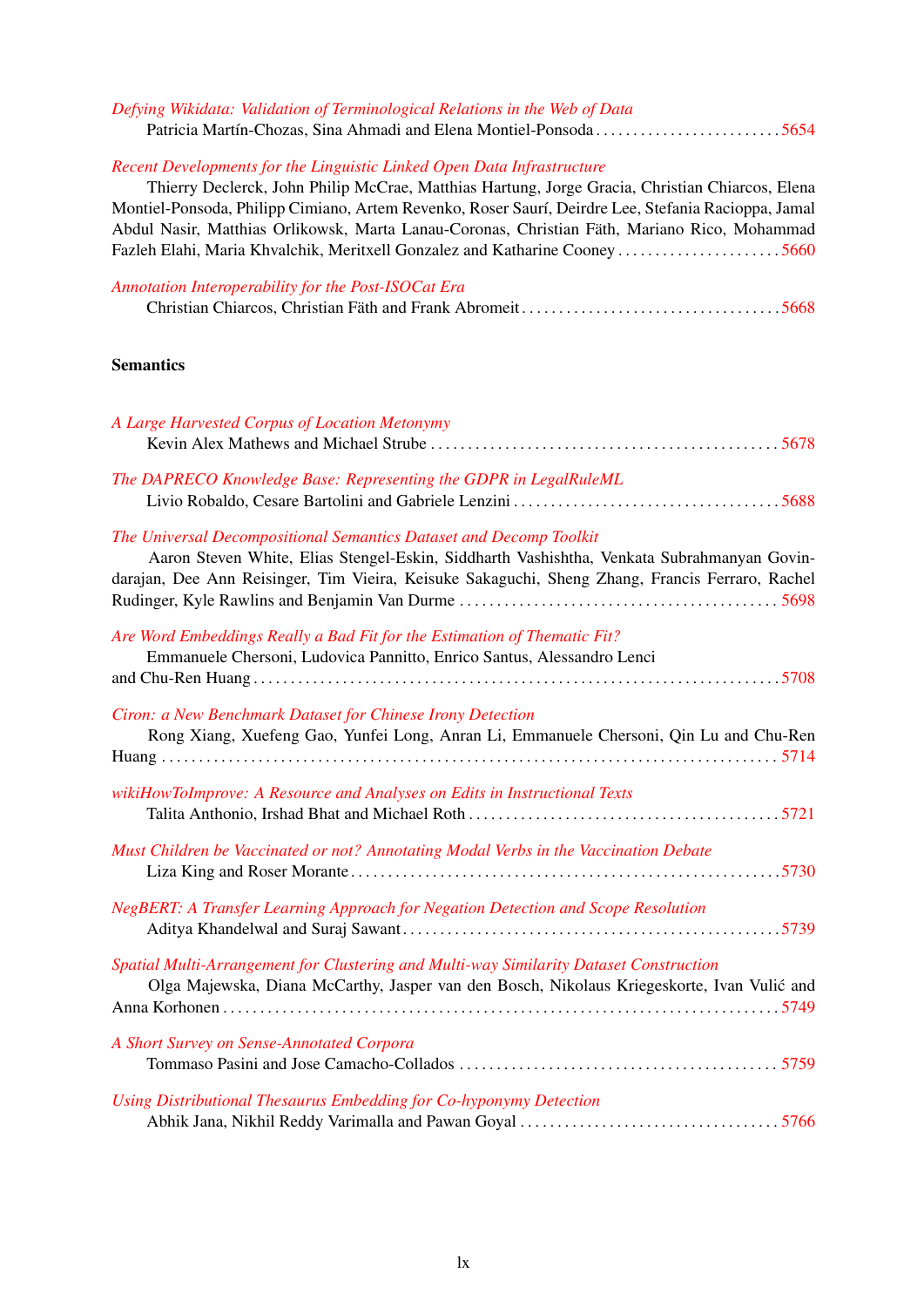| NUBes: A Corpus of Negation and Uncertainty in Spanish Clinical Texts<br>Salvador Lima Lopez, Naiara Perez, Montse Cuadros and German Rigau  5772                                                                    |
|----------------------------------------------------------------------------------------------------------------------------------------------------------------------------------------------------------------------|
| Decomposing and Comparing Meaning Relations: Paraphrasing, Textual Entailment, Contradiction,<br>and Specificity<br>Venelin Kovatchev, Darina Gold, M. Antonia Marti, Maria Salamo and Torsten Zesch 5782            |
| Object Naming in Language and Vision: A Survey and a New Dataset                                                                                                                                                     |
| MSD-1030: A Well-built Multi-Sense Evaluation Dataset for Sense Representation Models<br>Ting-Yu Yen, Yang-Yin Lee, Yow-Ting Shiue, Hen-Hsen Huang and Hsin-Hsi Chen  5802                                           |
| Figure Me Out: A Gold Standard Dataset for Metaphor Interpretation                                                                                                                                                   |
| Extrinsic Evaluation of French Dependency Parsers on a Specialized Corpus: Comparison of Distribu-<br>tional Thesauri                                                                                                |
| Dataset and Enhanced Model for Eligibility Criteria-to-SQL Semantic Parsing<br>Xiaojing Yu, Tianlong Chen, Zhengjie Yu, Huiyu Li, Yang Yang, Xiaoqian Jiang                                                          |
| Recognizing Semantic Relations by Combining Transformers and Fully Connected Models                                                                                                                                  |
| Word Attribute Prediction Enhanced by Lexical Entailment Tasks                                                                                                                                                       |
| From Spatial Relations to Spatial Configurations<br>Soham Dan, Parisa Kordjamshidi, Julia Bonn, Archna Bhatia, Zheng Cai, Martha Palmer and Dan                                                                      |
| Representing Verbs with Visual Argument Vectors                                                                                                                                                                      |
| Are White Ravens Ever White? - Non-Literal Adjective-Noun Phrases in Polish                                                                                                                                          |
| CoSimLex: A Resource for Evaluating Graded Word Similarity in Context<br>Carlos Santos Armendariz, Matthew Purver, Matej Ulčar, Senja Pollak, Nikola Ljubešić and Mark                                               |
| A French Version of the FraCaS Test Suite<br>Maxime Amblard, Clément Beysson, Philippe de Groote, Bruno Guillaume                                                                                                    |
| Automatic Compilation of Resources for Academic Writing and Evaluating with Informal Word Identifi-<br>cation and Paraphrasing System<br>Seid Muhie Yimam, Gopalakrishnan Venkatesh, John Lee and Chris Biemann 5896 |
| Sense-Annotated Corpora for Word Sense Disambiguation in Multiple Languages and Domains                                                                                                                              |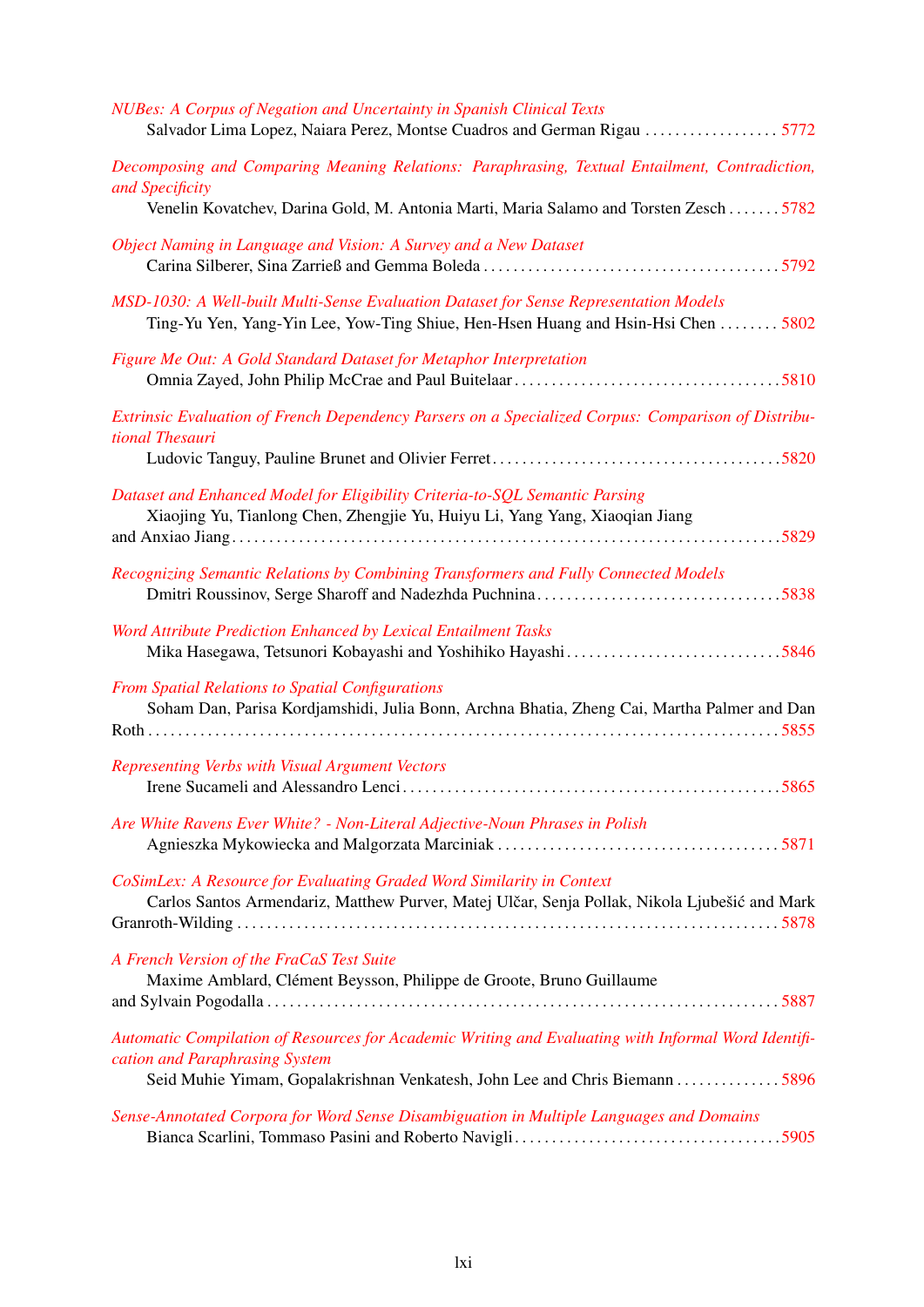| FrSemCor: Annotating a French Corpus with Supersenses<br>Lucie Barque, Pauline Haas, Richard Huyghe, Delphine Tribout, Marie Candito, Benoit Crabbé and                                                                                                                |
|------------------------------------------------------------------------------------------------------------------------------------------------------------------------------------------------------------------------------------------------------------------------|
| A Formal Analysis of Multimodal Referring Strategies Under Common Ground                                                                                                                                                                                               |
| <b>Improving Neural Metaphor Detection with Visual Datasets</b>                                                                                                                                                                                                        |
| Building a Hebrew Semantic Role Labeling Lexical Resource from Parallel Movie Subtitles                                                                                                                                                                                |
| Word Sense Disambiguation for 158 Languages using Word Embeddings Only<br>Varvara Logacheva, Denis Teslenko, Artem Shelmanov, Steffen Remus, Dmitry Ustalov, Andrey<br>Kutuzov, Ekaterina Artemova, Chris Biemann, Simone Paolo Ponzetto and Alexander Panchenko. 5943 |
| Extraction of Hyponymic Relations in French with Knowledge-Pattern-Based Word Sketches                                                                                                                                                                                 |
| SeCoDa: Sense Complexity Dataset<br>David Strohmaier, Sian Gooding, Shiva Taslimipoor and Ekaterina Kochmar  5962                                                                                                                                                      |
| A New Resource for German Causal Language                                                                                                                                                                                                                              |
| One Classifier for All Ambiguous Words: Overcoming Data Sparsity by Utilizing Sense Correlations<br><b>Across Words</b>                                                                                                                                                |
| A Corpus of Adpositional Supersenses for Mandarin Chinese<br>Siyao Peng, Yang Liu, Yilun Zhu, Austin Blodgett, Yushi Zhao and Nathan Schneider5986                                                                                                                     |
| <b>The Russian PropBank</b><br>Sarah Moeller, Irina Wagner, Martha Palmer, Kathryn Conger and Skatje Myers  5995                                                                                                                                                       |
| <b>Sign Language Recognition and Generation</b>                                                                                                                                                                                                                        |
| What Comes First: Combining Motion Capture and Eye Tracking Data to Study the Order of Articulators                                                                                                                                                                    |

| What Comes First: Combining Motion Capture and Eye Tracking Data to Study the Order of Articulators                   |  |
|-----------------------------------------------------------------------------------------------------------------------|--|
| in Constructed Action in Sign Language Narratives                                                                     |  |
|                                                                                                                       |  |
| LSF-ANIMAL: A Motion Capture Corpus in French Sign Language Designed for the Animation of Sign-<br><i>ing Avatars</i> |  |
|                                                                                                                       |  |
| <b>Sign Language Recognition with Transformer Networks</b>                                                            |  |
|                                                                                                                       |  |
| Annotating a Fable in Italian Sign Language (LIS)                                                                     |  |
|                                                                                                                       |  |
| HamNoSyS2SiGML: Translating HamNoSys Into SiGML                                                                       |  |
|                                                                                                                       |  |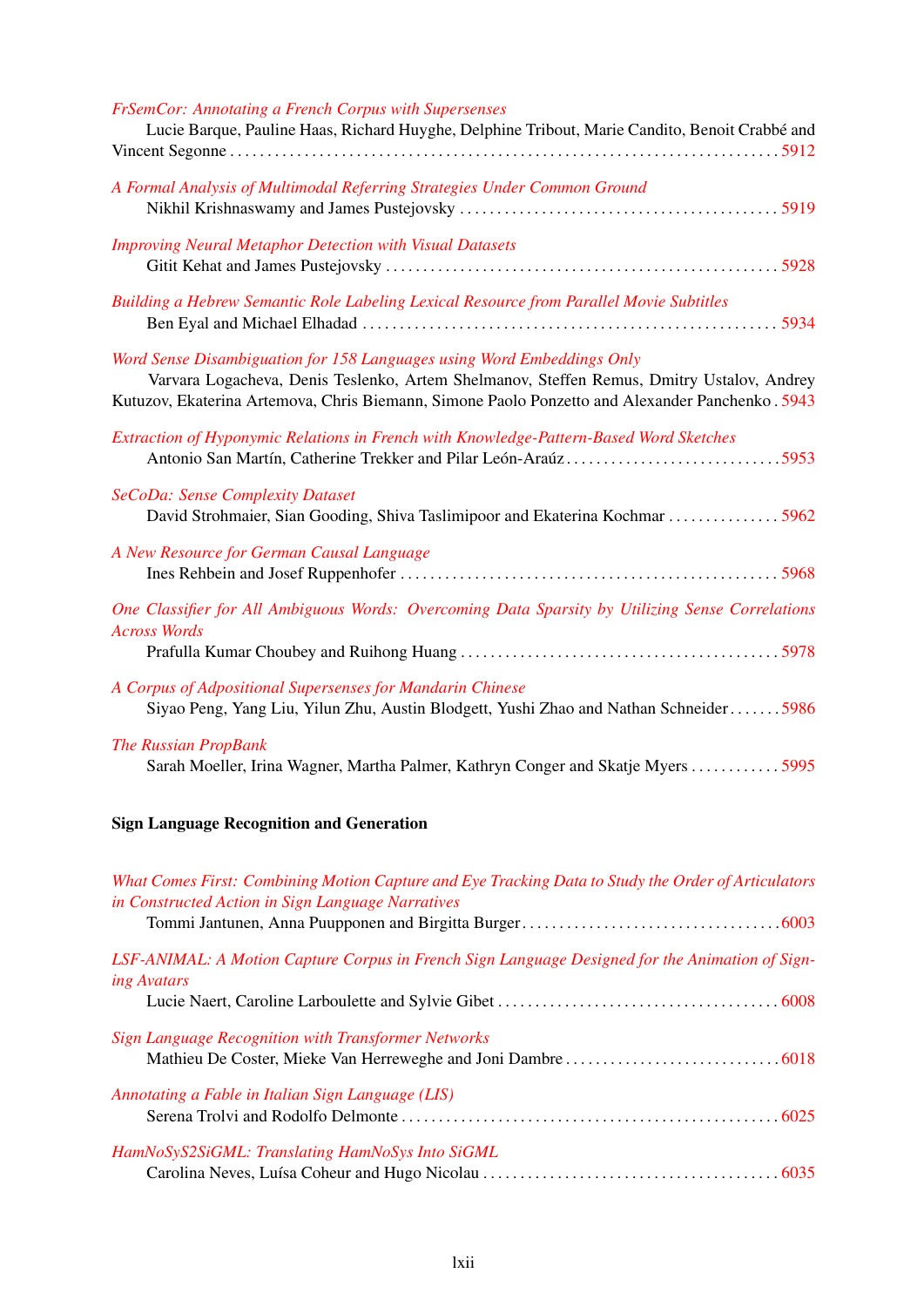| Dicta-Sign-LSF-v2: Remake of a Continuous French Sign Language Dialogue Corpus and a First Base-<br>line for Automatic Sign Language Processing                       |
|-----------------------------------------------------------------------------------------------------------------------------------------------------------------------|
| An HMM Approach with Inherent Model Selection for Sign Language and Gesture Recognition                                                                               |
| <b>VROAV: Using Iconicity to Visually Represent Abstract Verbs</b>                                                                                                    |
| MEDIAPI-SKEL - A 2D-Skeleton Video Database of French Sign Language With Aligned French Subti-<br>tles                                                                |
|                                                                                                                                                                       |
| Alignment Data base for a Sign Language Concordancer                                                                                                                  |
| Evaluation of Manual and Non-manual Components for Sign Language Recognition<br>Medet Mukushev, Arman Sabyrov, Alfarabi Imashev, Kenessary Koishybay, Vadim Kimmelman |
| TheRuSLan: Database of Russian Sign Language<br>Ildar Kagirov, Denis Ivanko, Dmitry Ryumin, Alexander Axyonov and Alexey Karpov  6079                                 |
| <b>Social Media Processing</b>                                                                                                                                        |
| A Survey on Natural Language Processing for Fake News Detection                                                                                                       |
| RP-DNN: A Tweet Level Propagation Context Based Deep Neural Networks for Early Rumor Detection<br>in Social Media                                                     |
| Issues and Perspectives from 10,000 Annotated Financial Social Media Data                                                                                             |
| Searching Brazilian Twitter for Signs of Mental Health Issues                                                                                                         |
| RedDust: a Large Reusable Dataset of Reddit User Traits                                                                                                               |
| An Annotated Social Media Corpus for German                                                                                                                           |
| The rJokes Dataset: a Large Scale Humor Collection                                                                                                                    |
| EmpiriST Corpus 2.0: Adding Manual Normalization, Lemmatization and Semantic Tagging to a Ger-<br>man Web and CMC Corpus                                              |

Thomas Proisl, Natalie Dykes, Philipp Heinrich, Besim Kabashi, Andreas Blombach and Stefan Evert. . . . . . . . . . . . . . . . . . . . . . . . . . . . . . . . . . . . . . . . . . . . . . . . . . . . . . . . . . . . . . . . . . . . . . . . . . . . . . . . . . . . .[6142](#page-0-0)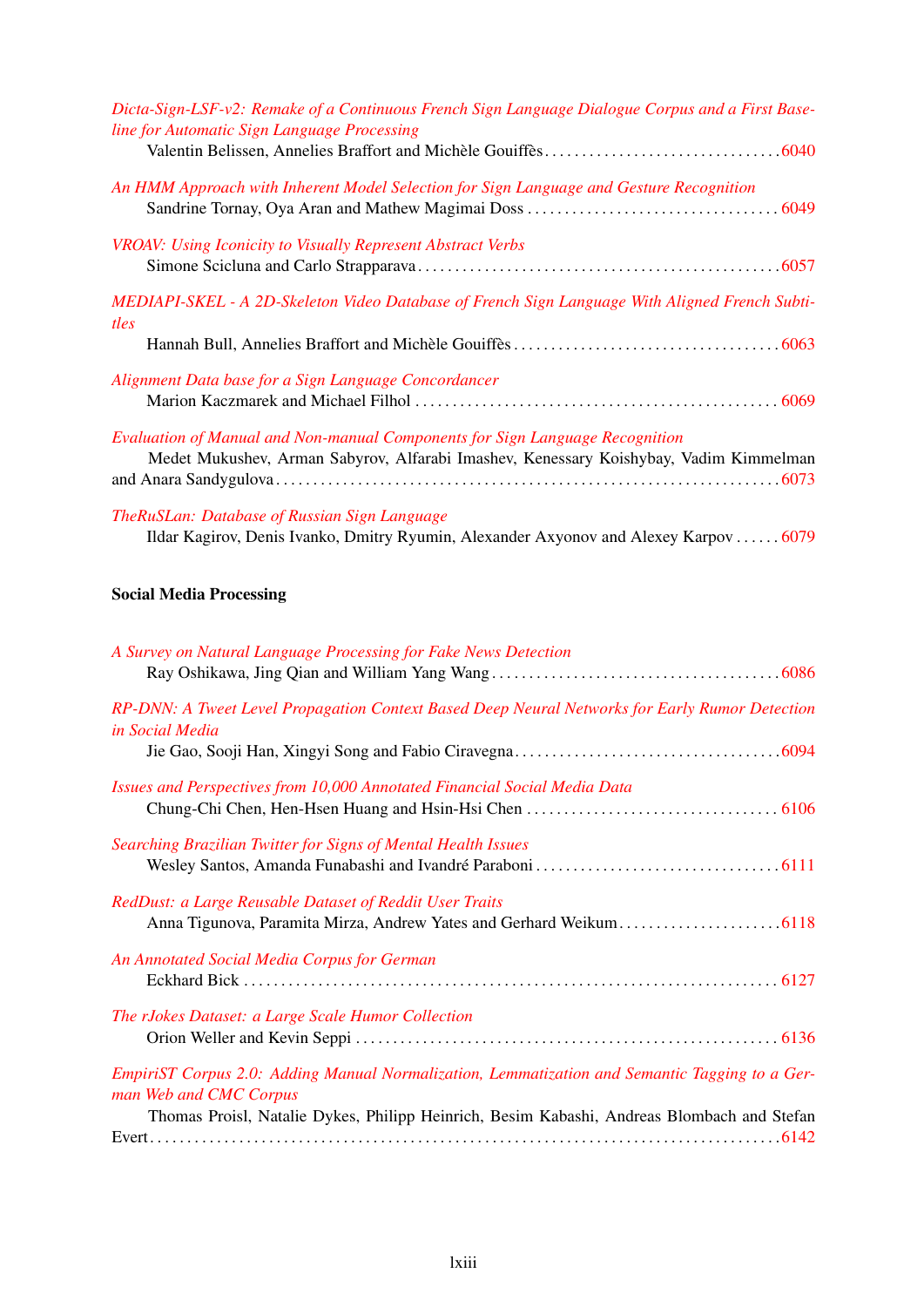| Fakeddit: A New Multimodal Benchmark Dataset for Fine-grained Fake News Detection                                                                                                                                    |
|----------------------------------------------------------------------------------------------------------------------------------------------------------------------------------------------------------------------|
| Optimising Twitter-based Political Election Prediction with Relevance andSentiment Filters                                                                                                                           |
| A Real-Time System for Credibility on Twitter<br>Adrian Iftene, Daniela Gifu, Andrei-Remus Miron and Mihai-Stefan Dudu  6166                                                                                         |
| A Corpus of Turkish Offensive Language on Social Media                                                                                                                                                               |
| From Witch's Shot to Music Making Bones - Resources for Medical Laymen to Technical Language and<br><b>Vice Versa</b>                                                                                                |
| Laura Seiffe, Oliver Marten, Michael Mikhailov, Sven Schmeier, Sebastian Möller and Roland                                                                                                                           |
| I Feel Offended, Don't Be Abusive! Implicit/Explicit Messages in Offensive and Abusive Language<br>Tommaso Caselli, Valerio Basile, Jelena Mitrović, Inga Kartoziya and Michael Granitzer  6193                      |
| A Multi-Platform Arabic News Comment Dataset for Offensive Language Detection<br>Shammur Absar Chowdhury, Hamdy Mubarak, Ahmed Abdelali, Soon-gyo Jung, Bernard J Jansen                                             |
| Twitter Trend Extraction: A Graph-based Approach for Tweet and Hashtag Ranking, Utilizing No-<br><b>Hashtag Tweets</b><br>Zahra Majdabadi, Behnam Sabeti, Preni Golazizian, Seyed Arad Ashrafi Asli, Omid Momenzadeh |
| A French Corpus for Event Detection on Twitter                                                                                                                                                                       |
| Minority Positive Sampling for Switching Points - an Anecdote for the Code-Mixing Language Modeling<br>Arindam Chatterjere, Vineeth Guptha, Parul Chopra and Amitava Das  6228                                       |
| Do You Really Want to Hurt Me? Predicting Abusive Swearing in Social Media                                                                                                                                           |
| Detecting Troll Tweets in a Bilingual Corpus                                                                                                                                                                         |
| Collecting Tweets to Investigate Regional Variation in Canadian English                                                                                                                                              |
| <b>DAICT:</b> A Dialectal Arabic Irony Corpus Extracted from Twitter                                                                                                                                                 |
| Norm It! Lexical Normalization for Italian and Its Downstream Effects for Dependency Parsing<br>Rob van der Goot, Alan Ramponi, Tommaso Caselli, Michele Cafagna and Lorenzo De Mattei6272                           |
| TArC: Incrementally and Semi-Automatically Collecting a Tunisian Arabish Corpus                                                                                                                                      |
| Small Town or Metropolis? Analyzing the Relationship between Population Size and Language                                                                                                                            |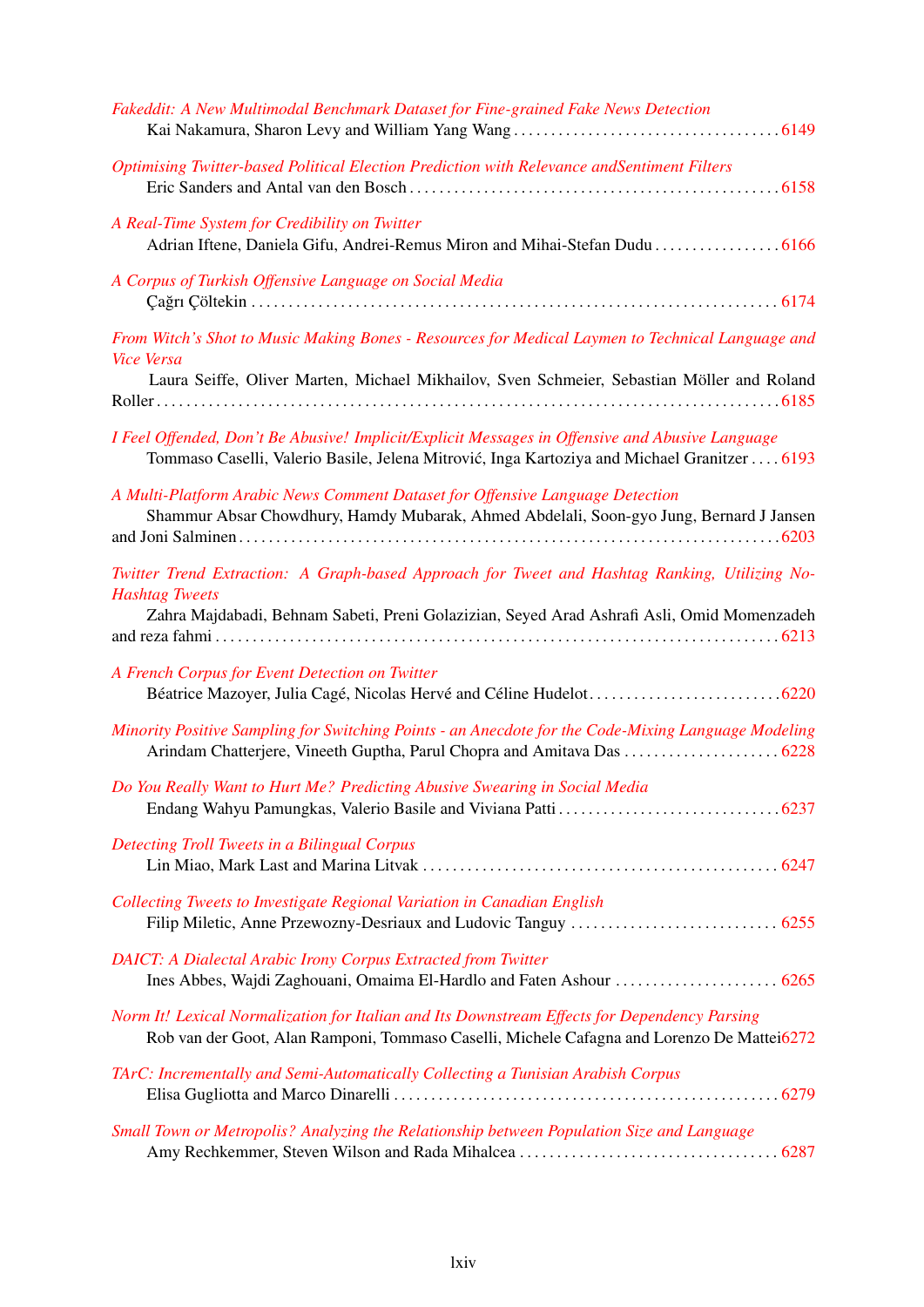| <b>Inferring Social Media Users' Mental Health Status from Multimodal Information</b>                                                    |  |
|------------------------------------------------------------------------------------------------------------------------------------------|--|
| Synthetic Data for English Lexical Normalization: How Close Can We Get to Manually Annotated Data?                                       |  |
| A Corpus of German Reddit Exchanges (GeRedE)<br>Andreas Blombach, Natalie Dykes, Philipp Heinrich, Besim Kabashi and Thomas Proisl  6310 |  |
| <b>French Tweet Corpus for Automatic Stance Detection</b>                                                                                |  |
| LSCP: Enhanced Large Scale Colloquial Persian Language Understanding                                                                     |  |

# Speech Recognition and Synthesis

| Burmese Speech Corpus, Finite-State Text Normalization and Pronunciation Grammars with an Appli-<br>cation to Text-to-Speech<br>Yin May Oo, Theeraphol Wattanavekin, Chenfang Li, Pasindu De Silva, Supheakmungkol Sarin,<br>Knot Pipatsrisawat, Martin Jansche, Oddur Kjartansson and Alexander Gutkin  6328 |
|---------------------------------------------------------------------------------------------------------------------------------------------------------------------------------------------------------------------------------------------------------------------------------------------------------------|
| <b>Evaluating and Improving Child-Directed Automatic Speech Recognition</b>                                                                                                                                                                                                                                   |
| Parallel Corpus for Japanese Spoken-to-Written Style Conversion                                                                                                                                                                                                                                               |
| Multi-Staged Cross-Lingual Acoustic Model Adaption for Robust Speech Recognition in Real-World Ap-<br>plications - A Case Study on German Oral History Interviews<br>Michael Gref, Oliver Walter, Christoph Schmidt, Sven Behnke and Joachim Köhler  6354                                                     |
| Large Corpus of Czech Parliament Plenary Hearings                                                                                                                                                                                                                                                             |
| <b>Augmented Prompt Selection for Evaluation of Spontaneous Speech Synthesis</b>                                                                                                                                                                                                                              |
| ATC-ANNO: Semantic Annotation for Air Traffic Control with Assistive Auto-Annotation                                                                                                                                                                                                                          |
| <b>MASRI-HEADSET: A Maltese Corpus for Speech Recognition</b><br>Carlos Daniel Hernandez Mena, Albert Gatt, Andrea DeMarco, Claudia Borg, Lonneke van der                                                                                                                                                     |
| <b>Automatic Period Segmentation of Oral French</b><br>Natalia Kalashnikova, Loïc Grobol, Iris Eshkol-Taravella and François Delafontaine  6389                                                                                                                                                               |
| Corpus Generation for Voice Command in Smart Home and the Effect of Speech Synthesis on End-to-<br><b>End SLU</b>                                                                                                                                                                                             |
| Text and Speech-based Tunisian Arabic Sub-Dialects Identification                                                                                                                                                                                                                                             |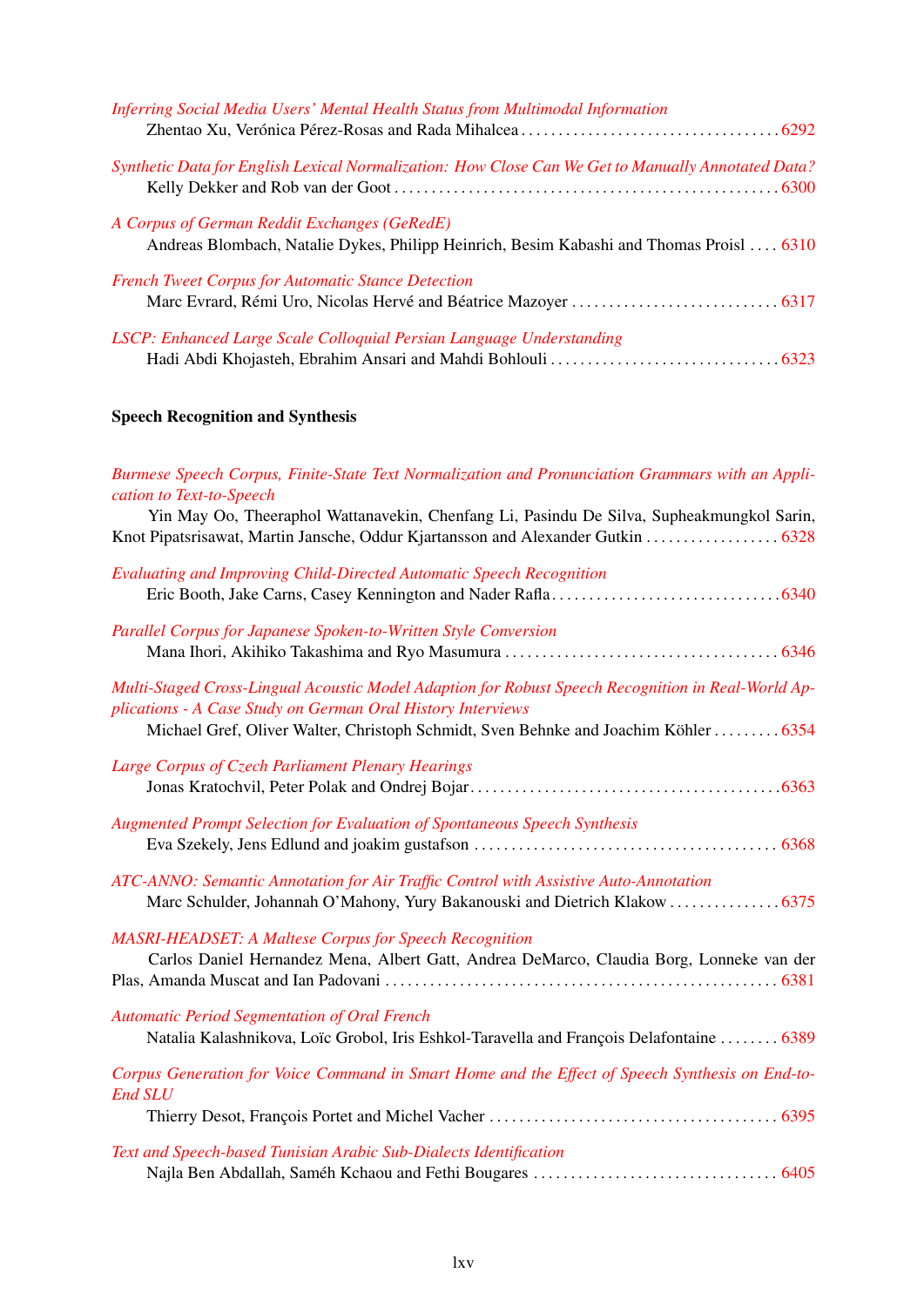| Urdu Pitch Accents and Intonation Patterns in Spontaneous Conversational Speech<br>Luca Rognoni, Judith Bishop, Miriam Corris, Jessica Fernando and Rosanna Smith  6412                                                          |
|----------------------------------------------------------------------------------------------------------------------------------------------------------------------------------------------------------------------------------|
| <b>IndicSpeech: Text-to-Speech Corpus for Indian Languages</b><br>Nimisha Srivastava, Rudrabha Mukhopadhyay, Prajwal K R and C V Jawahar  6417                                                                                   |
| Using Automatic Speech Recognition in Spoken Corpus Curation                                                                                                                                                                     |
| Integrating Disfluency-based and Prosodic Features with Acoustics in Automatic Fluency Evaluation of<br><b>Spontaneous Speech</b><br>Huaijin Deng, Youchao Lin, Takehito Utsuro, Akio Kobayashi, Hiromitsu Nishizaki and Junichi |
| DNN-based Speech Synthesis Using Abundant Tags of Spontaneous Speech Corpus<br>Yuki Yamashita, Tomoki Koriyama, Yuki Saito, Shinnosuke Takamichi, Yusuke Ijima, Ryo Ma-                                                          |
| Automatic Speech Recognition for Uyghur through Multilingual Acoustic Modeling                                                                                                                                                   |
| The SAFE-T Corpus: A New Resource for Simulated Public Safety Communications<br>Dana Delgado, Kevin Walker, Stephanie Strassel, Karen Jones, Christopher Caruso and David Graff<br>6450                                          |
| Lexical Tone Recognition in Mizo using Acoustic-Prosodic Features<br>Parismita Gogoi, Abhishek Dey, Wendy Lalhminghlui, Priyankoo Sarmah and S R Mahadeva                                                                        |
| Artie Bias Corpus: An Open Dataset for Detecting Demographic Bias in Speech Applications<br>Josh Meyer, Lindy Rauchenstein, Joshua D. Eisenberg and Nicholas Howell 6462                                                         |
| Evaluation of Off-the-shelf Speech Recognizers Across Diverse Dialogue Domains<br>Kallirroi Georgila, Anton Leuski, Volodymyr Yanov and David Traum 6469                                                                         |
| <b>CEASR: A Corpus for Evaluating Automatic Speech Recognition</b><br>Malgorzata Anna Ulasik, Manuela Hürlimann, Fabian Germann, Esin Gedik, Fernando Benites and                                                                |

#### Speech Resource/Database

| MaSS: A Large and Clean Multilingual Corpus of Sentence-aligned Spoken Utterances Extracted from |  |  |  |  |  |
|--------------------------------------------------------------------------------------------------|--|--|--|--|--|
| <i>the Bible</i>                                                                                 |  |  |  |  |  |

|  | Marcely Zanon Boito, William Havard, Mahault Garnerin, Éric Le Ferrand |  |  |  |
|--|------------------------------------------------------------------------|--|--|--|
|  |                                                                        |  |  |  |

*[Open-source Multi-speaker Speech Corpora for Building Gujarati, Kannada, Malayalam, Marathi,](#page-0-0) [Tamil and Telugu Speech Synthesis Systems](#page-0-0)*

Fei He, Shan-Hui Cathy Chu, Oddur Kjartansson, Clara Rivera, Anna Katanova, Alexander Gutkin, Isin Demirsahin, Cibu Johny, Martin Jansche, Supheakmungkol Sarin and Knot Pipatsrisawat. . . . .[6494](#page-0-0)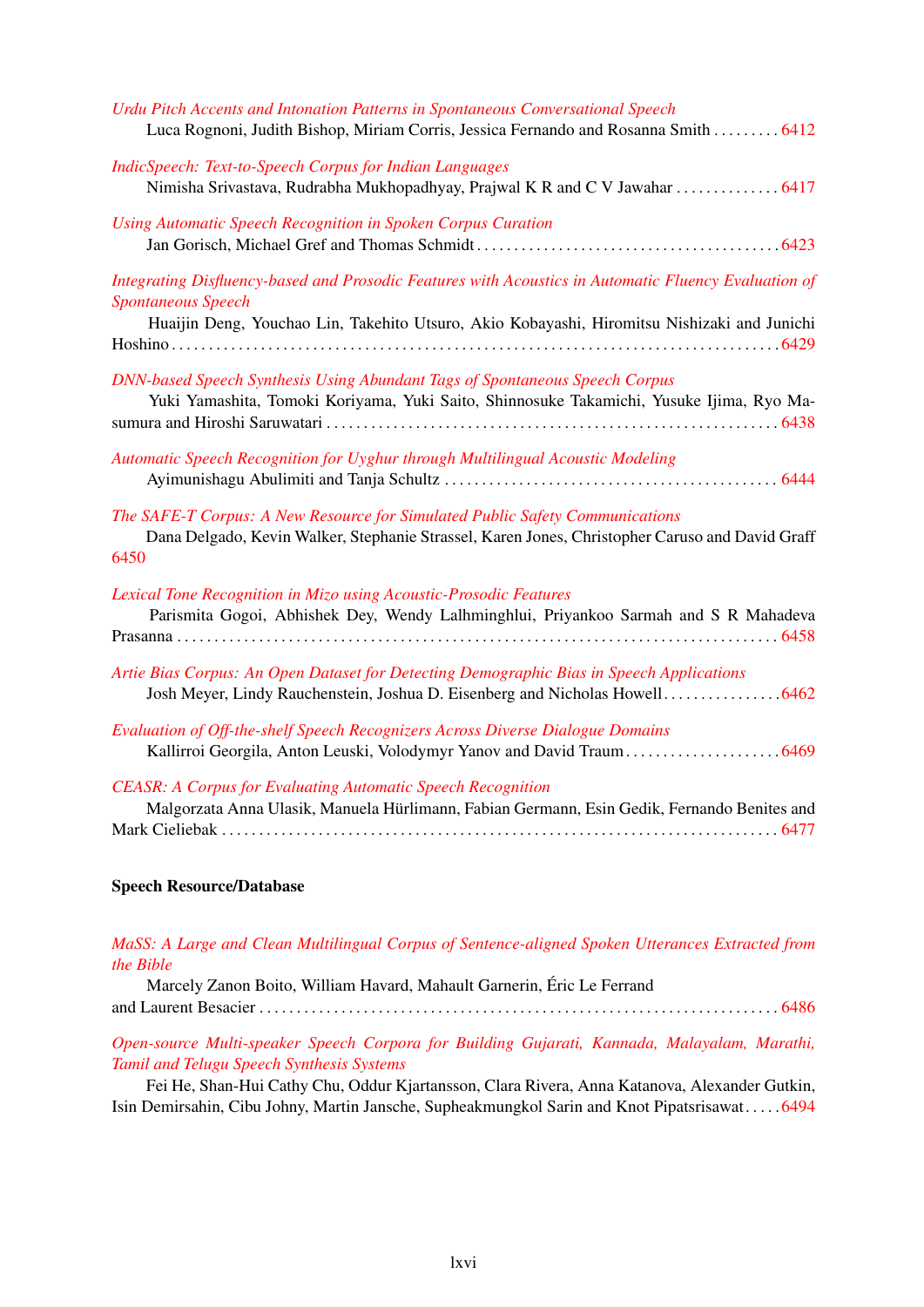| Crowdsourcing Latin American Spanish for Low-Resource Text-to-Speech<br>Adriana Guevara-Rukoz, Isin Demirsahin, Fei He, Shan-Hui Cathy Chu, Supheakmungkol Sarin,                                                                                                  |
|--------------------------------------------------------------------------------------------------------------------------------------------------------------------------------------------------------------------------------------------------------------------|
| A Manually Annotated Resource for the Investigation of Nasal Grunts                                                                                                                                                                                                |
| The Objective and Subjective Sleepiness Voice Corpora<br>Vincent P. Martin, Jean-Luc Rouas, Jean-Arthur Micoulaud Franchi and Pierre Philip  6523                                                                                                                  |
| Open-source Multi-speaker Corpora of the English Accents in the British Isles<br>Isin Demirsahin, Oddur Kjartansson, Alexander Gutkin and Clara Rivera  6532                                                                                                       |
| TV-AfD: An Imperative-Annotated Corpus from The Big Bang Theory and Wikipedia's Articles for Dele-<br>tion Discussions                                                                                                                                             |
| A Large Scale Speech Sentiment Corpus                                                                                                                                                                                                                              |
| SibLing Corpus of Russian Dialogue Speech Designed for Research on Speech Entrainment<br>Tatiana Kachkovskaia, Tatiana Chukaeva, Vera Evdokimova, Pavel Kholiavin, Natalia Kriakina,<br>Daniil Kocharov, Anna Mamushina, Alla Menshikova and Svetlana Zimina  6556 |
| PhonBank and Data Sharing: Recent Developments in European Portuguese                                                                                                                                                                                              |
| SMASH Corpus: A Spontaneous Speech Corpus Recording Third-person Audio Commentaries on Game-<br>play                                                                                                                                                               |
|                                                                                                                                                                                                                                                                    |
| Improving Speech Recognition for the Elderly: A New Corpus of Elderly Japanese Speech and Investi-<br>gation of Acoustic Modeling for Speech Recognition<br>Meiko Fukuda, Hiromitsu Nishizaki, Yurie Iribe, Ryota Nishimura and Norihide Kitaoka 6578              |
| Preparation of Bangla Speech Corpus from Publicly Available Audio & Text<br>Shafayat Ahmed, Nafis Sadeq, Sudipta Saha Shubha, Md. Nahidul Islam, Muhammad Abdullah                                                                                                 |
| On Construction of the ASR-oriented Indian English Pronunciation Dictionary                                                                                                                                                                                        |
| <b>Gender Representation in Open Source Speech Resources</b>                                                                                                                                                                                                       |
| RSC: A Romanian Read Speech Corpus for Automatic Speech Recognition<br>Alexandru-Lucian Georgescu, Horia Cucu, Andi Buzo and Corneliu Burileanu  6606                                                                                                              |
| FAB: The French Absolute Beginner Corpus for Pronunciation Training                                                                                                                                                                                                |
| Call My Net 2: A New Resource for Speaker Recognition                                                                                                                                                                                                              |
| DaCToR: A Data Collection Tool for the RELATER Project                                                                                                                                                                                                             |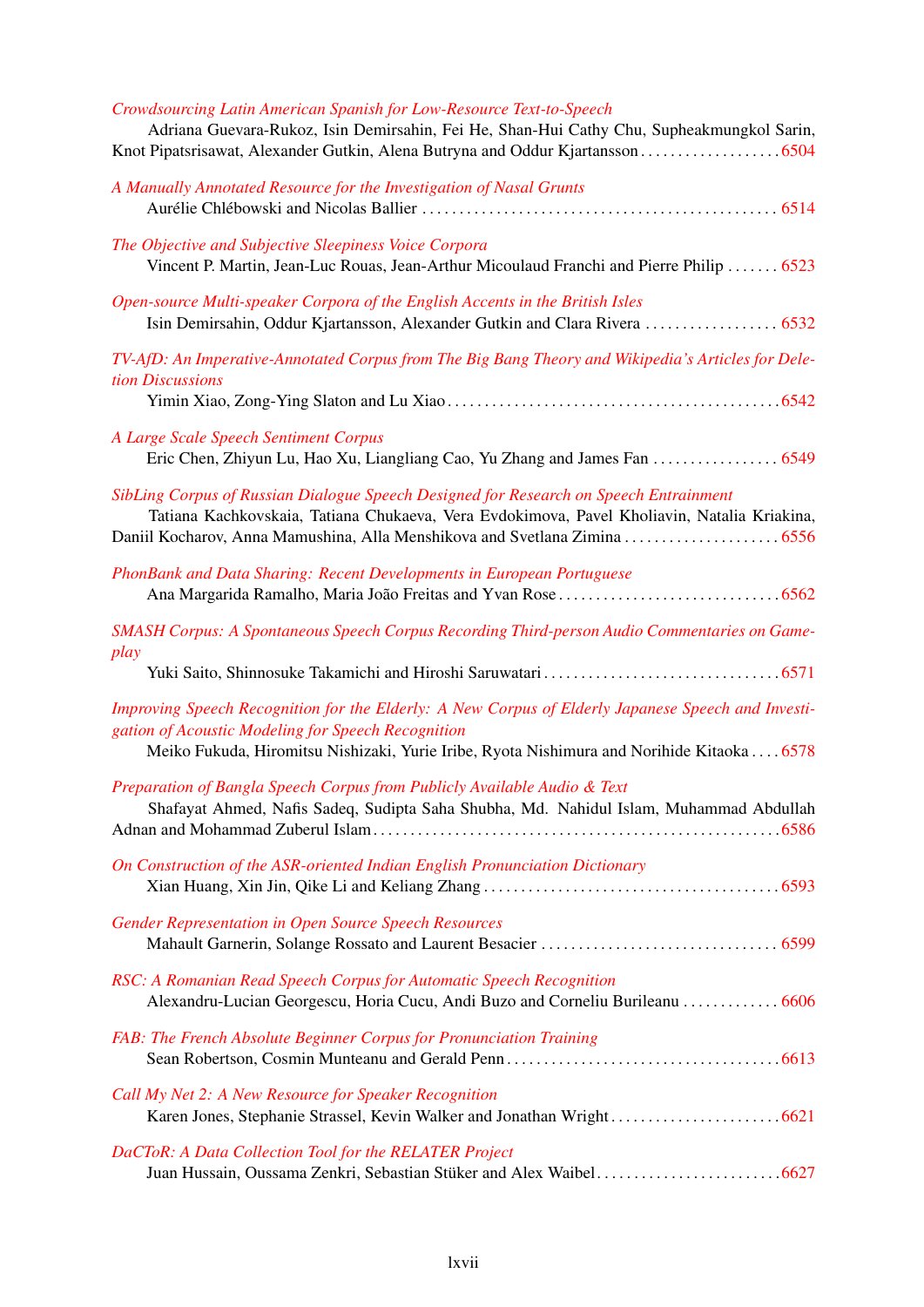## *[Development and Evaluation of Speech Synthesis Corpora for Latvian](#page-0-0)* Roberts Dargis, Peteris Paikens, Normunds Gruzitis, Ilze Auzina and Agate Akmane . . . . . . . . [6633](#page-0-0)

# Summarisation

| <b>Abstractive Document Summarization without Parallel Data</b>                                                                                                                        |
|----------------------------------------------------------------------------------------------------------------------------------------------------------------------------------------|
| GameWikiSum: a Novel Large Multi-Document Summarization Dataset                                                                                                                        |
| Summarization Corpora of Wikipedia Articles                                                                                                                                            |
| Language Agnostic Automatic Summarization Evaluation                                                                                                                                   |
| Two Huge Title and Keyword Generation Corpora of Research Articles                                                                                                                     |
| A Multi-level Annotated Corpus of Scientific Papers for Scientific Document Summarization and Cross-<br>document Relation Discovery                                                    |
| Abstractive Text Summarization based on Language Model Conditioning and Locality Modeling<br>Dmitrii Aksenov, Julian Moreno-Schneider, Peter Bourgonje, Robert Schwarzenberg, Leonhard |
| A Data Set for the Analysis of Text Quality Dimensions in Summarization Evaluation                                                                                                     |
| Summarization Beyond News: The Automatically Acquired Fandom Corpora                                                                                                                   |
| Invisible to People but not to Machines: Evaluation of Style-aware HeadlineGeneration in Absence of<br>Reliable Human Judgment                                                         |
| Align then Summarize: Automatic Alignment Methods for Summarization Corpus Creation                                                                                                    |
| A Summarization Dataset of Slovak News Articles                                                                                                                                        |
| DaNewsroom: A Large-scale Danish Summarisation Dataset                                                                                                                                 |

# Text Mining

|              | Diverging Divergences: Examining Variants of Jensen Shannon Divergence for Corpus Comparison |  |  |  |  |
|--------------|----------------------------------------------------------------------------------------------|--|--|--|--|
| <b>Tasks</b> |                                                                                              |  |  |  |  |
|              |                                                                                              |  |  |  |  |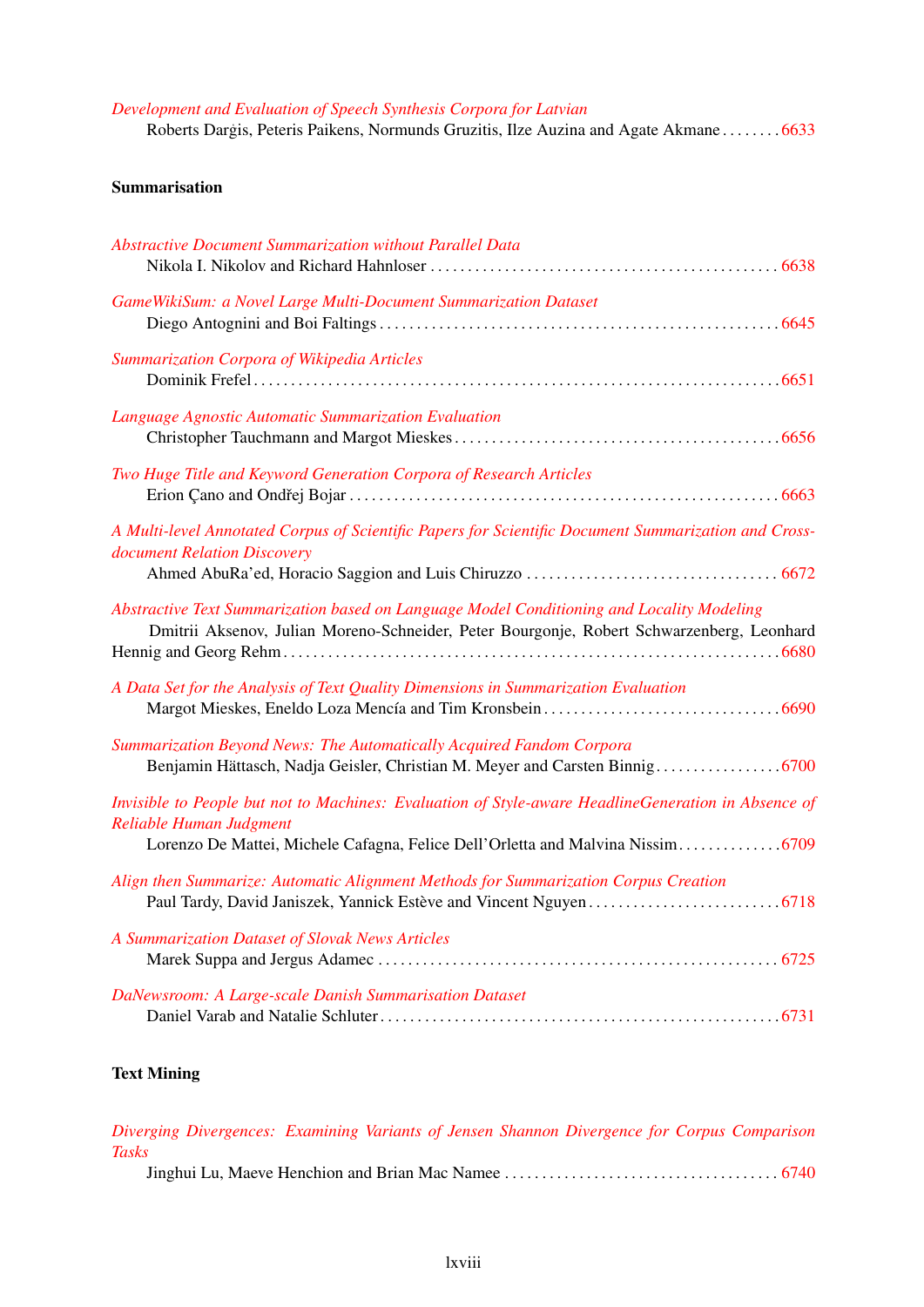| TopicNet: Making Additive Regularisation for Topic Modelling Accessible                                                                                                       |
|-------------------------------------------------------------------------------------------------------------------------------------------------------------------------------|
| Victor Bulatov, Vasiliy Alekseev, Konstantin Vorontsov, Darya Polyudova, Eugenia Veselova, Alexey                                                                             |
| <b>SC-CoMIcs: A Superconductivity Corpus for Materials Informatics</b>                                                                                                        |
|                                                                                                                                                                               |
| GitHub Typo Corpus: A Large-Scale Multilingual Dataset of Misspellings and Grammatical Errors                                                                                 |
| <b>Annotation of Adverse Drug Reactions in Patients' Weblogs</b>                                                                                                              |
|                                                                                                                                                                               |
| Beyond Citations: Corpus-based Methods for Detecting the Impact of Research Outcomes on Society<br>Rezvaneh Rezapour, Jutta Bopp, Norman Fiedler, Diana Steffen, Andreas Witt |
|                                                                                                                                                                               |
| Toxic, Hateful, Offensive or Abusive? What Are We Really Classifying? An Empirical Analysis of Hate<br><b>Speech Datasets</b>                                                 |
|                                                                                                                                                                               |
| <b>Unsupervised Argumentation Mining in Student Essays</b>                                                                                                                    |
|                                                                                                                                                                               |
| Aspect-Based Sentiment Analysis as Fine-Grained Opinion Mining                                                                                                                |
|                                                                                                                                                                               |
| Predicting Item Survival for Multiple Choice Questions in a High-Stakes Medical Exam                                                                                          |
|                                                                                                                                                                               |

# Textual Entailment and Paraphrasing

| Discourse Component to Sentence (DC2S): An Efficient Human-Aided Construction of Paraphrase and  |
|--------------------------------------------------------------------------------------------------|
| <b>Sentence Similarity Dataset</b>                                                               |
|                                                                                                  |
| Japanese Realistic Textual Entailment Corpus                                                     |
|                                                                                                  |
| <b>Improving the Precision of Natural Textual Entailment Problem Datasets</b>                    |
|                                                                                                  |
| Comparative Study of Sentence Embeddings for Contextual Paraphrasing                             |
|                                                                                                  |
| HypoNLI: Exploring the Artificial Patterns of Hypothesis-only Bias in Natural Language Inference |
|                                                                                                  |
| SAPPHIRE: Simple Aligner for Phrasal Paraphrase with Hierarchical Representation                 |
|                                                                                                  |
| TaPaCo: A Corpus of Sentential Paraphrases for 73 Languages                                      |
|                                                                                                  |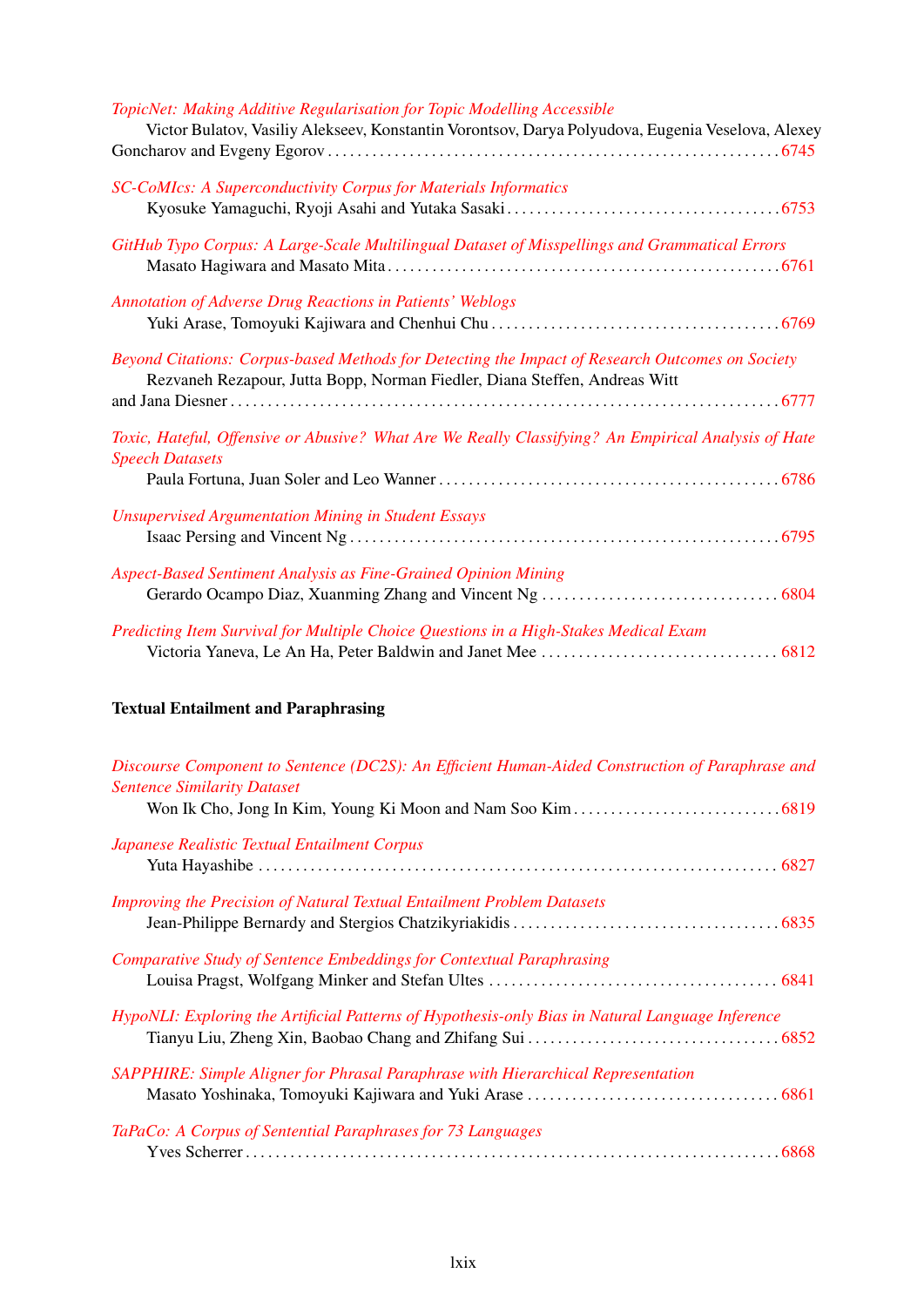| <b>Automated Fact-Checking of Claims from Wikipedia</b>                                                                                                                                                                                             |
|-----------------------------------------------------------------------------------------------------------------------------------------------------------------------------------------------------------------------------------------------------|
| Towards the Necessity for Debiasing Natural Language Inference Datasets<br>Mithun Paul Panenghat, Sandeep Suntwal, Faiz Rafique, Rebecca Sharp and Mihai Surdeanu 6883                                                                              |
| A French Corpus for Semantic Similarity                                                                                                                                                                                                             |
| Developing Dataset of Japanese Slot Filling Quizzes Designed for Evaluation of Machine Reading Com-<br>prehension                                                                                                                                   |
| <b>Tools, Systems, Applications</b>                                                                                                                                                                                                                 |
| <b>Detecting Negation Cues and Scopes in Spanish</b><br>Salud María Jiménez-Zafra, Roser Morante, Eduardo Blanco, María Teresa Martín Valdivia and L.                                                                                               |
| TIARA: A Tool for Annotating Discourse Relations and Sentence Reordering<br>Jan Wira Gotama Putra, Simone Teufel, Kana Matsumura and Takenobu Tokunaga6912                                                                                          |
| <b>Infrastructure for Semantic Annotation in the Genomics Domain</b><br>Mahmoud El-Haj, Nathan Rutherford, Matthew Coole, Ignatius Ezeani, Sheryl Prentice, Nancy Ide,<br>Jo Knight, Scott Piao, John Mariani, Paul Rayson and Keith Suderman  6921 |
| Correcting the Autocorrect: Context-Aware Typographical Error Correction via Training Data Augmen-<br>tation                                                                                                                                        |
| KidSpell: A Child-Oriented, Rule-Based, Phonetic Spellchecker<br>Brody Downs, Oghenemaro Anuyah, Aprajita Shukla, Jerry Alan Fails, Sole Pera, Katherine Wright                                                                                     |
| ThaiLMCut: Unsupervised Pretraining for Thai Word Segmentation<br>Suteera Seeha, Ivan Bilan, Liliana Mamani Sanchez, Johannes Huber, Michael Matuschek and                                                                                          |
| CCOHA: Clean Corpus of Historical American English<br>Reem Alatrash, Dominik Schlechtweg, Jonas Kuhn and Sabine Schulte im Walde 6958                                                                                                               |
| Outbound Translation User Interface Ptakopět: A Pilot Study                                                                                                                                                                                         |
| Seshat: a Tool for Managing and Verifying Annotation Campaigns of Audio Data<br>Hadrien Titeux, Rachid Riad, Xuan-Nga Cao, Nicolas Hamilakis, Kris Madden, Alejandrina Cristia,                                                                     |
| Dragonfly: Advances in Non-Speaker Annotation for Low Resource Languages<br>Cash Costello, Shelby Anderson, Caitlyn Bishop, James Mayfield and Paul McNamee  6983                                                                                   |
| Natural Language Processing Pipeline to Annotate Bulgarian Legislative Documents                                                                                                                                                                    |